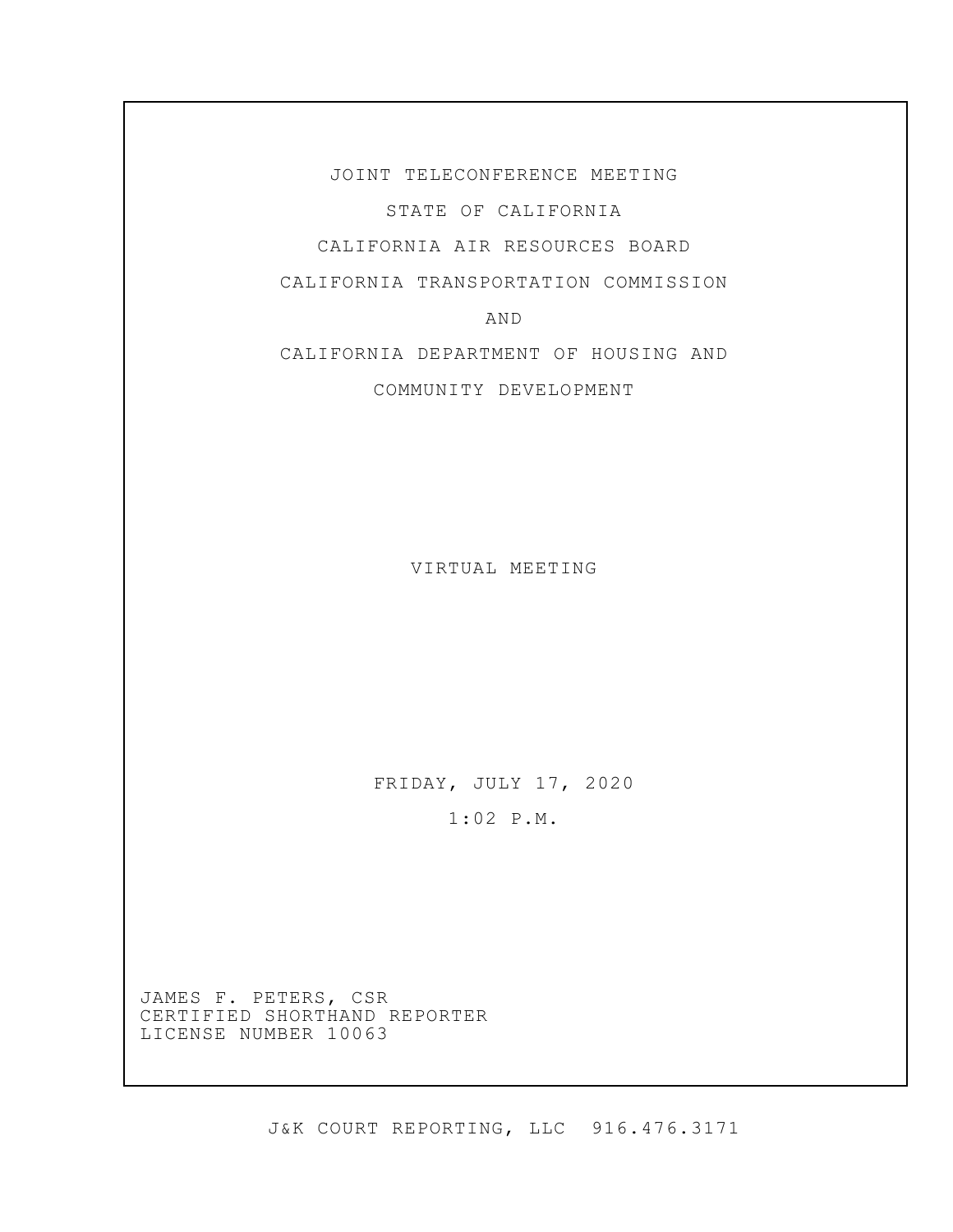A P P E A R A N C E S

CARB BOARD MEMBERS:

Ms. Mary Nichols, Chair

Ms. Sandra Berg, Vice Chair

Dr. John Balmes

Mr. Hector De La Torre

Mr. John Eisenhut

Senator Dean Florez

Supervisor John Gioia

Ms. Judy Mitchell

Mrs. Barbara Riordan

Supervisor Phil Serna

Dr. Alex Sherriffs

Professor Daniel Sperling

CTC COMMISSIONERS:

Mr. Hilary Norton, Vice Chair

Ms. Yvonne Burke

Mr. Rocco Davis

Ms. Lucy Dunn

Ms. Lee Ann Eager

Mr. Carl Guardino

Ms. Fran Inman

Ms. Christine Kehoe

Dr. Joseph Lyou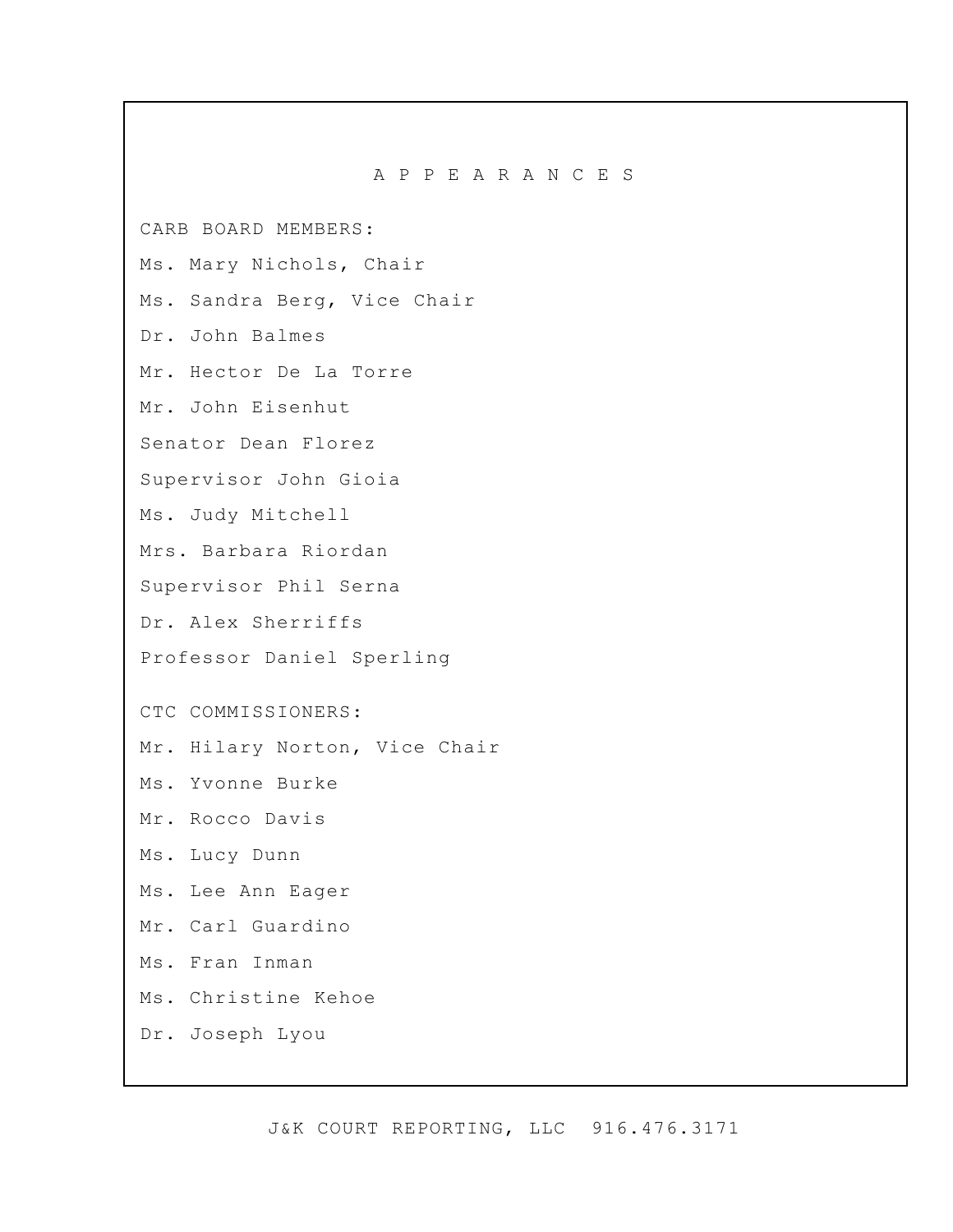A P P E A R A N C E S C O N T I N U E D CALIFORNIA TRANSPORTATION AGENCY: Mr. David Kim, Agency Secretary CARB STAFF: Mr. Richard Corey, Executive Officer Ms. Edie Chang, Deputy Executive Officer Mr. Steve Cliff, Deputy Executive Officer Mr. Kurt Karperos, Deputy Executive Officer Ms. Ellen Peter, Chief Counsel Ms. Veronica Eady, Assistant Executive Officer CTC STAFF: Mr. Mitch Weiss, Executive Director Ms. Dawn Cheser, Deputy Director Mr. Garth Hopkins, Deputy Director Mrs. Laura Pennebaker, Associate Deputy Director Mrs. Teresa Favila, Associate Deputy Director Mrs. Laurie Waters, Associate Deputy Director Ms. Brigitte Driller, Assistant Deputy Director Mr. Matthew Yosgott, Associate Deputy Director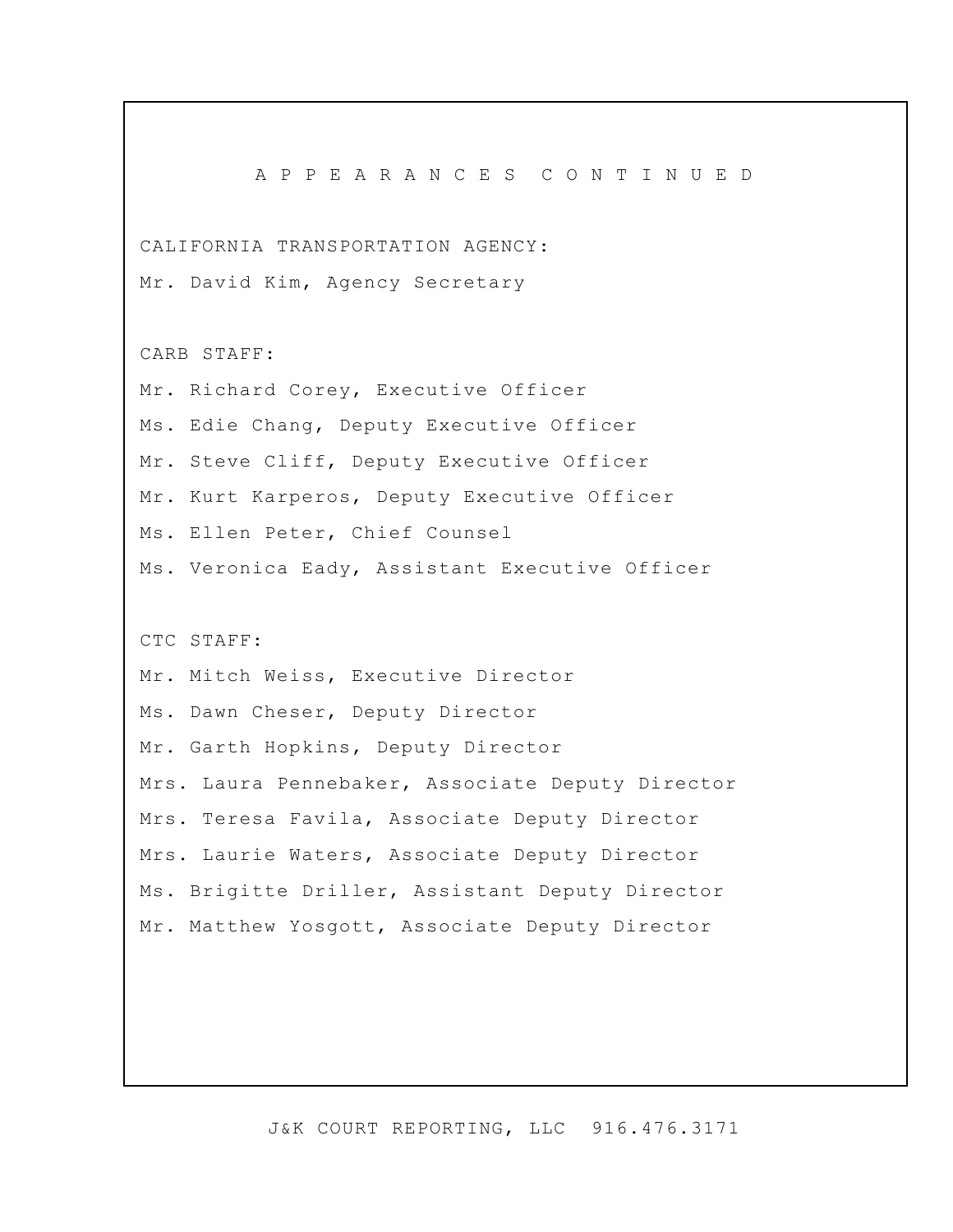A P P E A R A N C E S C O N T I N U E D CTC STAFF: Ms. Christine Gordon, Associate Deputy Director Ms. Amy Macpherson, Public Information Officer Mr. Doug Remedios, Clerk of the Commission CALIFORNIA DEPARTMENT OF HOUSING AND COMMUNITY DEVELOPMENT STAFF: Mr. Gustavo Velasquez, Director Ms. Megan Kirkeby, Deputy Director Ms. Nurulain Kausar, Housing Policy Development Manager Mr. Paul McDougal, Housing Policy Development Manager Ms. Sohab Mehmood, Housing Policy Development Specialist SPECIAL GUESTS: Assemblymember Timothy Grayson, California Assembly District 14 Mr. Colin Parent, Executive Director, Circulate San Diego Mr. Michael Pimentel, Deputy Executive Director, California Transit Association Mr. Fraser Shilling, Co-Director, Road Ecology Center, University of California, Davis ALSO PRESENT: Ms. Julia Jordan, Leadership Counsel for Justice and Accountability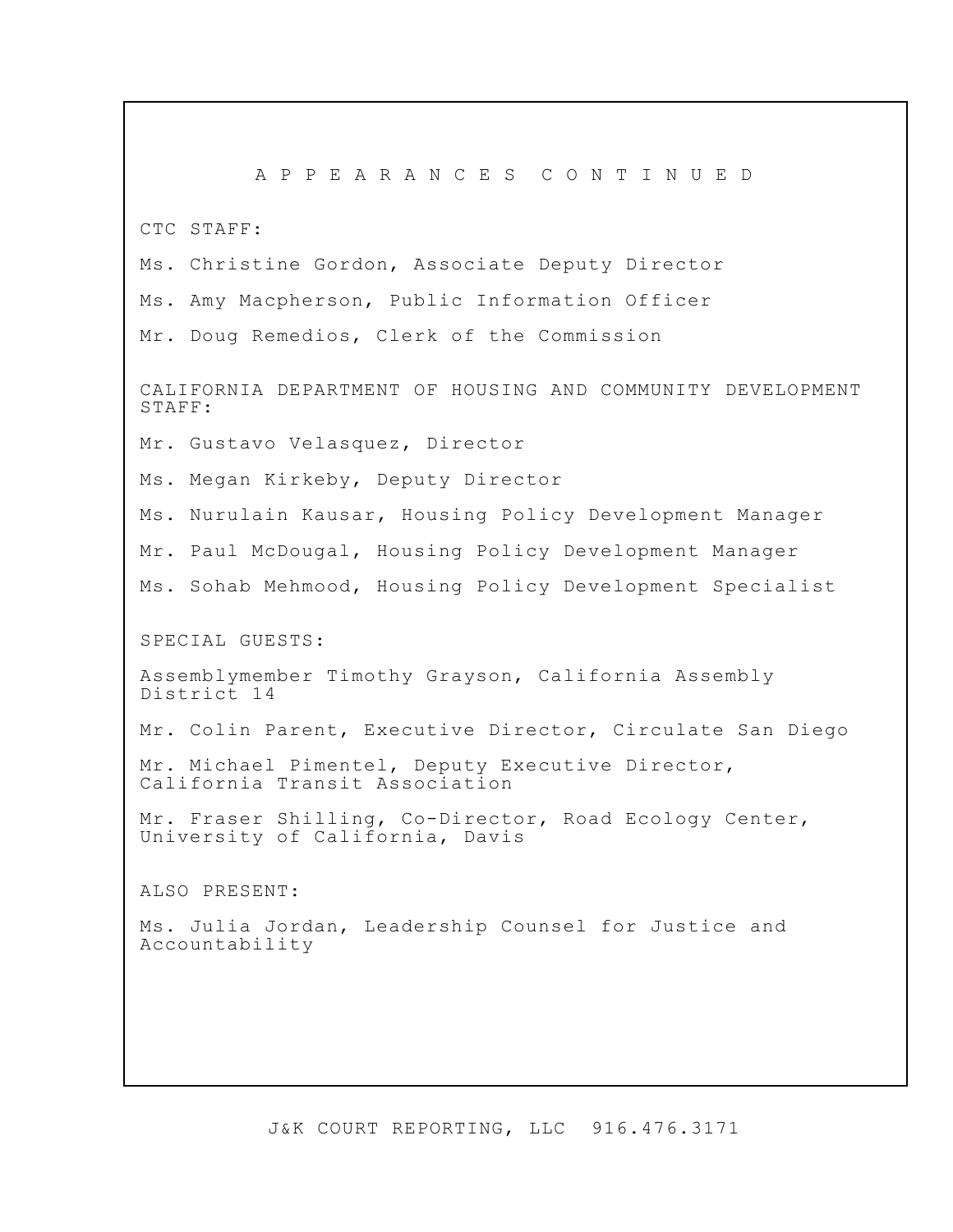I N D E X PAGE Call to Order and Roll Call 1 Welcome and Opening Remarks CTC Vice Chair Norton (1988) 2006 12:00 12:00 12:00 12:00 12:00 12:00 12:00 12:00 12:00 12:00 12:00 12:00 12:0<br>CARB Chair Nichols (1989) 2007 12:00 12:00 12:00 12:00 12:00 12:00 12:00 12:00 12:00 12:00 12:00 12:00 12:00 1 CARB Chair Nichols 8 HCD Director Velasquez 12<br>
CTA Secretary Kim 16 CTA Secretary Kim 16 Agency Updates: COVID-19 Response CTC Executive Director Weiss 17 CARB Executive Officer Corey<br>
HCD Deputy Director Kirkeby<br>
33 HCD Deputy Director Kirkeby 33<br>Q&A 42,  $Q\&A$  42, 50 Coordinating Housing, Transportation, and Air Quality Policies Assemblymember Timothy Grayson 42 COVID-19 Transportation Trends and Innovations Mr. Shilling 59<br>Mr. Pimentel 70 Mr. Pimentel 70<br>Mr. Parent 84 Mr. Parent 84<br>O&A 97  $Q\&A$  97 Housing Policy Development and Assistance to Local and Regional Agencies HCD Deputy Director Kirkeby 120<br>HCD Housing Policy Specialist Mehmood 125 HCD Housing Policy Specialist Mehmood 125 HCD Housing Policy Manager Kausar 139 HCD Housing Policy Manager McDougal 143<br>0&A 150  $Q\&A$  150 Public Comment 155 Meeting Conclusion and Wrap-Up 160 Reporter's Certificate 167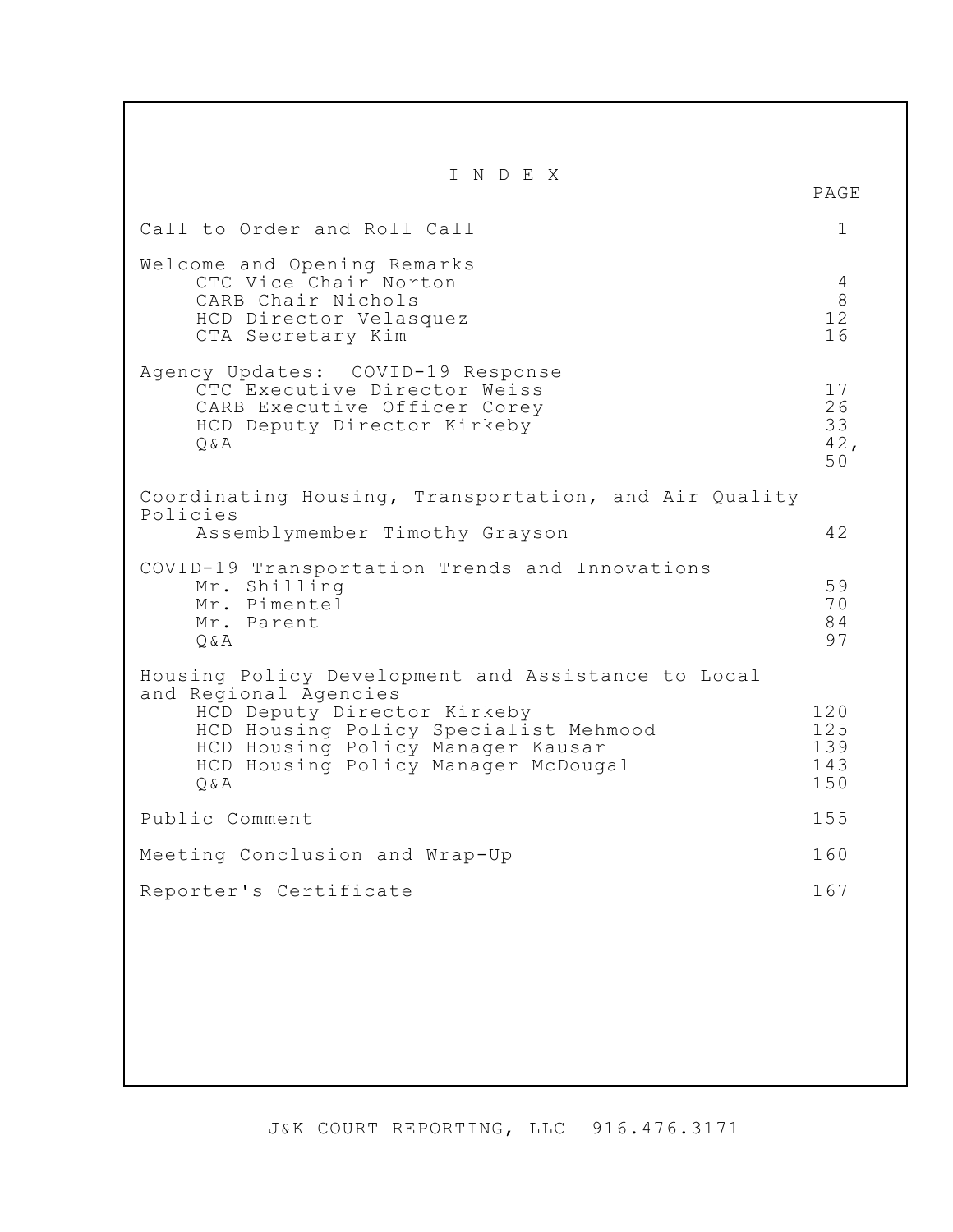| $\mathbf 1$  | PROCEEDINGS                                                |
|--------------|------------------------------------------------------------|
| $\mathbf{2}$ | CTC VICE CHAIR NORTON: Good afternoon, everyone.           |
| 3            | Thank you for attending today's virtual joint meeting      |
| 4            | between the California Transportation Commission,          |
| 5            | California Air Resources Board, and California Department  |
| 6            | of Housing and Community Development. These meetings       |
| 7            | normally take place in diverse locations around the state. |
| 8            | However, containment measures surrounding COVID-19 have    |
| 9            | required us to adjust to a webinar format. Please          |
| 10           | practice grace and empathy today. Everyone is doing their  |
| 11           | best to make the most of a very difficult situation.       |
| 12           | Let's begin with calling the role. Douglas                 |
| 13           | Remedios will call the roll for the Transportation         |
| 14           | Commission.                                                |
| 15           | CTC CLERK REMEDIOS: Commissioner Alvarado?                 |
| 16           | Commissioner Burke?                                        |
| 17           | Commissioner Burke?                                        |
| 18           | Commissioner Davis?                                        |
| 19           | Commissioner Davis?                                        |
| 20           | Commissioner Dunn?                                         |
| 21           | CTC COMMISSIONER DUNN: Present.                            |
| 22           | CTC CLERK REMEDIOS: Commissioner Eager?                    |
| 23           | CTC COMMISSIONER EAGER: Here.                              |
| 24           | CTC COMMISSIONER DAVIS: Commissioner Davis is              |
| 25           | here. I was having a problem with my device. Sorry.        |
|              |                                                            |

J&K COURT REPORTING, LLC 916.476.3171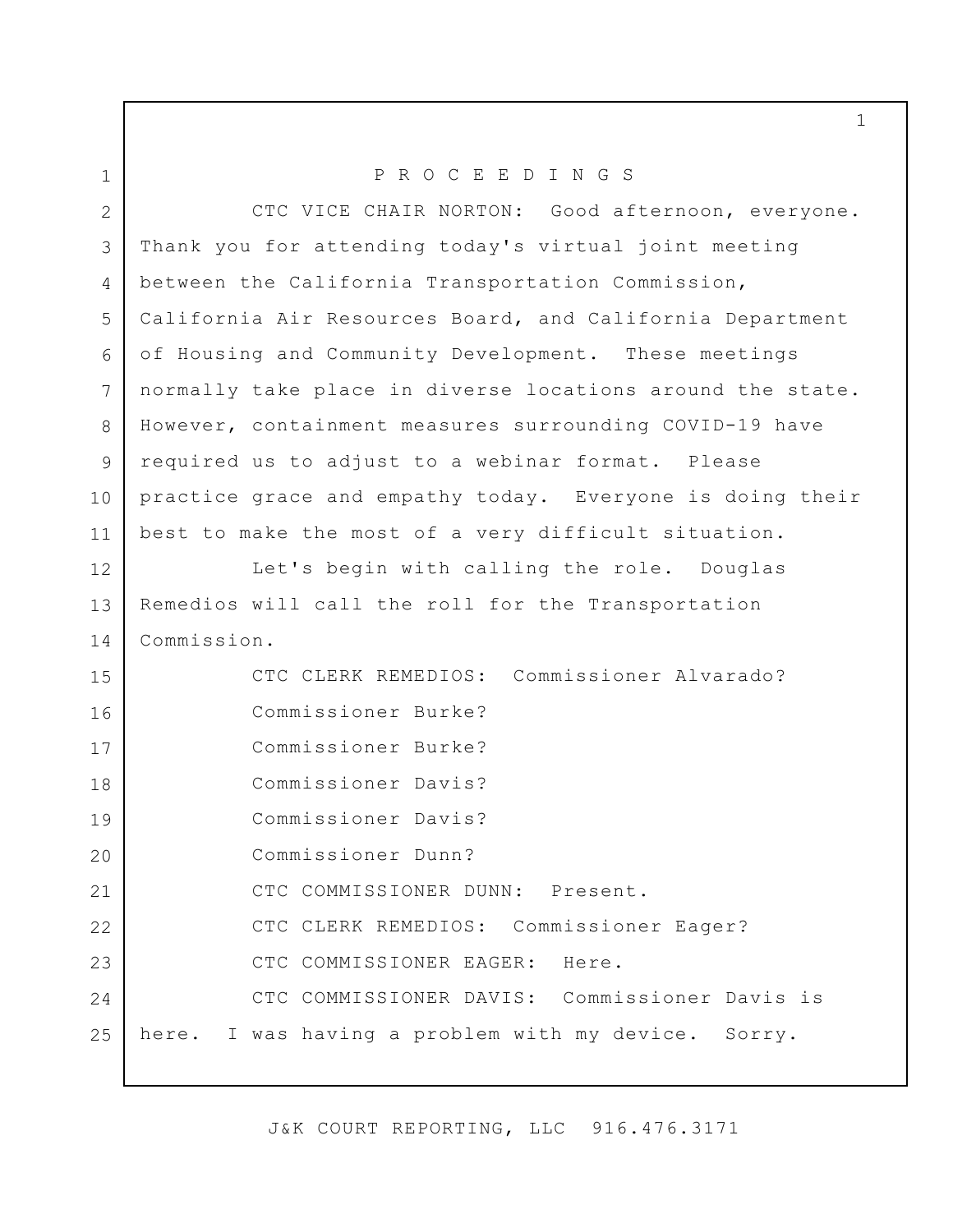1 2 3 4 5 6 7 8 9 10 11 12 13 14 15 16 17 18 19 20 21 22 23 24 25 CTC CLERK REMEDIOS: No problem. Thank you. Let me unmute. Where did he go? Commissioner Guardino, I'm trying -- there you go. Now, you're unmuted. CTC COMMISSIONER GUARDINO: Present and thank you. CTC CLERK REMEDIOS: Thank you, Commissioner. Commission Inman? CTC COMMISSIONER INMAN: Present. CTC CLERK REMEDIOS: Commission Kehoe? CTC COMMISSIONER KEHOE: Here. CTC CLERK REMEDIOS: Commissioner Lyou? CTC COMMISSIONER LYOU: Here. CTC CLERK REMEDIOS: Commissioner Tavaglione? Vice Chair Norton? CTC VICE CHAIR NORTON: Present. CTC CLERK REMEDIOS: Commissioner Burke? Senator Beall? Assemblymember Frazier? Madam Vice Chair, we have a quorum. CTC VICE CHAIR NORTON: Great. Thank you. Now, I'd like to call on Chairwoman Mary Nichols to ask for CARB's clerk to call the role for the CARB Board members. ARB CHAIR NICHOLS: Yes. I will ask the CARB Clerk Ryan Sakazaki to call the roll for our Board.

J&K COURT REPORTING, LLC 916.476.3171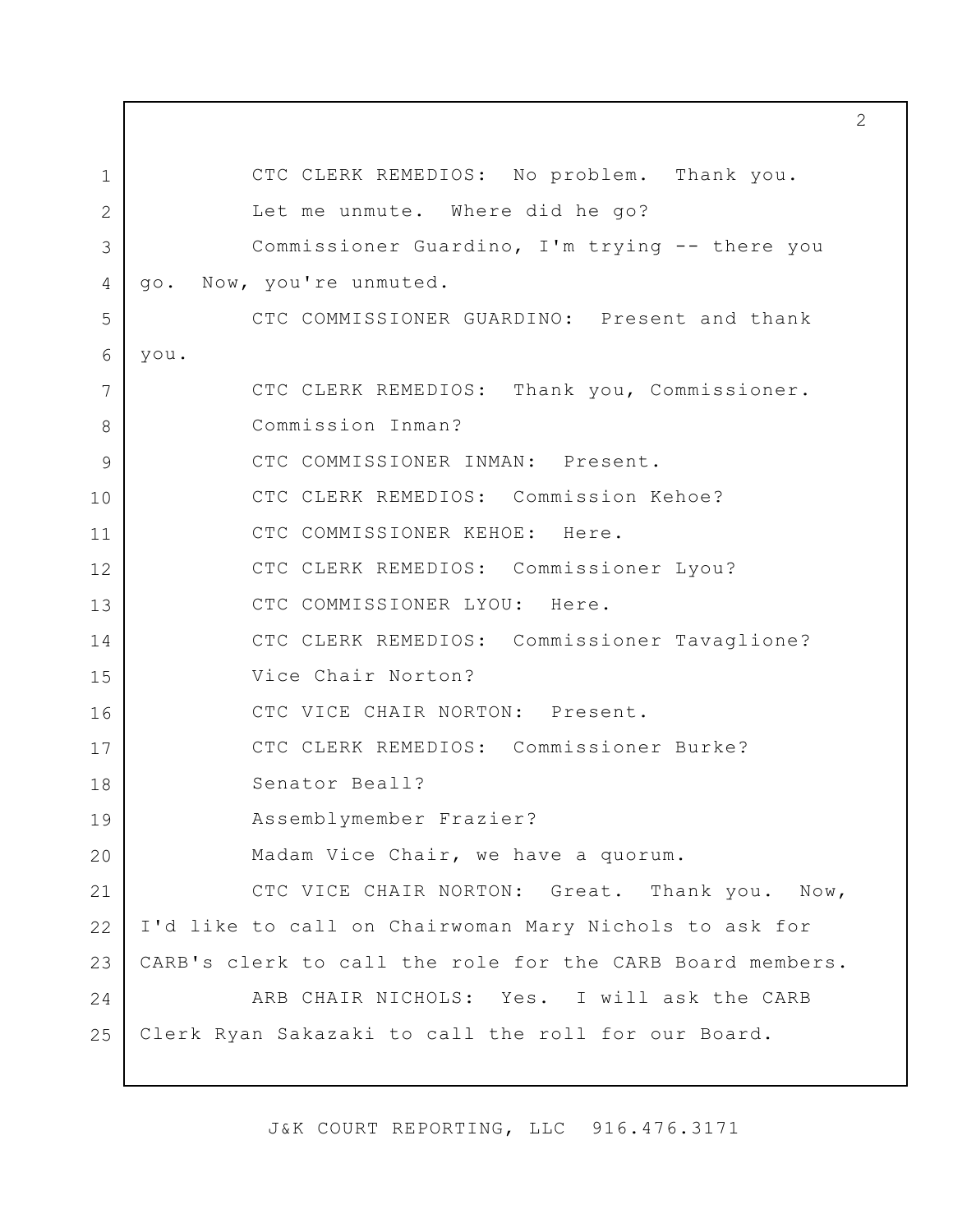1 2 3 4 5 6 7 8 9 10 11 12 13 14 15 16 17 18 19 20 21 22 23 24 25 ARB BOARD CLERK SAKAZAKI: Thank you, Madam Chair. Dr. Balmes? ARB BOARD MEMBER BALMES: Here. ARB BOARD CLERK SAKAZAKI: Mr. De La Torre? Mr. Eisenhut? BOARD MEMBER EISENHUT: Present. ARB BOARD CLERK SAKAZAKI: Supervisor Fletcher? Supervisor Fletcher? Senator Florez? Assemblymember Garcia? Supervisor Gioia? ARB BOARD MEMBER GIOIA: Here. ARB BOARD CLERK SAKAZAKI: Ms. Mitchell? ARB BOARD MEMBER MITCHELL: Present. ARB BOARD CLERK SAKAZAKI: Senator Monning? Mrs. Riordan? ARB BOARD MEMBER RIORDAN: Present. ARB BOARD CLERK SAKAZAKI: Supervisor Serna? ARB BOARD MEMBER SERNA: Here. ARB BOARD CLERK SAKAZAKI: Dr. Sherriffs? Professor Sperling? ARB BOARD MEMBER SPERLING: Here. ARB BOARD CLERK SAKAZAKI: Ms. Takvorian? Vice Chair Berg?

J&K COURT REPORTING, LLC 916.476.3171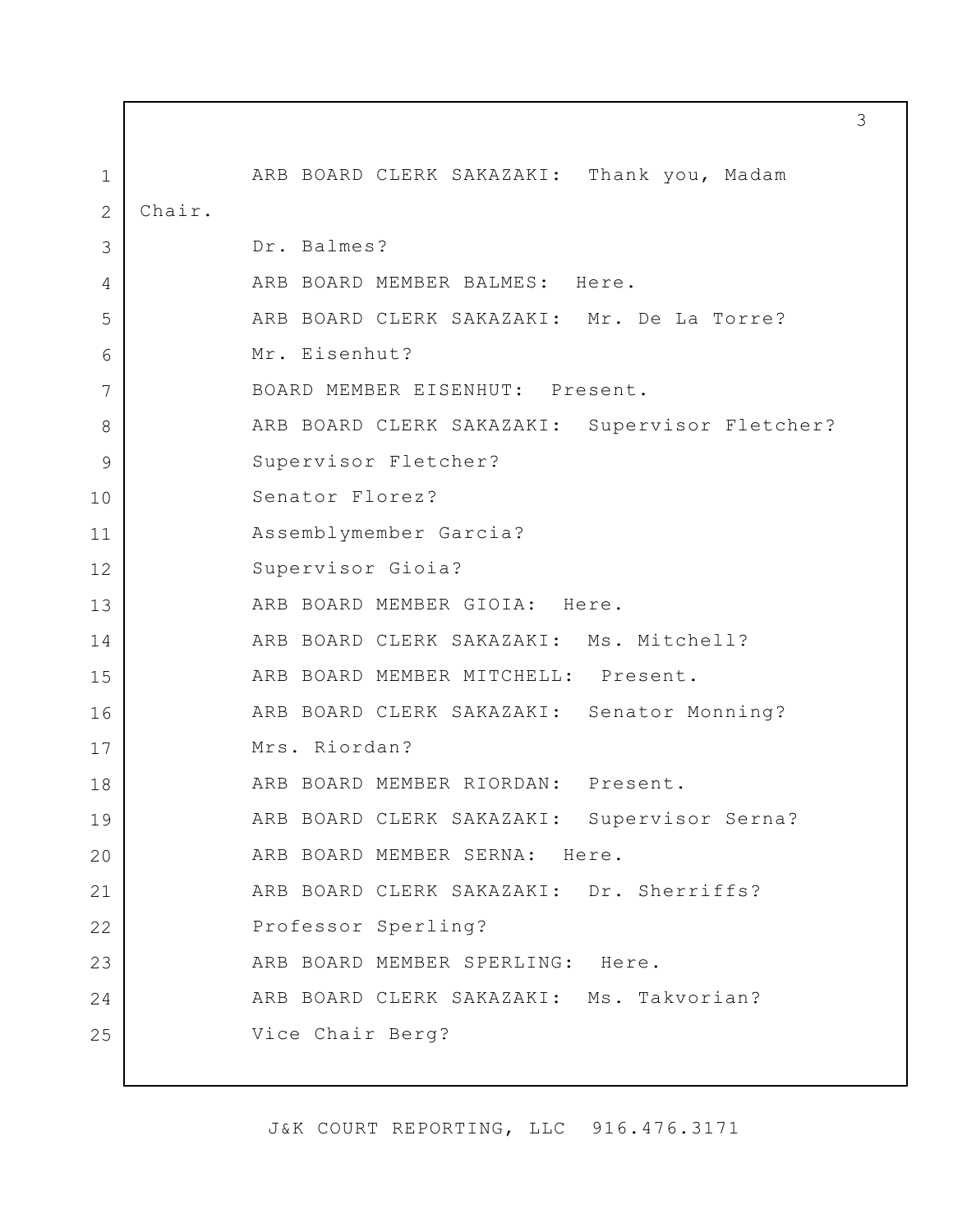1 2 3 4 5 6 7 8 9 10 11 12 13 14 15 16 17 18 19 20 21 22 23  $24$ 25 ARB VICE CHAIR BERG: Here. ARB BOARD CLERK SAKAZAKI: Chair Nichols? ARB CHAIR NICHOLS: Here. CTC CLERK REMEDIOS: Dr. Sherriffs is unmuted now. there? ARB BOARD CLERK SAKAZAKI: Dr. Sheriffs, are you hear me? ARB BOARD MEMBER SHERRIFFS: I am here. Can you ARB BOARD CLERK SAKAZAKI: We can. ARB BOARD MEMBER SHERRIFFS: Excellent. Thank you. ARB BOARD CLERK SAKAZAKI: Madam Chair, we have a quorum. ARB CHAIR NICHOLS: Thank you. CTC VICE CHAIR NORTON: Thank you. I'm going to go through a couple of housekeeping items and then we'll go to my remarks and then others opening remarks. First, the meeting agenda is located under the handouts tab and can be downloaded and saved during the webinar. It can also be found on the Commission's website as well as the California Air Resources Board's website. A webinar instructional guide is also located under the handouts tab and on the Commission's website. If you're

J&K COURT REPORTING, LLC 916.476.3171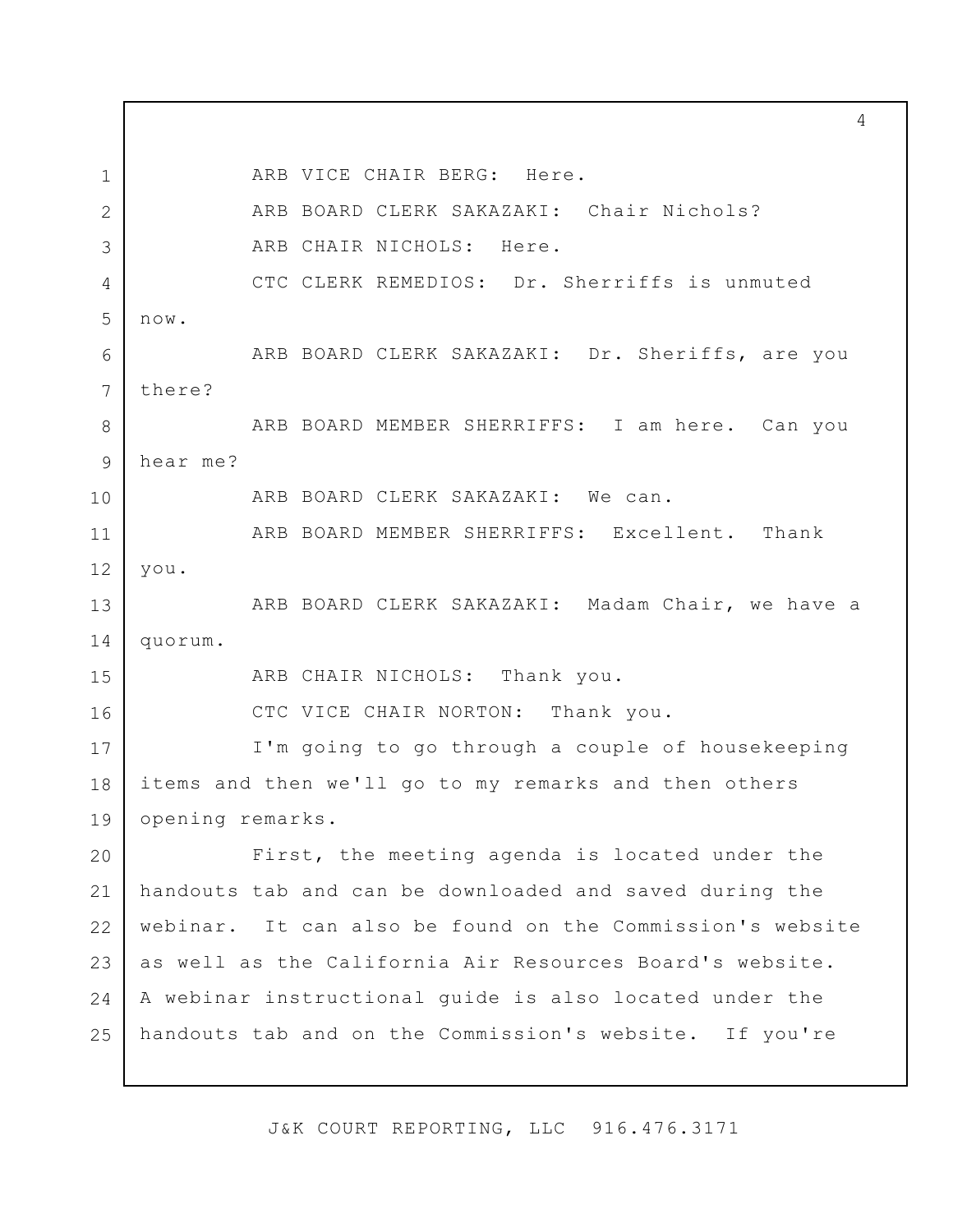experiencing any technical issues with the GoToWebinar system, please contact the Commission staff through the questions tab or via the CTC email address which is [ctc@catc.ca.gov](mailto:ctc@catc.ca.gov).

1

2

3

4

5

6

7

8

9

10

11

For Board members and Commissioners and HCD leadership, should the Commissioners, Board members, or HCD leadership have any questions or comments during the meeting, please let staff know through the comment tab or text -- to text Mitch and wait for me to call on you and you can send inquiries to the chat tab that can be read to the audience on your behalf.

12 13 14 15 16 17 18 19 And with that, we want to welcome comments from the public. In order to ensure that we finish the meeting on time, we ask that public comment will be held until Item 6 on the agenda, which is expected to be heard around 4:15 p.m. However, if the meeting runs past 5:00 p.m., Chairwoman Nichols and I have committed to staying until all of the comments are received. This is an important meeting and we are here to listen.

20 21 22 23 24 25 For participants joining us through the GoToWebinar system, please find the webinar panel located on the right-hand side of your screen. There you will find audio, question, and handouts tab. Under the audio tab, attendees will have the choice to listen in via the computer or telephone option. Should you prefer computer

J&K COURT REPORTING, LLC 916.476.3171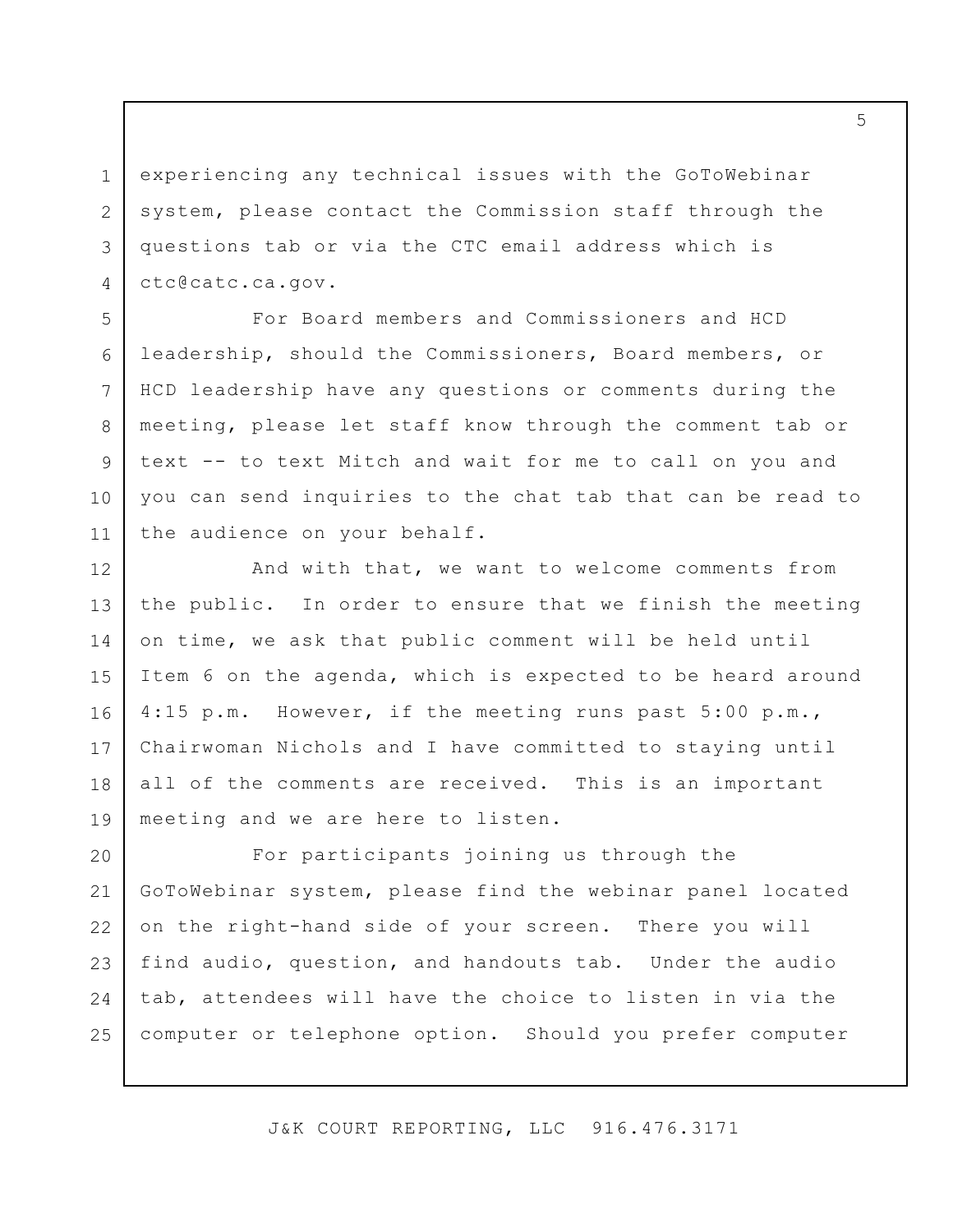3 audio, please ensure the appropriate box is selected. If you choose the phone call option, select the corresponding box and dial the phone number, access code, and audio pin as directed by the automated system.

1

2

4

5

6

7

8

9

Please note that if the audio pin is not entered, you'll remain in listen-only mode and will be unable to speak should you have a comment. As a reminder, each registered attendee is provided a unique link and phone number to access the webinar.

10 11 12 13 14 15 16 There are two options for participants to provide comments during the public comment period, using the questions tab, and Commission staff will read the comment on your behalf during the public comment period. If you wish to speak during public comment, you can click the hand icon indicating that you wish to speak and that you will then be unmuted and called upon to make your comment.

17 18 19 20 21 22 23 24 25 And with those housekeeping items, I'd like to give my opening remarks. I'm delighted that we have another joint meeting before us today. The CTC and CARB have been holding bi-annual joint meetings since 2018. This is the first joint meeting that formally includes HCD. And I would like to welcome Director Velasquez as well as HCD staff who have been greatly involved in the development of the meeting. We look forward to discussing the implementation of policies that jointly affect

J&K COURT REPORTING, LLC 916.476.3171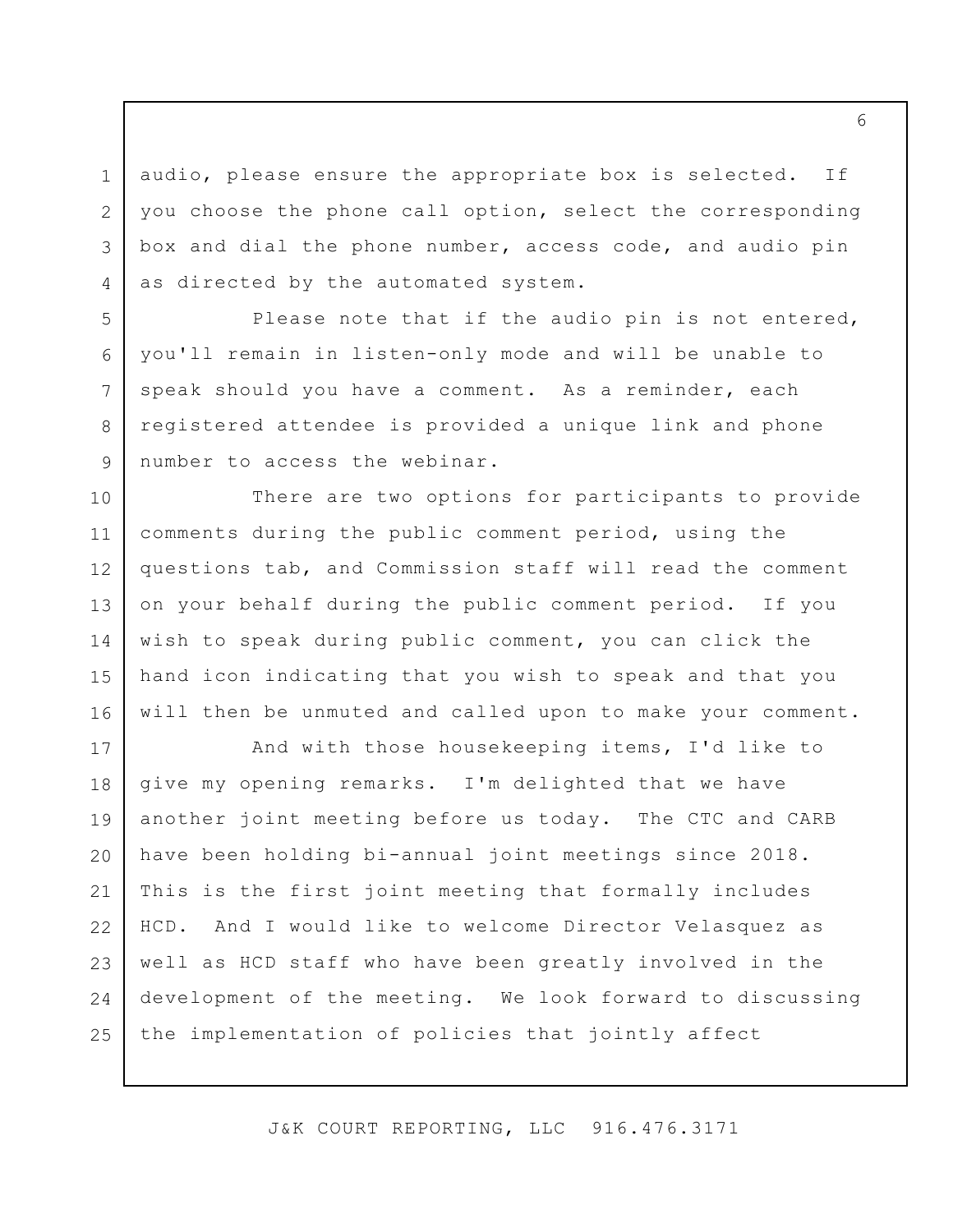transportation, housing, climate, and air quality at this meeting and meetings to come.

Recognizing the clear connection between transportation and land-use, Assemblymember Grayson authored AB 185, which added HCD to these joint meetings. Assemblymember Timothy Grayson will be joining us later in the meeting and to provide some brief remarks.

8 9 10 11 12 13 14 15 16 17 18 19 20 I also want to welcome to today's meeting our two recently appointed California Transportation Commissioners, Lee Ann Eager and John Rocco Davis. We jointly convened two of these joint meetings per year. This particular joint meeting was originally planned for April 29th, but postponed due to COVID-19 pandemic. Things look very different today from when we met last October during our joint meeting in Modesto. The COVID-19 pandemic and associated economic crisis has transformed California over the last two months -- few months and will have lasting impacts on our state. But as Governor Newsom stated, we will meet this moment with a combination of gravitas, dedication, collaboration, and innovation.

21 22 23 24 We will hear today about how the pandemic has affected how people travel, transportation funding revenues, access to housing, air quality, and greenhouse gas emissions.

25

1

2

3

4

5

6

7

I also want to acknowledge how the COVID-19

J&K COURT REPORTING, LLC 916.476.3171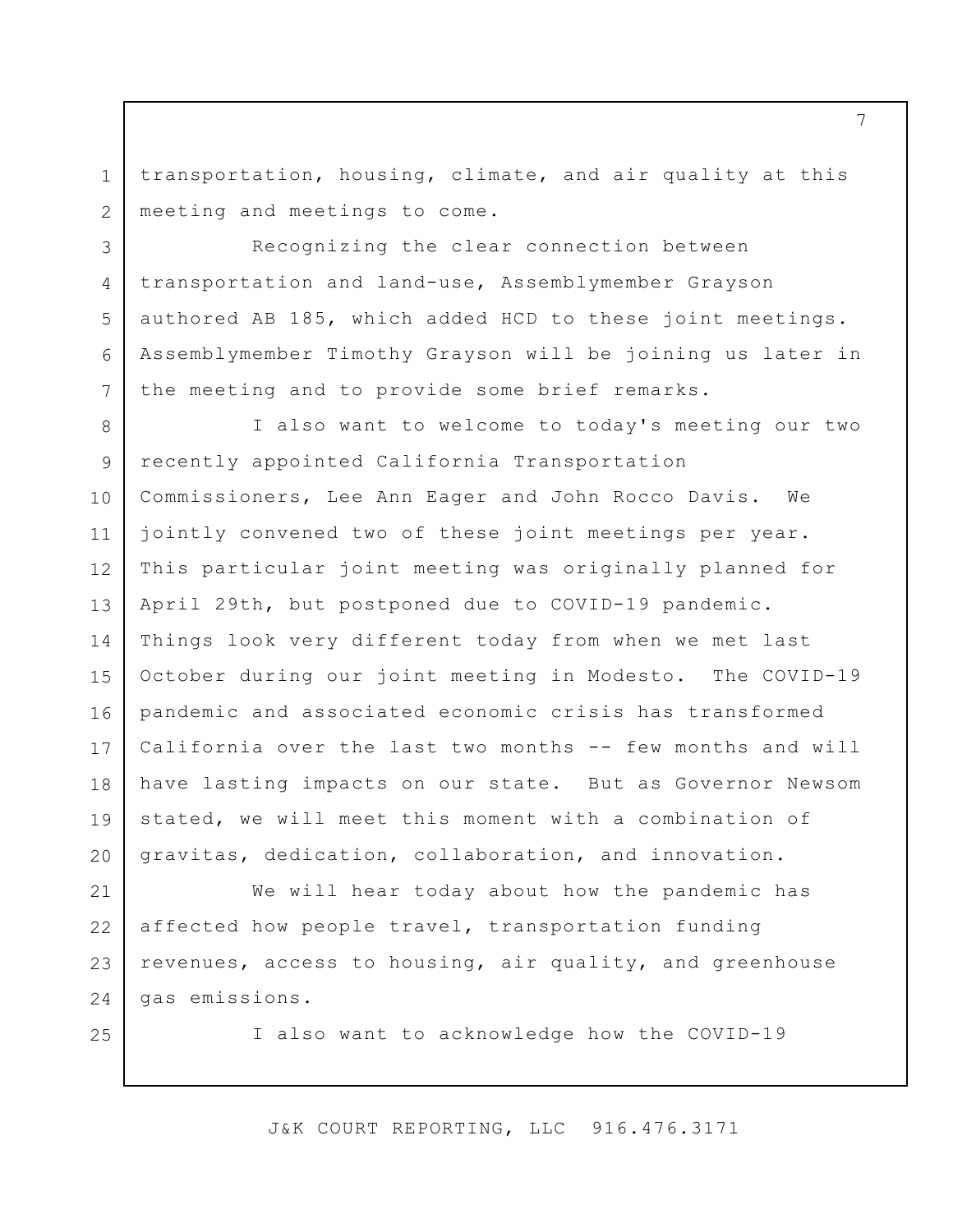1 2 3 4 5 6 7 8 9 pandemic has highlighted underlying racial inequalities in our country and in our state. According to information that I have seen, Latino and African-American people here in the U.S. are three times as likely to become infected with the virus as white residents. People of color make up a disproportionate share of essential workers. We must ensure that our transportation system supports connecting all of California's to essential services and jobs safely and affordably.

10 11 12 Our next joint meeting is scheduled to be held on November 4th in Los Angeles pending local and State regulations at that time.

13 14 And with that, I am pleased to turn the mic over to my friend Chairwoman Mary Nichols.

15 16 17 18 19 20 21 ARB CHAIR NICHOLS: Thank you very much, Vice Chair Norton. And thanks to the Commission for hosting this meeting. Having participated in one pre-call, I can attest to the fact that your staff has done a wonderful job of mastering the technology and getting us all on board as well. I hope it works as well for members of the public who are here to speak with us as well.

22 23 24 25 As we're getting started, I also want to take the opportunity to welcome the Department of Housing and Community Development as a full member of the joint meeting, and to extend my congratulations to the new

J&K COURT REPORTING, LLC 916.476.3171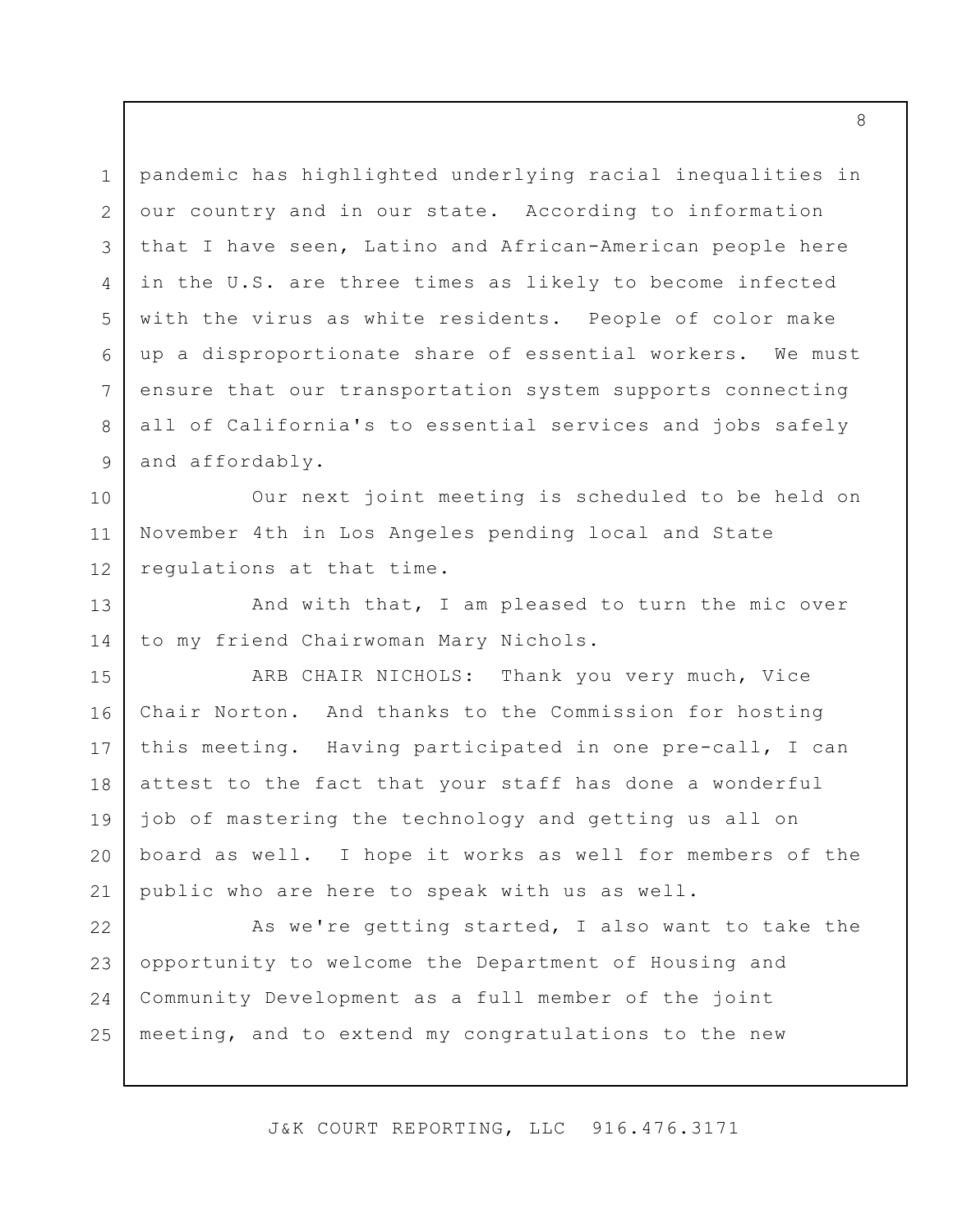appointees both at the Commission and HCD. It's really exciting and the culmination of a long process for many of us to have our three agencies actively engaged and coordinated.

1

2

3

4

5

6

7

8

9

10

11

12

13

We know that coming together will make us stronger and more capable of helping the state of California meet its climate and air quality goals, while also meeting California's most critical transportation and housing needs. In the past, we have discussed the fact CTC and CARB that housing is a critical piece of the conversation. So having the agency here together and in the future is going to put that piece of the puzzle into place where it belongs.

14 15 16 17 18 19 20 21 Also, before the meeting gets underway, I also have to note, as you have Vice Chair Norton that we are gathered here today in a time of critical -- critical health concern for our state as well as our nation, and for that matter for the world. For the past several months, we've witnessed and we're continuing to witness the immense toll that COVID-19 has had on practically every aspect of life.

22 23 24 25 And, of course, during that same period of time, the death of George Floyd and recognition of many others before him, together with the turmoil that is sweeping our nation, has really confirmed that the legacy of racism

J&K COURT REPORTING, LLC 916.476.3171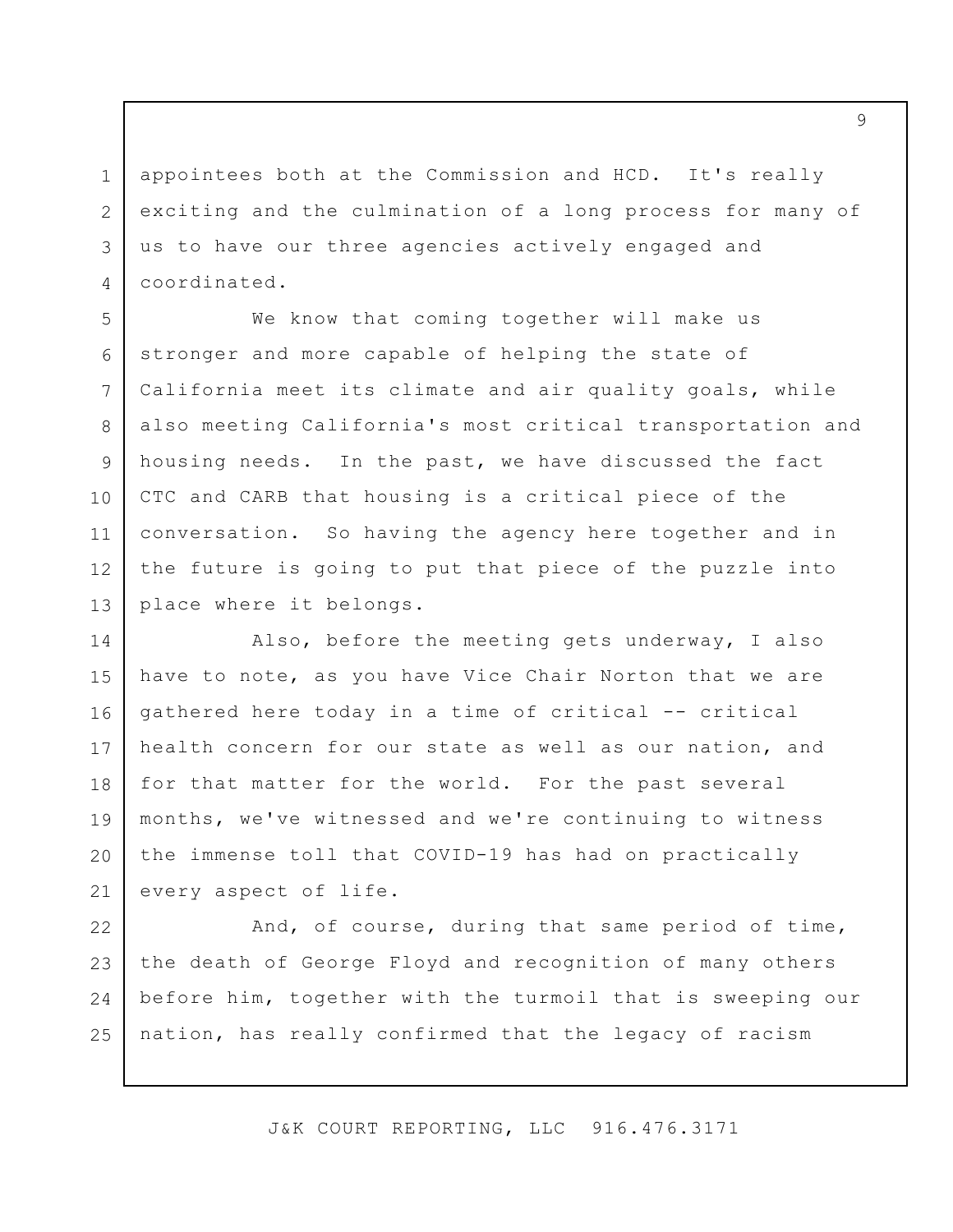1 2 remains entrenched and that we must reflect on what is our job to do to reverse historical injustices.

3 4 5 6 7 8 9 10 11 12 13 This comes at a time when the virus has already impacted, as again was noted, people of color, particularly African-American, Latino, Native American communities who've been hit very hard, both by the virus itself and by the economic devastation that has slowed from it, the same people who are also exposed to disproportionately high environmental impacts and public health burdens, including burdens created by our current transportation system. So again, this just reinforces the issue of racial injustice that's pervades the work that we all do.

14 15 16 17 18 19 20 And I'd also like to reflect that there's more that we can do. We know we can't do this all by ourselves. Each of our agencies and every person has an obligation to examine themselves and do what they can do. But I am hopeful that one of the outcomes of this meeting will be that our agencies can find some productive ways to work together to better address these issues.

21 22 23 24 25 So as the statute says, these meetings are for coordinating, and that means that we need to look for ways to support each other on the efforts that really are at the intersection of our different missions. Obviously, we all have our separate legal authorities, as well as our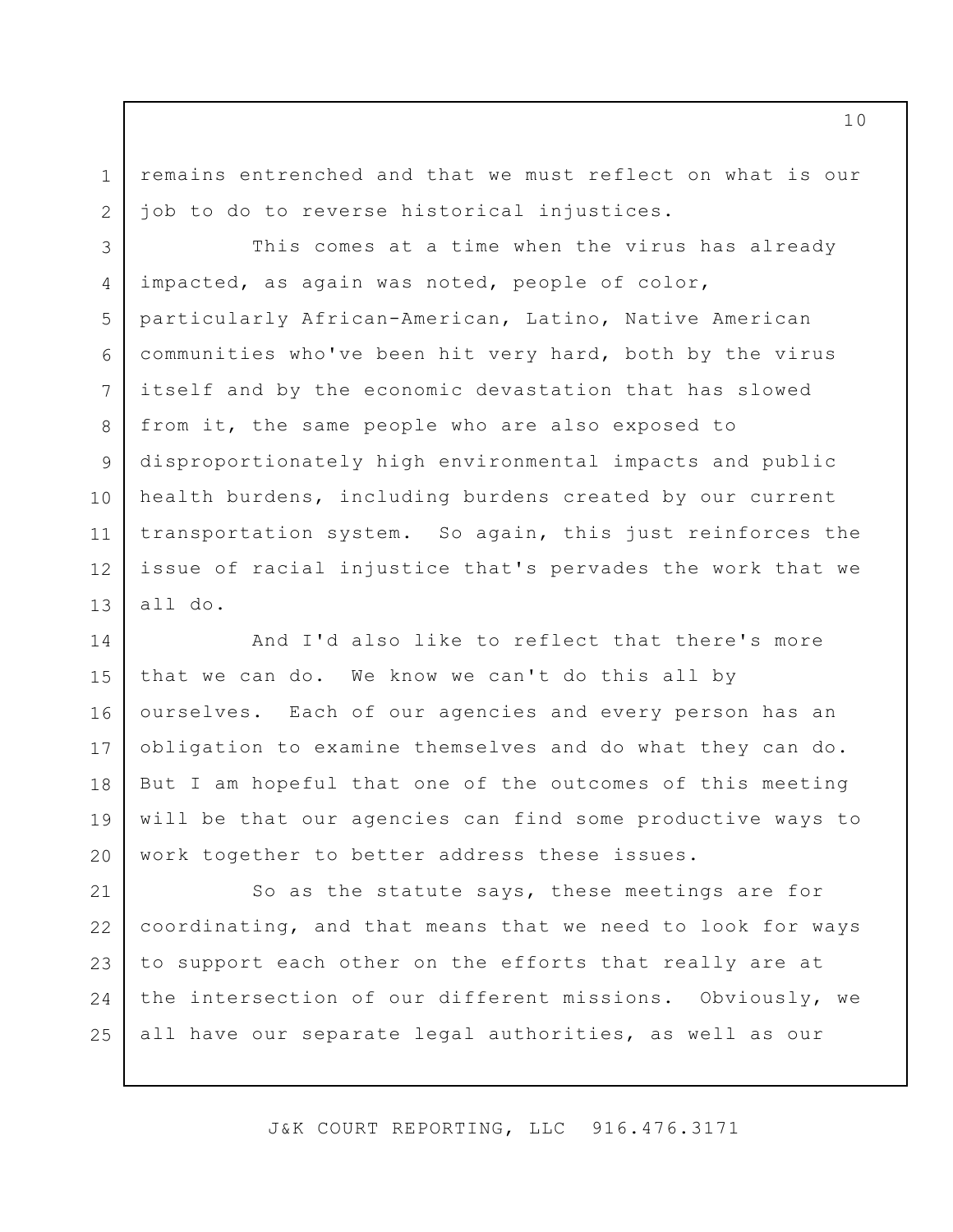own histories, but we really share a commitment to creating healthy, sustainable communities for all people in California to live, and move about, and thrive, places where they can breathe healthy air and have access to good jobs, and decent affordable housing as well. This is really not beyond us. We can do this.

1

2

3

4

5

6

7

8

9

10

So I am hopeful that particularly given the direction that we have been given from our Governor, that we will be able to keep these issues in mind as we remove forward with our agenda here today.

11 12 13 14 15 16 So I think we need to -- for starters, I'm sure all of us learn more in detail about how the other agencies actually go about doing and to find ways that we can, in more specific detail as opposed to just generalities actually align policies and programs in a way to further our joint agenda.

17 18 19 20 So with that, I think I will sign off and just say that I'm looking forward to this new era. Very excited about the discussions we have in front of us today. And I will pass the microphone back to you.

21 22 23 24 25 CTC VICE CHAIR NORTON: Thank you very much, Chairwoman Nichols. And with that, I would like to introduce HCD Director Gustavo Velasquez and welcome you as we are all so excited about the coordination of our organizations and the work that we're going to be doing

J&K COURT REPORTING, LLC 916.476.3171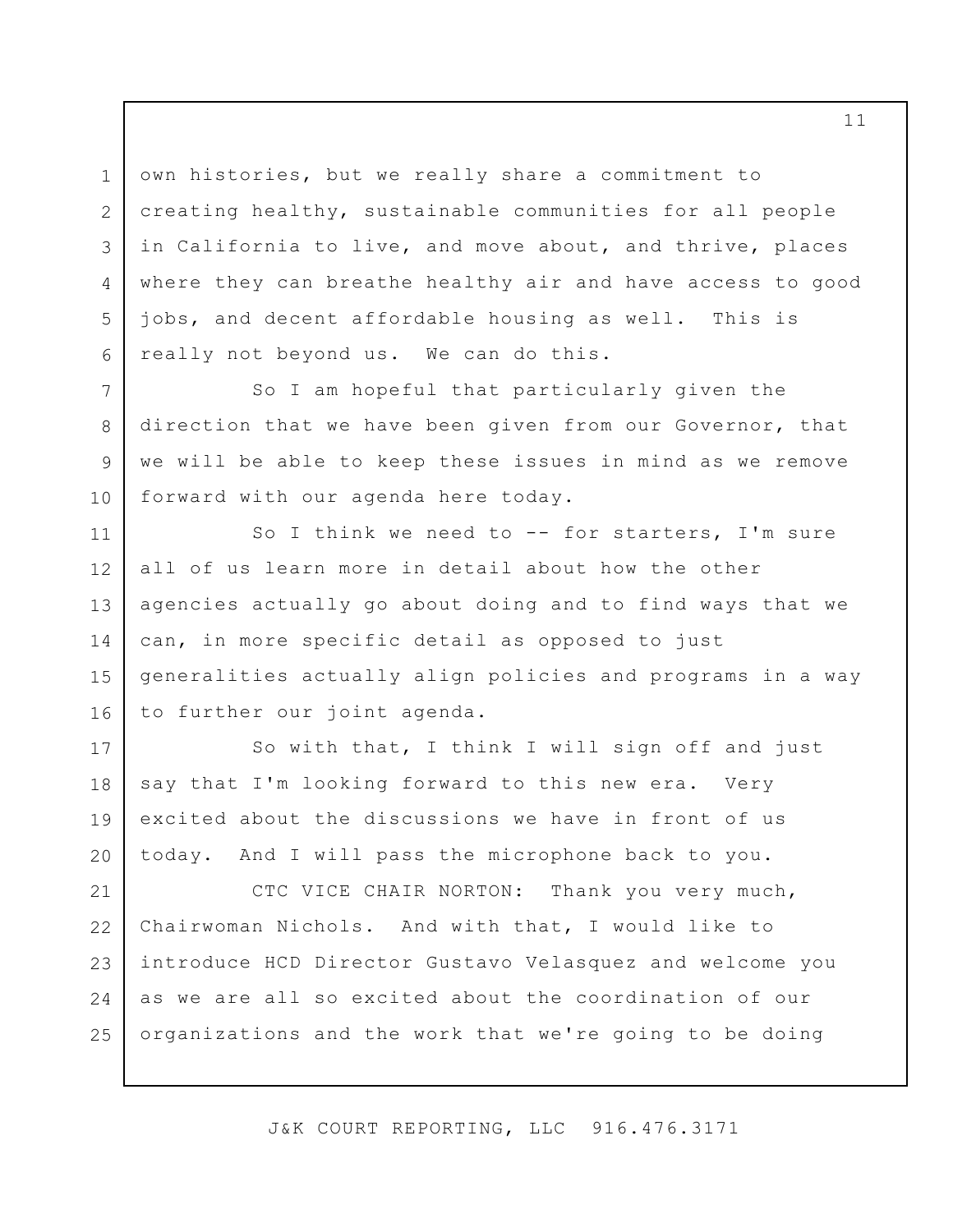together.

1

2 3 4 5 6 7 8 9 10 11 HCD DIRECTOR VELASQUEZ: Thank you, Madam Vice Chair Norton, Madam Chair Nichols, Secretary Kim, it's been only two months since I started here at HCD, but I'm very excited to be a part of this group. I apologize that I will have to leave at early, but I have a meeting that I could not move unfortunately. But let me say that CTC and CARB have been truly collaborative and productive partners with HCD, especially in recent years. We've worked together to integrate transportation, housing, and air quality, and climate goals into our respective programs.

12 13 14 15 And throughout last year and early this year, the integrity work has already helped the State to ensure fund transportation projects are better aligned with the State goals in these important areas.

16 17 18 19 20 Because we are the so-called new kid on the block, let me just as a -- as -- just as background mention a few important aspects of our work in terms of funding programs with impacts to this intersection of housing, transportation, and climate.

21 22 23 24 25 First of all, our Transit-Oriented Development Program, second our Infill Infrastructure Grant Program, and also the Affordable Housing and Sustainable Communities Program administered by the Strategic Growth Council, but implemented by HCD. These programs have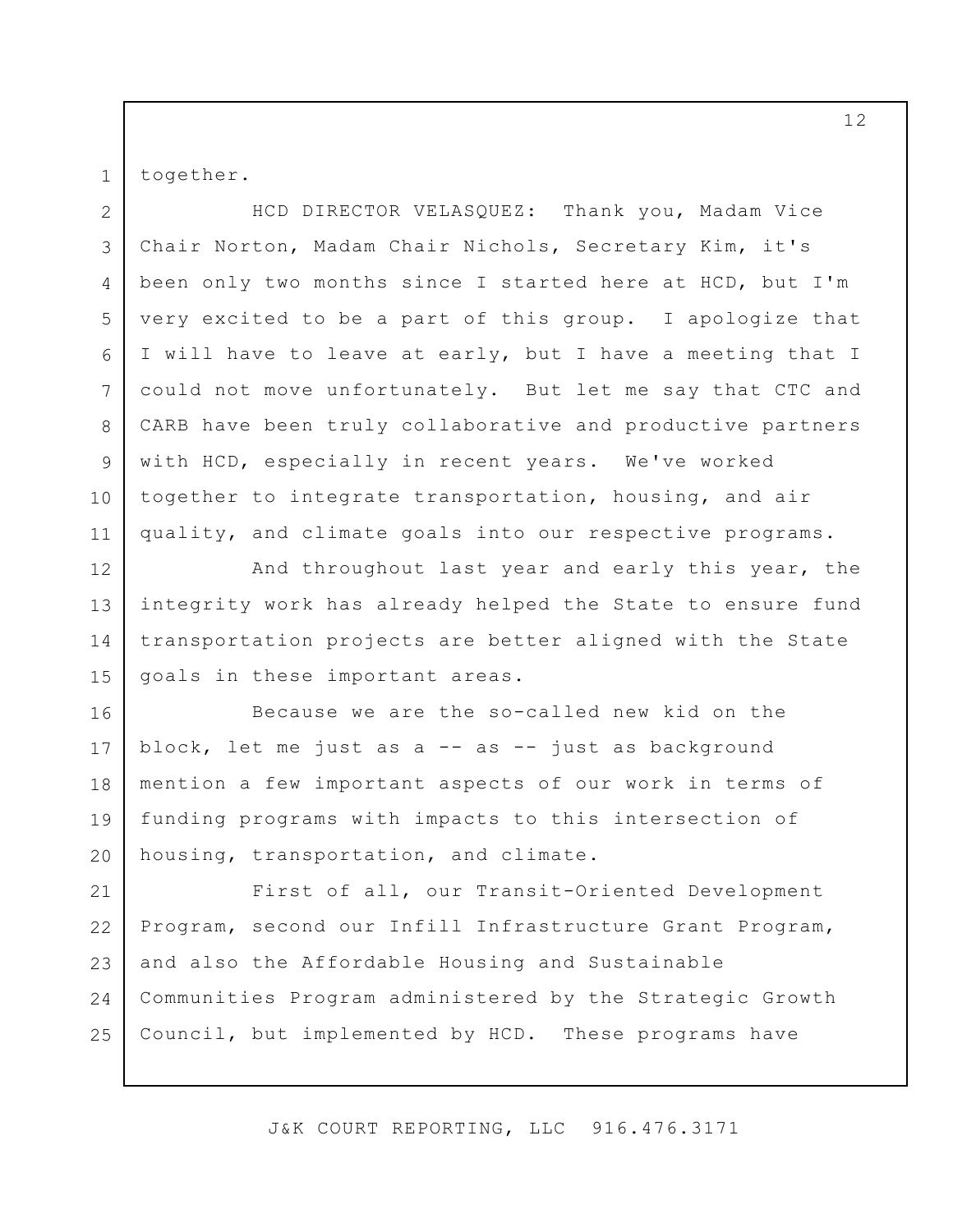collectively -- you know, these numbers are I think important to put out -- collectively have invested \$2.1 billion in producing location-efficient affordable homes and sustainable transportation improvements since 2007.

1

2

3

4

5

6

7

8

9

10

What have these investments produced? Three hundred residential or mixed-used developments, nearly 28,000 affordable housing units, and hundreds of infrastructure improvements and transportation services to support walkability and sustainability of these projects in their local communities.

11 12 13 14 15 16 17 18 19 20 21 So I think this is an important background as we now participate in this joint committee and look forward to continue talking about this intersection. Now, as Madam Vice Chair Norton mentioned, we're grappling, of course, with the effects of COVID. And it's even more important that we continue coordinating between our respective agencies. It is true COVID really exacerbates the challenges regarding equity that our communities have already been facing. I come to this job not as your kind of traditional housing finance person or, you know, I haven't been in the development community.

22 23 24 25 Actually, my background is fair housing. So my partners in crime during my career have been environmental justice group -- groups, have been organizations that have seen transiting many neighborhoods across our country,

J&K COURT REPORTING, LLC 916.476.3171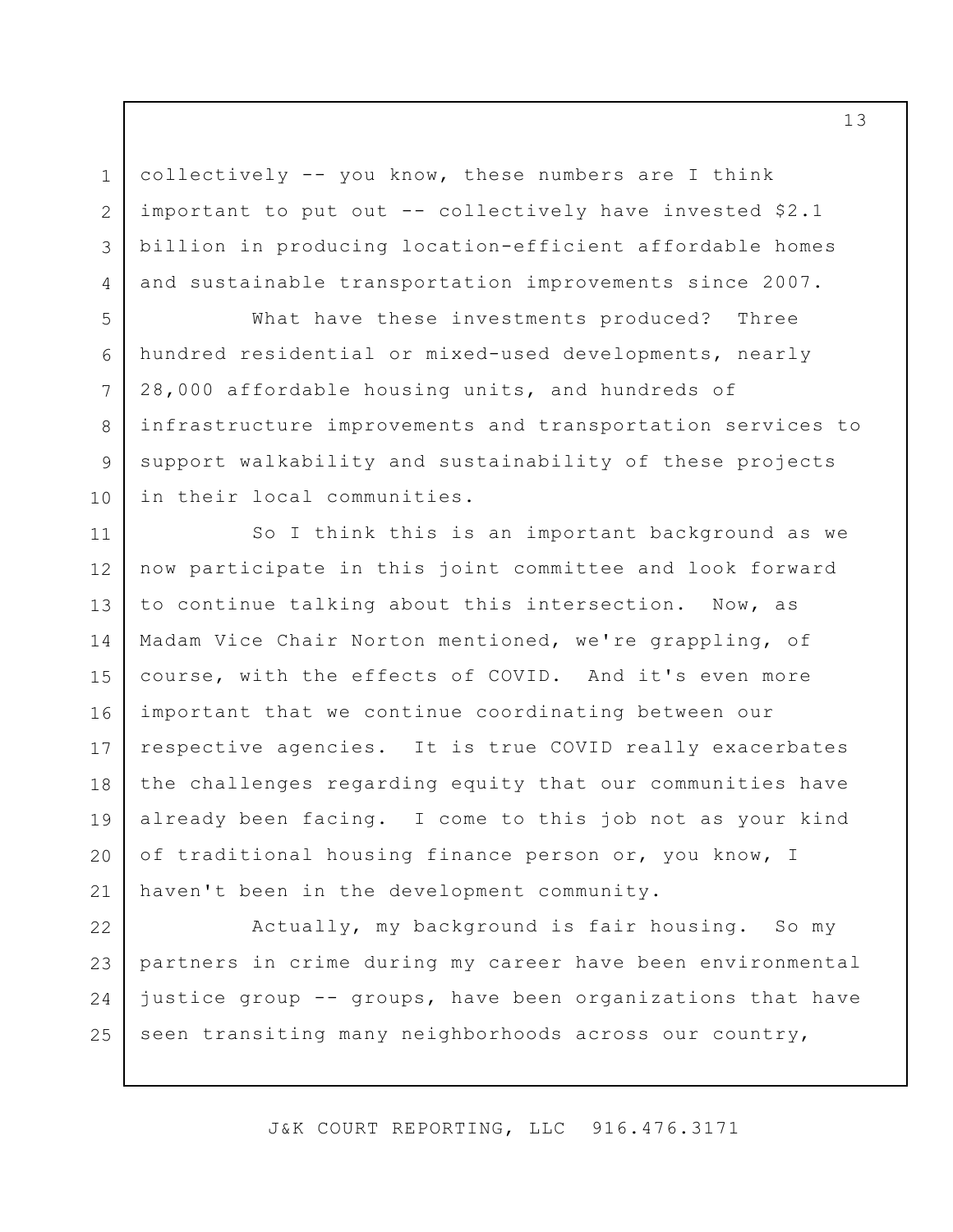transit development that has recreated gentrification pressures and potential displacement of low-income residents.

1

2

3

4 5 6 7 8 9 10 11 12 13 14 Just several years ago, HCD published a housing assessment where we found the housing costs are just one of the many layers of the overall burden that is placed on low-income communities by our historic patterns of growth, patterns, by the way, that I hope we can all agree, you know, have had a  $-$  some, you know, negative  $-$  very negative impacts in some of our communities for low-income citizens. Nearly, half of all California households meet the federal definition of housing cost burden. Do you know what that means? Thirty percent or more of their income paying for rent or mortgage.

15 16 17 18 19 20 21 22 23 But at the same time, the average household in most counties is also paying more than 20 percent of their income on transportation. This obviously exceeds the recommended shared household spending on transportation, because it keeps families away from paying for basic things, food, utilities, health care, and other vital expenses, so -- and this double burden is especially prevalent among low-income households that are the least capable of teleworking in this COVID environment.

24 25 Large portions of our workforce are transitioning to mass telework. We have the luxury to do that, right,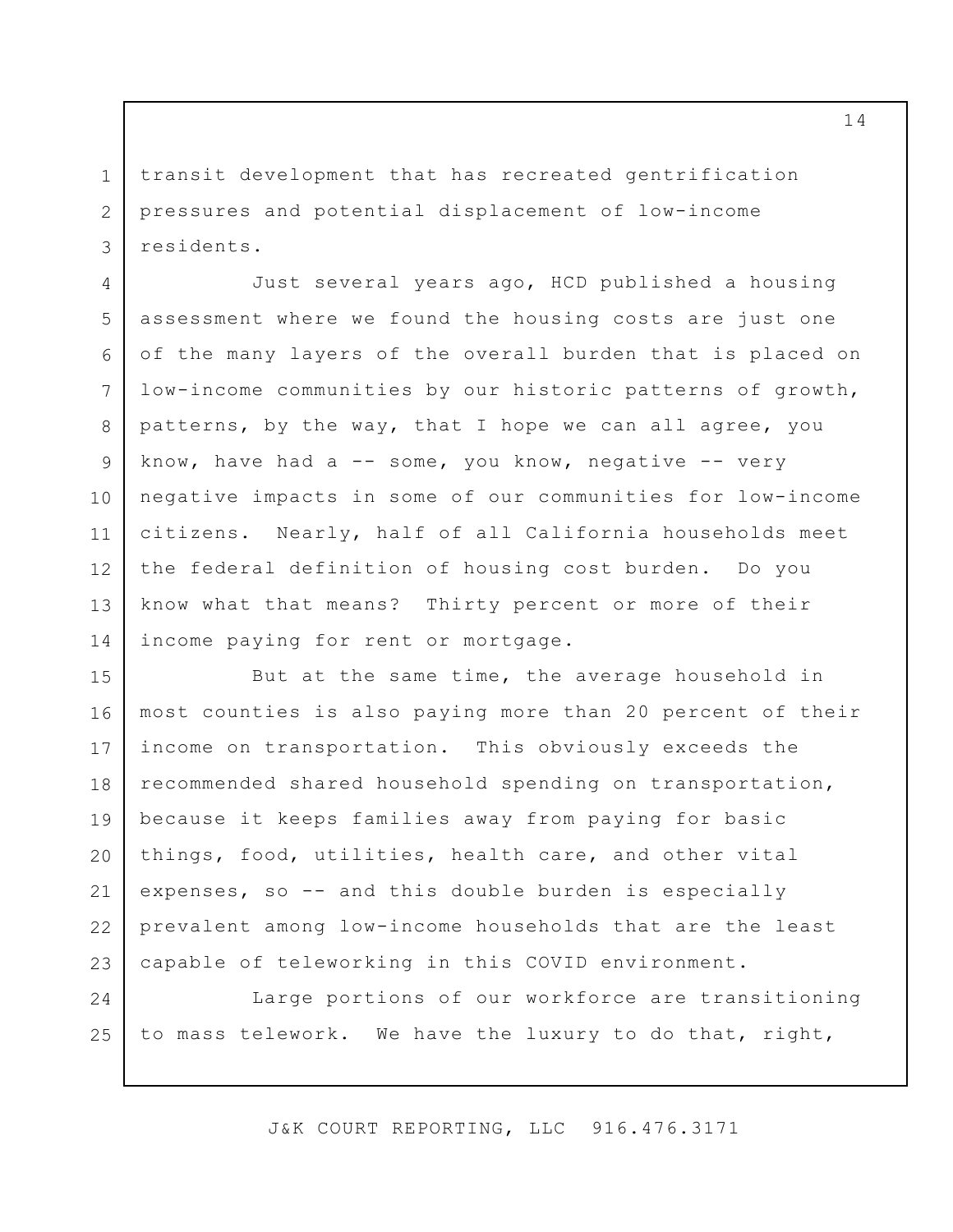in response to COVID. But we risk leaving forgotten burdens on those workers who cannot telework.

1

2

3

4

5

6

7

8

I mean, typically higher paid knowledge industry, those who can telework are teleworking. But then we have lower paying jobs in retail, food service, hospitality, and other service industries that will continue to require workers to physically travel to their worksites on a daily basis.

9 10 11 12 13 Those workers represent exactly the segments of our state most in need of affordable housing options in closer proximity to jobs and transit. And if we deliver on that, then we deliver also on goals that protect the environment.

14 15 16 17 18 19 So we need to continue focus on this integration. I think first priority is equity. I will bring that lens to this joint committee. I'm very pleased that I am - that HCD is part of it. We will have other presenters from HCD, the experts really, present later during this meeting.

20 21 22 23 24 25 And let me close just by thanking also Assemblymember Grayson. I had the opportunity to talk to any in the -- I believe the first week that I was in the job. And I can sense the great sense of commitment that he has for affordable housing and I also thank him, of course, for enabling -- for making possible for HCD to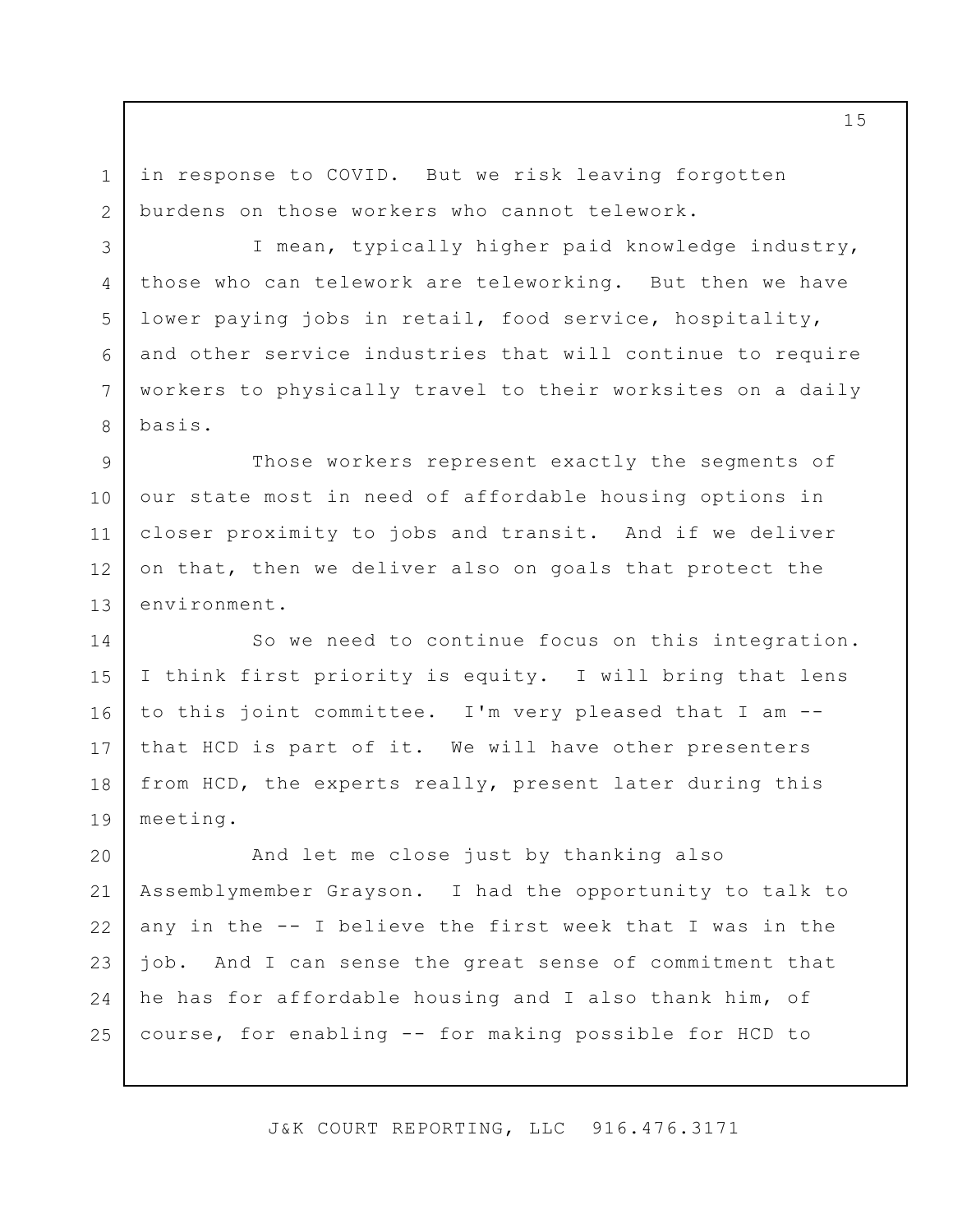have a seat and voice in this joint committee. So thank you very much and look forward to the meeting.

1

2

3

4

5

6

7

8

CTC VICE CHAIR NORTON: Thank you very much, Director Velasquez. We look forward to hearing from your colleagues later in this meeting, but we appreciate your remarks and your vision as we work together.

With that, I would like to call on CalSTA Secretary David Kim for some remarks as well.

9 10 11 12 13 14 15 16 17 18 CalSTA SECRETARY KIM: Well, good afternoon, Vice Chair Norton. It's good to talk with you, and Chair Nichols, hello. Director Velasquez, congratulations. So glad you're part of this meeting. It's great to be with all you today. I'll keep my remarks short in the interest of time. I simply want to make a couple of quick points. I agree with what has been stated earlier. It's really important for all of us to work holistically, to coordinate our efforts, and to partner with each other as much as we can.

19 20 21 22 And the global pandemic that we're in has caused us to reimagine and rethink everything. The world has been turned upside down. And all of us need to really take a new approach, a fresh approach to doing things.

23 24 25 And so from a transportation standpoint, I believe that makes -- that involves making transportation investments in a way that promotes better outcomes from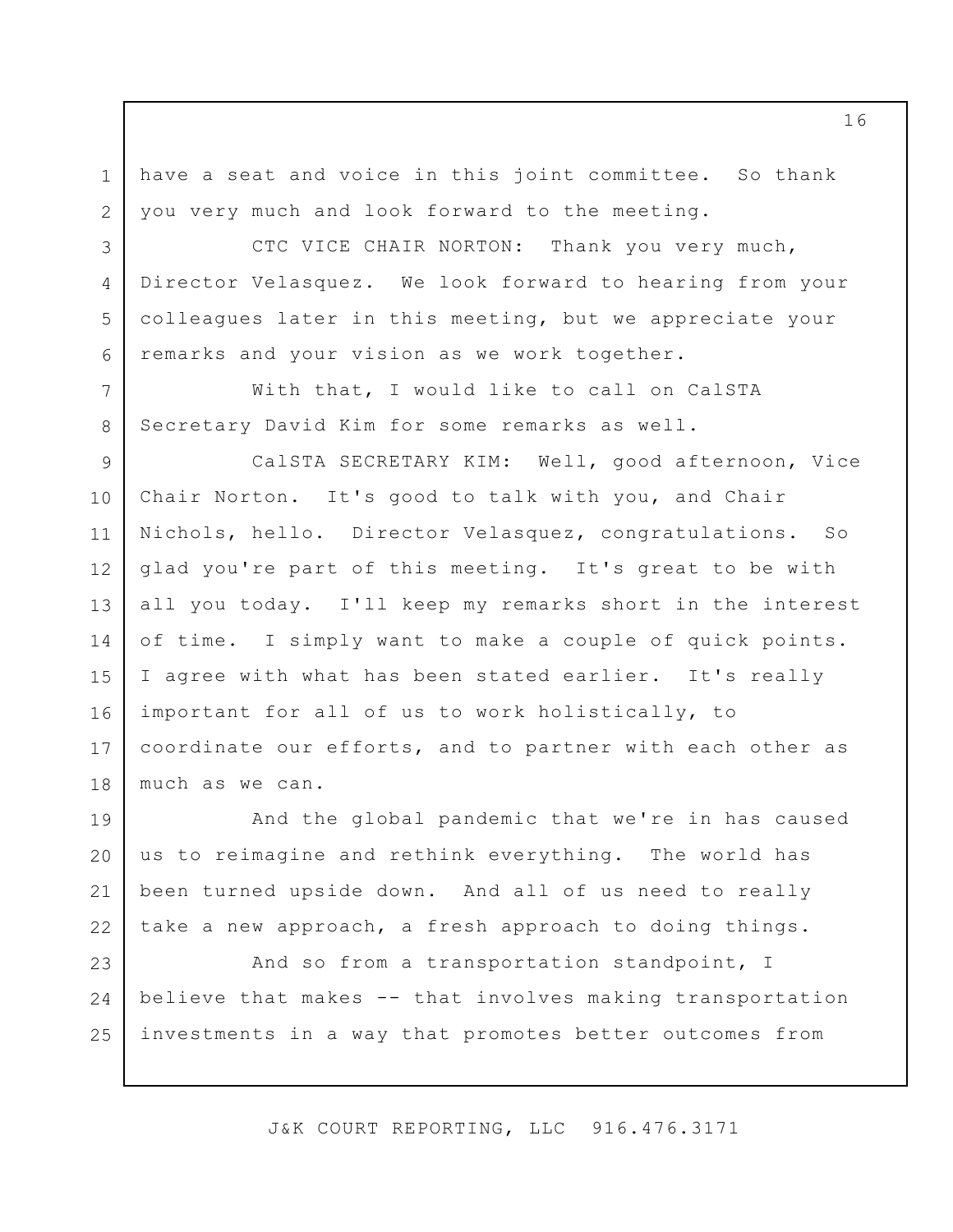the standpoint of health, air quality, housing, and quality of life. And that approach deviates from the traditional strategy when it comes to transportation, but that's what the moment calls for. And that's what we're going to do as an agency. And to that end, this meeting will help us develop those ideas, help us get on the same page, and promote greater collaboration.

1

2

3

4

5

6

7

8 9 10 And so with that, I look forward to all the presentations today as well as the dialogue and thank you very much for the time.

11 12 13 14 15 CTC VICE CHAIR NORTON: Thank you for joining us Secretary Kim. And we are just delighted that you are part of this and that we're going to be working together to address one of the biggest challenges of this decade. Thank you so much.

16 17 18 19 And with that, I'd like to move on to our agency updates and the COVID-19 response. And I'm very pleased to announce our own Executive Director from the CTC, Mitch Weiss.

20 21 22 CTC EXECUTIVE DIRECTOR WEISS: Thank you. Good afternoon. I think we can bring the PowerPoint up. I hope we can bring the PowerPoint up.

23 24 25 (Thereupon an overhead presentation was presented as follows.) CTC EXECUTIVE DIRECTOR WEISS: There we go.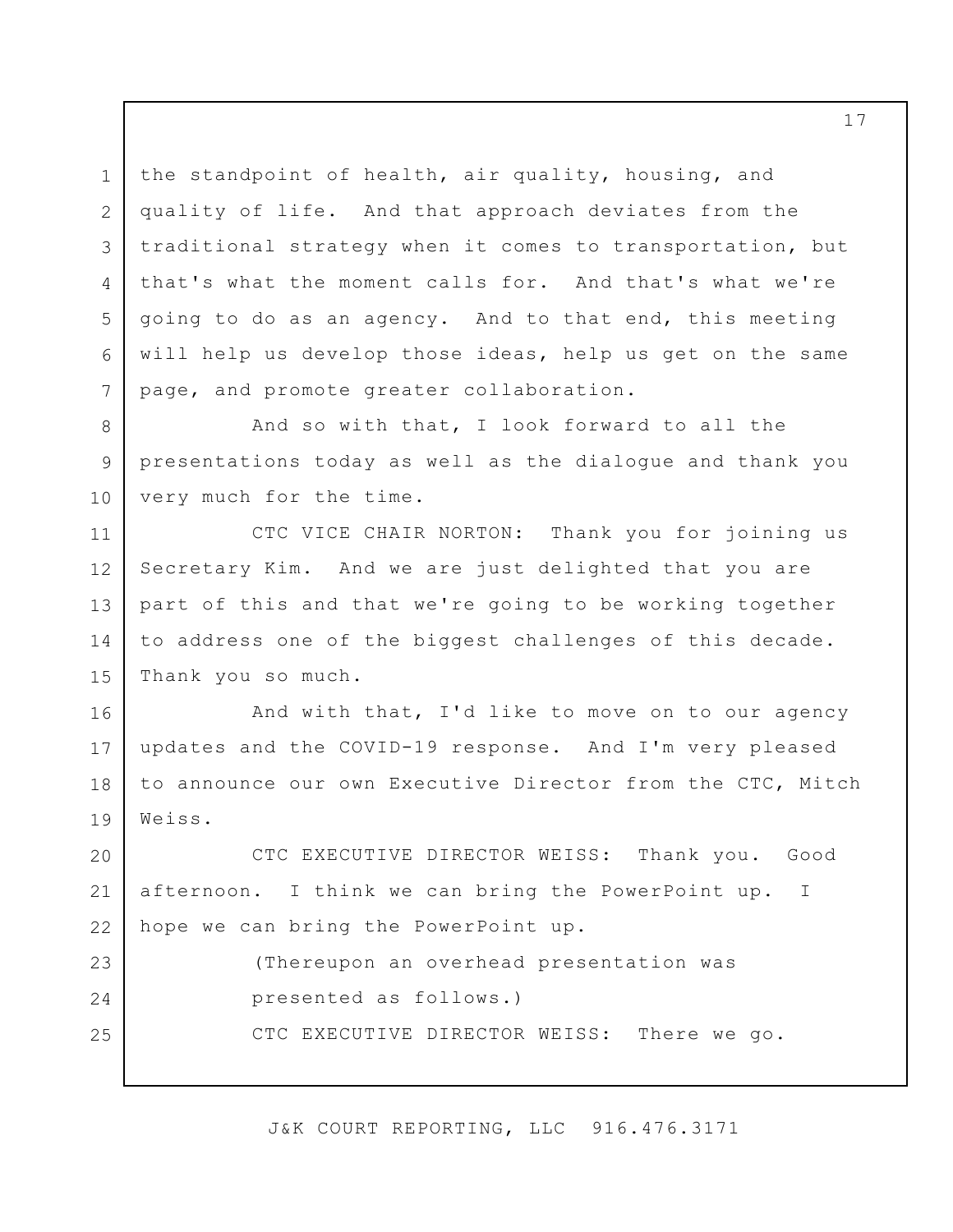1 2 3 4 5 6 7 8 9 10 11 12 13 14 15 16 17 18 19 20 21 22 23 24 25 And let's jump to the next slide.  $--000--$ CTC EXECUTIVE DIRECTOR WEISS: Today, I'll be talking about the COVID-19 related funding challenges we're facing and how the Commission is responding to those challenges. Next slide.  $--000--$ CTC EXECUTIVE DIRECTOR WEISS: Just for a little context, State transportation funding perspective. In 2017, the Legislature passed, and Governor Brown signed Senate Bill 1. This bill provided approximately \$5 billion per year in new funding for transportation. This slide shows the programs that are under the Commission's purview. Next slide.  $--000--$ CTC EXECUTIVE DIRECTOR WEISS: We had nearly completed development of the guidelines for the second round of Senate Bill 1 funding when COVID-19 struck. The COVID-19 recession is projected to lead to declines in GDP, unemployment, and personal income that are worse than the declines seen during the Great Recession. The general fund deficit is equal to more than a third of the general fund spending authorized in last

J&K COURT REPORTING, LLC 916.476.3171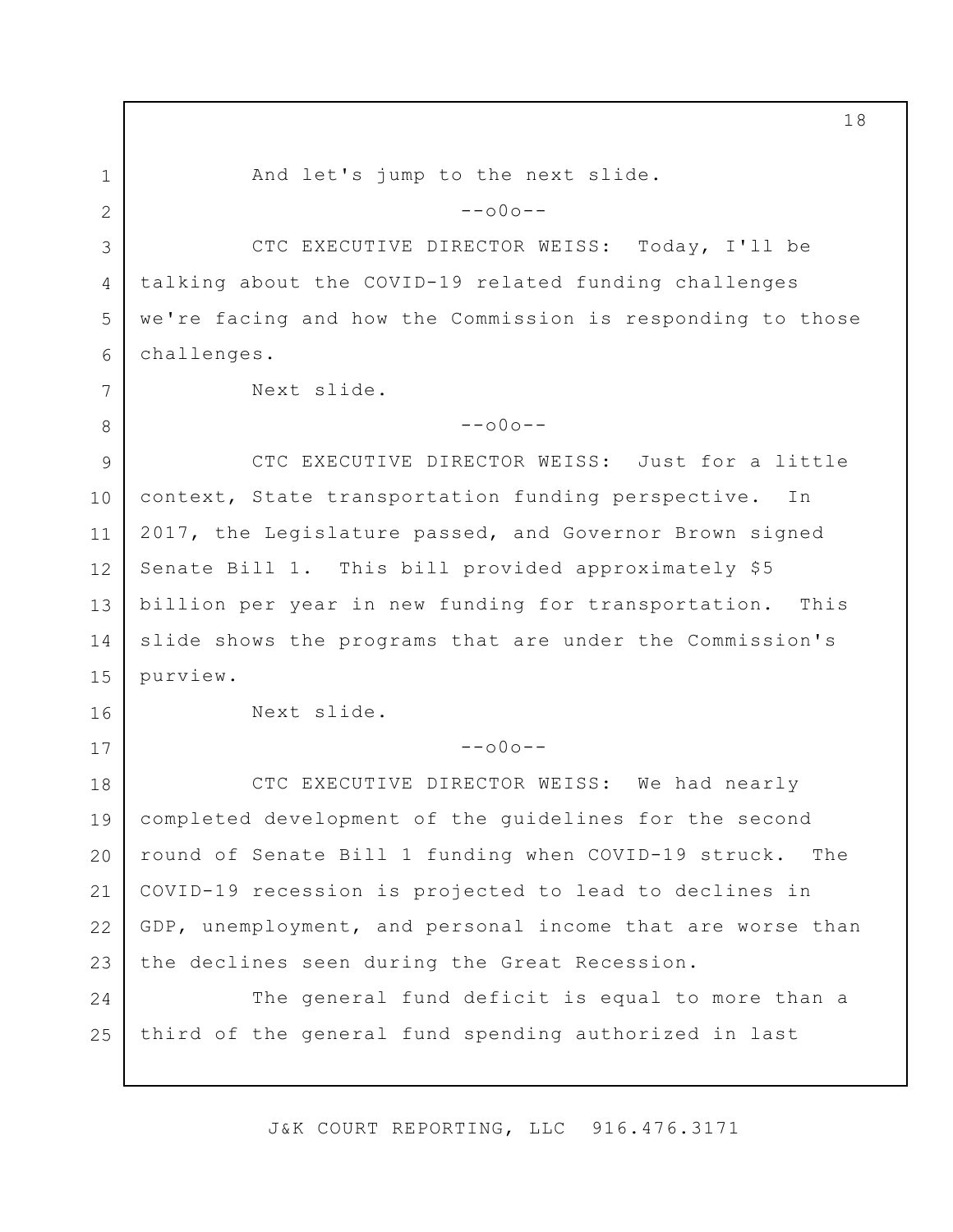1 2 3 4 5 6 7 8 year's budget. There are impacts to state, federal, and local transportation revenues as well. Of course, these are not the most important impacts of COVID-19. Our heart goes out to the families that have lost loved ones during this pandemic, to those who have and who continue to battle this disease, and to those who are struggling with the devastating financial impacts being felt throughout our economy.

9

10

19

20

 $--000--$ 

11 12 13 14 15 16 17 18 CTC EXECUTIVE DIRECTOR WEISS: This is a chart that was prepared by the Mineta transportation impact for the Commission. And it looks at several possible impacts the COVID-19 recession may have on State transportation revenues. In the fast recovery scenario, revenues would rebound within two years, in the moderate recovery about five years, and in a slow recovery scenario, we might still be below baseline revenues in a decade.

Next slide.

Next slide.

 $--000--$ 

21 22 23 24 25 CTC EXECUTIVE DIRECTOR WEISS: A large portion of the funding for transportation in California comes from voter approved county level sales taxes. About half of the 25 self-help counties reported data at our June Commission meeting on county transportation sales tax

J&K COURT REPORTING, LLC 916.476.3171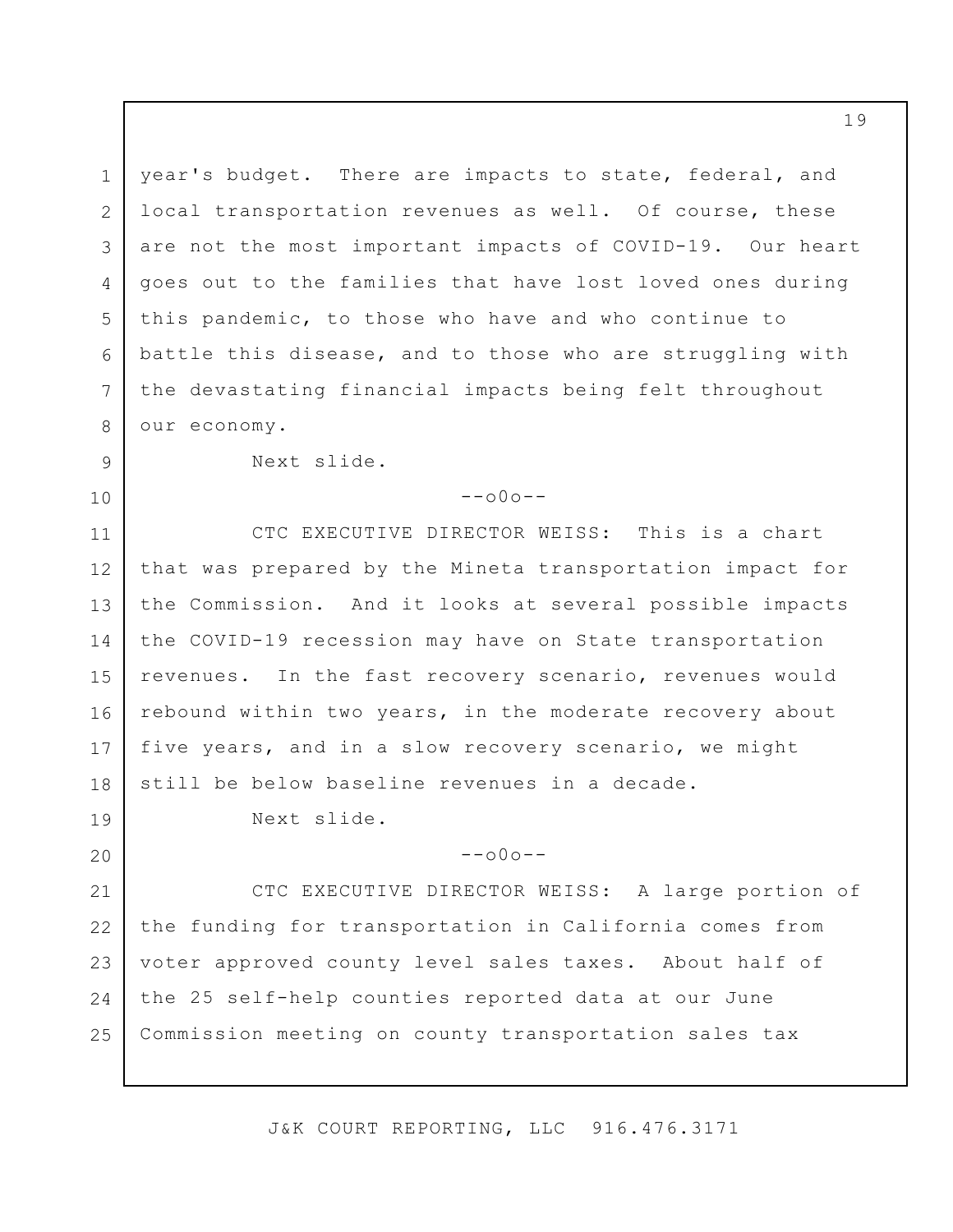1 2 3 4 5 revenues. They're forecasting revenues to be down by 10 to 20 percent or more. This is particularly important as most large transportation projects are funded from several fund sources and the self-help counties are a key funding partner.

6

7

11

12

24

25

Next slide.

 $--000--$ 

8 9 10 CTC EXECUTIVE DIRECTOR WEISS: Cities are also impacted at -- regardless of size, geography, location. They're feeling a budget crunch too.

Next slide.

## $--000--$

13 14 15 16 17 18 19 20 21 22 23 CTC EXECUTIVE DIRECTOR WEISS: As I said, it's important to look beyond State transportation revenue impacts, because most projects receive funding from multiple sources. In our last round of competitive program funding, there was a more two to one leveraging of SB 1 funds. We may have the State funding necessary to fund our portion of these projects. However, for us to keep this \$10 billion worth of projects going forward, the projects will need to remain a priority for partners that are facing funding challenges of their own.

Next slide.

 $--000--$ 

CTC EXECUTIVE DIRECTOR WEISS: We are doing our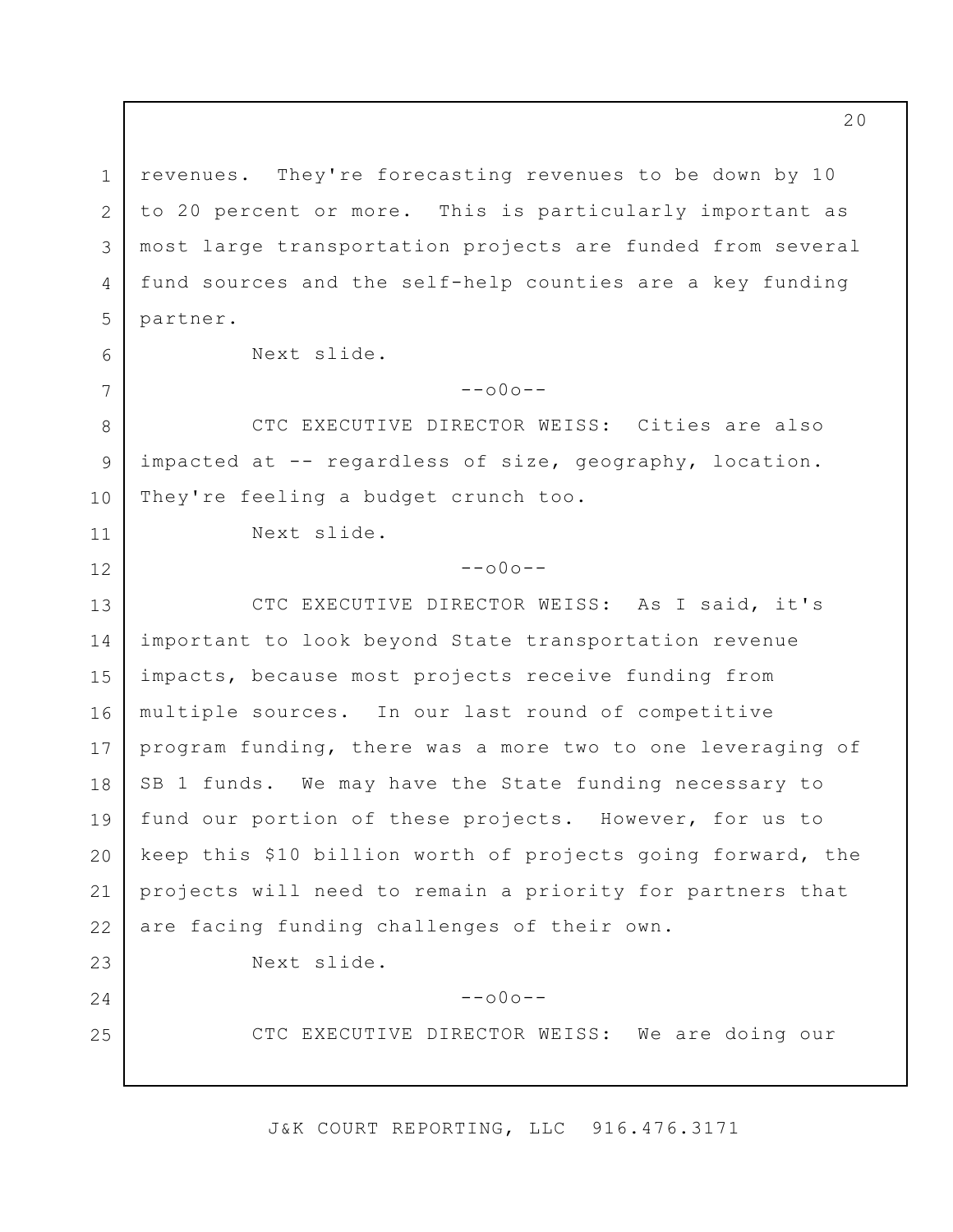1 2 3 4 5 best to keep projects moving forward. We recognize that keeping transportation projects funded will help drive our economic recovery. In the short-term, projects are still on track. Construction is considered an essential service and was not affected by the shutdown order.

6 7 8 9 10 11 We have healthy balances in our main transportation accounts. In the longer term, there are a coupe of things that may help us. We may see a more competitive bidding environment, similar to what we saw in the Great Recession that drove down prices and allowed us to do more projects than we would have otherwise done.

12 13 14 15 Similarly, we are hopeful for a federal stimulus package that could backfill for lost revenue at multiple levels, similar to what we saw with the American Reinvestment and Recovery Act of 2009.

Next slide.

16

17

24

25

 $--000--$ 

18 19 20 21 22 23 CTC EXECUTIVE DIRECTOR WEISS: As a part of keeping projects moving forward, in March, we adopted the State Transportation Improvement Program, which provided \$2.6 billion in funding for projects in every county in the state.

Next slide.

 $--000--$ 

CTC EXECUTIVE DIRECTOR WEISS: In May, the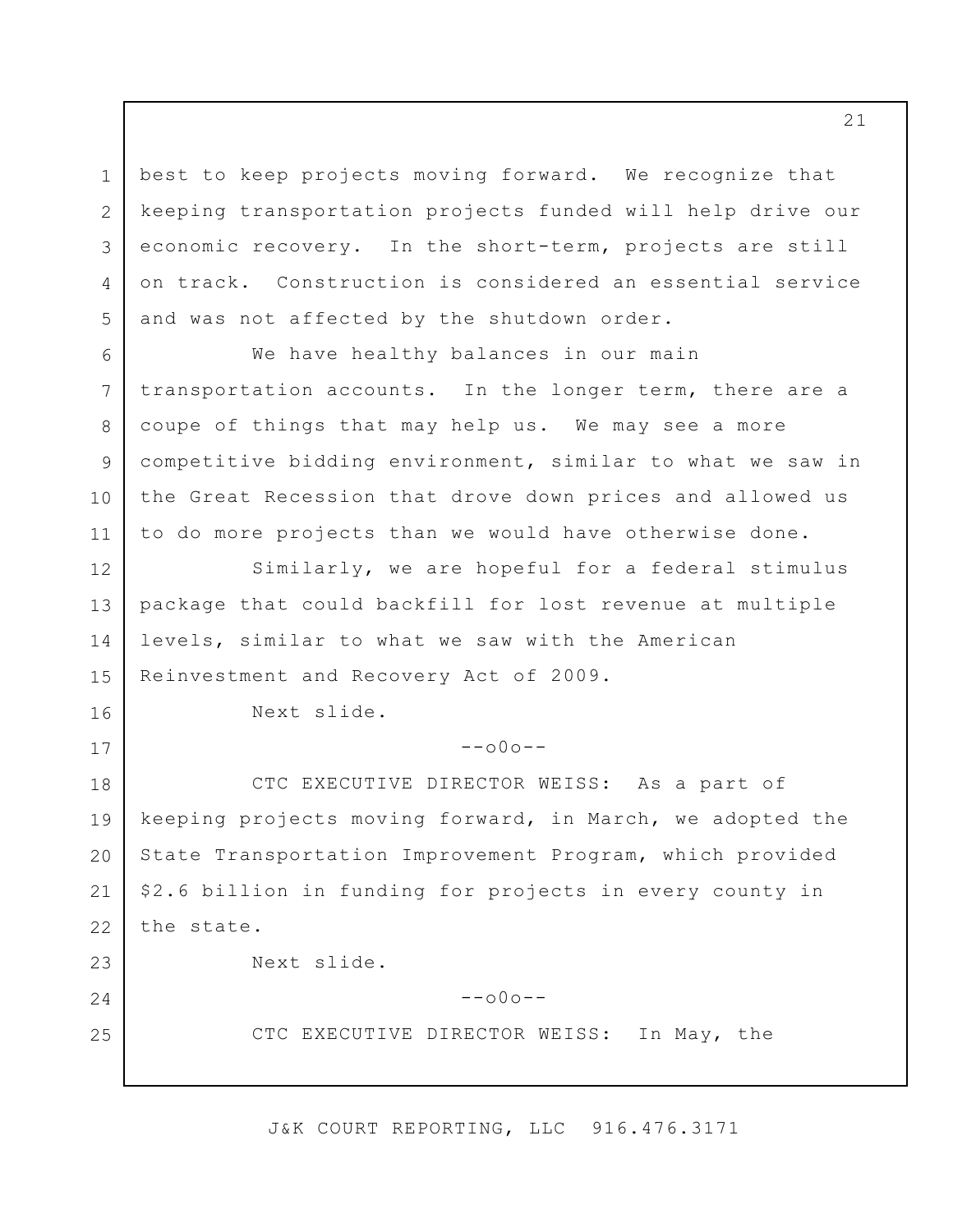1 2 3 4 5 6 7 8 9 10 11 12 13 14 15 16 17 18 19 20 21 22 23 24 25 Commission adopted a \$17.4 billion State Highway Operation and Protection Program, two-thirds of which -- two-thirds of which funds projects that will improve pavement and bridges. Next slide.  $--000--$ CTC EXECUTIVE DIRECTOR WEISS: After the shutdown began, the Commission announced previously planned calls for projects totaling \$2.4 billion, nearly half of which comes from SB 1. Taken with our congested corridor call for projects, which began in January 2020, this amounts to nearly \$3 billion in funding. Next slide.  $--000--$ CTC EXECUTIVE DIRECTOR WEISS: The Commission continues to hold meetings and workshops despite the pandemic, keeping funding for projects moving forward and hoping to fuel our economic recovery. Next slide.  $--000--$ CTC EXECUTIVE DIRECTOR WEISS: As we move forward, collaboration is more important than ever. We need to work together to chart a path forward during these uncertain times. Next.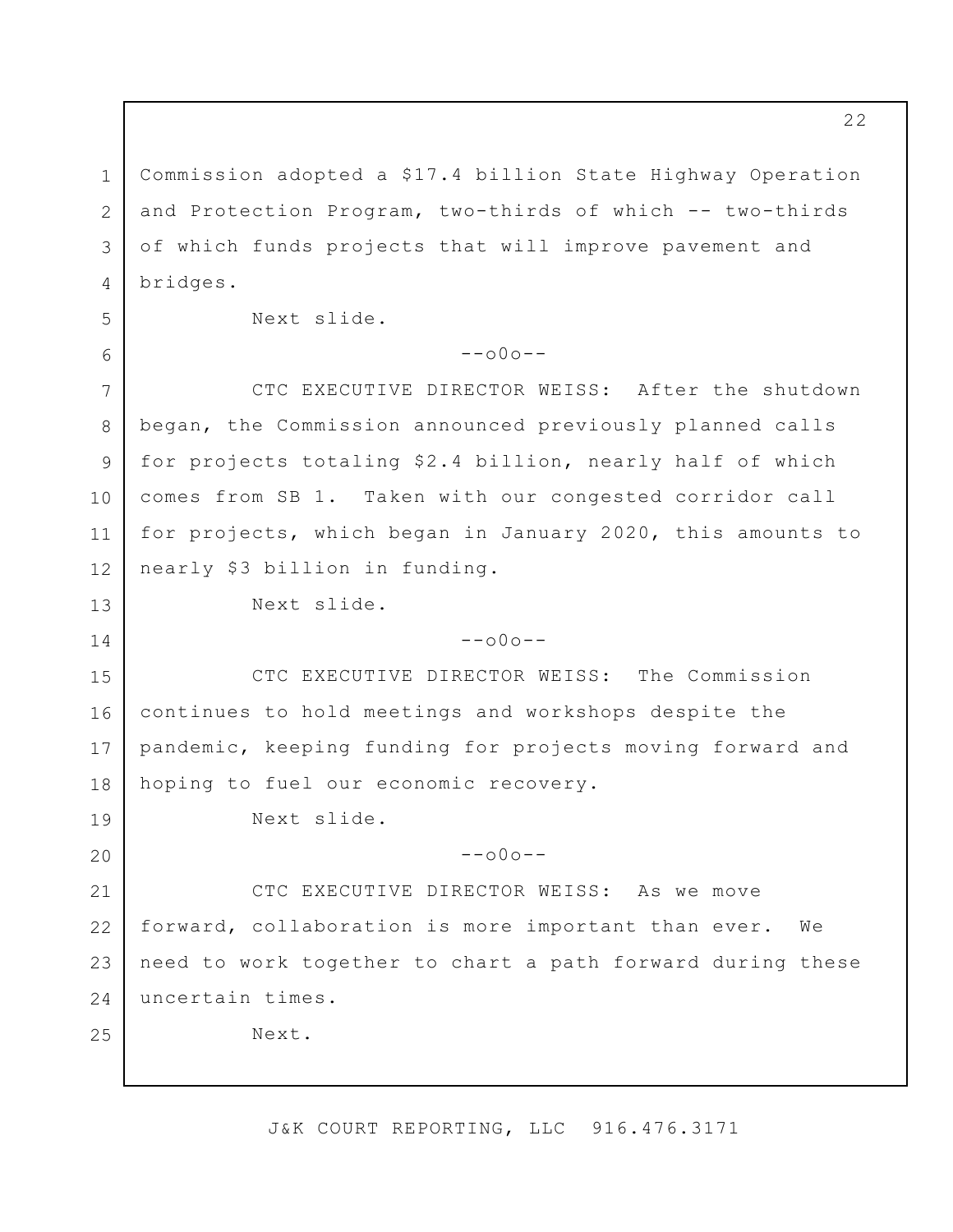2 3 4 5 6 7 CTC EXECUTIVE DIRECTOR WEISS: We've had to make some adjustments, of course. Based on input received at workshops about COVID-19 impacts, the Commission held a special meeting in April to extend program application deadlines to allow agencies more time to prepare their applications.

--o0o--

1

8 9 10 The Commission also approved an interim Timely Use of Funds Policy to extend deadlines for project delivery milestones.

11 12 13 14 15 16 17 18 And significant challenges lay ahead. It's uncertain how long the downturn will last. Absent federal stimulus and a more competitive bidding environment, we will certainly see significantly fewer projects done in the long term. And impacts may be felt sooner at the local level. While we may have adequate State funding for a project, we may find a local agency will have trouble keeping up with their funding share.

19 20 21 22 23 24 25 We'll continue to monitor the situation of course. In August, we will be taking a more detailed look at the current year allocation capacity for each program. We'll continue to monitor this closely throughout the year. Ideally, we can delay any major adjustments until after the current year programming cycle. If we cannot, it may be necessary to adopt allocation plans to meet our

J&K COURT REPORTING, LLC 916.476.3171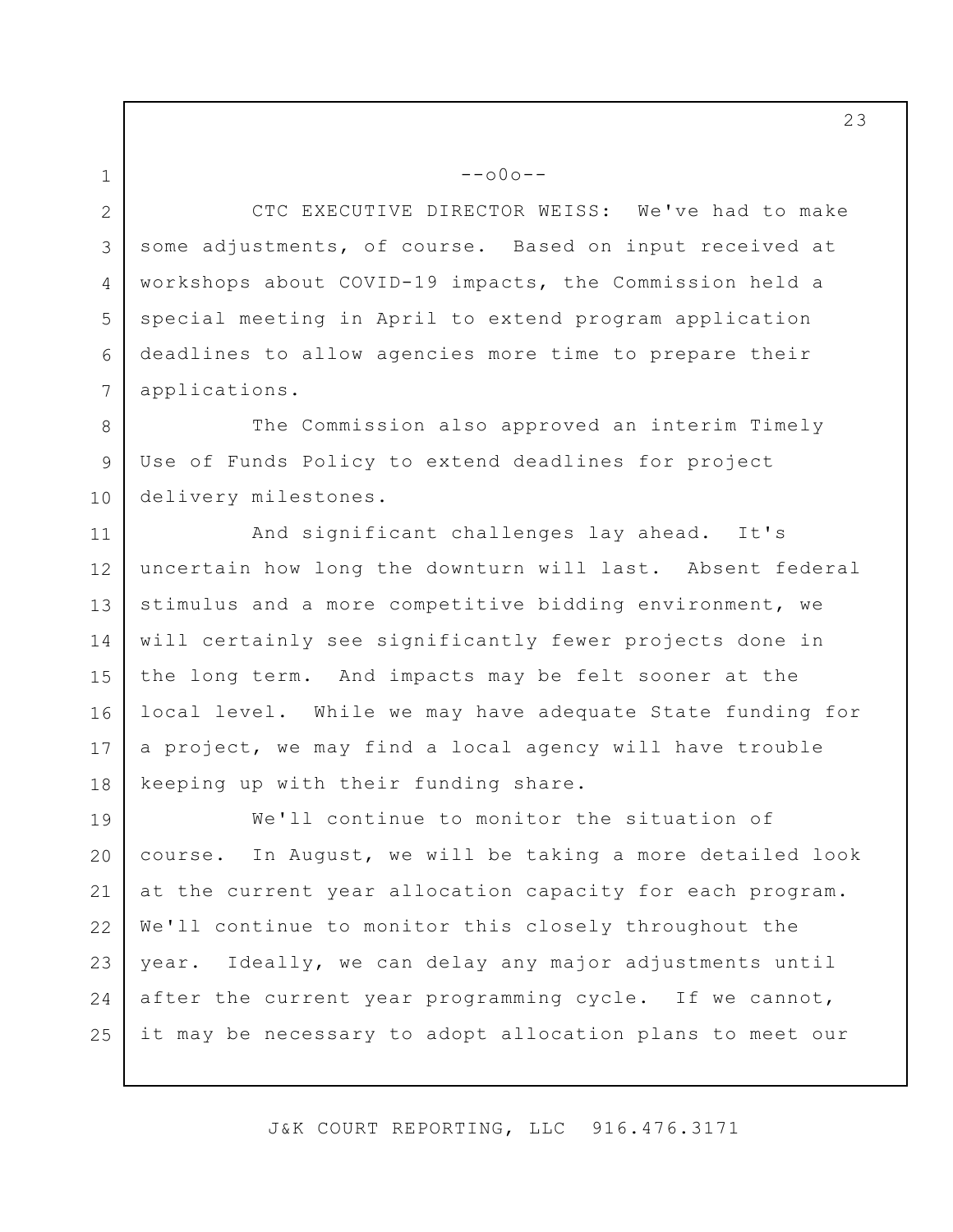allocations.

1

8

9

18

19

2 3 4 5 6 7 Unfortunately, we have experienced doing this - having had to adopt allocation plans several times in the last dozen or so years. But really, we are going to do our best to delay any impacts to our next cycle two years out, in order to keep projects going to keep people employed and to employ new workers.

Next slide.

 $--000--$ 

10 11 12 13 14 CTC EXECUTIVE DIRECTOR WEISS: At its June Commission meeting, the Commission received an overview of transportation equity by Charles T. Brown, managing principal of Equitable Cities, LLC, and adjunct professor at Rutgers University.

15 16 17 As we move forward collaboratively, it's important that we work to create a safe, equitable, and inclusive transportation system for all.

Next slide.

 $--000--$ 

20 21 22 23 24 25 CTC EXECUTIVE DIRECTOR WEISS: It's important that we move forward avoiding the mistakes of the past. It's important not just to do something but to do the right thing. This is the I-10 in Santa Monica. You can see the path is cutting through the community. Next slide.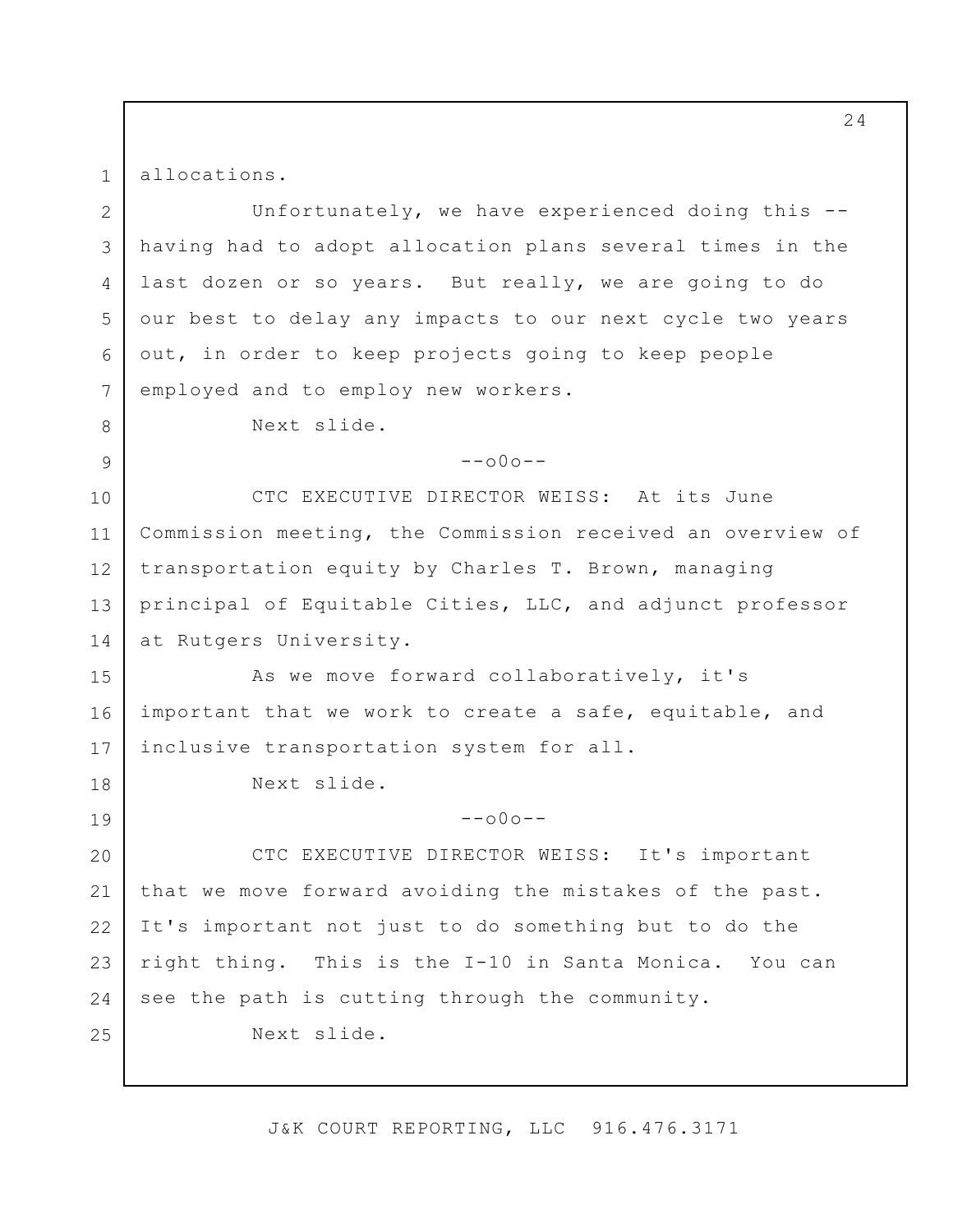1 2 3 4 5 6 7 8 9 10 11 12 13 14 15 16 17 18 19 20 21 22 23 24 25 --o0o-- CTC EXECUTIVE DIRECTOR WEISS: Between the arrows on the left side of the screen, you can see a portion of the route I-5 will take through the City of Sacramento. The photo in the lower right corner is a kindergarten class from Lincoln Elementary School. This school once located at 5th P was raised to make room for the surrounding redevelopment. Next slide.  $--000--$ CTC EXECUTIVE DIRECTOR WEISS: We want to move forward in a way that recognizes the transportation system belongs to all of us and should serve all of us. Moving forward, the engagement of everybody participating today will be critical. Next slide.  $--000--$ CTC EXECUTIVE DIRECTOR WEISS: With that, thank you. If anybody would like to contact me, this is -- this is my information. And we're taking questions at the end of the panel. Thank you. CTC VICE CHAIR NORTON: Thank you very much Director Weiss. And you're right, we're taking questions at the end of all three of the panelists. So I would like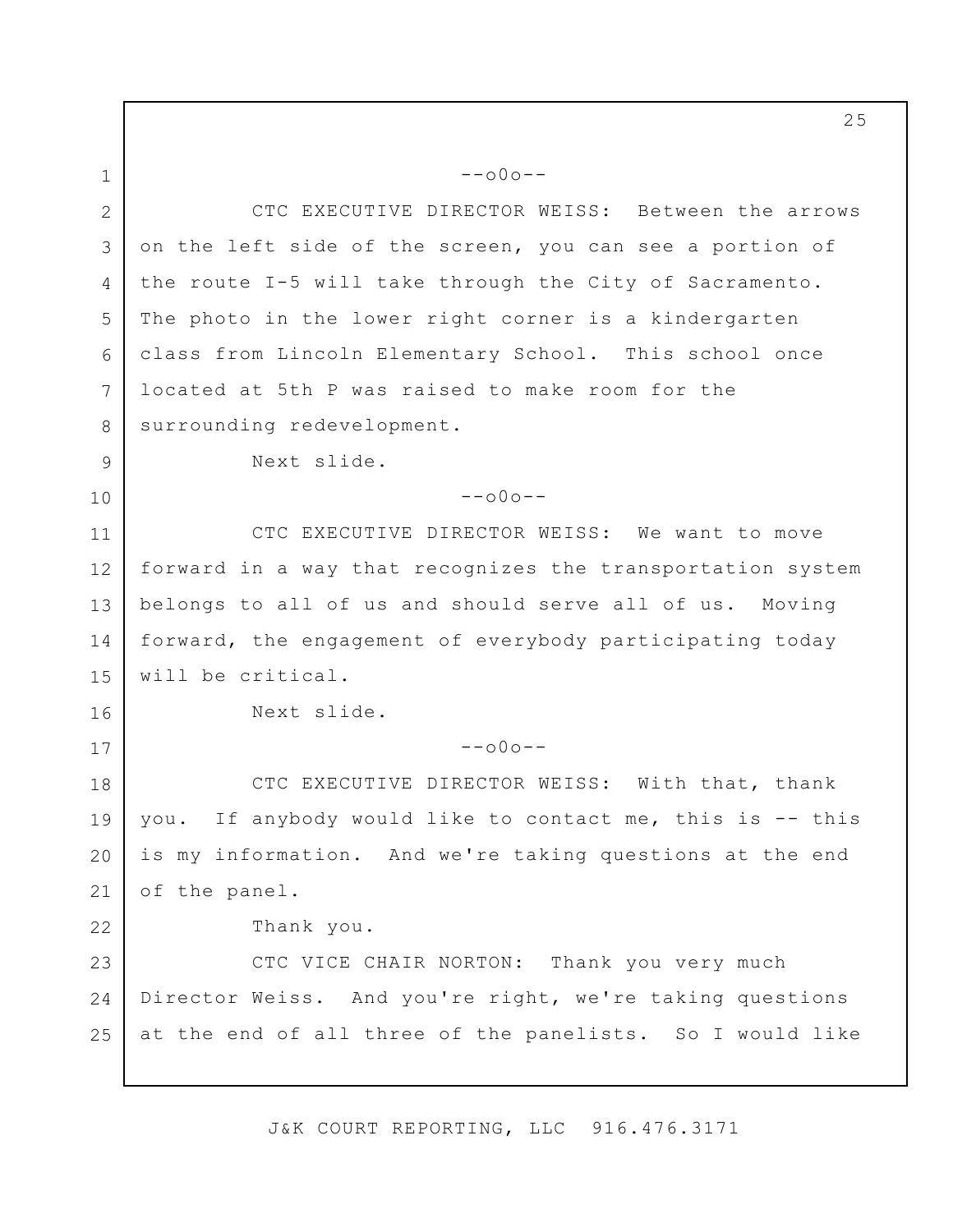to introduce the next panelist and that is Richard Corey, Executive Officer of the California Air Resources Board.

1

2

3

4

5

7

8

6 ARB EXECUTIVE OFFICER COREY: Thanks, Vice Chair Norton. And I'm really looking forward to hearing from today's speakers on the varying perspectives concerning housing, transportation, air quality, and climate, especially -- especially in light of the response to the impacts of COVID-19, which were mentioned.

9 10 11 12 13 Before providing an update on CARB's initiatives, I wanted to acknowledge that we're in an unprecedented time, as several of you noted, with COVID-19, and more recently developments that highlight and respond to racial injustice.

14 15 16 17 18 19 And with respect to advancing racial equity, we've been reacting on what we at CARB can do both programmatically and internally to foster a more diverse and inclusive culture with engaging in efforts like the Governmental Alliance on Race and Equity, the GARE. And we'll double down on implementing our racial equity plan.

20 21 22 23 I've also directed all our managers to take diversity and leadership training. And we recently conducted a racial equity survey to establish a baseline against which we'll measure our progress moving forward.

24 25 And having said that, recent events clearly underscore the fact that there is much more -- much more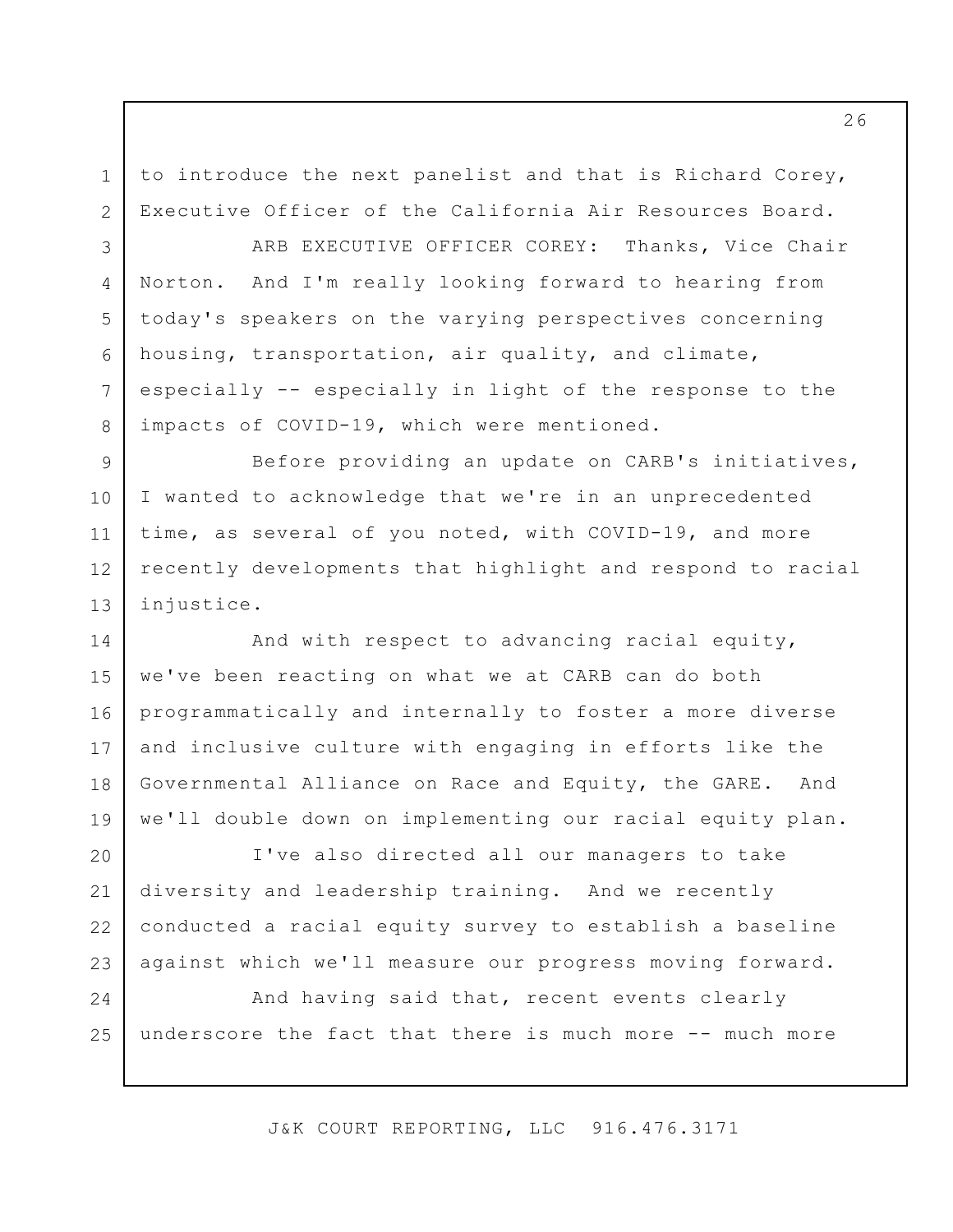1 2 3 4 5 6 7 8 9 work that we can and must do. And our team is committed to doing everything we can to cultivate a workplace free from bias in all forms. And we'll seek ways to further promote racial injustice and equity throughout the organization, as well as our external policies and programs. So moving to today's agenda, I'd like to share just a few of the outcomes we're observing with respect to vehicle miles traveled or VMT, emissions, and air quality as a result of COVID-19.

10 11 12 13 14 15 16 17 18 19 Since the stay-at-home order began we've witnessed an overall decline in both driving and associated emissions, and clearly people can see that, well below the ranges in recent years. In April of this year, California's total VMT dropped by 70 to 08 percent, while heavy-duty truck VMT dropped by 10 to 25 percent. On-road emissions of NOx and reactive organic gases, both of which are precursors to ozone or smog formation, dropped nearly 40 percent, while carbon dioxide emissions dropped by over 60 percent.

20 21 22 23 24 25 However, these April trends are already reversing in more recent months, as both VMT and related emissions steadily increase for both the light- and heavy-duty sectors. Not only are these air quality benefits temporary as more and more vehicles return to the road, but they're also not consistent across the different

J&K COURT REPORTING, LLC 916.476.3171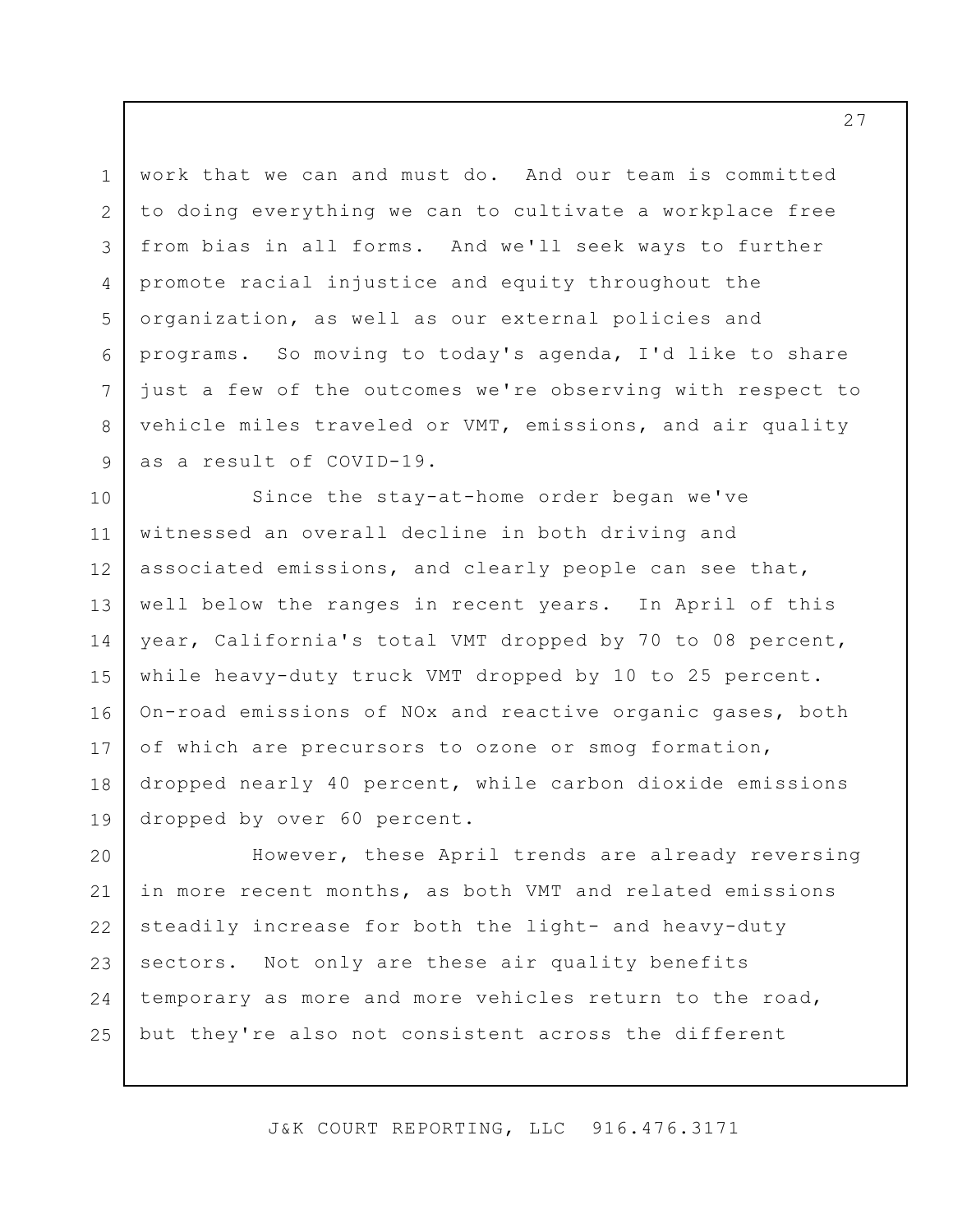1

regions of the state.

2 3 4 5 6 7 8 9 10 11 12 13 For example, the South Coast has seen a significant increase in the number of ozone exceedance days in April and May, as a result of current emissions and meteorological effects, which only supports the greater need for larger NOx emission reductions consistent with the State Implementation Plan emission reduction targets. While some communities have realized some of the benefits I talk -- touched on, we cannot overlook the larger air quality and climate goals yet to be achieved for all Californians, nor can we ignore the devastating impacts that COVID-19 has had in our state, as many of you touched on.

14 15 16 17 18 19 20 21 22 Despite the many challenges brought on by COVID-19, I am pleased to report that CARB continues to take action on a variety of clean air and climate measures to protect public health. Most recently, the Board adopted the Advanced Clean Trucks Regulation, which requires medium- and heavy-duty truck manufacturers to transition a portion of their sales from diesel to zero-emission beginning in 2024 and in progressively larger share going forward.

23 24 25 The rule further ensures increasing zero-emission fleets in ports and railyards and last mile delivery fleets. By 2045, every new truck sold in California will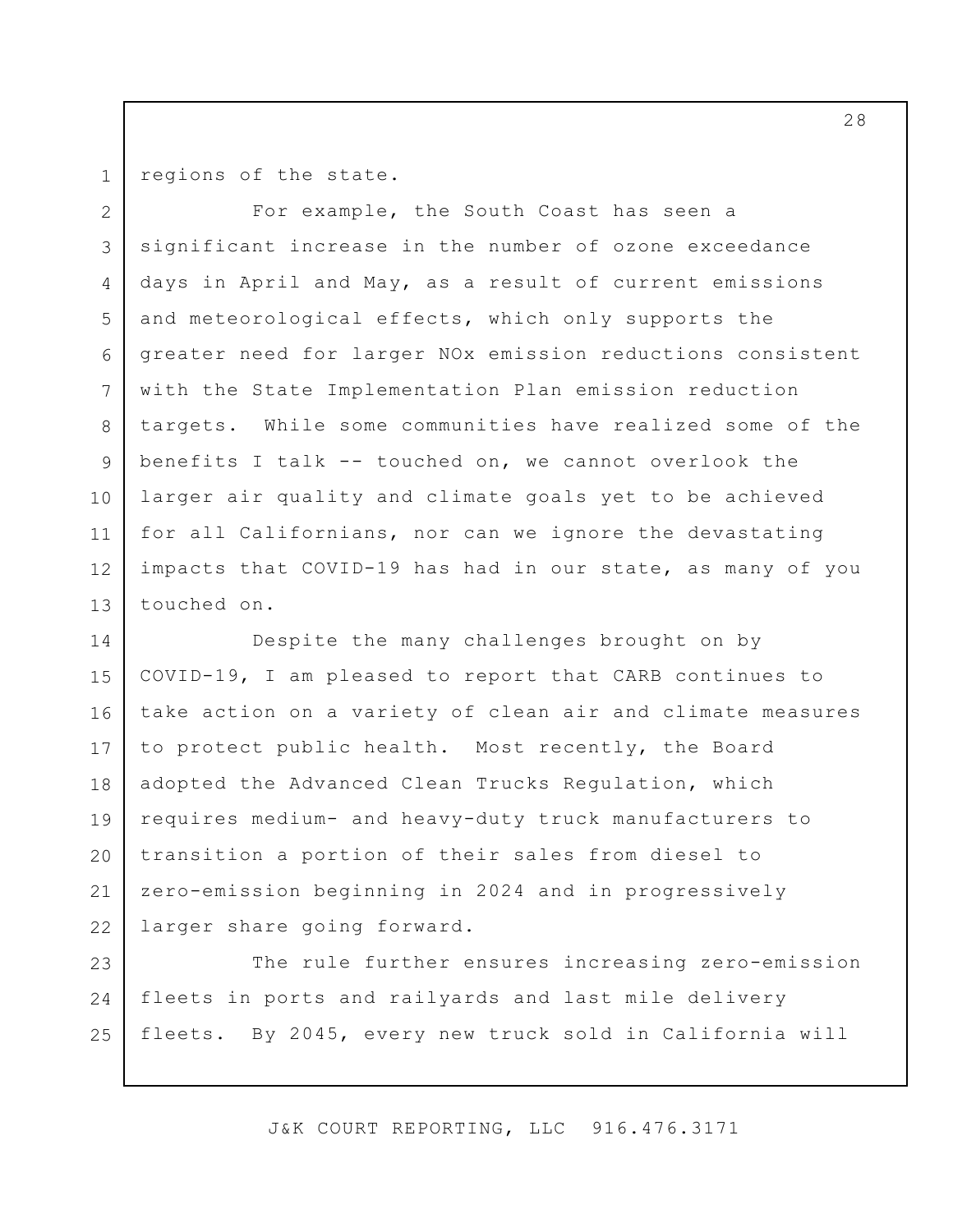be zero emission, every truck. These measures are necessary to reduce toxic air contaminants from goods movement and achieve air quality and climate goals.

1

2

3

4

7

8

9

10

11

5 6 12 Neighborhoods disproportionately African-American and Hispanic that sit adjacent to the ports, railyards, distribution centers, and freight corridors experience the heaviest truck traffic in the state. The changes brought by this regulation will bring an estimated 8.9 billion benefit savings, as a resulting improvement in air quality and public health benefits translating into decreased premature mortality, decreased emergency room visits, hospitalizations, reduction in lost work days.

13 14 15 16 17 18 19 20 21 And investing in these ultra clean trucks will support thousands of jobs and save billions, billions in fuel savings. And as referenced in the -- Governor Newsom's MOU that he signed with 15 other states and the District of Columbia, we move forward when the Board adopted the Zero-Emission Truck Reg with several other states that are working with California that have like - a like vision in mind and will be collaborating with us to bring zero-emission trucks to market.

22 23 24 25 So this is the first, the Zero-Emission Truck Reg, of a trio of clean truck-related regulations the Board will be considering. A companion regulation known as the Omnibus Low NOx Rule will also go before the Board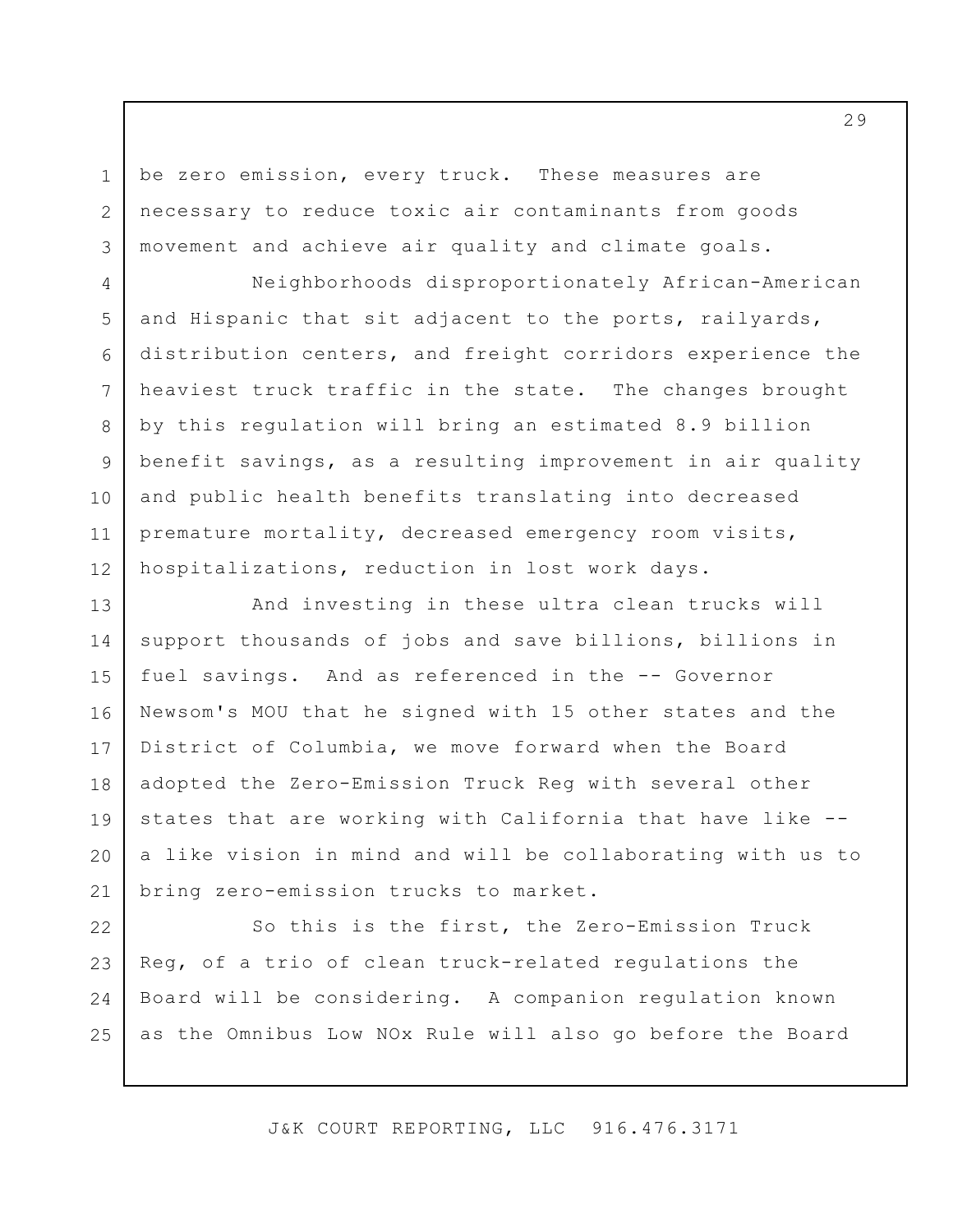in August to ensure that heavy-duty diesel trucks sold in the future meet stringent new emission levels for NOx.

1

2

8

9

11

3 4 5 6 7 10 12 We're also planning to propose a requirement for larger truck fleets to transition to zero-emission trucks. In addition, updates to the existing ocean-going vessels At Berth Regulation will further address their quality issues for port communities heavily impacted by freight. Planned for the final Board action later this year, this regulation proposes necessary actions to drive down emissions from auxiliary engines and tanker boilers, and improve public health outcomes surrounding these communities.

13 14 15 16 17 18 19 Beyond these new regulations, CARB continues to support community-driven action and equity-focused programs that provide residents with cleaner transportation options, increased accessibility to key destinations, and reduced transportation costs particularly to the most disadvantaged communities in the state.

20 21 22 23 24 25 Take, for example, the release of Sustainable Transportation Equity Project or STEP, fund by Cap-and-Trade auction proceeds. These grants will help communities develop plans and put in place integrated projects to help develop sustainable transportation near to this specific community. We'll help communities make

J&K COURT REPORTING, LLC 916.476.3171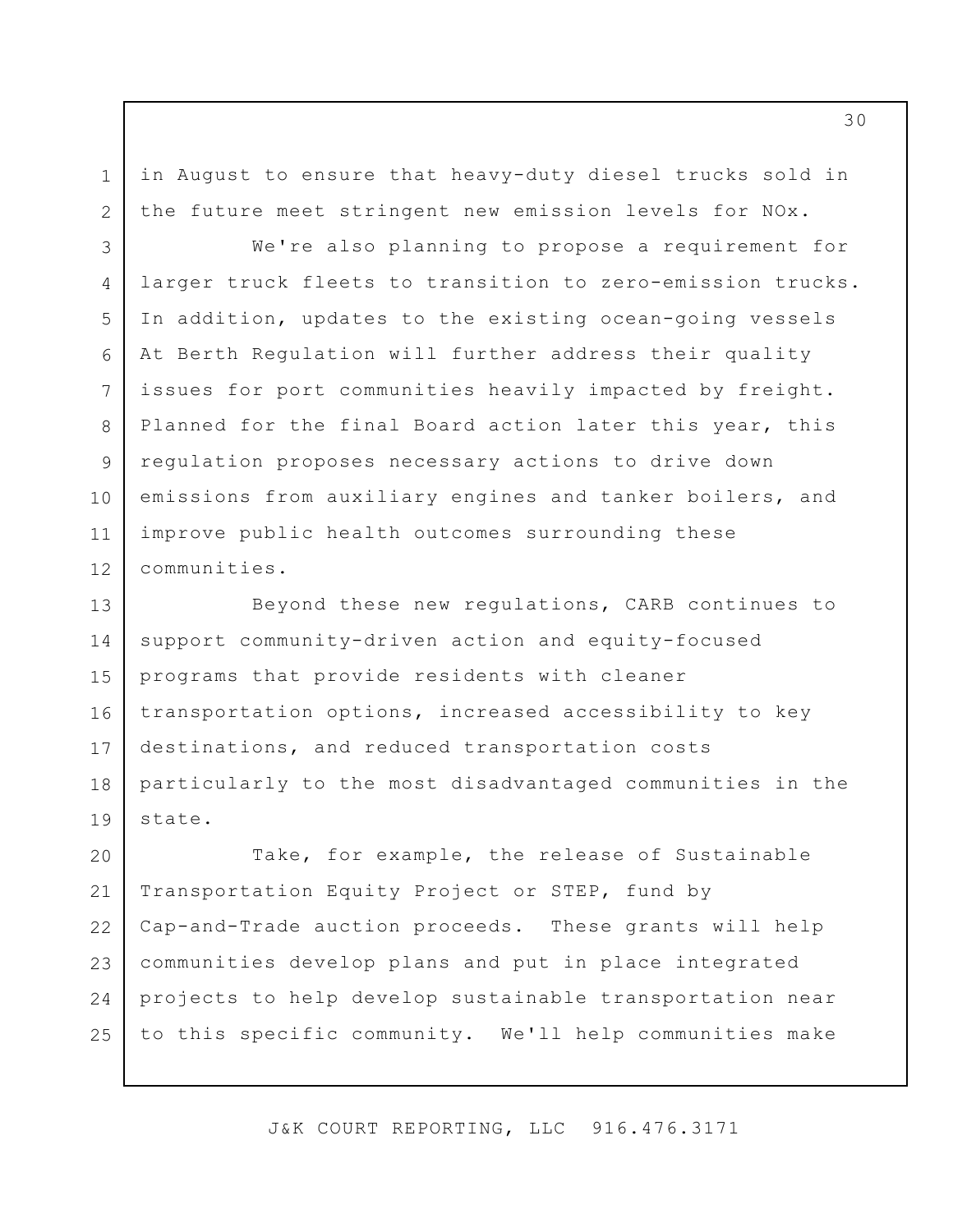their own decisions about their transportation needs and help residents get to where they need to without dependence on a car.

1

2

3

4 5 6 7 8 9 10 11 Another community focused project false under the umbrella of our Community Air Protection Program, which CARB established in response to Assembly Bill 617. To date, CARB has selected a total of 13 communities for air monitoring emission reduction programs or both. These selected communities represent areas with the highest exposure burdens for toxic air contaminants and criteria pollutants in the state.

12 13 14 15 16 17 18 19 20 21 AB 617 has changed the way that CARB, air districts, and other agencies work with communities to address local air pollution control -- or rather local air pollution concerns through community-focused solutions. Our Board members have traveled to these communities and heard directly from local residents on how their families are impacted by air pollution and how those impacts are often related to decisions about transportation and housing. It highlights why these joint meetings and our collaboration is so important.

22 23 24 25 However, these actions are not enough. We all know that. Recent studies confirming the strong linkages and impacts between poor air quality and COVID-19 in the very communities already suffering the most, it really

J&K COURT REPORTING, LLC 916.476.3171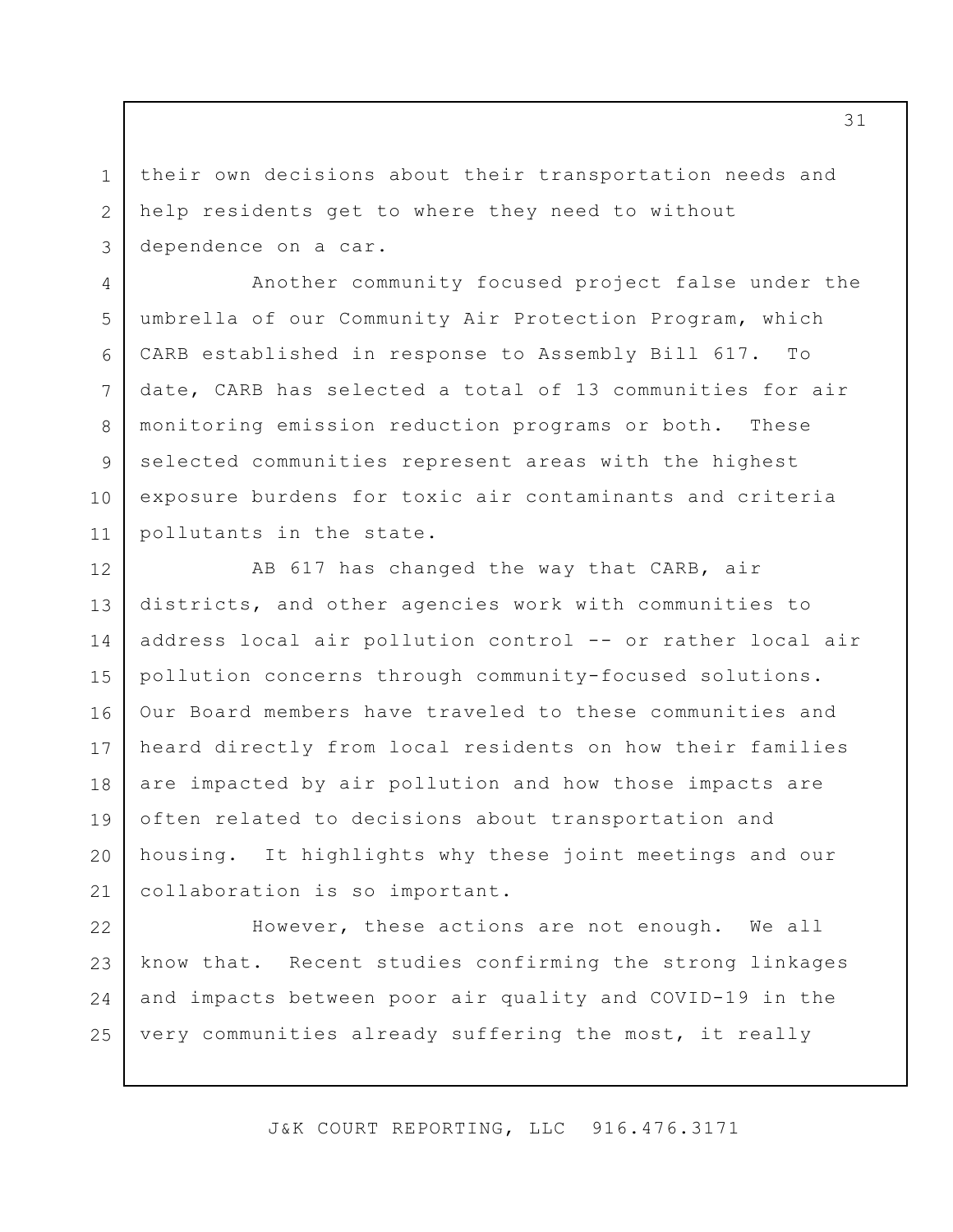1 only underscores that we need to do more.

2

3

4

5

6

7

8

9

And as we look forward, one new effort will take a big picture statewide at the transportation sector emissions. The VMT action plan is one of our responses to the key finding in the 2018 progress report that California is not on track to meet the greenhouse gas emission reductions expected under SB 375, and that, in fact, per capita emissions from statewide passenger vehicle travel is increasing.

10 11 12 13 14 15 16 17 18 A key recommendation with that report was an interagency call to action to align policies and programs at the intersection of housing, transportation, and land use. State agency partners are already stepping up to answer this call. And CARB is eager to establish a framework for ongoing State agency and stakeholder coordination to realize our ongoing long-term vision for a sustainable transportation system benefiting those who need it most.

19 20 21 22 23 24 25 So CARB, really we're excited about this forum and its potential to coordination and align policy priorities across our respective focus areas, not just as we recover from COVID-19, but also as we increase our efforts in communities bearing the greatest burden and greatest need of support. Each of our agencies has its own set of policies, plans, and incentives that can

J&K COURT REPORTING, LLC 916.476.3171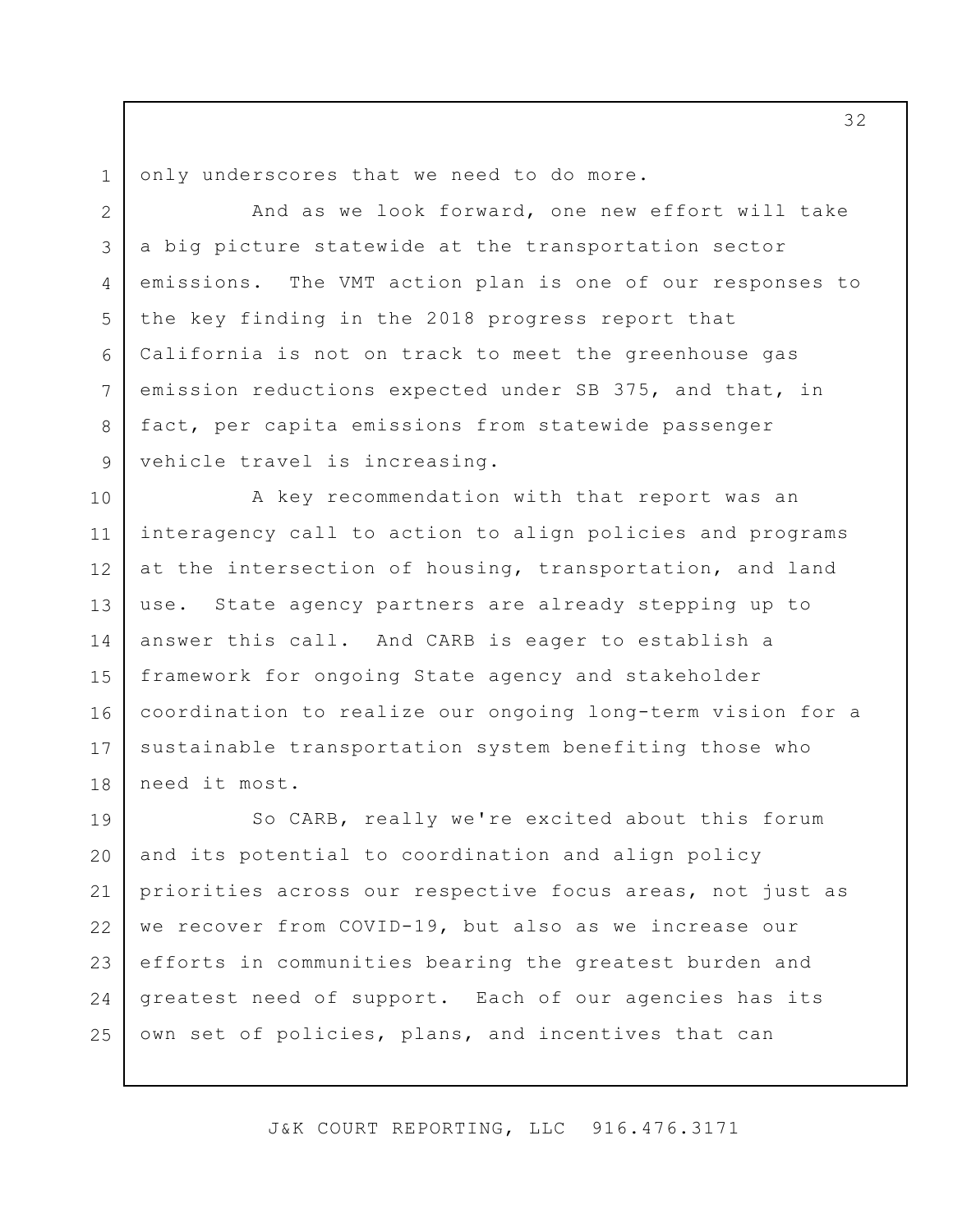1 2 potentially benefit people who live in the most impacted communities.

3

4

5

6

7

8

9

By partnering with local residents in each area, we can leverage our agency's work across community transportation needs, build affordable housing, improve air quality, and contribute to healthy and sustainable communities. So we really look forward to building on the working relationship with CTC and with HCD joining the team. Very excited about that as well.

10 11 And with that, Vice Chair Norton, I conclude my remarks.

12 13 14 15 16 17 18 CTC VICE CHAIR NORTON: Thank you so much, Mr. Corey. Very helpful remarks. And we look forward to delving into them after Megan Kirkeby's presentation is done. And we have -- because Director Velasquez had to leave, he left, in very good hands, the presentation from HCD with HCD Deputy Director for Policy Development, Megan Kirkeby. Thank you so much for joining us today.

19 20 21 22 HCD DEPUTY DIRECTOR KIRKEBY: Thank you all. And I really appreciate the good dialogue so far and echo Director Velasquez that we're -- we're really excited and honored to be part of this -- this group meeting.

23 24 25 (Thereupon an overhead presentation was presented as follows.) HCD DEPUTY DIRECTOR KIRKEBY: So today I was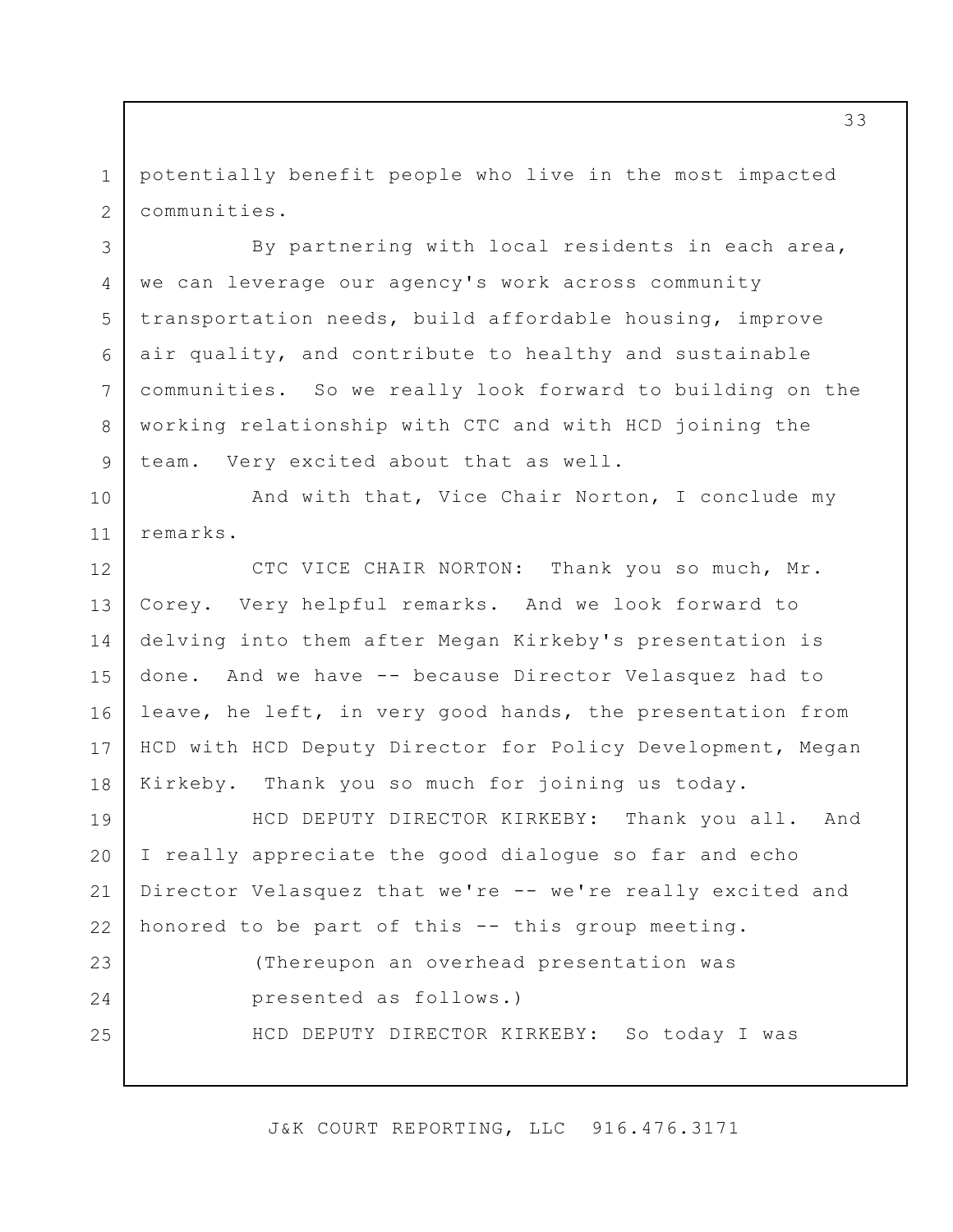going to focus some on our HCD response to COVID-19. We -- we have -- as we move to telework, we were also moving very quickly to meeting the moment. So I'm excited to talk to all of you about some of that today. It's been real rapidly developing.

1

2

3

4

5

6

7

8

9

10

11

12

13

14

But just to frame some of these remarks, and you've heard this from some of the other panelists, you know, the COVID-19 pandemic is just exacerbating existing community needs and inequalities. Our team prepares an analysis of impediments to fair housing choice. And this -- this cycle was happening right in the middle of the pandemic. And it  $--$  you know, it gives us a chance  $-$ a chance to really look at some of those existing inequalities and what's going on.

15 16 17 18 And we already know that homelessness was experienced disproportionally by race and other protected classes, and that persons experiencing homelessness are at increased risk of infection and death to COVID.

19 20 21 22 23 24 25 The Center for Disease Control and Prevention puts out a COVID-19 hospitalization rate by race and ethnicity. And as of June, those age-adjusted hospitalization rates were that non-Hispanic, American Indian, and Alaskan native populations or tribal populations were five times more likely than white persons to be experiencing hospitalization. Black persons were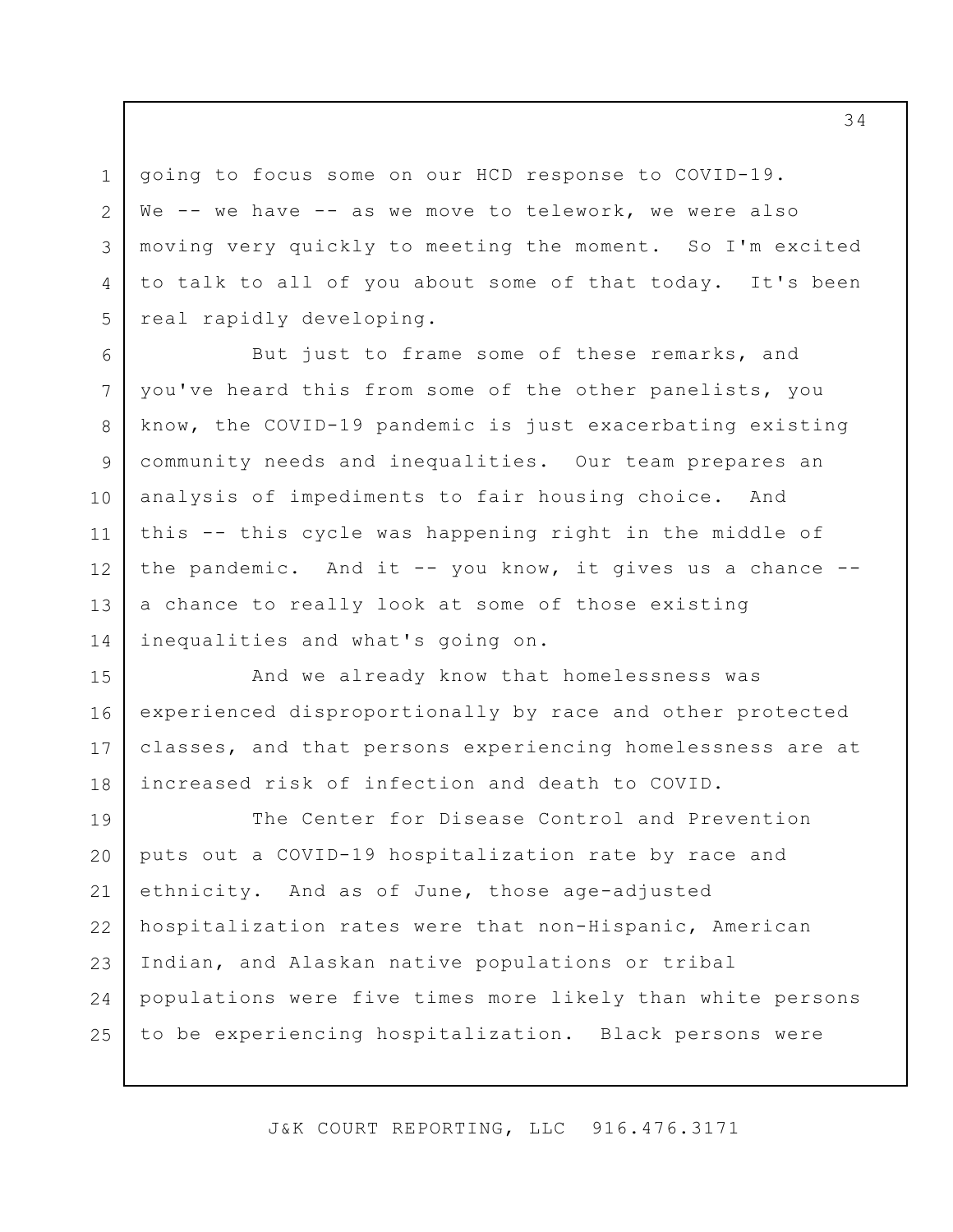five times more likely than White persons. And Hispanic or Latin X persons were four times more likely than White persons to be experiencing hospitalizations.

1

2

3

4

5

6

7

8

9

10

11

12

That's -- that's critical information for us as we work to address COVID-19 from a housing perspective and from a homelessness perspective. This is also -- as I was saying, these are -- these are existing situations. Twenty-nine percent of the homeless population at a point-in-time count was black or African-American, which is a significantly larger share than the population for the State as a whole of 5.5 percent. That's an extremely high disparity.

13 14 15 16 17 18 19 20 21 And 32 -- almost 32 percent of the homeless population was Hispanic or Latin X, which -- which did not have the same level of disparity as the Black population, but was still a large part of the homelessness population. And we also know that we're going to have other specific populations that are going to have issues exacerbated by COVID-19 from workers or essential workers that are currently not -- not able to shelter in place and are experiencing outbreaks.

22 23 24 25 And there's also exacerbated inequalities around things like the digital divide. A very important part of HCD's work is engaging with local populations, especially around housing planning and the -- oh, I'm getting a text.

J&K COURT REPORTING, LLC 916.476.3171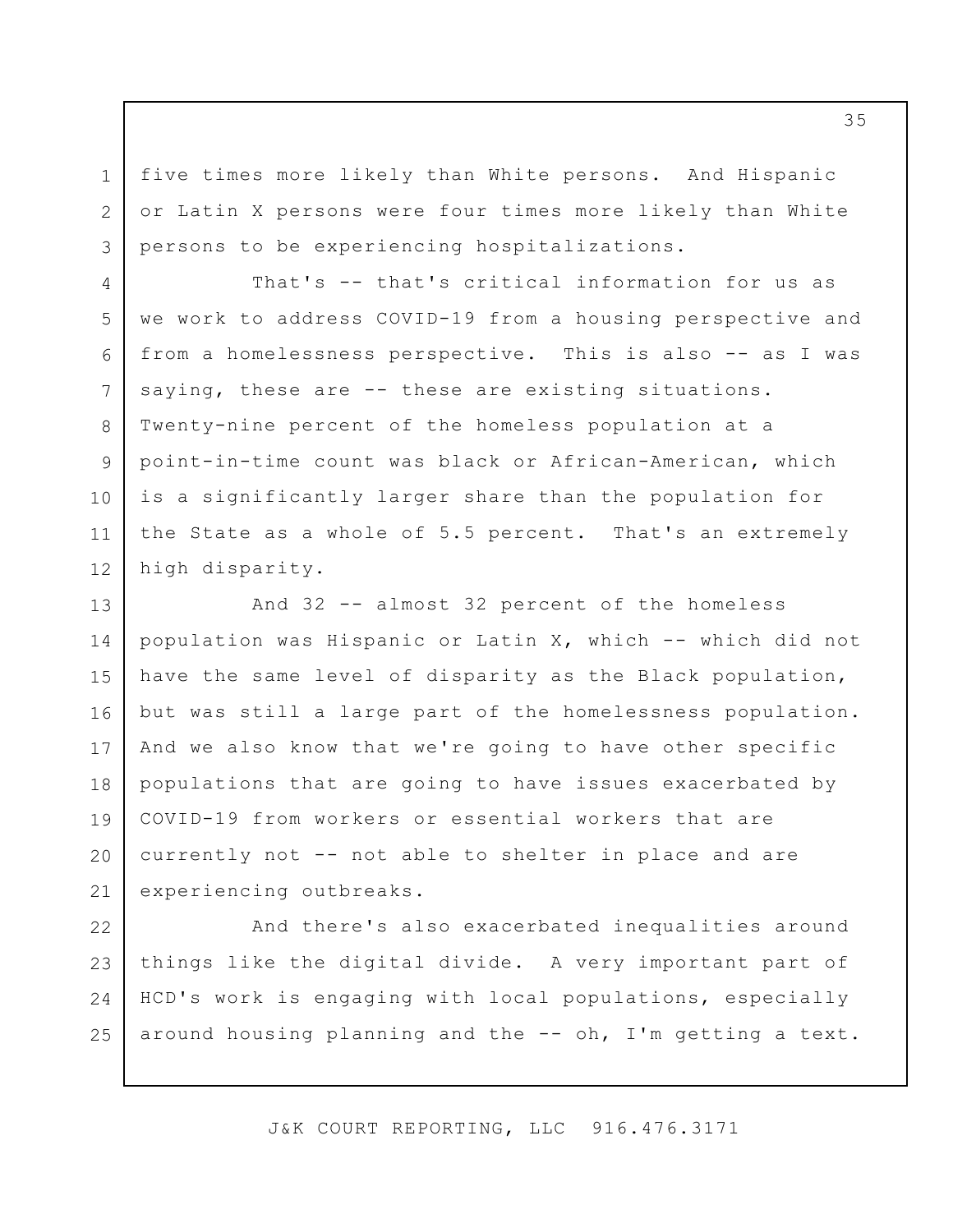Maybe my sound is off.

2

CTC VICE CHAIR NORTON: No, you're fine.

3 4 5 6 7 8 9 10 11 12 13 14 15 16 HCD DEPUTY DIRECTOR KIRKEBY: So the -- the other piece is that -- sorry to have my flow disrupted. Oh, yes, the digital divide. So each of the 539 jurisdictions in the state have to do a housing element or a housing plan. And they need to do public outreach to engage on that housing plan. And we know that that  $-$  in some ways, they're going to reach more members of their community by moving things to online meetings, but there's also going to be people left behind. And so a big piece of what we've been working on are ways to strategize to, within the new normal, be thinking about how do we reach communities that don't have access to internet that we do want engaging in the work of housing planning within their community.

17 18 19 20 21 22 23 And we know that just housing costs and missed - missed rent payments and increased risk of homelessness is coming, and that many -- many households are going to be unable to pay the rent. And we -- we do have a risk of if we don't supply a sufficient amount of affordable housing and keep people in their homes that we could see a major growth in homelessness.

24 25 So those are some of the backdrops I just wanted to share that HCD is focused on right now, but I can bring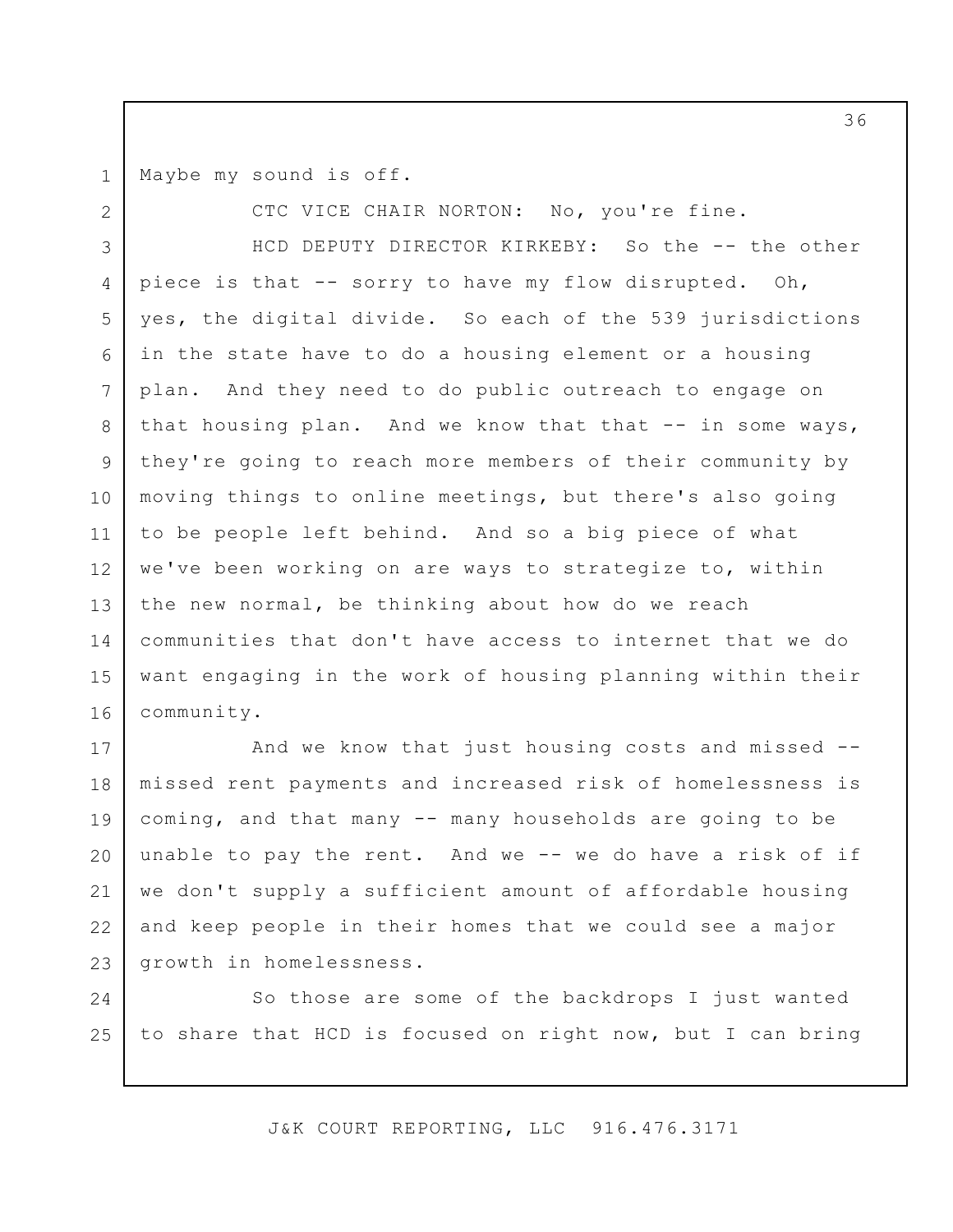you to what are we doing about it.

1

2

3

11

12

So next slide.

 $--000--$ 

4 5  $6 \overline{6}$ 7 8 9 10 HCD DEPUTY DIRECTOR KIRKEBY: Thank you. So a few big pieces that I wanted to share with you all today. The Emergency Solutions Grant Program and Community Development Block Grant Program. I also have some very exciting updates for everyone on Homekey, as well as just the increased importance to provide safe, affordable homes and create vibrant sustainable communities.

Next slide.

## $--000--$

13 14 15 16 17 18 19 20 21 22 23 24 25 HCD DEPUTY DIRECTOR KIRKEBY: So the CARES Act funding provided us some additional funding that we don't normally expect but -- in order to address COVID relief. So through that funding, we have some Emergency Solutions Grant money. We are able to work very, very quickly to get a Notice of Funding Availability for \$42 million out the door on June 1st. And on June 10th, it was announced that there would be another \$271 million in round two of that money. So that's -- that's big news for our local communities to use that Emergency Solutions Grant money to provide funding for people who are experiencing homelessness or receiving homelessness assistance. Next slide.

J&K COURT REPORTING, LLC 916.476.3171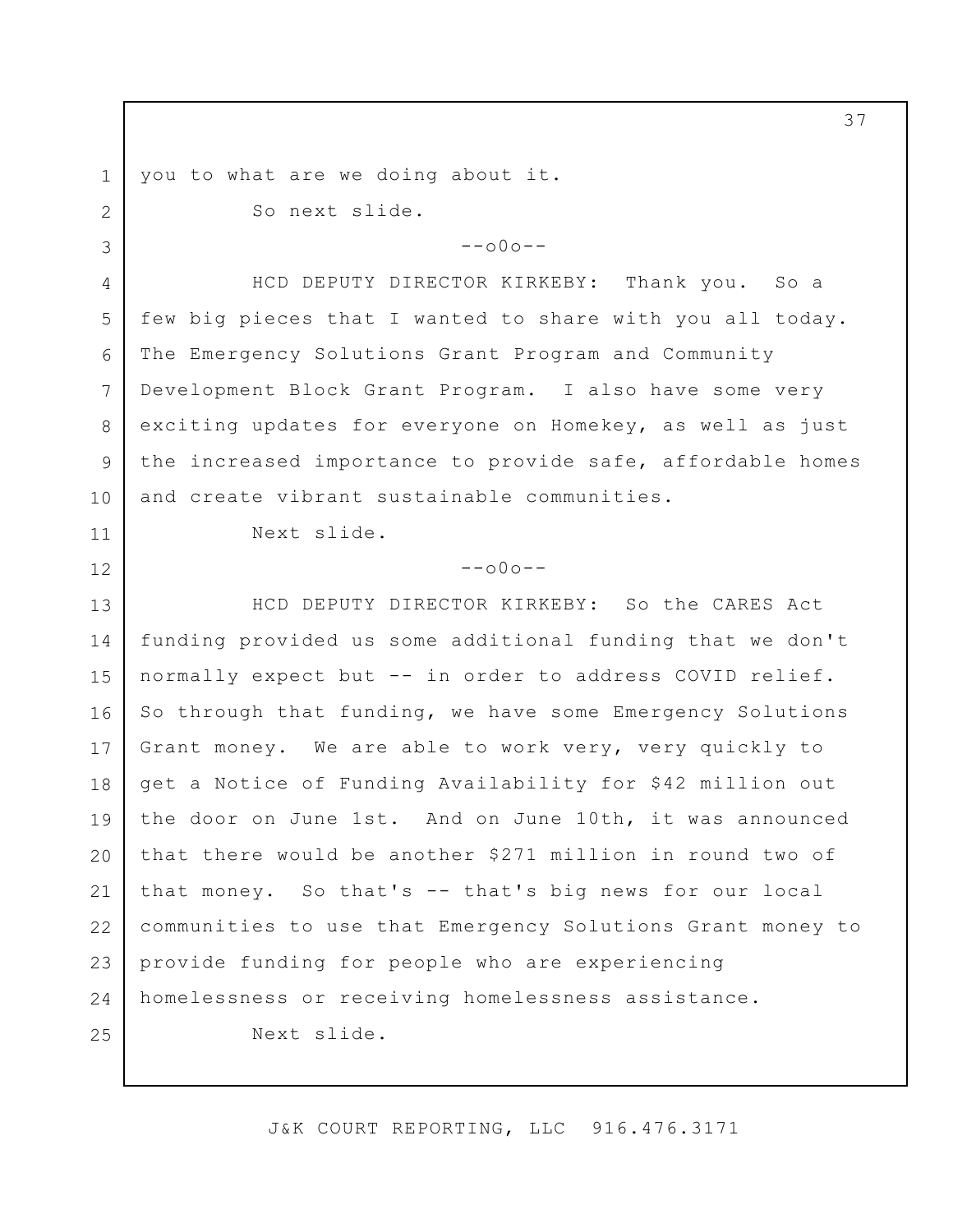2 3 4 5 6 7 HCD DEPUTY DIRECTOR KIRKEBY: The other piece of this is the Community Development Block Grant Program. This -- this is additionally specifically COVID response focused Community Development Block Grant funds and so it can have different purposes than your average community development program.

--o0o--

1

12

8 9 10 11 And we have a NOFA -- got a NOFA out for that on June 5th. And there will be over-the-counter applications for that through August 31st. And that's \$20 million. Next slide.

## $--000--$

13 14 15 16 17 18 19 20 21 HCD DEPUTY DIRECTOR KIRKEBY: But probably our most exciting work or the work that gives me the most excitement right now, I wasn't even to fully flesh out the slides for, because every thing was happening in real-time. So yesterday, we launched Homekey, which is the next phase of Project Roomkey, which many of you know about, that provided hotel/motel rooms in 52 counties for those who are experiencing homelessness to help them in - help them as well as help us in our COVID response.

22 23 24 25 This was a huge multi-agency effort and would not have been possible without Department of General Services, without our wonderful partners at Business Consumer Services and Housing, that -- and every single local

J&K COURT REPORTING, LLC 916.476.3171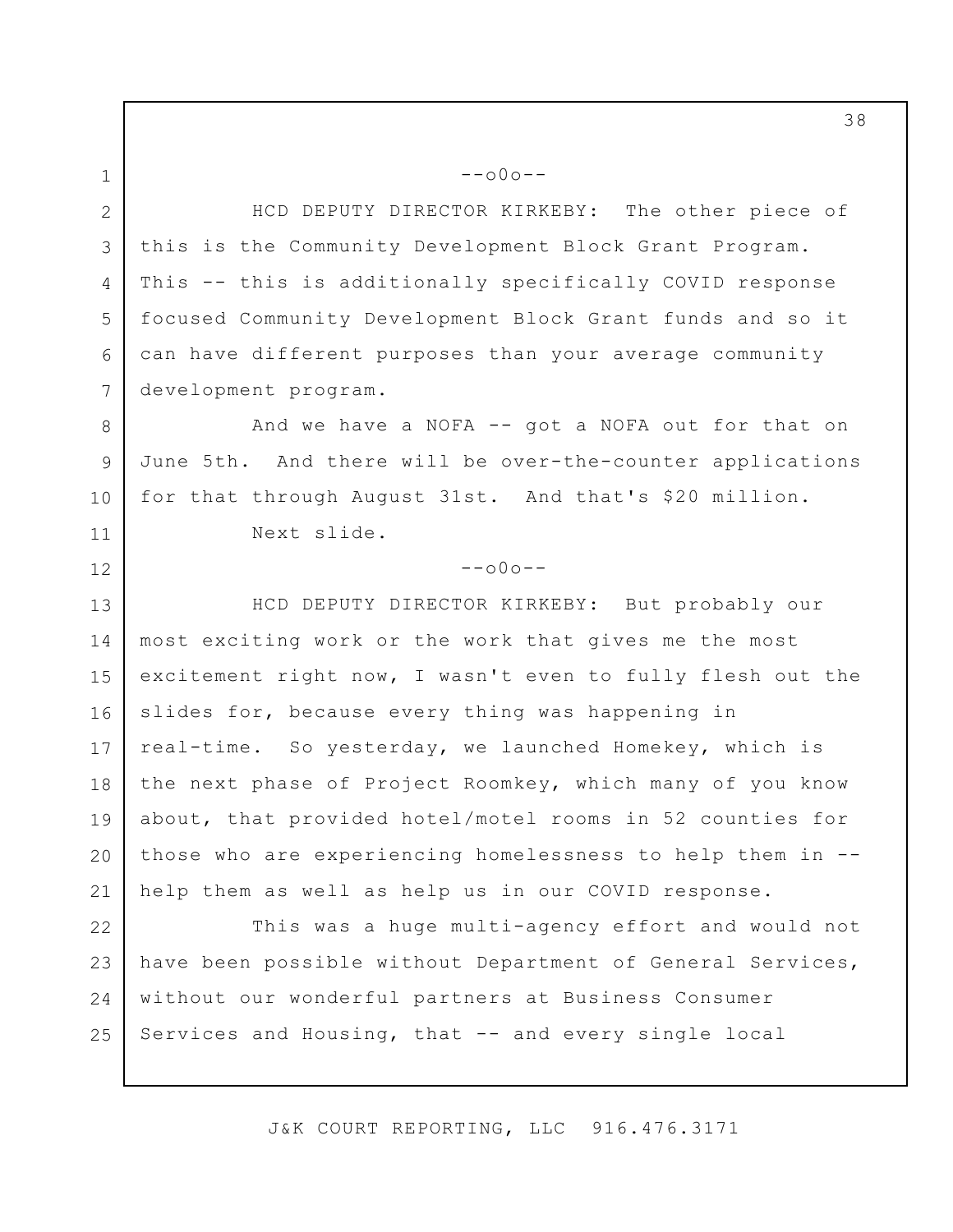3

4

5

6

7

8

9

10

11

government partner that was involved.

But phase two of this really came to be when Governor Newsom signed the Budget Act on June 29th of this career, which is my birthday, so it was a pretty good birthday present, making available \$550 million in federal funds and \$50 million in State funds toward this phase two effort. So instead of just providing hotel rooms temporarily during the crisis, purchasing motels or other properties and turning those into permanent housing for those experiencing homelessness or at risk of homelessness.

12 13 14 15 16 This is probably the largest dent in -- in -toward ending homelessness in my 15-year career in housing and I think for most people's life times. So this is a very exciting effort for all of us, but it's also on a very quick timeline.

17 18 19 20 21 22 23 24 All of these funds must be spent by December 2020. And I just wanted to share a little bit more about Homekey that now -- now that the Notice of Funding Availability is out, that just want people to have a sense of, which is that the program is really focused inequity, that these disparities that we talked about were important, homelessness, before and are ever more important in homelessness.

25

And so the Notice of Funding Availability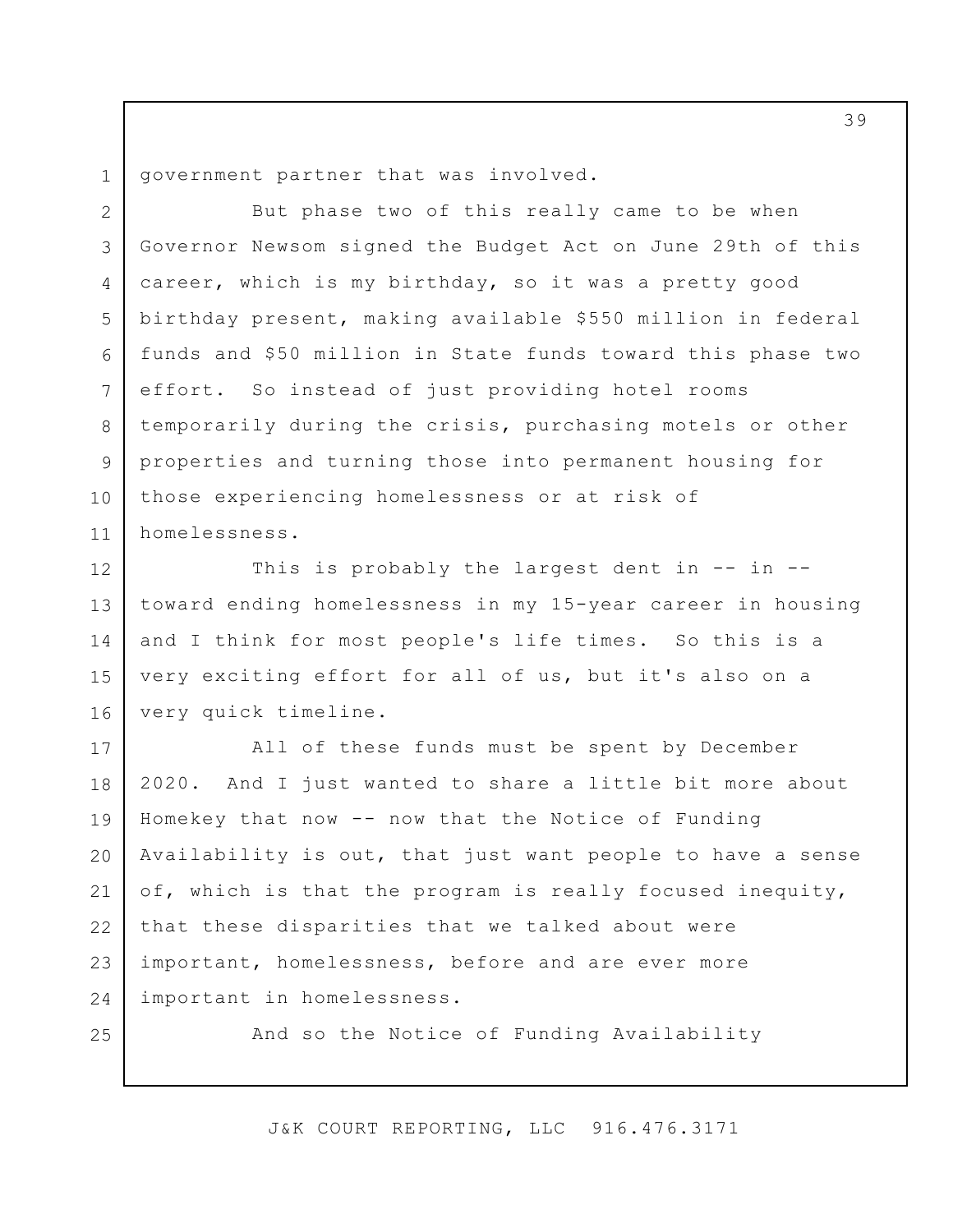1 2 3 4 5 6 encourages all of the applicants to have a specific plan to address the local inequities that exist in their community, as well as committing to existing law to fair housing laws and regulations that require affirmative marketing and tenant screening and practices that don't have a -- don't create a disparate impact.

7

8

9

10

11

12

13

14

15

And then of personal importance to me, this is not just cities and counties that can apply for these funds, but also California's tribal governments, which are so clearly affected disproportionately by COVID and are often not included in our programs as applicants. And so that -- that's a very important piece as well.

Some other core components are flexibility. This is really about innovative ways to reduce our unsheltered homeless population on a fast timeline.

16 17 18 19 20 21 22 23 24 25 And then third, this is really about partnership. We -- this is a new thing for HCD programs, but we will require a pre-consultation with applicants. And then we're also putting up a substantial amount of TA to really act as a partner on getting these funds out. So again, we'll be partnering with Department of General Services on helping people with site selection and purchasing of these properties. And a lot of the -- the screening that goes in to thinking about these properties has intersections with all the things that we -- that we work on together,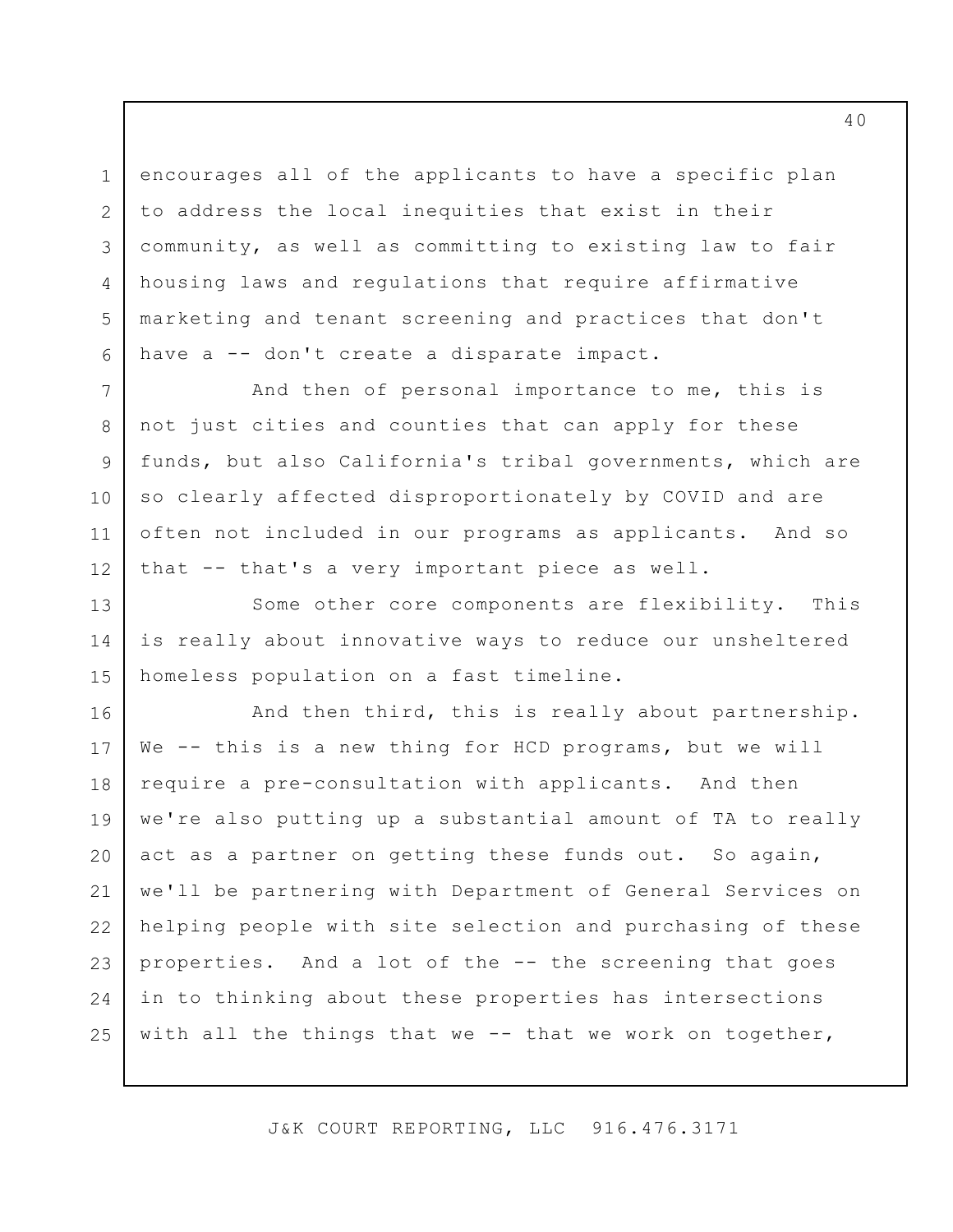so you can see that on the next slide.

1

2

25

 $--000--$ 

3 4 5 6 7 8 9 10 11 12 HCD DEPUTY DIRECTOR KIRKEBY: So some of the initial screening of properties did include things like access and proximity to transit, as well as stores and health facilities; you know, what does the existing building dynamic look like; how quickly can we get these things going, but obviously understanding, in some cases, we are going to do substantial rehab as well; and then demographic information about where the need is and where that need is extreme, and then also things like risk factors related to the location.

13 14 15 16 17 18 19 20 21 So those are -- those are some of the highlights of things that we're doing in response to COVID-19. And in a later presentation, you'll hear also about a lot of our local planning grants that we're doing. And we were able to extend timelines related to those to give local governments more time to apply. But we are happy to say that even -- even without -- even if we hand't had those extensions, local governments are still knocking at our door pretty quickly to get those funds.

22 23 24 And we're hoping to play a role in closing the gap that's created by a lot of local capacity issues caused by COVID-19 and our current situation.

So thank you. The next slide is just information

J&K COURT REPORTING, LLC 916.476.3171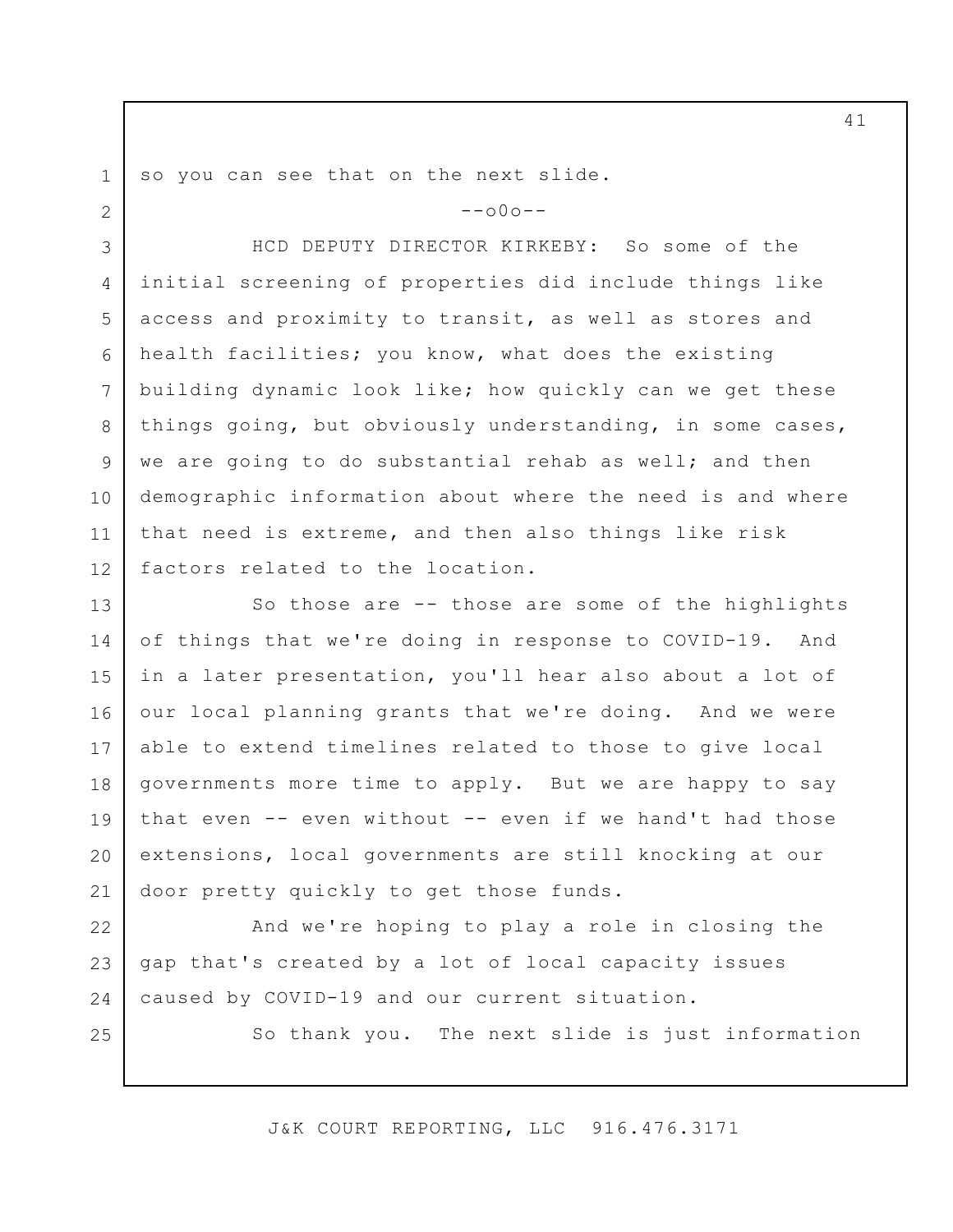1 2 3 4 5 6 7 8 9 10 11 12 13 14 15 16 17 18 19 20 21 22 23 24 25 about how to sign up for our emails, find out what we're doing on a more regular basis. And the last slide is --  $--000--$ HCD DEPUTY DIRECTOR KIRKEBY: -- our social media connections. So please -- please feel free to follow us. CTC VICE CHAIR NORTON: Wonderful. Thank you so much. HCD DEPUTY DIRECTOR KIRKEBY: Yes. CTC VICE CHAIR NORTON: This is incredibly helpful and we just wanted to ask Douglas, have you -- do you have any questions of these panelists from the Commissioners? CTC CLERK REMEDIOS: Madam Vice Chair, we do not have any requests at this time. CTC VICE CHAIR NORTON: Okay. Well, then we are going to be working great to get on track on our schedule. And I was wondering if Assembly Member Timothy Grayson is ready to make his comments today. ASSEMBLYMEMBER GRAYSON: I am present with you. CTC VICE CHAIR NORTON: Fantastic. Well, thank you so much. We are looking forward to your comments and thank you very much for being part of this meeting today. ASSEMBLYMEMBER GRAYSON: Well, good afternoon, everyone and thank you. And thank you also to the Air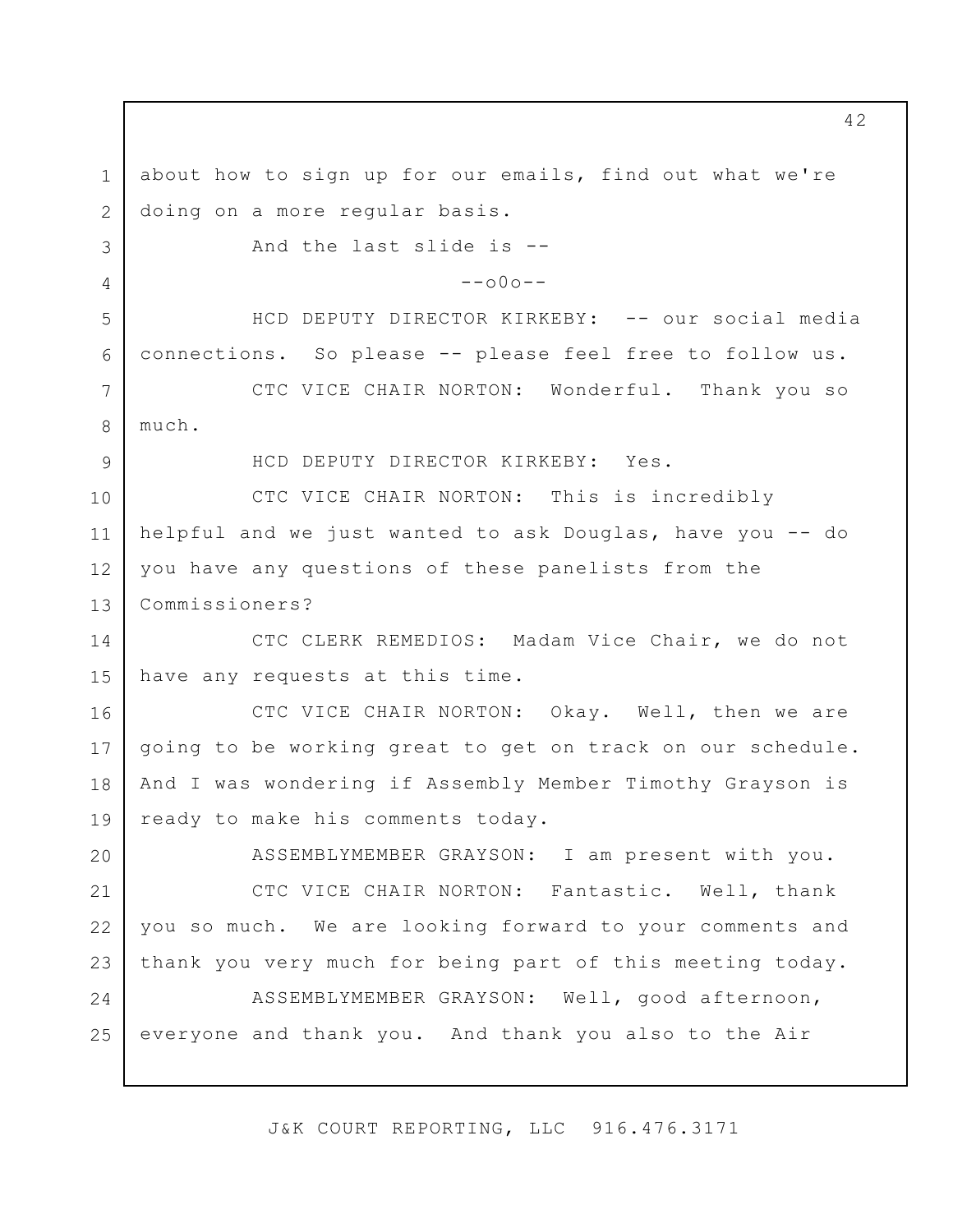Resources Board, the Transportation Committee, and the Department of Housing and Community Development for inviting me to join you on your call. I am so very excited and grateful to be able to witness the beginning of this collaboration.

1

2

3

4

5

6

7

8

9

10

11

And as you know, I authored AB 185 last year, and did so with the support of the Transportation Commission, and also with the established knowledge that the issues of housing, and transportation, and greenhouse gas emissions are, as you -- as you all know, inextricably intertwined in California.

12 13 14 15 16 17 18 19 20 I -- my colleague, Assemblymember Cervantes, through previous legislation had tasked the Air Force - the Air Resources Board and Transportation Committee to meet twice annually to coordinate on transportation policies. I think that was a great step. It was a step in the right direction, but it's also clear that housing affordability and growth patterns they substantially impact the State's transportation and infrastructure needs.

21 22 23 24 25 So something that I've been working on, as far as housing and housing costs, exorbitantly high housing costs, push Californians away from living in job- and transit-rich areas. And they leave many with no choice but to actually make commutes that are hours long. In my

J&K COURT REPORTING, LLC 916.476.3171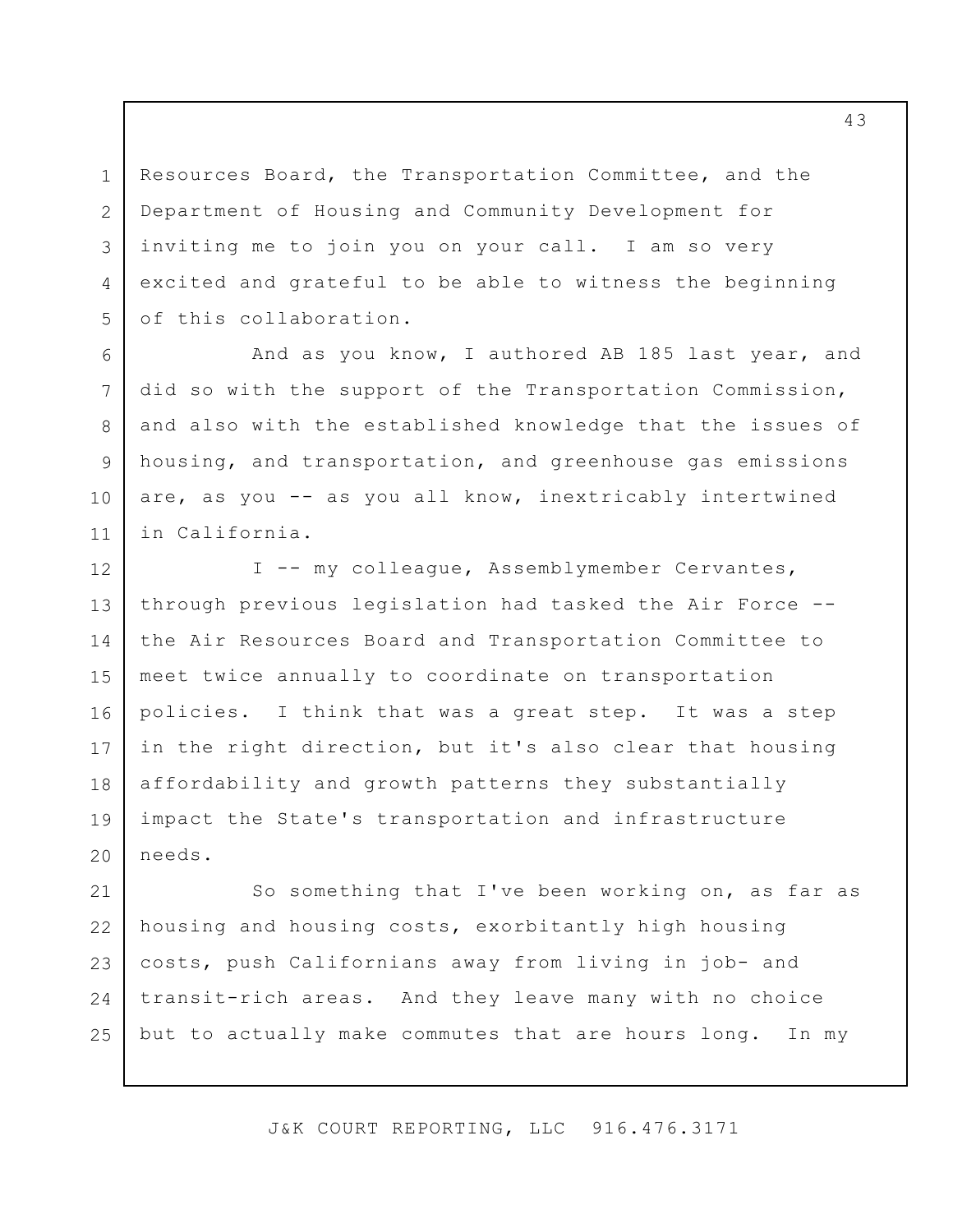1 2 case and in my district, that could mean up to two hours or even longer one way.

3

4

5

6

7

So these long commute times strain our transportation infrastructure, you know, they increase emissions and greenhouse gases and other airborne pollutants, and then they place an emotional and financial burden on commuters.

8 9 10 11 So another thing that's really interesting is it's unfortunate, but the brunt of these effects are often felt most severely in underserved communities and by working class communities in California.

12 13 14 15 16 17 18 So the statewide housing crisis I don't believe can be addressed as if it exists in a vacuum, but that extremely high cost of housing in California and its far-reaching impacts on the infrastructure and on our transportation, the economy, and the State's carbon emission reduction goals is something that has to be talked about holistically.

19 20 21 22 So the most successful solutions to California's problems, again as you all know, will be those that arise from your thoughtful and your purposeful collaboration. Exactly what we're seeing here today.

23 24 25 So I look forward to witnessing the benefits that the State will reap and that's all of us coming together, or you all coming together, through your hard work and

J&K COURT REPORTING, LLC 916.476.3171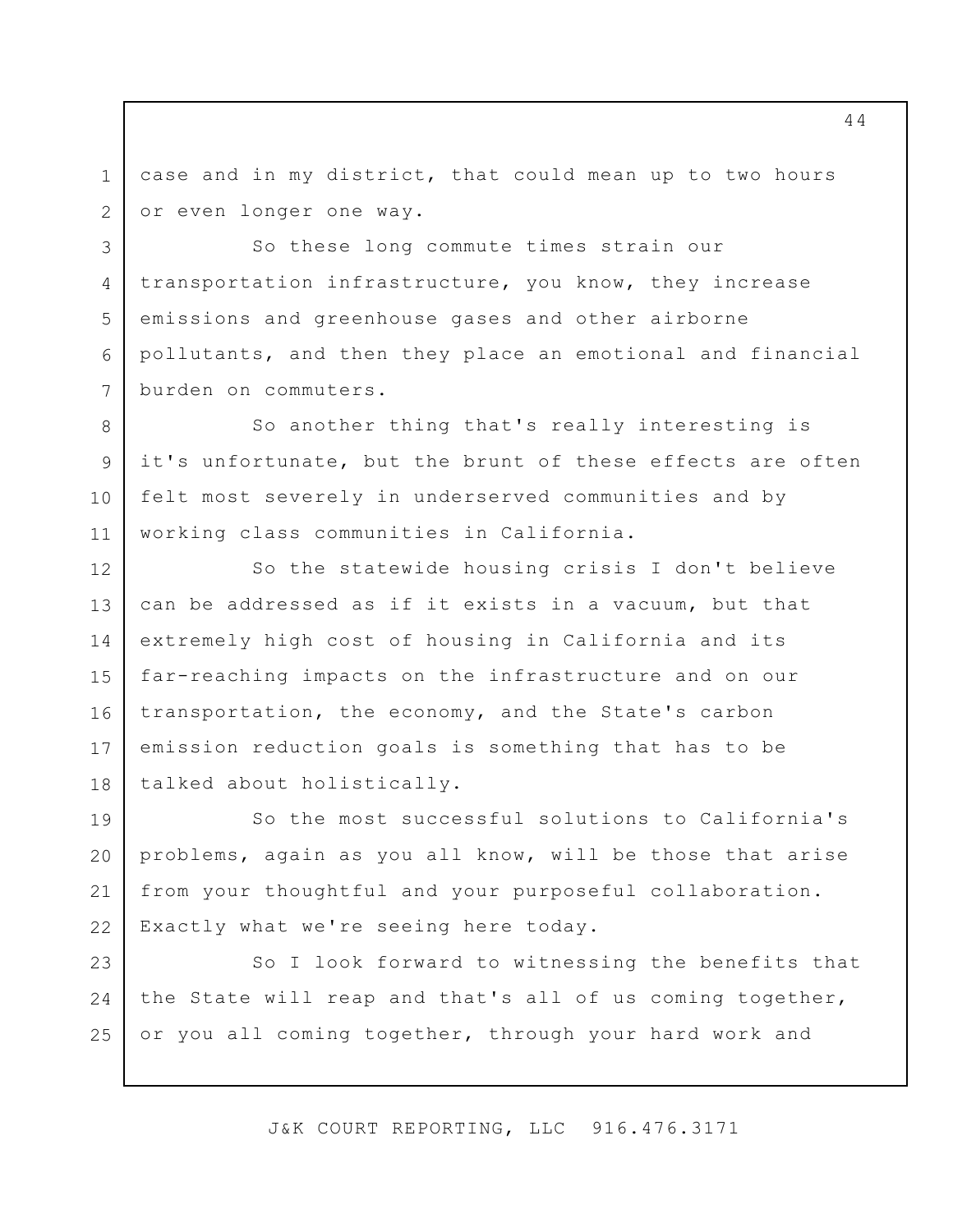1 2 expertise will raise, or increase, or make better the quality of life for Californians.

3 4 5 6 7 8 9 So with that, I want to -- I want to hear from you all, especially if there are areas where we can continue to work together and partner. My staff also is on the call as well, so that if there is any follow up needed, my office is there. We'll take care of it. And we want to be a partner with you all in the future as well. So we're open and willing to listen.

10 11 12 Thank you again very, very much for inviting me and for your collaborative efforts. It's going to make California better.

So thank you.

13

18

14 15 16 17 CTC VICE CHAIR NORTON: Well, thank you, Assemblymember Grayson. And I was wondering if you could stay for a couple of questions if people have some from the Commissioners and panelists.

ASSEMBLYMEMBER GRAYSON: Sure, absolutely.

19 20 21 CTC VICE CHAIR NORTON: Douglas, do you have any questions from the Commissioners or panelists for Assembly Member Grayson?

22 23 24 25 CTC CLERK REMEDIOS: Madam Vice Chair, we do not. CTC VICE CHAIR NORTON: Great. Well, we'll -- ASSEMBLYMEMBER GRAYSON: Very good. You all are so kind.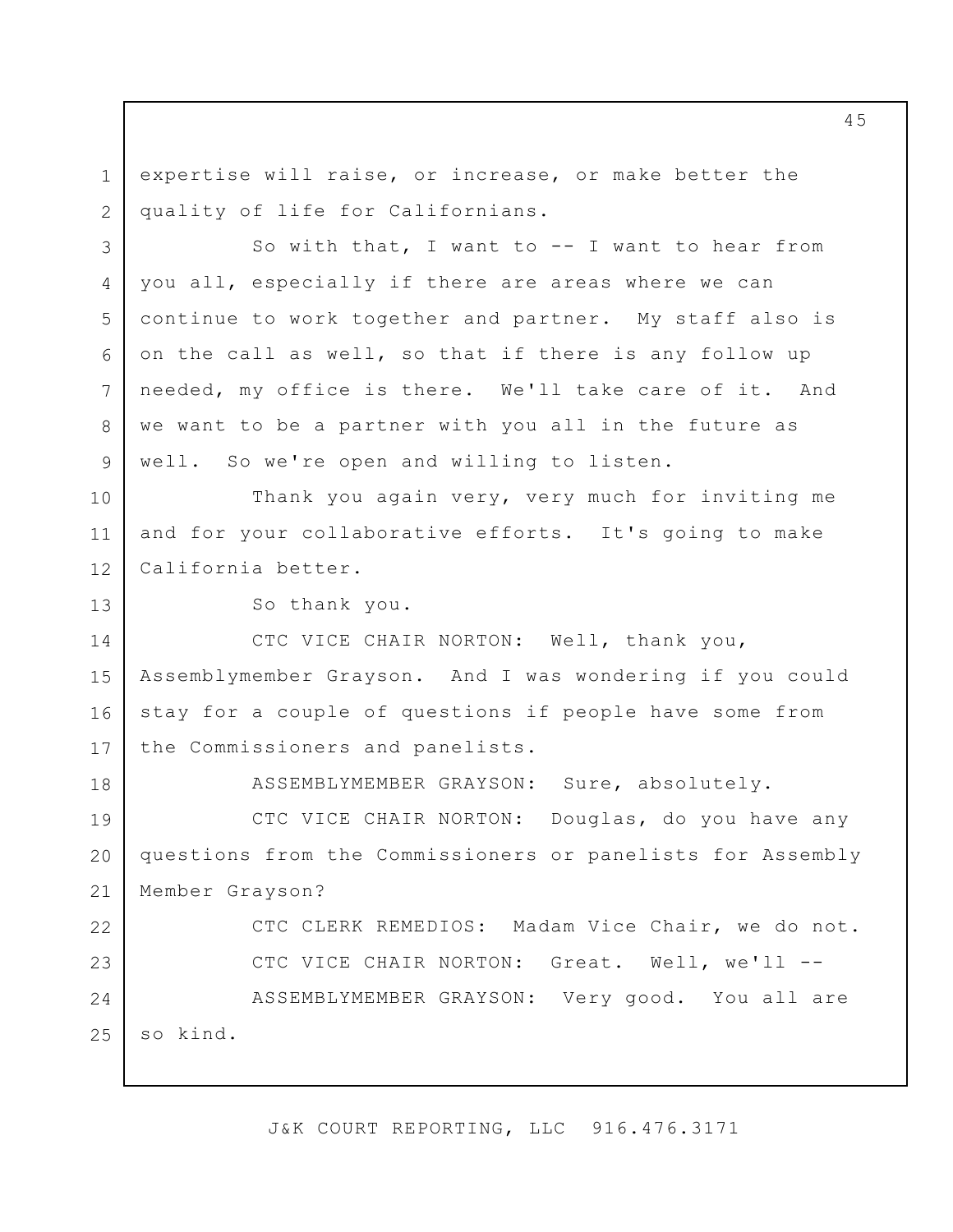(Laughter.)

2 3 4 5 6 7 8 9 CTC VICE CHAIR NORTON: Well, thank you. We would love to ask one question and that is just as you are looking out and addressing in your own districts with the COVID-19 pandemic, and talking about the high cost of housing and long commutes, how are you seeing telecommuting in other ways of addressing these giant commute issues and gridlock issues affecting your district?

10 11 12 13 14 15 16 17 ASSEMBLYMEMBER GRAYSON: Well, we're actually having some really interesting dynamics happen here in my district, as far as the East Bay. So for some of the Commissioners so that you might know, my district is Assembly District 14. I have the north side of Walnut Creek all the way up into all of Vallejo. And then I go as far west as the Hercules/Pinole area to as far east as two-thirds or so of Pittsburg.

18 19 20 21 22 23 24 25 And what we are finding that's really interesting is, of course, when we initially went into shelter-in-place, our air got a lot cleaner pretty quick, because the freeways were empty and people were working at home. There was telecommuting happening. However, stories started coming out that this was a good thing to do for just a short time, but they didn't feel like - some folks didn't feel like it was sustainable, that it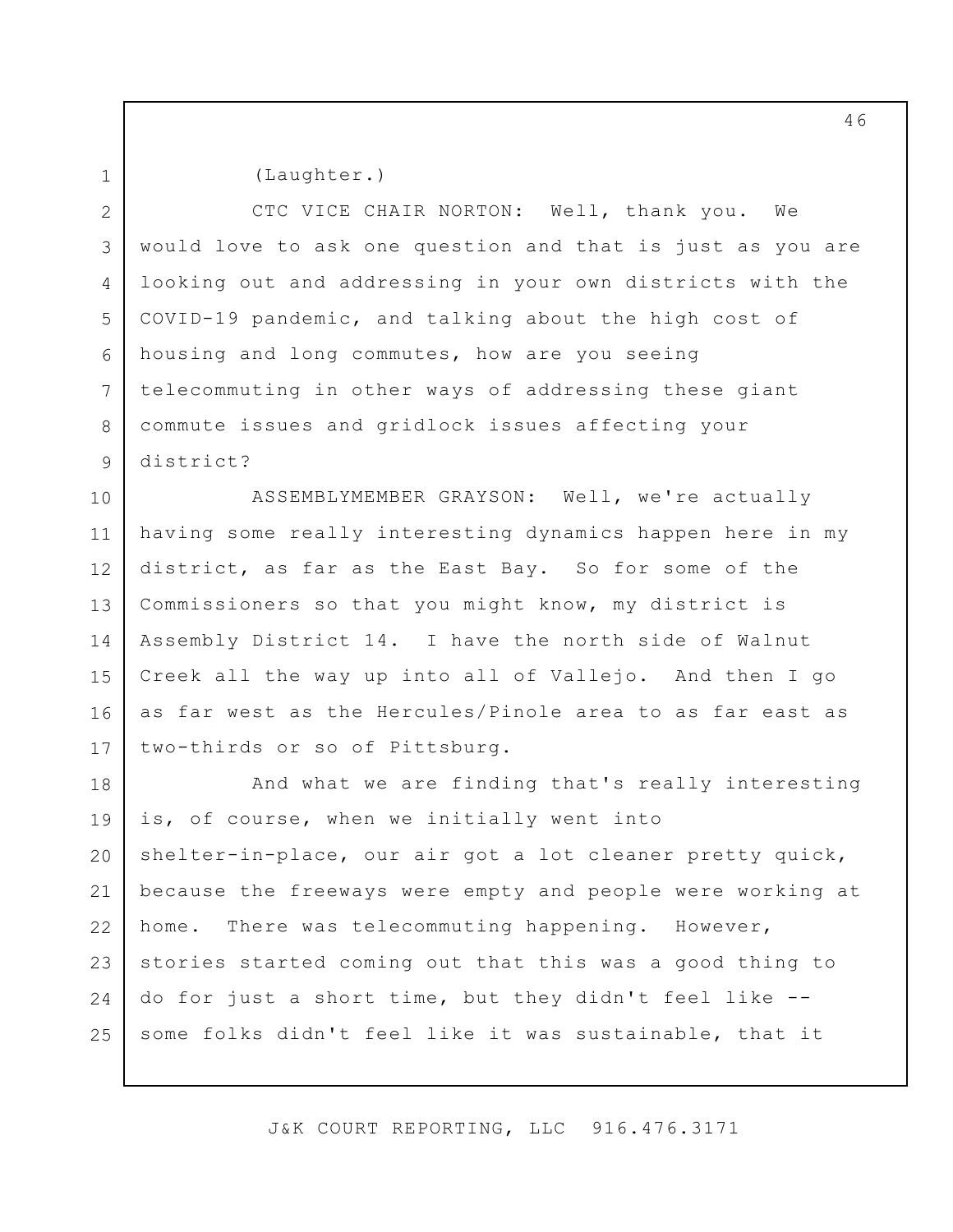3

4

5

6

7

8

really did require them to travel into work.

We also found that another interesting thing that I would love to be able to have fact checked, but I have heard that rents are decreasing in San Francisco, but actually increasing in my district, because people are realizing that with that technology and for many that it is sustainable, that they're preferring to live out in the East Bay and do their work via telecommute.

9 10 11 12 And so a lot of different things are happening. And I think it's going to have a very long-lasting or even, in some cases, permanent impact and change for us and how we work here in the Bay Area.

13 14 15 CTC VICE CHAIR NORTON: Well, thank you very much. We have some other questions for you, so if you can hang on.

16 17 18 I wanted to open this up for Commissioners and Board members for CARB Board members. And we do have one question from John Gioia.

19 20 21 22 23 24 25 ARB BOARD MEMBER GIOIA: Hi. Hi, Assemblymember. This is John Gioia, CARB member from Contra Costa, as you know. First, I want to thank you, Tim, for your leadership on really getting HCD to be part of these joint meetings, because the housing policies, as you so much advocated, are a critical link with air quality, climate change, and transportation. So I just wanted to knowledge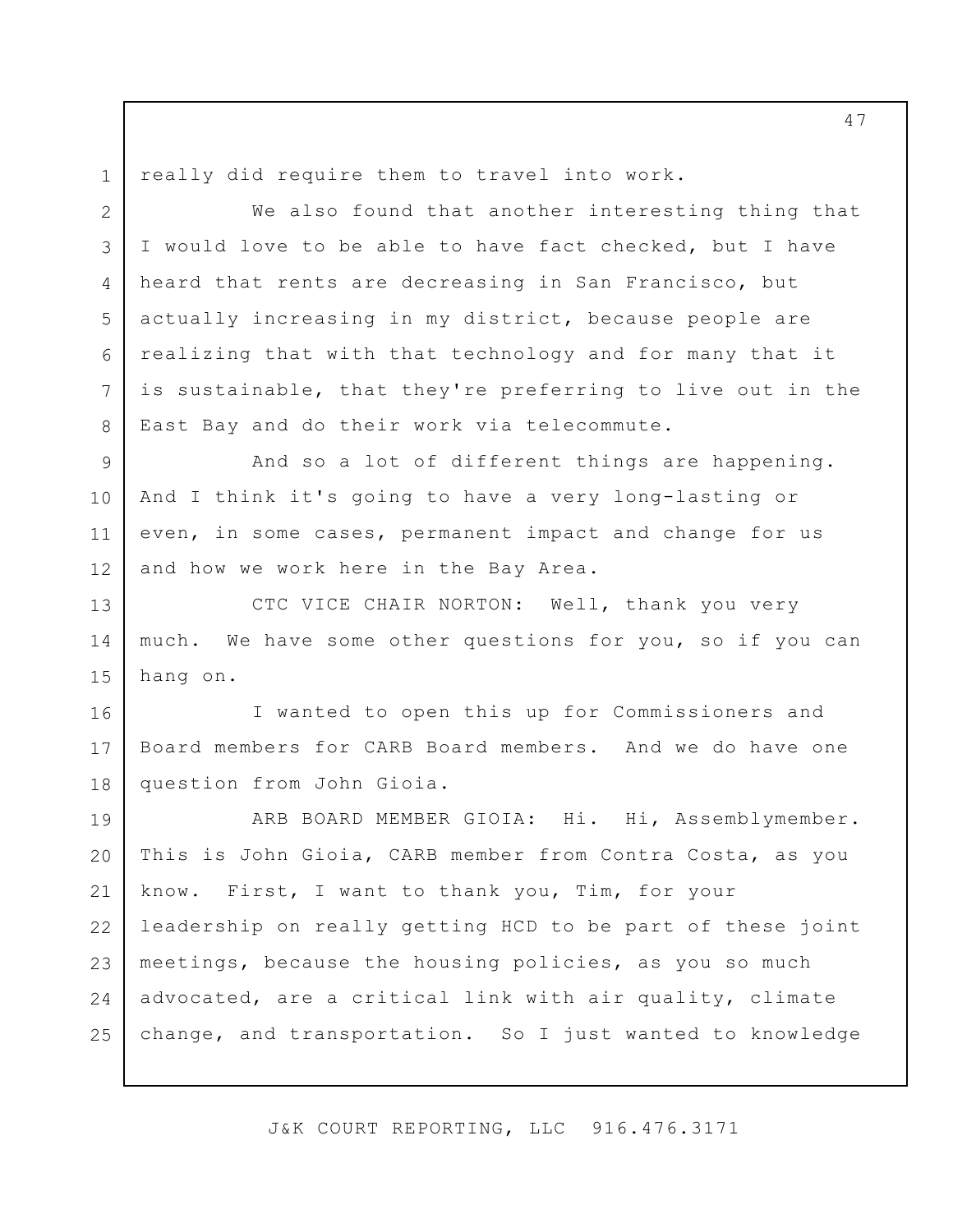acknowledge that.

2 3 4 5 6 7 8 9 10 And also, just a comment to HCD and sort of an acknowledgement, we appreciate Project Homekey in Contra Costa County. In fact, the Governor held his press conference on Project Homekey, as the Assembly Member knows, in Contra Costa when he announced it, because we're taking advantage of that program on a hotel in Pittsburg, possibly others. And it's a really needed program as we convert leased hotels into hotels we can purchase long term.

11 12 13 14 15 16 17 18 19 20 21 22 23 24 So the one comment with funding needing to be spent by December, it takes longer -- it may take longer to -- to, in some cases, identify and spend some of this money. So I would encourage the State to take a look at that and possibly grant an extension beyond December, because if we want to be thoughtful in identifying and purchasing the hotels that we want to keep, we may need more time. So I'd like to ask the State to consider that. In fact, as you know, Assemblymember, one of the ones we're looking at is in your district, and so -- I guess it's on the border. I forget whether it's the part of Pittsburg in your district or not, but it's near it. And so we -- we really want to move quickly, but we may need time on some other sites.

25

ASSEMBLYMEMBER GRAYSON: Supervisor Gioia, if --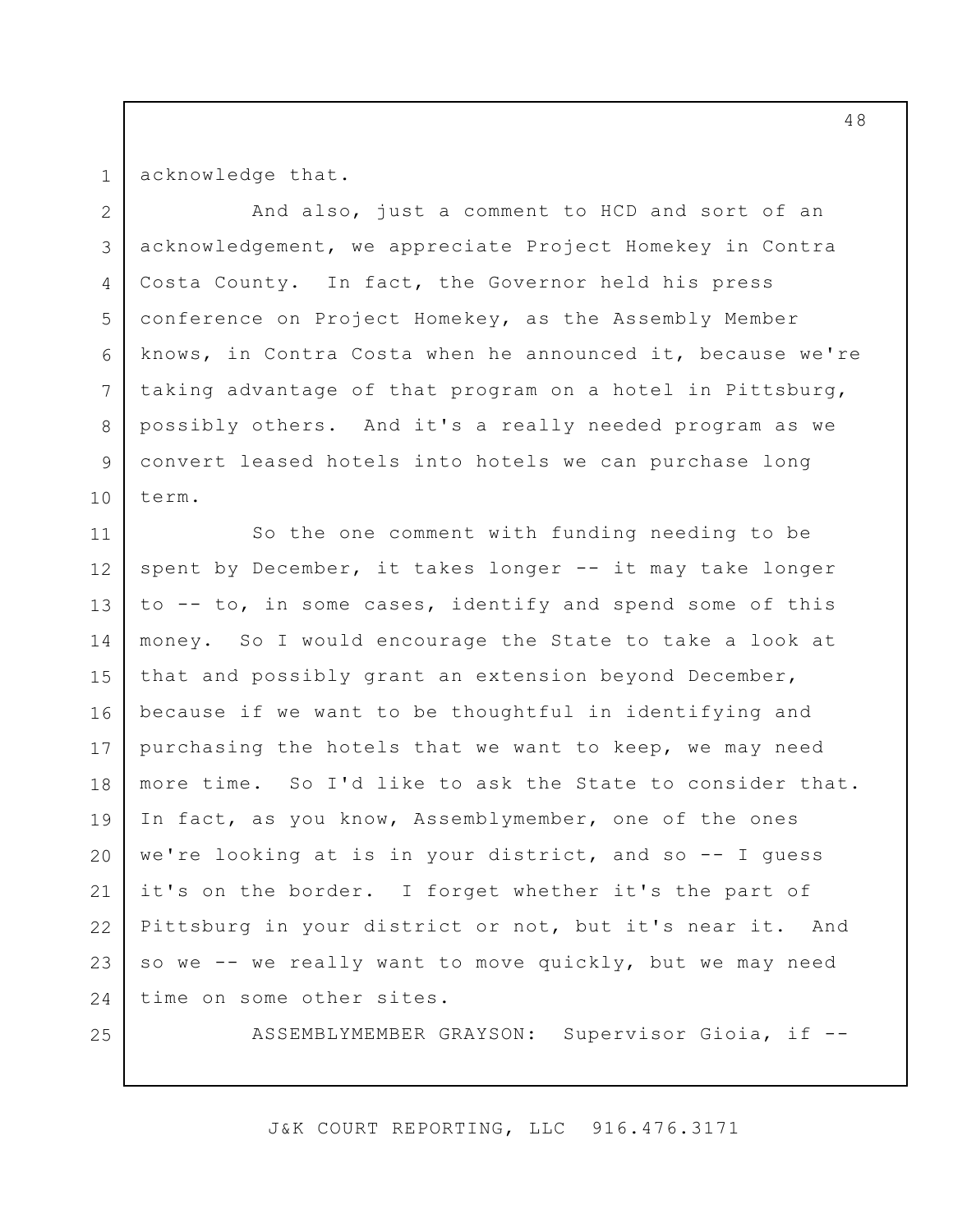and if I may, John, by the way, it's so good to hear from you, always good to hear from you. You're absolutely right. And that project is literally right on the border between Assemblymember Frazier and myself as far as our districts.

1

2

3

4

5

15

25

6 7 8 9 10 11 12 13 14 And a great, great point that you've just brought up. Something that I believe has already begun as a conversation amongst some of the legislators, and that is the date, the deadlines, and the need for -- already a need for extension. So when we come back -- not next week but the week after, when we come back in to session, we will be having those conversations. I really would invite you to, if you don't mind, follow up with just shooting me a quick email --

ARB BOARD MEMBER GIOIA: I will.

16 17 18 ASSEMBLYMEMBER GRAYSON: -- and I will make sure that we keep you on that list to be informed as we progress in those conversations.

19 20 ARB BOARD MEMBER GIOIA: Great. Thanks. Thanks, Tim. Appreciate that. Thanks for your leadership.

21 22 23 24 ASSEMBLYMEMBER GRAYSON: Well, thank you, sir, and really appreciate your leadership. You all have truly been on the frontline here in this pandemic on the county level, so thank you.

CTC VICE CHAIR NORTON: Thank you very much for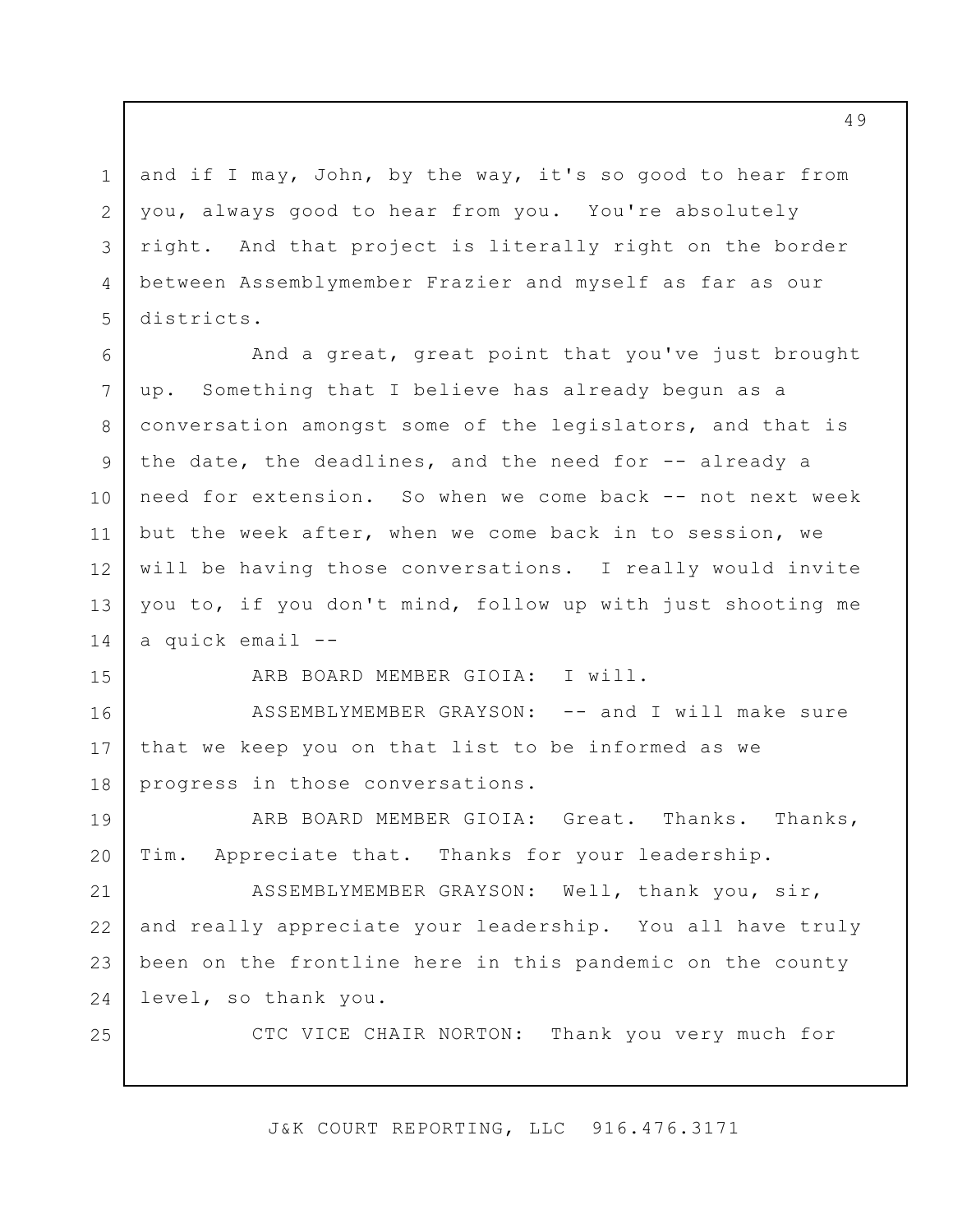1 2 your thoughtful questions, Supervisor Gioia, and thank you so much for your answers, Assemblymember Grayson.

3 4 Douglas, do we have anymore questions or comments from the Commissioners and Board members?

5 6 7 CTC CLERK REMEDIOS: Not for the Assemblymember. We do have a couple of questions going back to the last panel though.

8

12

13

ARB CHAIR NICHOLS: Okay.

9 10 11 CTC VICE CHAIR NORTON: Well, thank you so much Assemblymember Grayson, and we will go just finish up questions from the panel.

> ASSEMBLYMEMBER GRAYSON: All right. Thank you. CTC VICE CHAIR NORTON: Thank you.

14 15 So, Douglas, could you start those questions from the previous panel?

16 17 18 CTC CLERK REMEDIOS: Will do. Member Gioia, your open -- your microphone is open to ask your question to Megan Kirkeby.

19 20 21 22 23 24 25 ARB BOARD MEMBER GIOIA: Well, actually, it was the same comment that I just made to the Assemblymember about the extension past December for expenditure of Project Homekey, which is a great program. We appreciate the Governor doing this. It just -- I think -- I think you'll see counties needing, in some cases, more than December -- to go beyond December.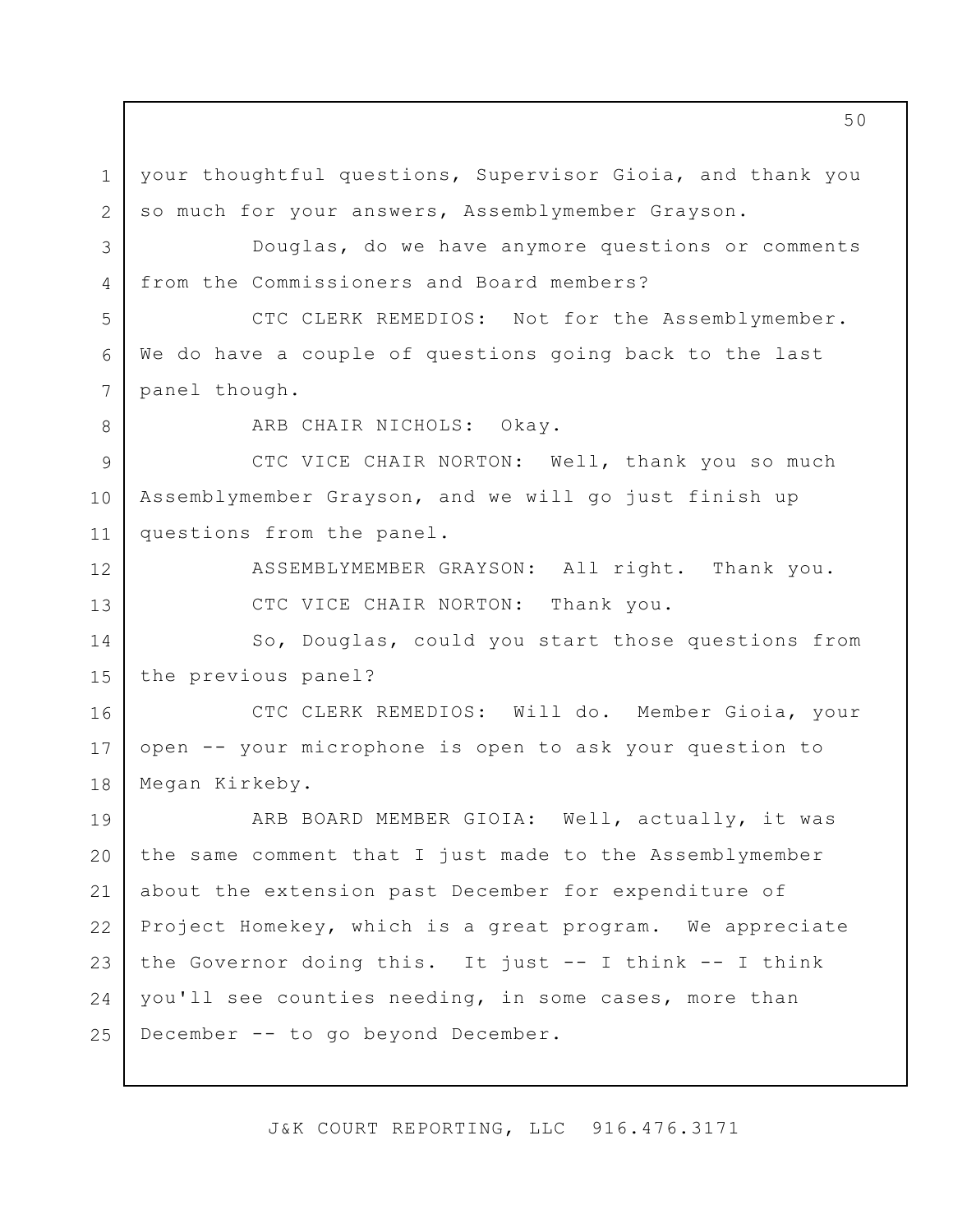3 HCD DEPUTY DIRECTOR KIRKEBY: Thank you. If I may speak to that quickly. The requirement on the federal funds, so 550 million of those funds, is that they must be spent by December. And so that is a federal requirement outside of our control.

1

2

4

5

6

7

8

9

10

11

18

But I think an important piece of this is we will likely identify many opportunities beyond that 550 million. And this -- this brings an opportunity to build a pipeline of those projects to receive additional funding that may not have that particular barrier associated with it.

12 13 14 ARB BOARD MEMBER GIOIA: So if it's additional State funding, going beyond December of this year is really important.

15 16 17 HCD DEPUTY DIRECTOR KIRKEBY: Yes. The 50 million has a -- of State funds has a two-year timeline on it, so there is a piece -- a piece there.

ARB BOARD MEMBER GIOIA: Thank you.

19 20 CTC VICE CHAIR NORTON: Okay. And then I see a question from Commissioner Lucy Dunn.

21 22 CTC CLERK REMEDIOS: Madam Vice Chair, we had Phi Serna had a question for HCD before Commissioner Dunn.

23 24 25 CTC VICE CHAIR NORTON: Sorry. I was just reading off the chat. Okay. Commissioner Serna. ARB BOARD MEMBER SERNA: Thank you. I typed my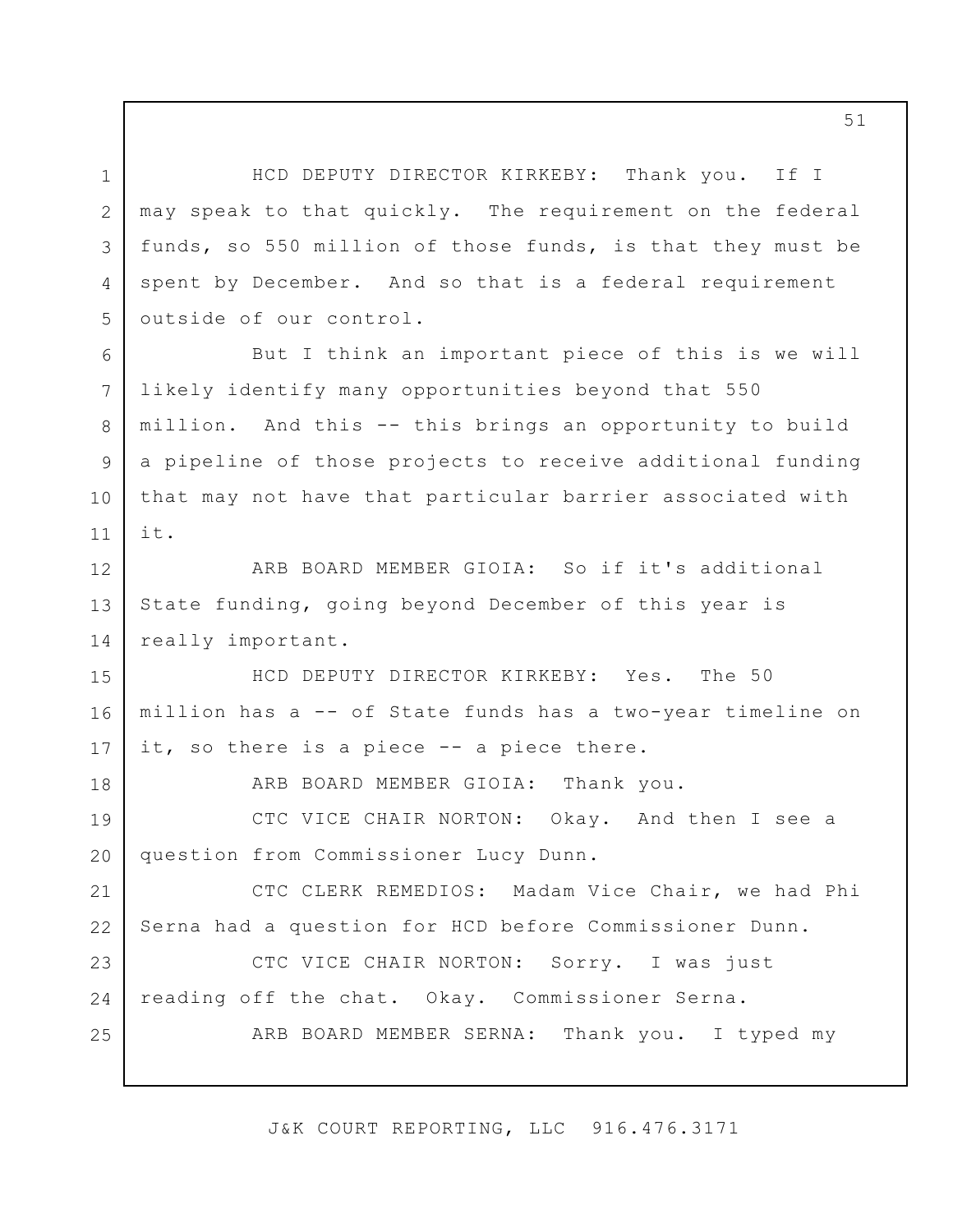1 2 3 4 5 6 question into the chat string, but I'll just read from it. So the question is for HCD, and it is how will Project Homekey preserve and hopefully enhance local government's ability to exercise our own careful discretion about how best to locate possible hotel/motel conversion to permanent supportive or transitional housing?

HCD DEPUTY DIRECTOR KIRKEBY: I apologize. Would you mind saying that again? I cut out for the first part of your question. I apologize.

7

8

9

25

10 11 12 13 14 15 ARB BOARD MEMBER SERNA: Sure. So the question is how will Project Homekey preserve and hopefully enhance local government's ability to exercise our own careful discretion about how best to locate possible hotel/motel conversion to permanent supportive or transitional housing?

16 17 18 19 20 21 22 23 24 HCD DEPUTY DIRECTOR KIRKEBY: Great question. So this is -- this is -- because of that timeline that was mentioned, this is going to be a project in partnership. You know, we -- we do need people who are coming to us saying this is -- I'm a local government and this is - this is the hotel/motel site that I think is the best candidate to become permanent supportive housing or become permanent housing opportunity for -- for homeless individuals and those at risk of homelessness.

And so this is really going to be in partnership

J&K COURT REPORTING, LLC 916.476.3171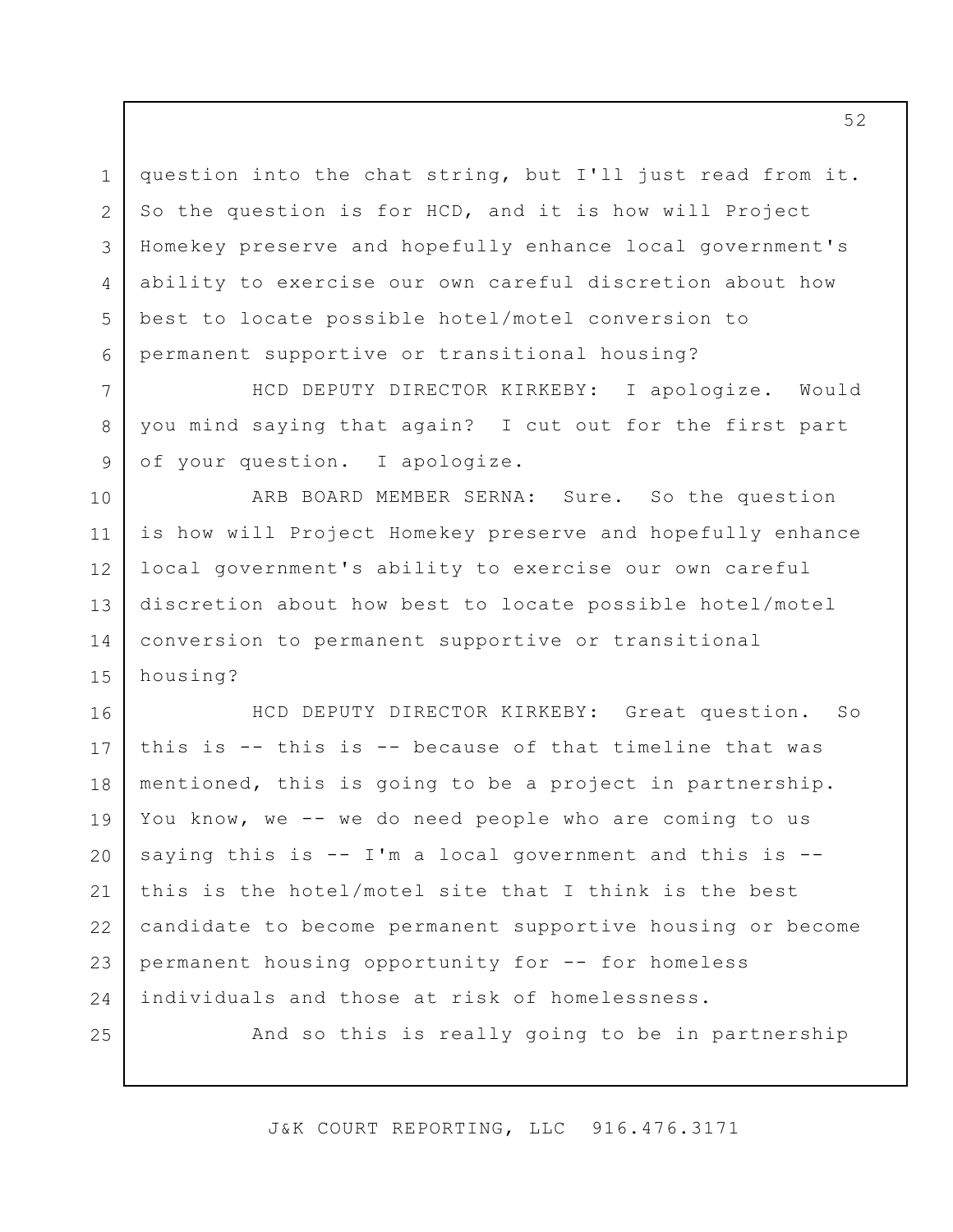with local governments bringing -- bringing developments to us that are good candidates for this.

3 4 5 6 7 8 9 Does that help to answer your question? ARB BOARD MEMBER SERNA: Generally. The question comes from the experience that we had here in Sacramento with Project Roomkey. And I understand that, of course, everyone is working in a emergent environment and where, you know, time is of the essence to -- to help people that are most in need.

10

19

22

1

2

HCD DEPUTY DIRECTOR KIRKEBY: Um-hmm.

11 12 13 14 15 16 17 18 ARB BOARD MEMBER SERNA: Unfortunately, we had some incidences where there was continued overconcentration of service delivery in parts of the community I represent that have historically just been overburdened and, quite frankly, don't necessarily serve the homeless community as best as we could, because as we all know homelessness has now become so geographically ubiquitous, it's not just for downtown --

HCD DEPUTY DIRECTOR KIRKEBY: Um-hmm.

20 21 ARB BOARD MEMBER SERNA: -- so it's not just in certain locations. It's everywhere.

HCD DEPUTY DIRECTOR KIRKEBY: Um-hmm.

23 24 25 ARB BOARD MEMBER SERNA: So I'm just eager to understand. I'm sure I'm not alone from a local government perspective. How we're going to kind of take a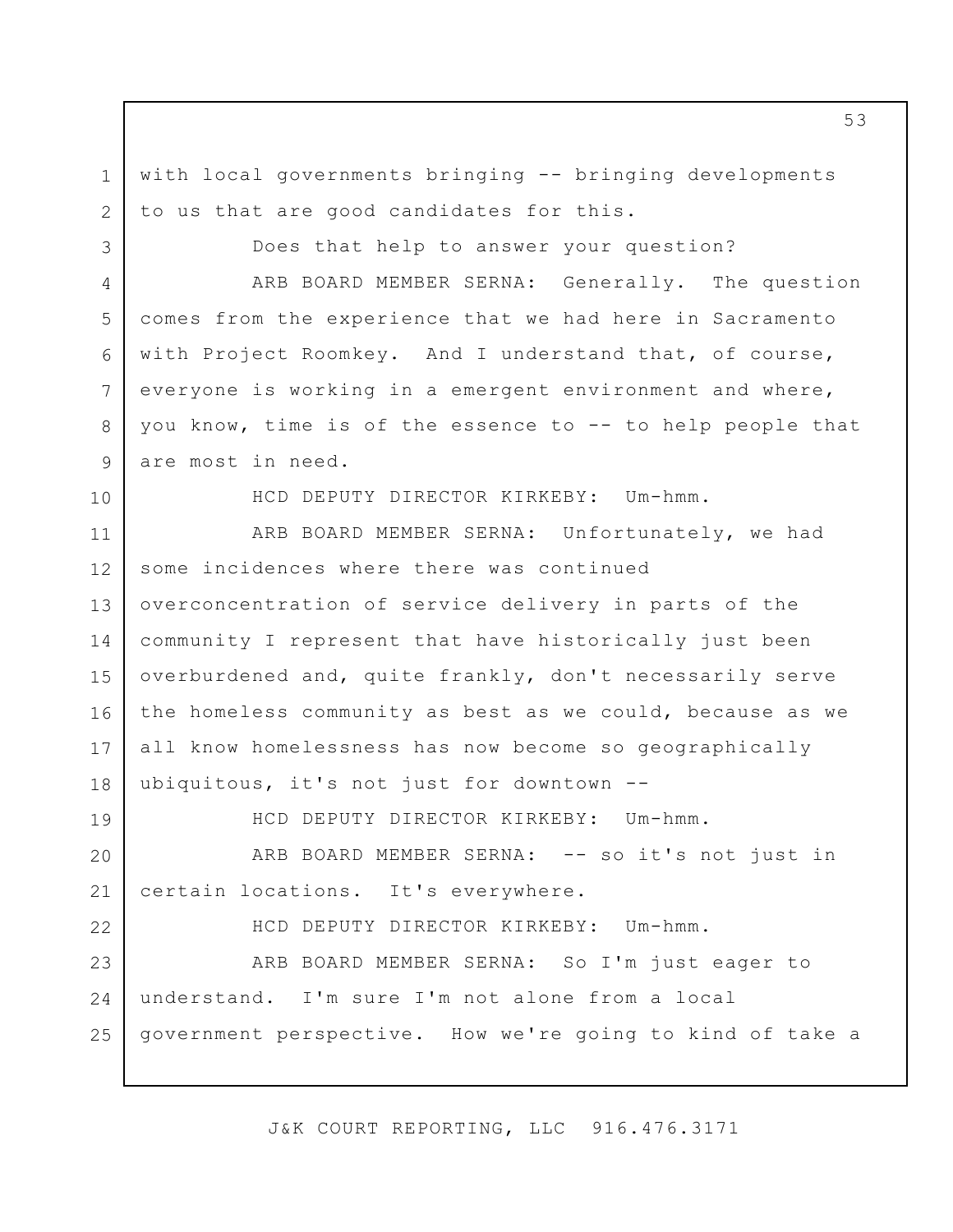deep breath, maybe consider lessons learned from Roomkey as we move forward with Homekey --

HCD DEPUTY DIRECTOR KIRKEBY: Um-hmm.

4 5 6 7 8 9 10 11 ARB BOARD MEMBER SERNA: -- and really maybe do a little bit better job in terms of the location and effectiveness at what we're all trying to do, which is enhance, you know, service delivery for people that are unsheltered. And even though, you know, it may have been inspired by a pandemic, I think all of us agree this is as much an opportunity as anything else moving forward to have another new arrow in our quiver to help --

12

1

2

3

HCD DEPUTY DIRECTOR KIRKEBY: Yes.

13 14 ARB BOARD MEMBER SERNA: -- the most vulnerable of us.

15 16 17 18 19 20 21 22 23 24 25 HCD DEPUTY DIRECTOR KIRKEBY: Yes. So I appreciate the question and the concern. And I think -- I think the answer is that, you know, local governments will have a lot -- a seat at the table in this phase of the program, but we are also trying to make sure that things can move -- can move quickly. And so we're going to be working on developments that are bought to us by local governments and then partnering with Department of General Services, as well as thinking through the items you brought up about what is a good location in terms of -- in terms of which -- which sites are acquired before the end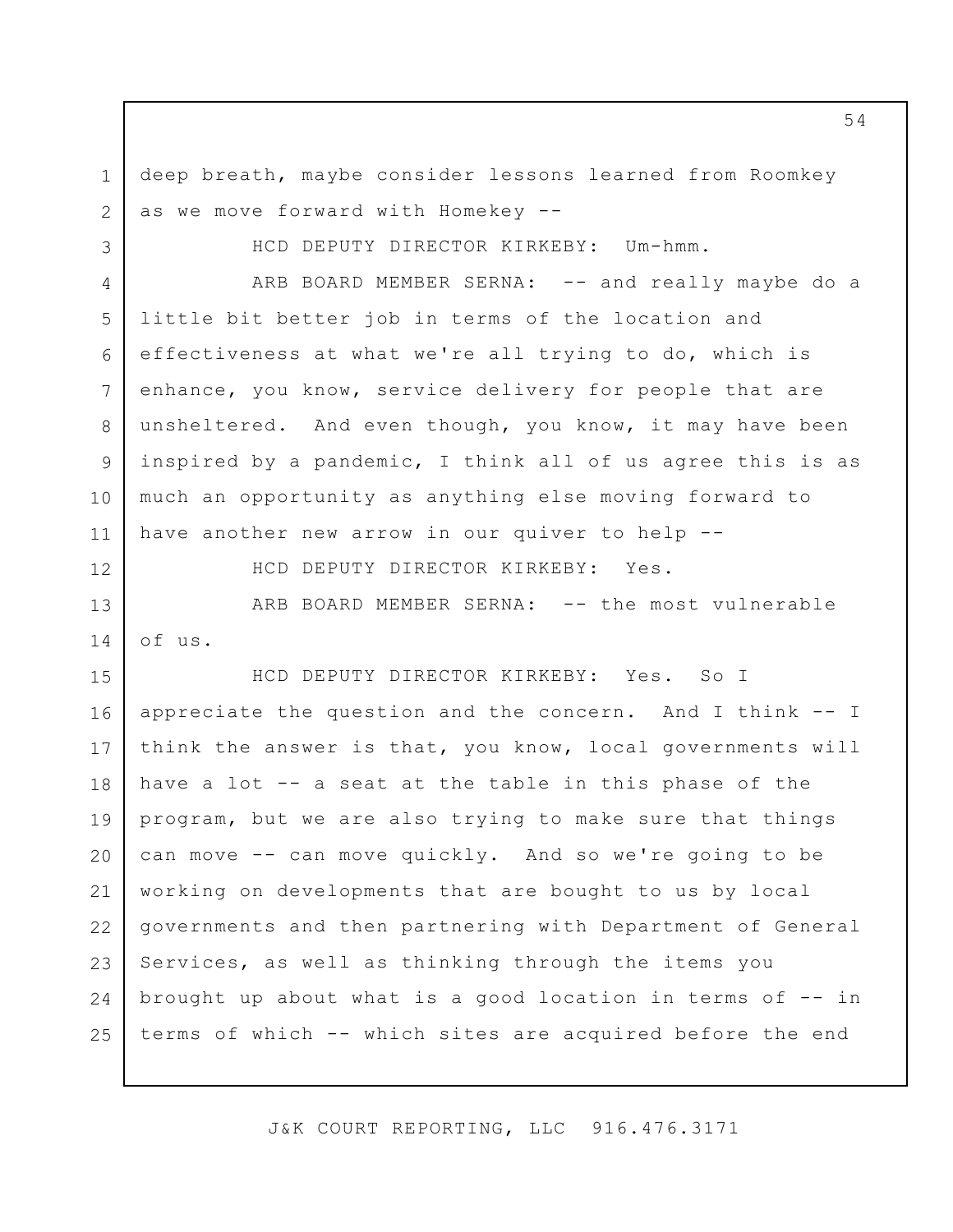of the year. So I -- that's definitely a piece of the puzzle in our mind as well.

1

2

5

6

7

3 4 CTC VICE CHAIR NORTON: Okay. Well, thank you, Megan and Supervisor Serna

ARB BOARD MEMBER SERNA: Thank you.

CTC VICE CHAIR NORTON: And we're going to move on to the question from Commissioner Lucy Dunn.

8 9 10 11 12 13 14 15 16 17 18 CTC COMMISSIONER DUNN: Thank you, Madam Chair. This is really for HCD. I really appreciate all the presentations, and -- but I want to share with you -- and I asked for this the last time we had a joint meeting and had Zach present from HCD. I was hoping you guys would do this every single time. What I love about Richard Corey's report is he gives me always the top line. Hey, we're not on track to meet our climate change goals and reduce the stuff we need to reduce. I love that. And then he'll share the information and the good news and the bad news of what we're doing.

19 20 21 22 23 24 25 When we talk about Project Roomkey, Project Homekey, affordable housing, funding at HCD, it's fabulous stuff. It's all great work. But the top line, the very first things that I would love to hear from HCD every time is recognizing that these programs are really treating - it's serious, but they're treating symptoms of the overarching disease. And the overarching disease in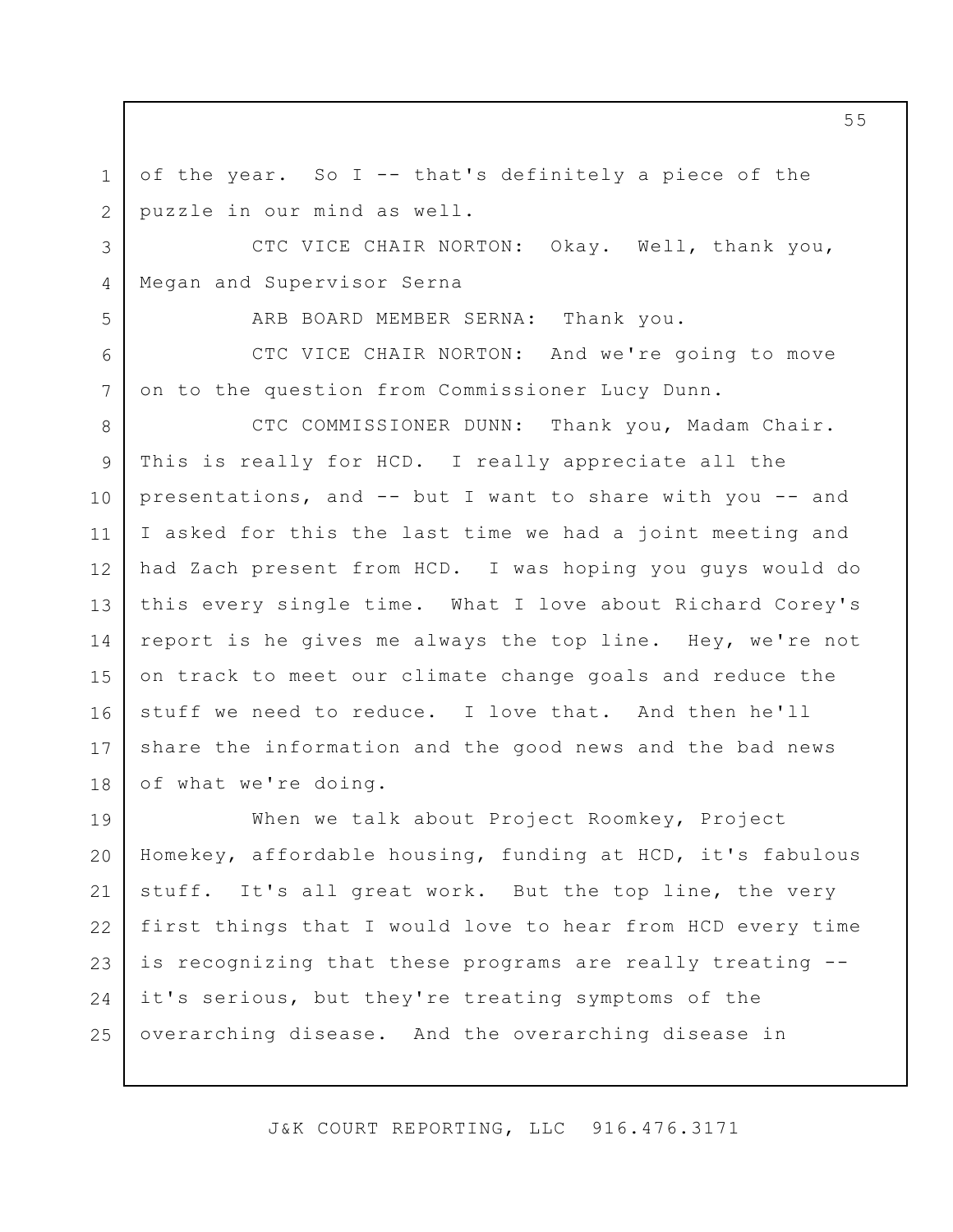1 2 3 4 5 6 7 8 9 10 11 12 13 14 15 16 17 18 19 20 21 22 23 24 25 California is that we have a systemic lack of housing and it's gone back for decades. So we all know this isn't going to get fixed overnight. We know that we need about 180,000 units per year in housing based on population and jobs growth. I get it's COVID. I get that, you know, things are different now. But just based on the top line, just -- just the facts, ma'am. HCD DEPUTY DIRECTOR KIRKEBY: Um-hmm. CTC COMMISSIONER DUNN: How many housing united, knowing that we need 180 to 200,000, how many housing units did we build in 2019? HCD DEPUTY DIRECTOR KIRKEBY: Um-hmm. CTC COMMISSIONER DUNN: How many housing units have so far been built in 2020? HCD DEPUTY DIRECTOR KIRKEBY: Um-hmm. CTC COMMISSIONER DUNN: And are we making a dent at all in a Governor -- HCD DEPUTY DIRECTOR KIRKEBY: Um-hmm. CTC COMMISSIONER DUNN: -- that spent an entire State of the State talking about attacking housing as a major systemic issue for California's economy. So just, you know, without having -- just the baseline numbers always, so the overarching issue in housing is never forgotten that we need to increase supply choices and

J&K COURT REPORTING, LLC 916.476.3171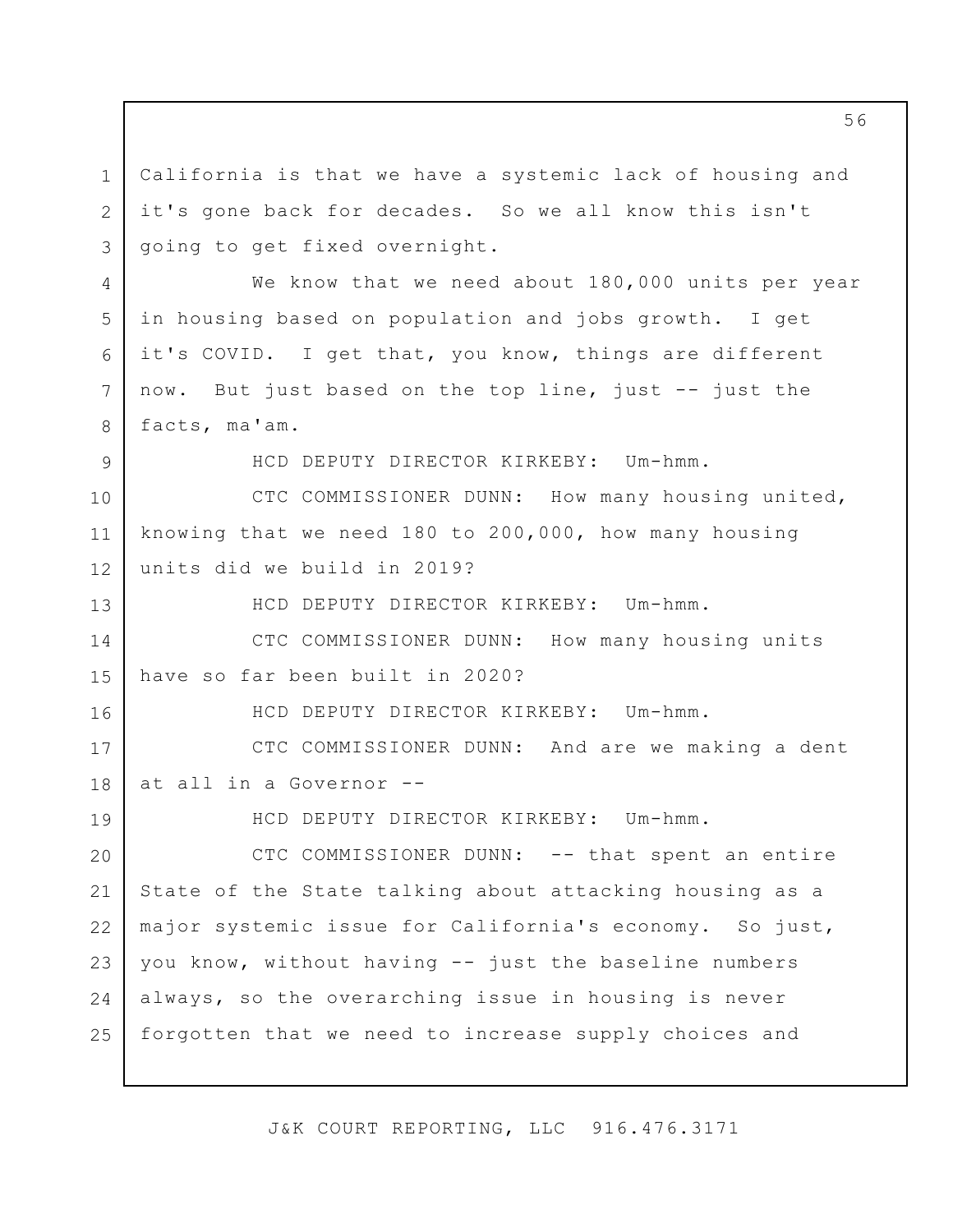1 2 affordability in all price points, in addition to working on huge --

HCD DEPUTY DIRECTOR KIRKEBY: Um-hmm.

3

4

5

6

7

16

CTC COMMISSIONER DUNN: -- homeless issues, huge affordable housing issues. Give -- do -- do what Richard Corey does brilliantly, give me the tale of the tape --

HCD DEPUTY DIRECTOR KIRKEBY: Um-hmm.

8 9 10 CTC COMMISSIONER DUNN: -- the top line number, and then I know that you're working on all of these tougher issues.

11 12 13 14 15 HCD DEPUTY DIRECTOR KIRKEBY: Great. We appreciate that. And that -- I apologize for the gap in sharing that important tidbit. But I think it  $-$ - we may even tell you those numbers in our later presentation, because I think --

CTC COMMISSIONER DUNN: Great.

17 18 19 20 21 HCD DEPUTY DIRECTOR KIRKEBY: -- we do like to keep a dashboard at HCD going with that information, because we similarly feel, you know, that should be part of the driver of what -- what we come to work to do every day.

22 23 24 25 CTC COMMISSIONER DUNN: Yeah, because the symptoms of the lack of overarching supply mean that we're going to have to continue to deal with increased homelessness and affordability. And so if we can also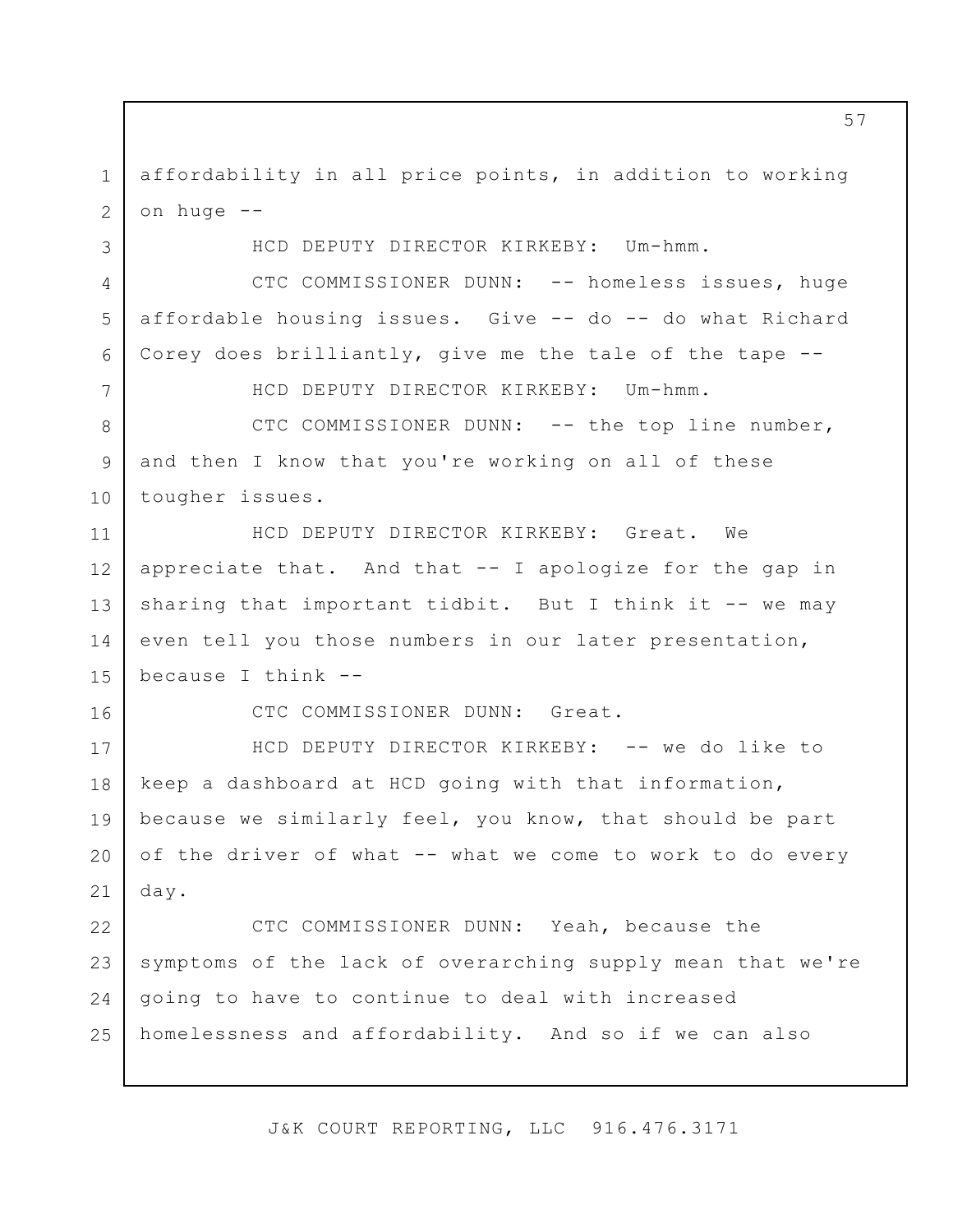1 2 3 4 keep track of that top line before you get into the details of these other wonderful programs that are attacking the symptoms, it would really put everything in context.

5

6

7

8

9

14

15

25

HCD DEPUTY DIRECTOR KIRKEBY: Yeah.

10 CTC VICE CHAIR NORTON: Ms. Kirkeby, if you - since you're going to be presenting between 3:30 and 4:15, I was wondering whether or not that's a fact that you could provide later on in the day, if you -- if your staff can get that to you, because it is --

11 12 13 HCD DEPUTY DIRECTOR KIRKEBY: I think that's right. I think we -- we should be able to do that. No problem.

> CTC VICE CHAIR NORTON: Thanks so much. CTC COMMISSIONER DUNN: Thank you.

16 17 18 CTC VICE CHAIR NORTON: Thank you very much. And with, Douglas, is that all the questions in that section, so we can move on to section 4?

19 20 CTC CLERK REMEDIOS: Yes, Madam Chair, that's all.

21 22 23 24 CTC VICE CHAIR NORTON: Okay. Wonderful. With that, I'm delighted that we can move to section 4, which is our Transportation Trends and Innovations. And let's begin with Fraser Shilling.

MR. SHILLING: Great. Thank You. Am I unmuted?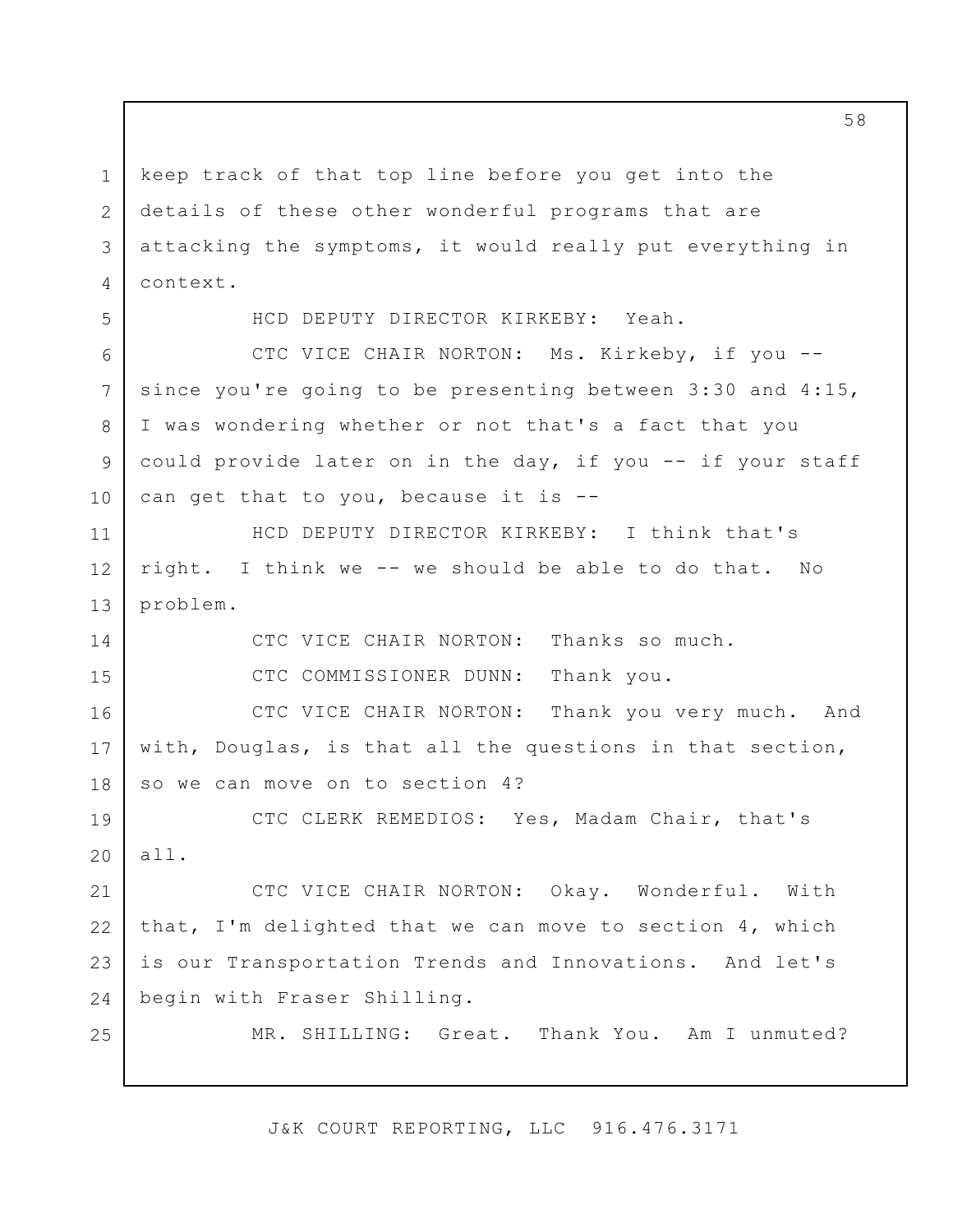CTC VICE CHAIR NORTON: You are unmuted. (Thereupon an overhead presentation was presented as follows.)

1

2

3

4

5

6

7

8

21

22

MR. SHILLING: All right. Thank you very much.

I am the co-director of the Road Ecology Center at the University of California, Davis. And I'm excited to talk to you guys at your joint conference, the CTC, the Air Resources Board, and HCD.

9 10 11 12 13 And so I appreciate this invitation and I hope you'll find this information useful. And I'm going to keep in mind the last comment about the end of the tape and the bottom line. And so I'll just try to make sure the bottom line is clear throughout.

14 15 16 17 18 19 20 So as I said, I'm at the Road Ecology Center. am going to talk about things that extend beyond thinking about ecology, but it is related to transportation. And I've been studying transportation impacts for a good part of the last 20 years, mostly from the point of view of how they impact people and nature. So that's going to be most of the basis of what I'm going to talk about today. I

Next slide, please.

 $--000--$ 

23 24 25 MR. SHILLING: I do want to acknowledge that I have a lot of colleagues in various agencies. Some of them are not aware they're colleagues. But CHP officers

J&K COURT REPORTING, LLC 916.476.3171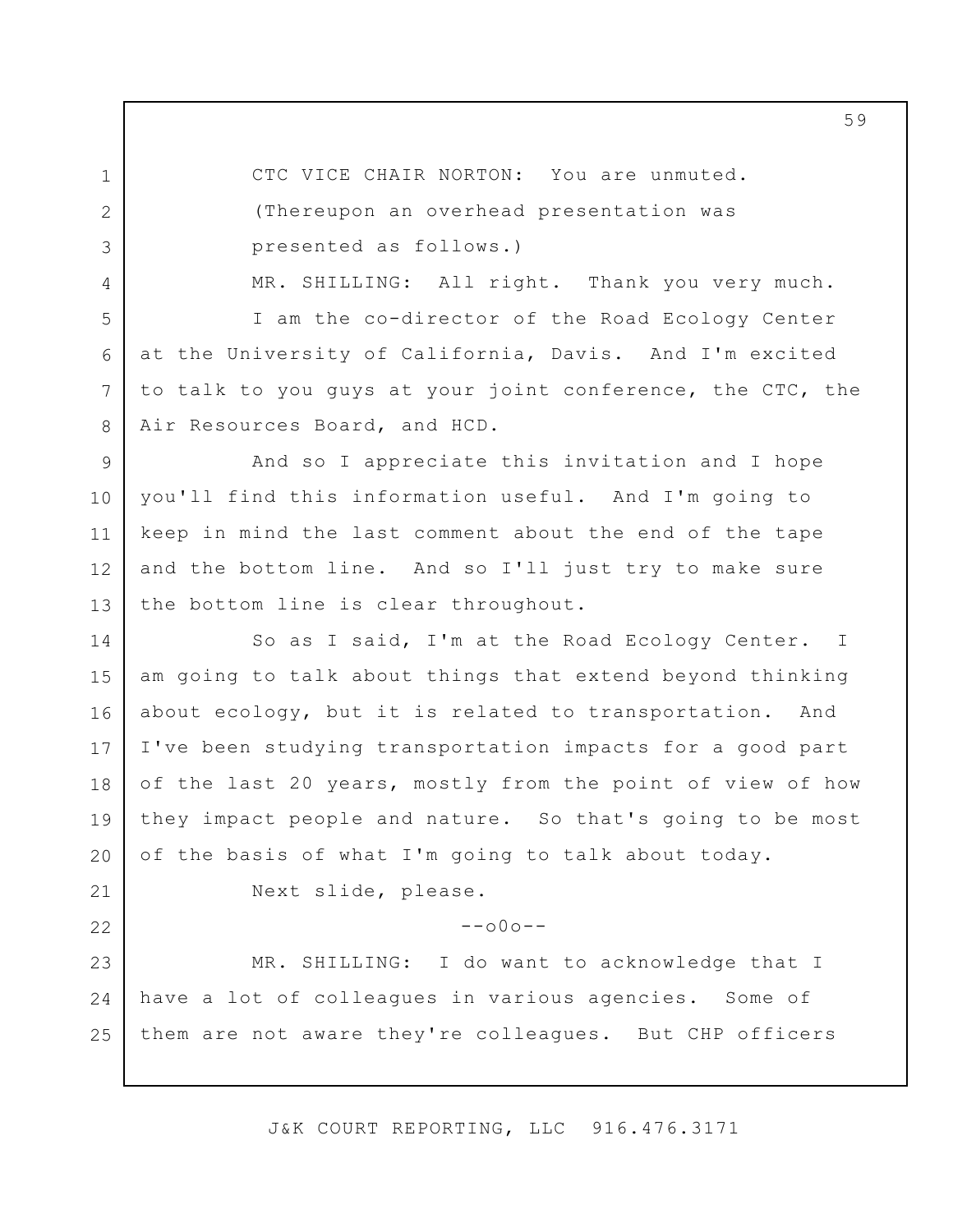3 have really been a critical source of crash data for us. We use their information in a lot of our crash analyses. And they are the frontline of reporting for a lot of what I'm going to talk about.

7 And then at CDPH, the CMOD program run by Dr. Nana Tufuoh and with Orion Stewart has been a -- they're a great partner, as well as two members of the UCD Medical Center Christy Adams and David Shatz, my programmer David Waetjen and then there's a big slough of Road Ecology Center interns who helped with this as well. So I just want to acknowledge them up front.

12

1

2

4

5

6

8

9

10

11

13

Next slide, please.

 $--000--$ 

14 15 16 17 18 19 MR. SHILLING: I'm going to talk about traffic data and I'm going to use two different sources. There's some -- I'm going to present both because it's still not obvious which is the best way to go in terms of reporting travel, and trips, and how traffic has changed. So I'll report using both types of data.

20 21 22 23 24 25 [Streetlightdata.com](https://Streetlightdata.com) is our source of vehicle miles traveled data. They use cell phone movement data to estimate VMT. PemS is our primary sources for highway traffic volumes and speed. And then we have a custom program software called California Highway Incident Processing System. It takes CHP reports and real-time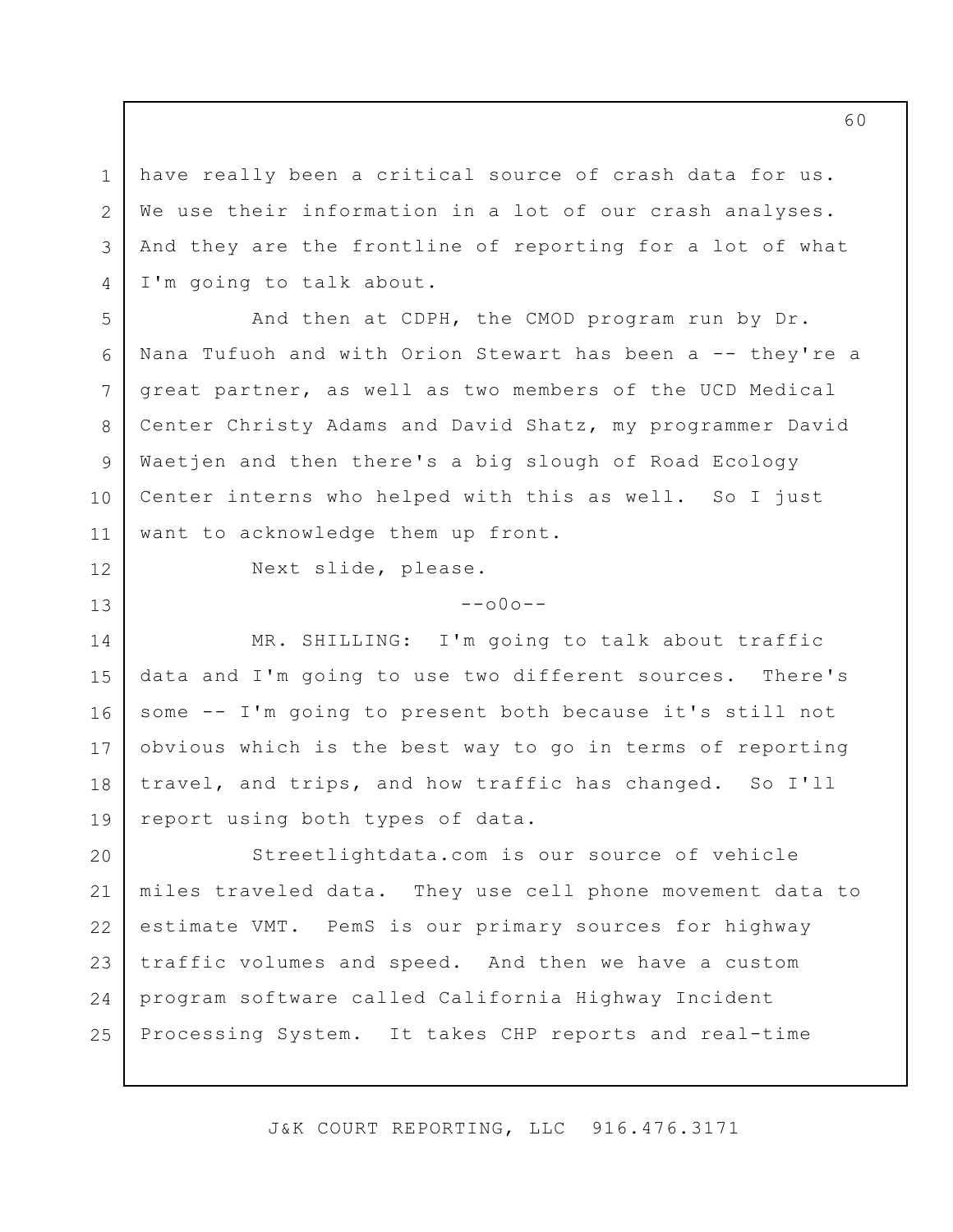1 2 3 4 incident reports, and processes them using text queries and various other tools, so that every 15 minutes we have an updated view of the crash and various other incidents across California highways and major roads.

5 6 And then I'll talk -- I'll cite other information sources as they come up.

Next slide, please.

7

8

23

24

25

 $--000--$ 

9 10 11 12 13 14 15 MR. SHILLING: So as we all know, and I'm not going to harp on it, cases have been going up in the U.S. and California of Coronavirus. And our most recent surge followed something that looked like a down curve. And a lot of this you'll see is reflected in how we can also think about transportation. So there's definitely a relationship there.

16 17 18 19 20 21 22 And transportation is really the key in both the economic recovery and also understanding how regional and interstate -- inter-community transmission of -- of the disease can occur. I put in a little picture of here of a bar scene following the Governor's order to not do this. So it's just highlighting that this is a really difficult problem to solve.

Next slide, please.

MR. SHILLING: So the -- the data I'm showing

J&K COURT REPORTING, LLC 916.476.3171

 $--000--$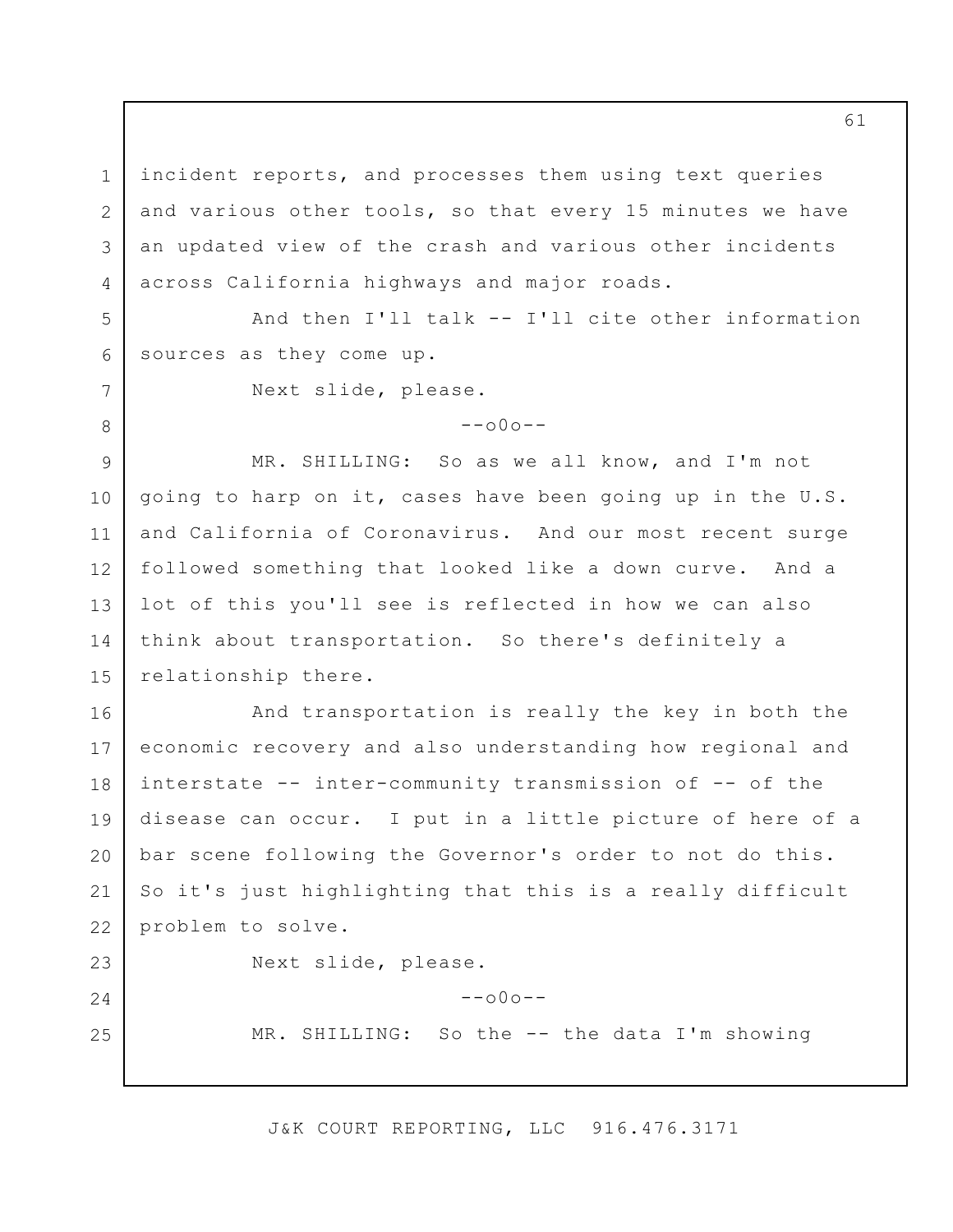1 2 3 4 5 6 7 8 9 10 here on the top right, this is vehicle miles traveled from StreetLight Data. I will show you some PemS highway data as well. But this showed the huge drop off in traffic in California following the state of emergency and the shelter-in-place orders on the top right. This chart is reflected through most of the states most of the counties in the United States. So when we looked at other states and other counties, they almost all started at the same time, which indicates that the change in traffic patterns was linked more to media reports and less to state orders.

11 12 13 14 15 16 So, for example, in one state we looked at, the state order was in April, but the traffic dropped off mirrored California's. So the change in traffic patterns is seeming to be responsive to changing media discussions of COVID, probably as well as state orders or state guidance.

17 18 19 I put the cases at the bottom right of COVID-19, so that we can see that there may be a relationship between how much we're moving around and COVID-19.

20 21 22 23 24 25 So when -- when California was in stasis for four weeks or so, we tracked the reductions of about 75 percent. We had very little growth in COVID cases. This may or may not be a correlation. I'm just pointing it out. As we increased our traffic through the Memorial Day weekend and then more recently through July 4th weekend,

J&K COURT REPORTING, LLC 916.476.3171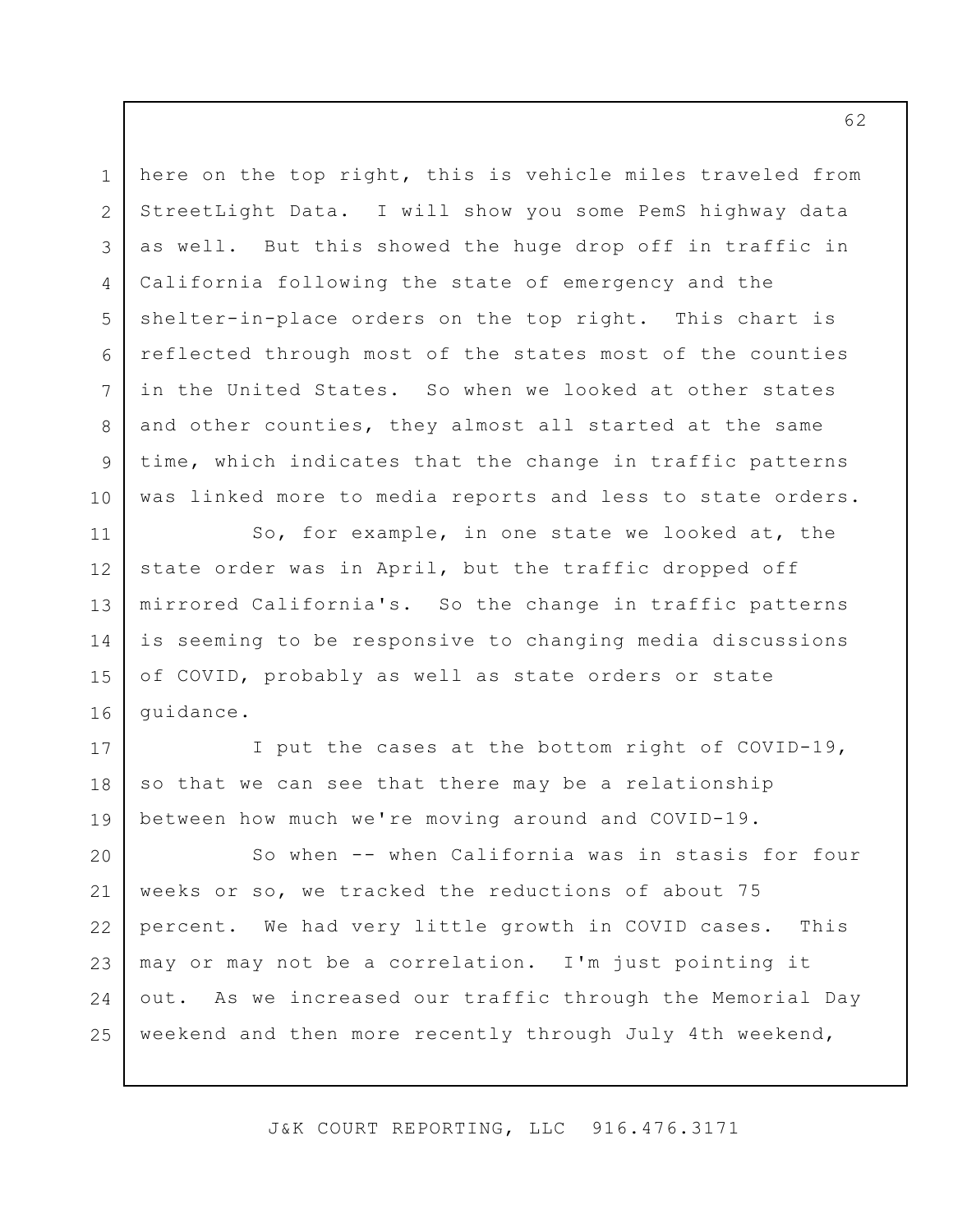3 we have seen this big surge in cases, which is not necessarily because traffic is causing COVID-19 cases to increase, but they are both a reflection of people's desire to move in increased movement and therefore increased contact.

6 7 8 9 10 11 12 As others have pointed out, there was a great webinar from Institute of Transportation Studies recently talking about travel behavior, different modes. You can see this in the little graph on the left, walking, driving, and transit have had very different responses to changes in people's thinking about COVID-19 and from each other with transit obviously lagging considerably.

Next slide, please.

 $--000--$ 

15 16 17 18 19 20 21 MR. SHILLING: Counties responded quite differently or have been responding quite differently throughout the state. San Francisco has consistently had very much reduced traffic, whereas some of the more rural counties have varied with some of the coming back on those up to pre-COVID-19 traffic levels. And this is true for counties throughout the country.

22

23

1

2

4

5

13

14

Next slide, please.

 $--000--$ 

24 25 MR. SHILLING: If we look at PemS data, we see a similar pattern, although the quantities are different,

J&K COURT REPORTING, LLC 916.476.3171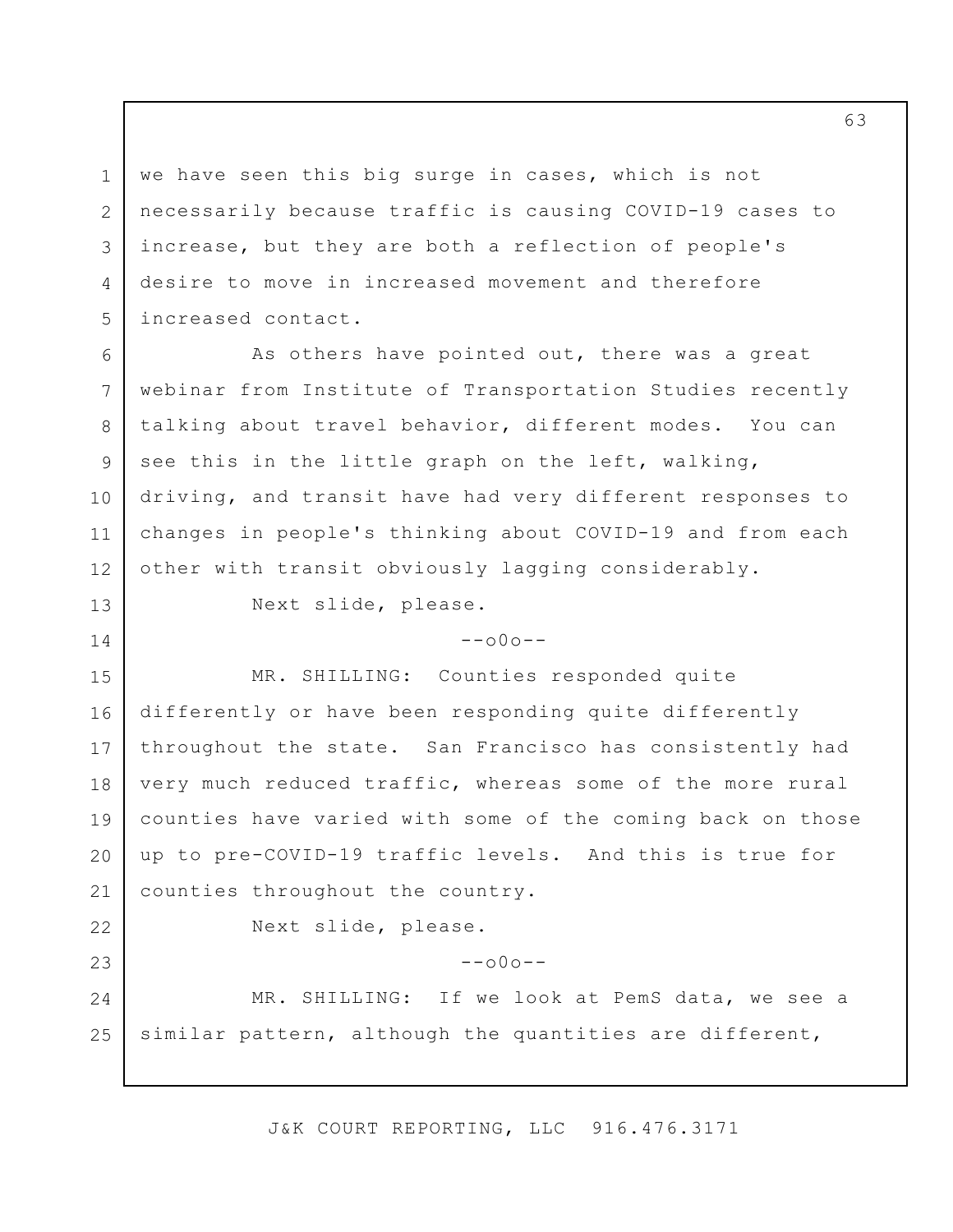and I think this may relate to how we think about ADT or vehicle volume through sensors versus trips, trip length, trip types, et cetera. And there might be a changing relationship between these sensor data and the VMT data.

But you can see that different highways throughout the state, I-280 is at the top graph on the San Francisco Bay peninsula had -- has not come quite up as much as State Route 91 in Southern California, and then I-5 in San Diego is steadily increasing similar to 91. So there's regional differences in how traffic is responding to changing messaging and people's understanding of COVID-19.

13

14

1

2

3

4

5

6

7

8

9

10

11

12

Next slide, please.

 $--000--$ 

15 16 17 18 MR. SHILLING: Now, I'm going to have a series of slides here where we talk about different kinds of impacts. Some of these are civil linings. Some of these might not be seen as silver linings.

19 20 21 22 23 24 The takeaway message from this slide is that reduced traffic, not surprisingly, results in both estimated and measured reduces in emissions of various kinds, in this case, greenhouse gas emissions. And this is all estimated based on vehicle miles traveled and amount of fuel that was used to fuel that travel.

25

And the bottom line for California is that we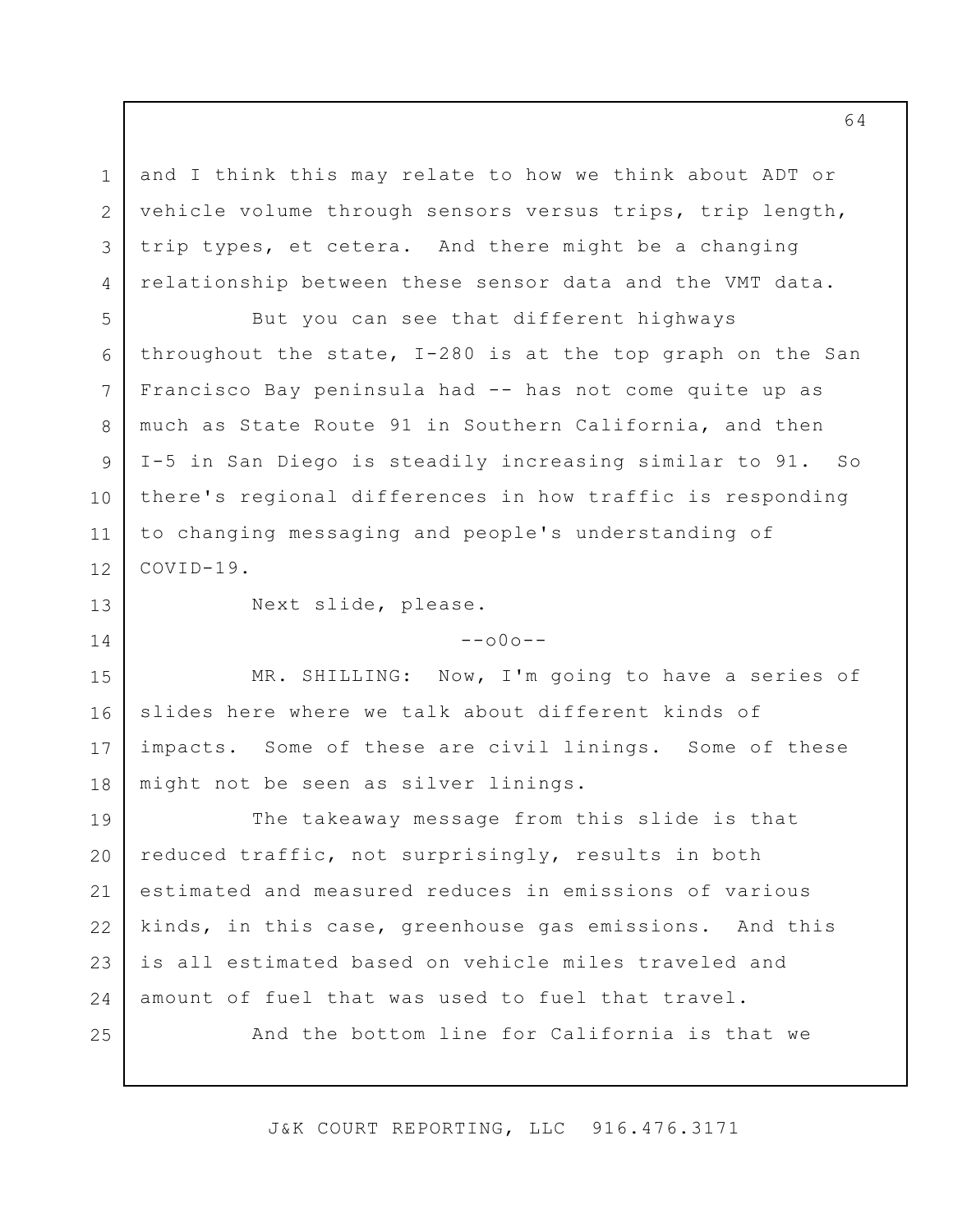1 2 3 4 5 6 avoided producing 300,000 tons of carbon dioxide over about a four-month period. And if we used a \$75 per ton price on a market that doesn't exist so well, we'd have an avoided cost of about \$2.7 billion savings in greenhouse gas emissions. That's just a coarse measure of our improved greenhouse gas emission position.

Next slide, please.

7

8

23

24

25

 $--000--$ 

9 10 11 12 13 14 15 16 17 18 19 MR. SHILLING: There's reduced impacts on wildlife. In other states, it was a greater impact. We looked at several states across the country. We're expanding it to six states. And across three states, it was about a one-third reduction on impacts to wildlife. More importantly for mountain lions in California, there was a 58 percent reduction. In Florida, where they have similar data collection, there's about a 50 percent reduction for mountain lion mortality there or Florida panther. So there's a decrease in impacts to wildlife with the decrease in traffic.

20 21 22 When you look across the whole U.S., this could be up to tens of millions of animals that were not killed that otherwise would have been due to reduced traffic.

Next slide, please.

 $--000--$ 

MR. SHILLING: This is getting a little closer to

J&K COURT REPORTING, LLC 916.476.3171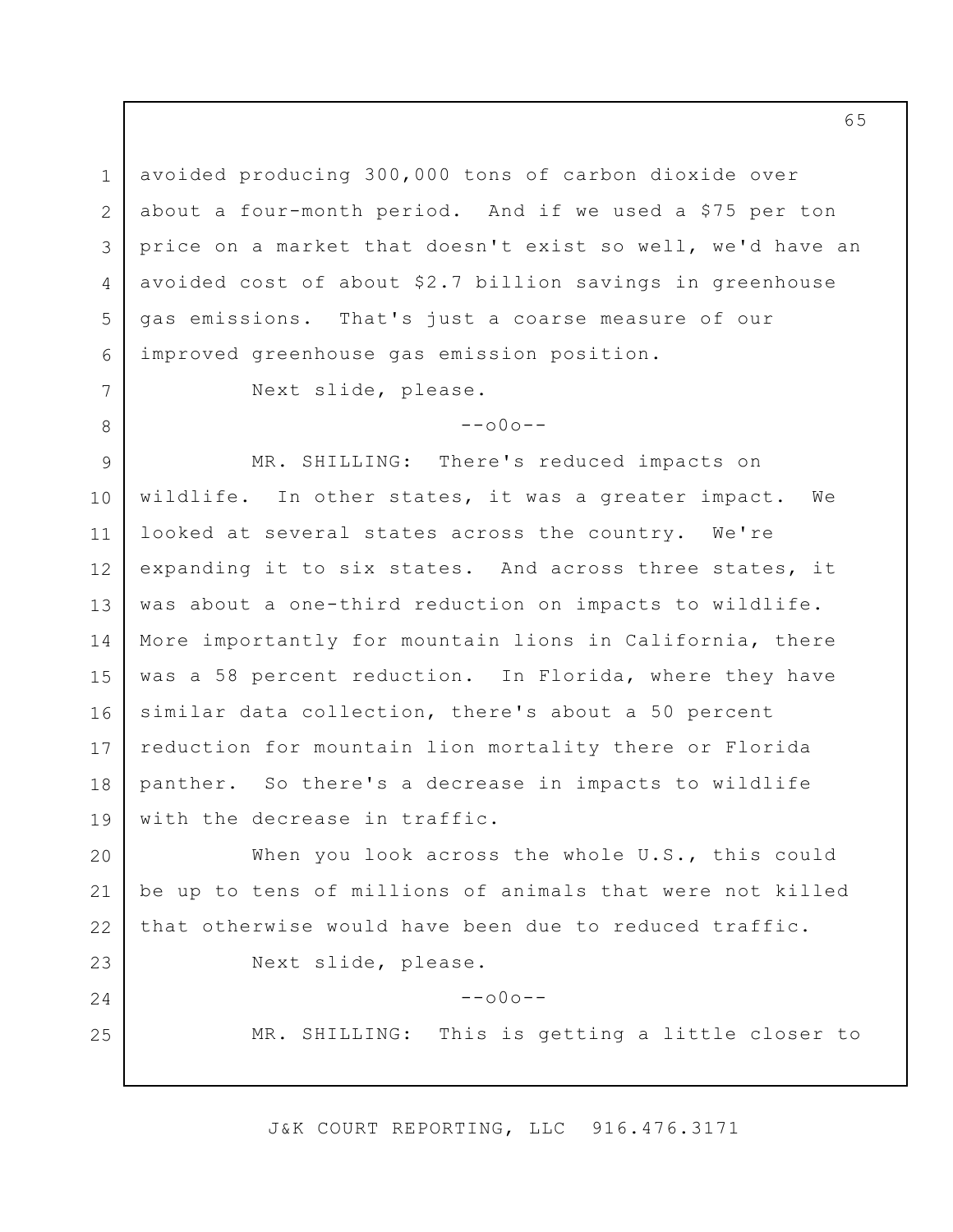1 2 3 4 5 6 7 8 9 10 11 12 13 14 15 16 17 18 19 20 21 22 23 24 25 things may be the transportation folks are more interested in, and that is how did traffic safety change? We saw a huge drop-off following the shelter-in-place -- the state-of-emergency and shelter-in-place orders. And you can see that between March and April about a 40 percent reduction. There's a large spike you can see after April 1st and it's got a blue bracket indicating it. Both of those blue brackets indicate rain events. And both rain events caused very large increases in -- as is typical, in rates of crashes, including injury crashes. But we've maintained a reduced rate of injury crash. And although it is going back up, it is much lower than it would formally be this time of year or for any year. Next slide, please.  $--000--$ MR. SHILLING: Unfortunately, from a -- Oops. I think we we're missing a slide. Oh, no we're not. The injury data was confirmed independently looking at Sacramento regional trauma centers. And these are my colleagues at UCD Medical Center did some data collection for us in April. And we have about the same 40 percent reduction in both vehicle and pedestrian cyclists injuries during that same period we saw 40 a percent reduction of injury crashes on

J&K COURT REPORTING, LLC 916.476.3171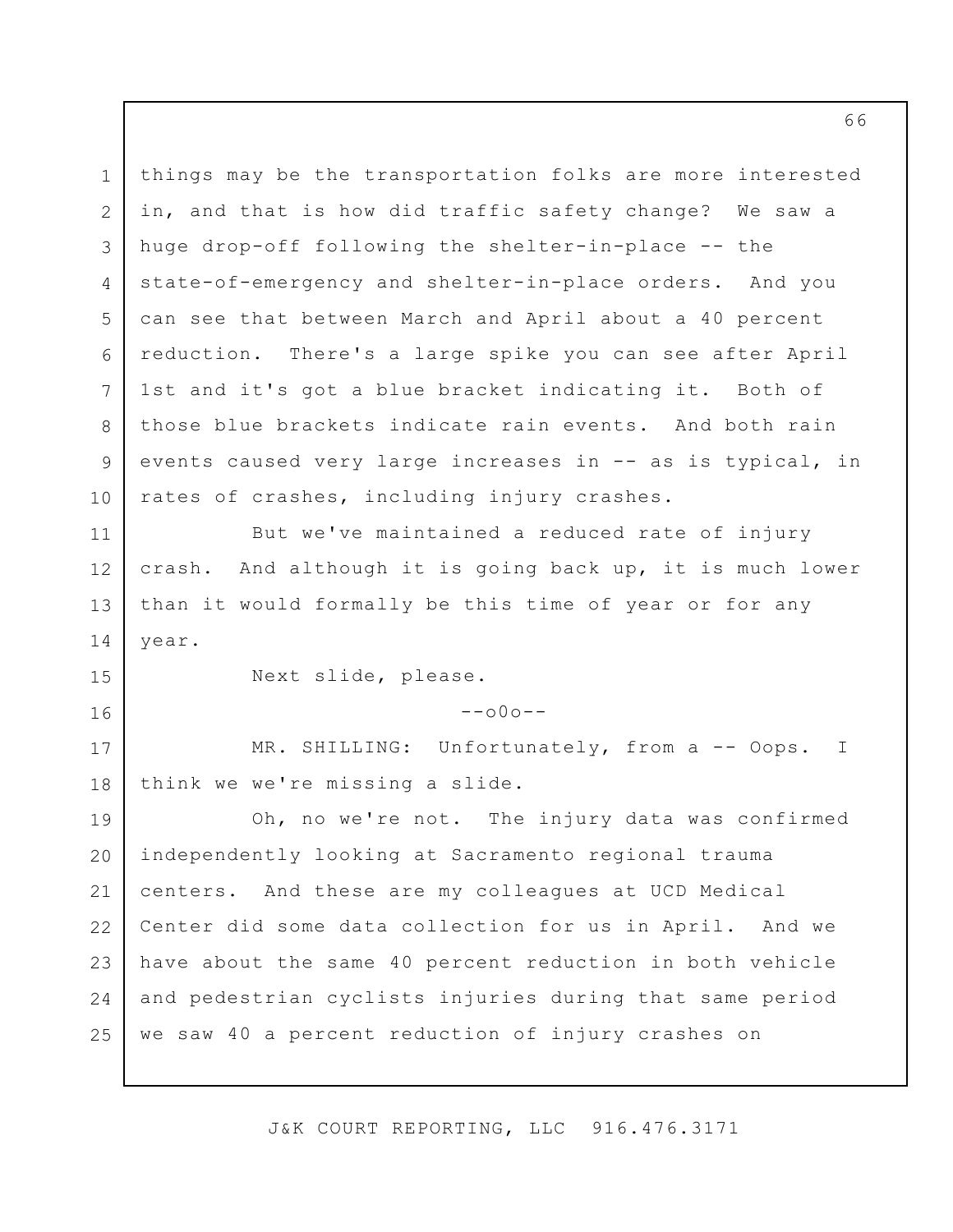1 2 3 4 5 6 7 8 9 10 11 12 13 14 15 16 17 18 19 20 21 22 23 24 25 highways. Next slide, please.  $--000--$ MR. SHILLING: Unfortunately, from a vision zero point of view, we don't see or we did not see a reduction. And this is somewhat consistent with the media stories that say that people are speeding. And in other states they have seen that there is sometimes an increase in fatal crashes. So we're not seeing that benefit on the fatal crash side that we're seeing on the injury side. So there's a decrease in the total rate of collisions, decrease in the rate of injury crashes, but not in fatal crashes. Next slide, please.  $--000--$ MR. SHILLING: Crashes have costs. And this is the estimate of costs using Federal Highway Administration coefficients for all the different kinds of crashes that occurred during the time period indicated on the graph. And we saw about a \$24 million a day reduction in crash costs throughout the State, which over 120-day period works out to be about \$2.9 billion savings from reduced crashes. Next slide, please.  $--$ o $0$ o $--$ 

J&K COURT REPORTING, LLC 916.476.3171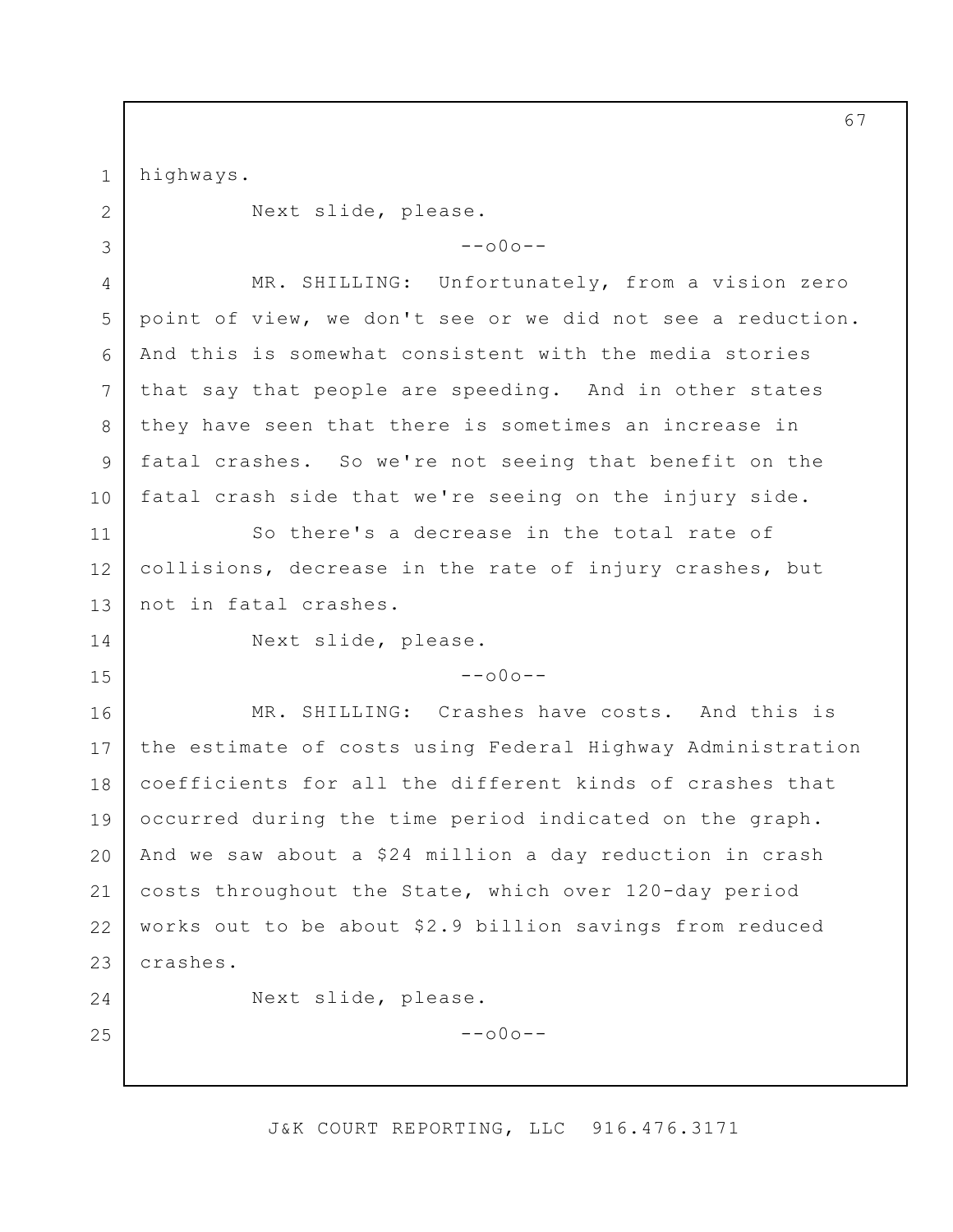1 2 3 4 5 6 7 8 9 10 11 12 13 14 15 16 17 18 19 20 21 22 23 24 25 MR. SHILLING: These crashes are distributed fairly evenly throughout the state -- sorry, the reduction in crashes are evenly distributed throughout the state, so we didn't see any region really benefiting more than others and reduced crashes. Probably, if we zoomed in to the highway level and related to the PemS traffic volume data, we would start to see some relationships, but this -- at this coarse scale, it seemed like the entire State benefited from reduced crashes. Next slide, please.  $--000--$ MR. SHILLING: If we use changes in VMT to estimate fuel use, we can see that Californians, and this is the bottom-line message, spend much less on fuel. I can attest to that as working from home. No longer driving to my office UCD campus. And if we assume those VMT values are correct and using an average cost gallon of gas, we saved about \$12 billion over 120-day period. On the flip side of that, when we don't buy gas, we don't pay fuel tax and the State and other entities - transportation entities lost or could have lost 2.7 billion over 120-day period. This is using daily VMT values for the State, assuming the VMT values are correct. Next slide, please.

J&K COURT REPORTING, LLC 916.476.3171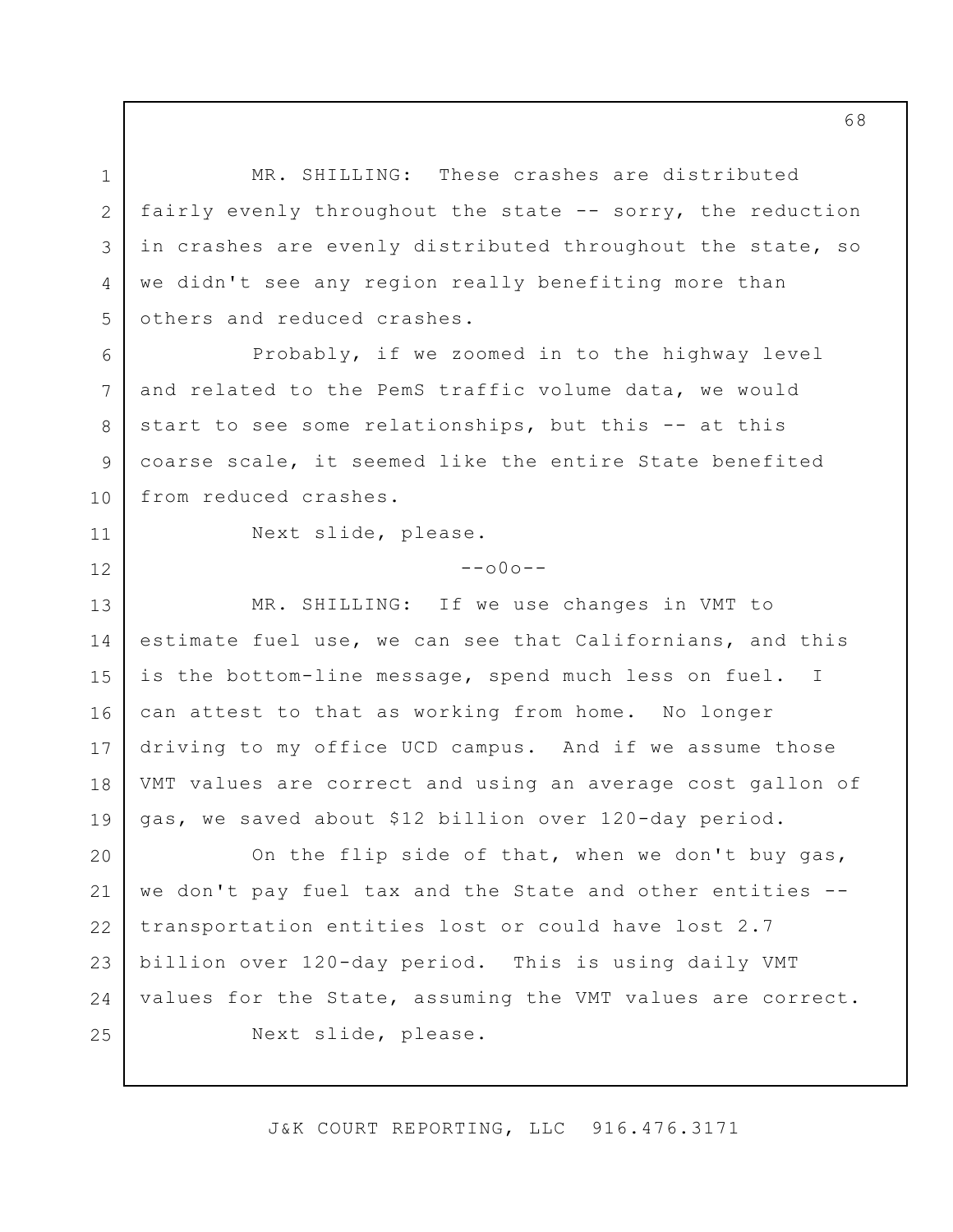2 3 4 5 6 7 8 9 MR. SHILLING: This is just to give you a sense of where these multi-billion dollar values lie in relation to one measure of COVID-19, the cost of treatment. In California, this is up to a little after the July 4th weekend. There are about 60,000 cases treated in California and an average cost of \$30,000 of possible treatment. That works out to about \$2 billion over 120 days.

 $--000--$ 

10 11 12 13 There's obviously a wide range to those. For example, my son who tested positive never went to the hospital. He's one of those young asymptomatic people, so he's at the zero end of the scale.

1

14

15

Next slide, please.

 $--000--$ 

16 17 18 19 20 21 MR. SHILLING: So this is the bottom bottom line. This is one way of bringing together these different silver linings. Some of the are not silver linings, for example lost fuel tax revenue, but these are different costs and benefits that we're see in COVID-19, and four of -- four of them are related directly to traffic.

22 23 24 25 We see a reduced cost of crashes, reduced expenditures on fuels, the result of savings to California residents. Reduced greenhouse gas emissions are not shown on here as reduced impacts to wildlife.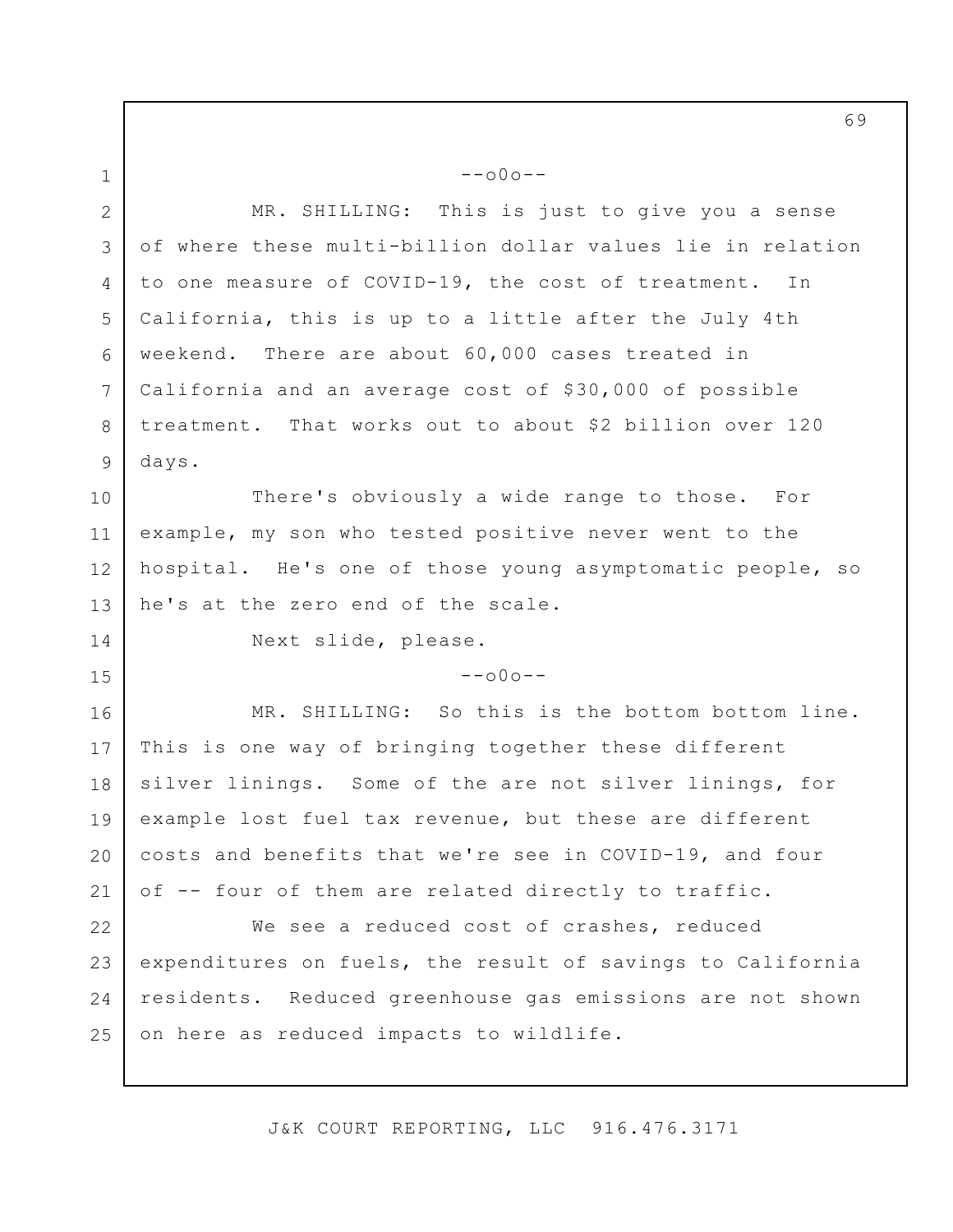And with that, I will take any questions, unless we are going to wait till the -- until all of the panelist presentations for questions.

CTC VICE CHAIR NORTON: We are going to wait until the end of all the panelists, but we know we're going to put a pin in all the things we want to ask you, so.

8

1

2

3

4

5

6

7

16

17

18

MR. SHILLING: Okay.

9 10 11 12 CTC VICE CHAIR NORTON: And I just remind people, please let Douglas know, so that he can keep track of these, while we're going through the other panelists, and then we can have our questions at the end.

13 14 15 Thank you very much for your presentation. And we'll move now to Michael Pimentel, the Deputy Executive Director of the California Transportation Association.

> Mr. Pimentel, do we have your audio? (Thereupon an overhead presentation was presented as follows.)

19 20 21 22 23 24 25 MR. PIMENTEL: All right. Good afternoon, folks. Michael Pimentel, Deputy Executive Director of the California Transit Association. I do want to thank you for the opportunity to present to you today to discuss the state of public transportation. Frankly, I wish it were under better circumstances, but again, do appreciate the opportunity to present to you today.

J&K COURT REPORTING, LLC 916.476.3171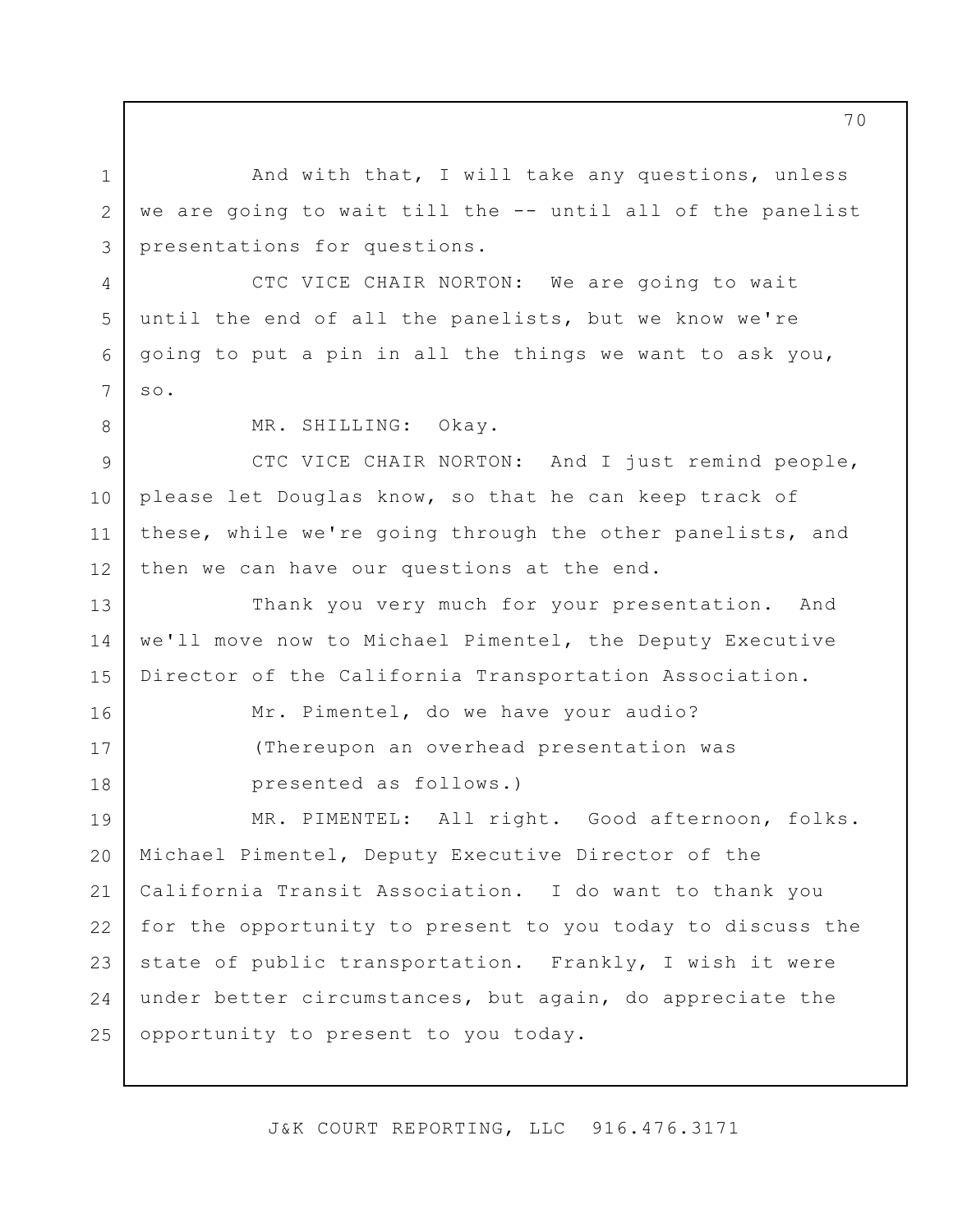1 2

23

24

25

So next slide, please.

 $--\cap 0 \cap --$ 

3 4 5 6 7 8 9 10 11 12 13 MR. PIMENTEL: So as you know, transit agencies across California are in a state of crisis due to the COVID-19 pandemic. The situation is so severe that earlier this week it was announced that one of my associations most active members, Caltrain, is on the verge of complete shutdown. And frankly, others may not be too far behind. I know this is a heavy way to begin my presentation this afternoon, but I think it's important for all of us as public figures and as public servants to recognize that without additional funding support, we may very well be facing a California without transit.

14 15 16 17 18 Now, throughout my presentation today, I hope to sketch for you the ark of COVID-19's impacts on California's transit agencies and the communities they serve, as well as the opportunities we see for addressing these impacts.

19 20 21 22 Now, I'll close my presentation by highlighting for you the recommendations for championing as an association to support transit's recovery, to win back the public's trust, and to ultimately build back better.

So next slide, please.

Next slide, please.

 $--000--$ 

#### J&K COURT REPORTING, LLC 916.476.3171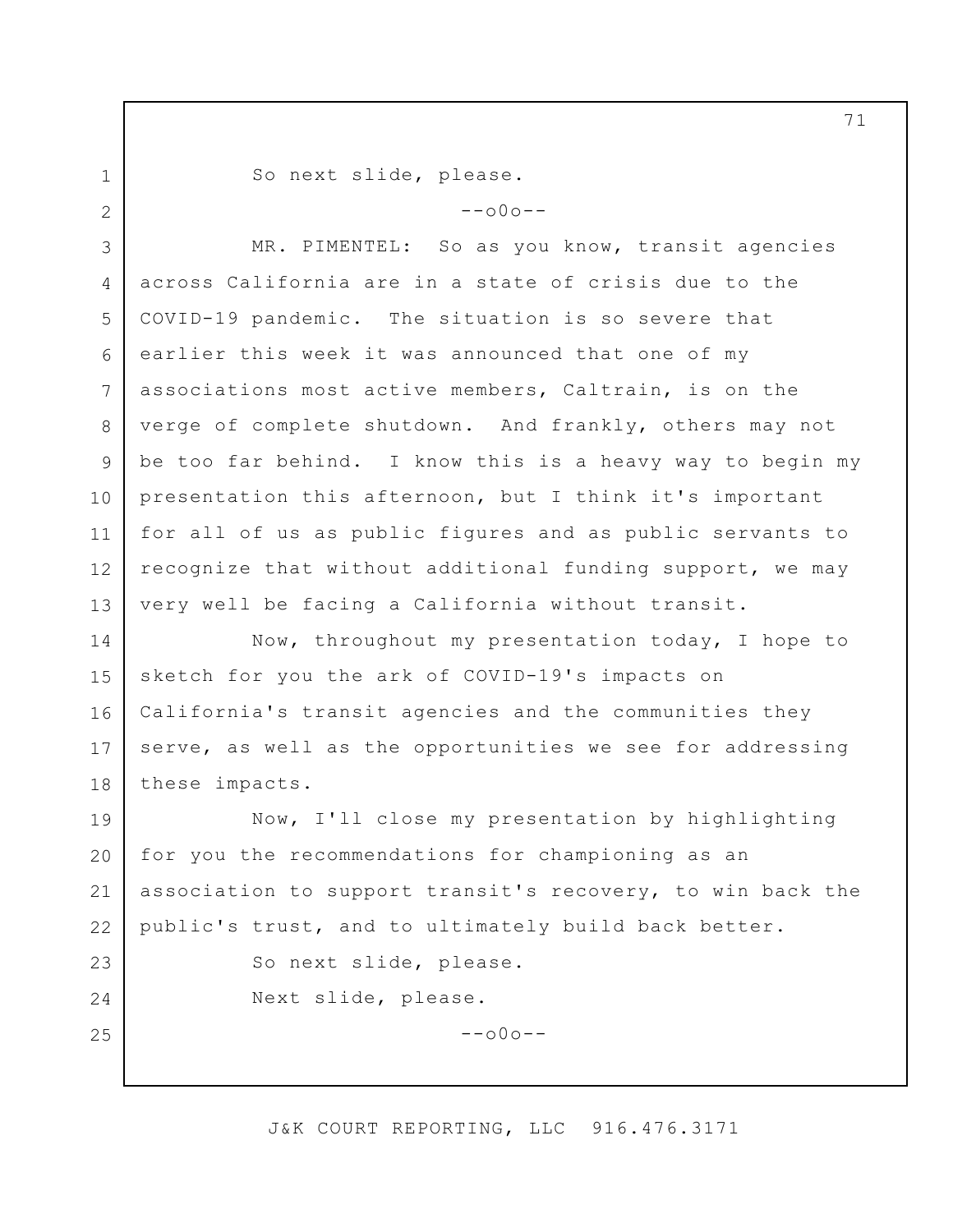MR. PIMENTEL: When the COVID-19 pandemic reached California in March of this year, and the Governor's stay-at-home order went into effect, public transit was hit incredibly hard. Seemingly overnight, ridership dropped at transit agencies statewide and by more than 80 percent. And with that came an immediate and commensurate drop in passenger fares, resulting in billions of dollars in revenue shortfalls.

1

2

3

4

5

6

7

8

9 10 11 12 13 14 15 16 At the same time, transit agencies were called on to do more, to buy new hospital grade cleaning supplies, implement enhanced cleaning protocols, and to provide personal protective equipment to transit operators and maintenance staff. These necessary measures were and remain today unbudgeted expenses that round-out what we refer to in our industry as the pandemic's first wave of impacts to transit budgets.

17 18 19 20 21 22 23 24 25 Now, unfortunately, we're in the middle of the pandemic's second wave of impacts on transit agencies, typified by the drop in sales tax and other revenues tied directly to the statewide economic downturn. And we'll come back to that in just a moment. Back in March, we clearly saw that without immediate action, public transit service in California would have collapsed entirely, devastating not just the transit agencies and the people they employ, but also transit riders, and the environment.

J&K COURT REPORTING, LLC 916.476.3171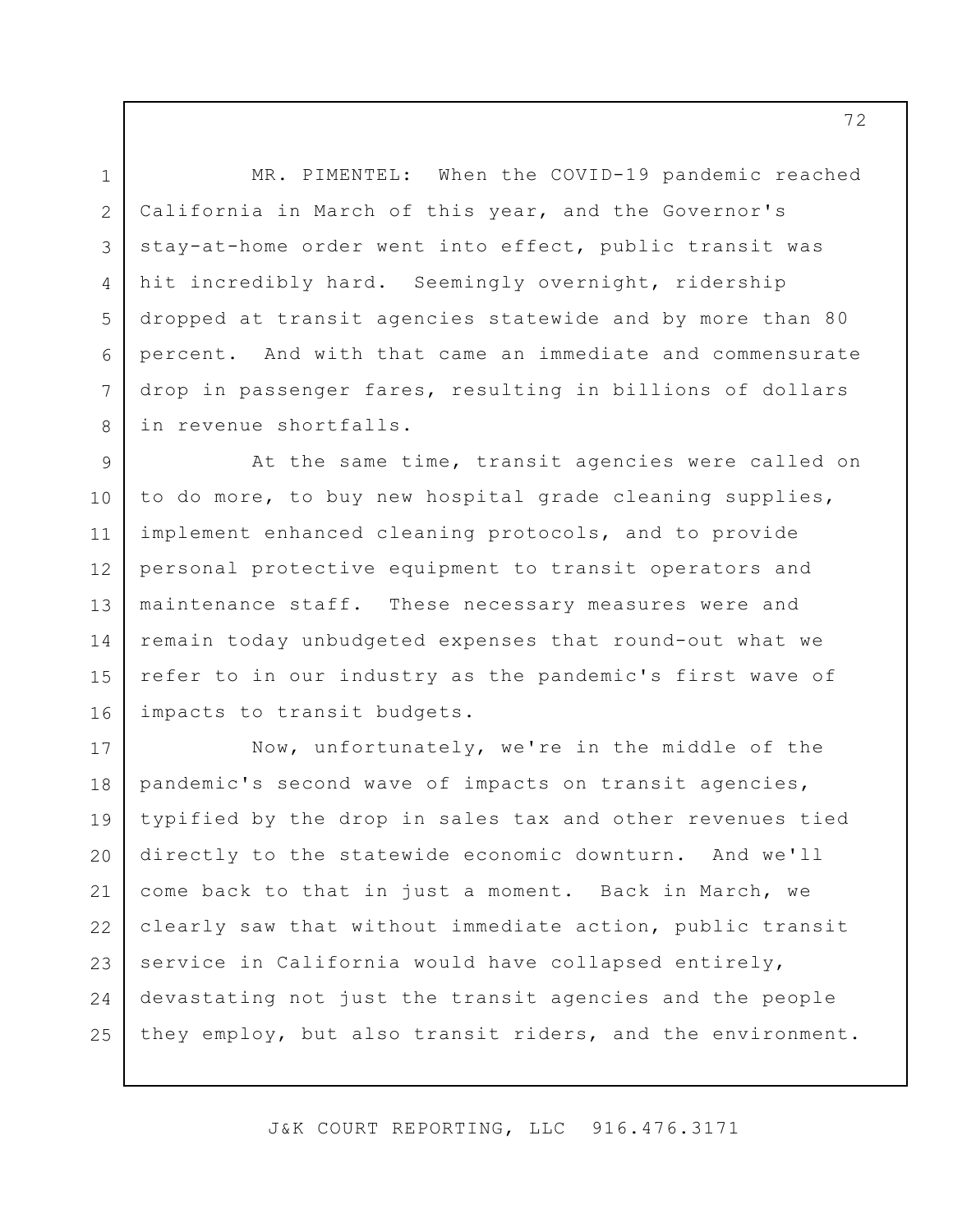2 3

6

7

18

1

Next slide.

 $--000--$ 

4 5 MR. PIMENTEL: As an association, we sprung into action directing calls for emergency funding to law makers in Washington D.C. and Sacramento.

Next slide, please.

 $--000--$ 

8 9 10 11 12 13 14 15 16 17 MR. PIMENTEL: More concretely, we echoed the American Public Transportation Association's then request of Congress for \$16 billion in national emergency funding and lobbied Speaker Pelosi and California's Congressional delegation. And based on data we collected from our members, we authored our own state level emergency funding request directed Governor Newsom and the California Legislature, which calls for \$1 billion to address the most pressing needs faced by California transit agencies. Next slide, please.

 $--000--$ 

19 20 21 22 23 24 25 MR. PIMENTEL: This two-level advocacy push ultimately paid off when Congress passed and the President signed the federal CARES Act, which provided emergency funding to address the immediate funding needs of transit agencies nationwide and which staved off the most devastating service cuts and workforce impacts that were otherwise on the horizon.

J&K COURT REPORTING, LLC 916.476.3171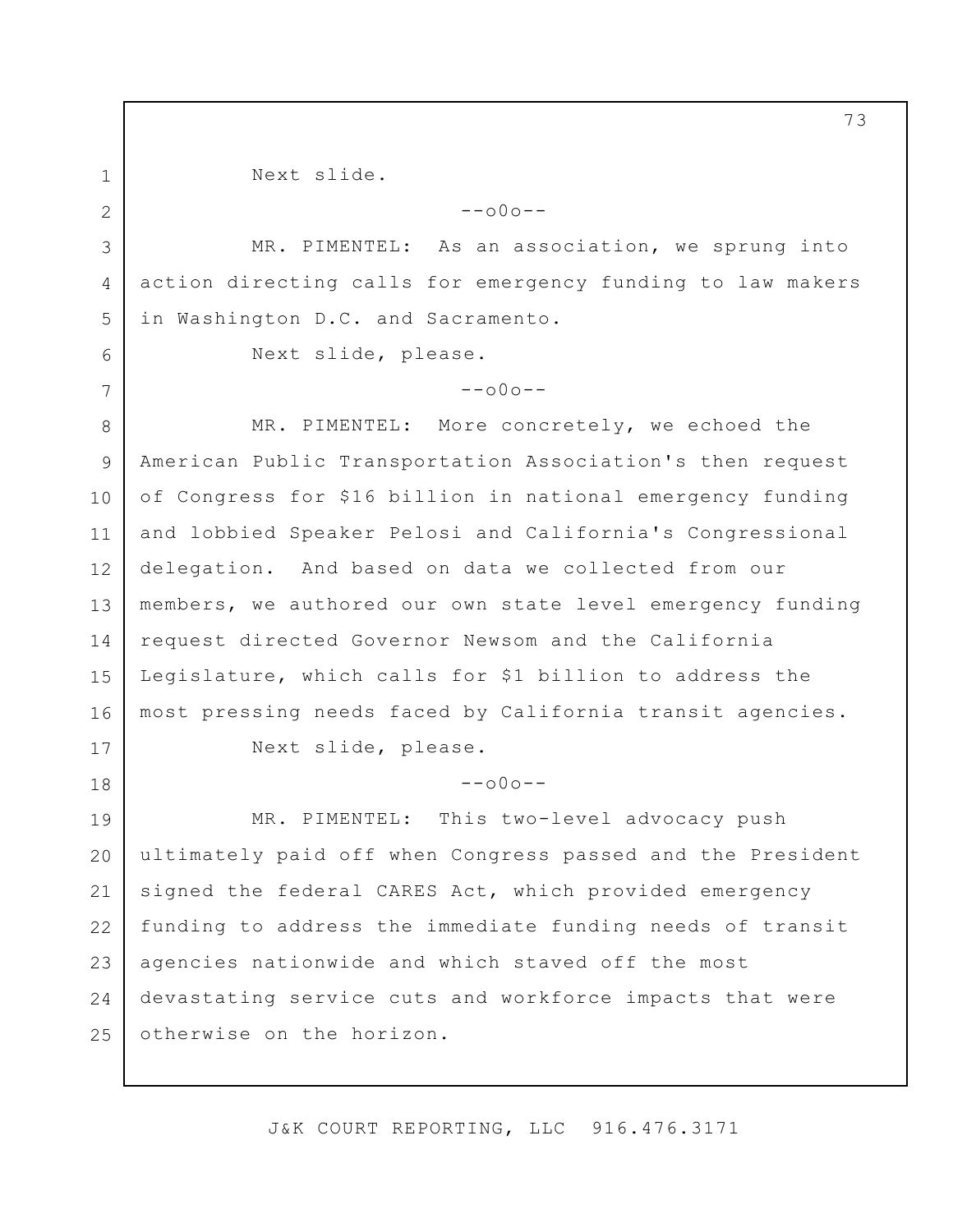1 2 3 4 5 6 7 8 In response to the bill's enactment, my association pivoted away from our State level \$1 billion emergency funding request and turned our attention to securing State statutory and regulatory relief to reduce the cost of running transit service, temporarily eliminate unnecessary and counterproductive transit efficiency requirements, and to create new flexibility in the various funding streams transit agencies already receive.

9

10

Next slide, please.

 $--000--$ 

11 12 13 14 15 16 17 18 19 20 21 MR. PIMENTEL: But that was nearly four months ago. Unfortunately, further analysis by transportation planning officials in the largest regions of our state and the Association's survey of its whole membership has proved just how devastating COVID-19 has been on transit operating budgets statewide. Because that second wave of the funding crisis is now breaking over us, and hitting some of our agencies harder than originally predicted. We now see near-term funding shortfalls that far surpass by billions of dollars the funding made available by the federal CARES Act.

22 23 24 25 We know that without additional funding from Congress or the State Legislature, transit in too many communities across California will be severely and possibly irreparably compromised. For us, this is truly

J&K COURT REPORTING, LLC 916.476.3171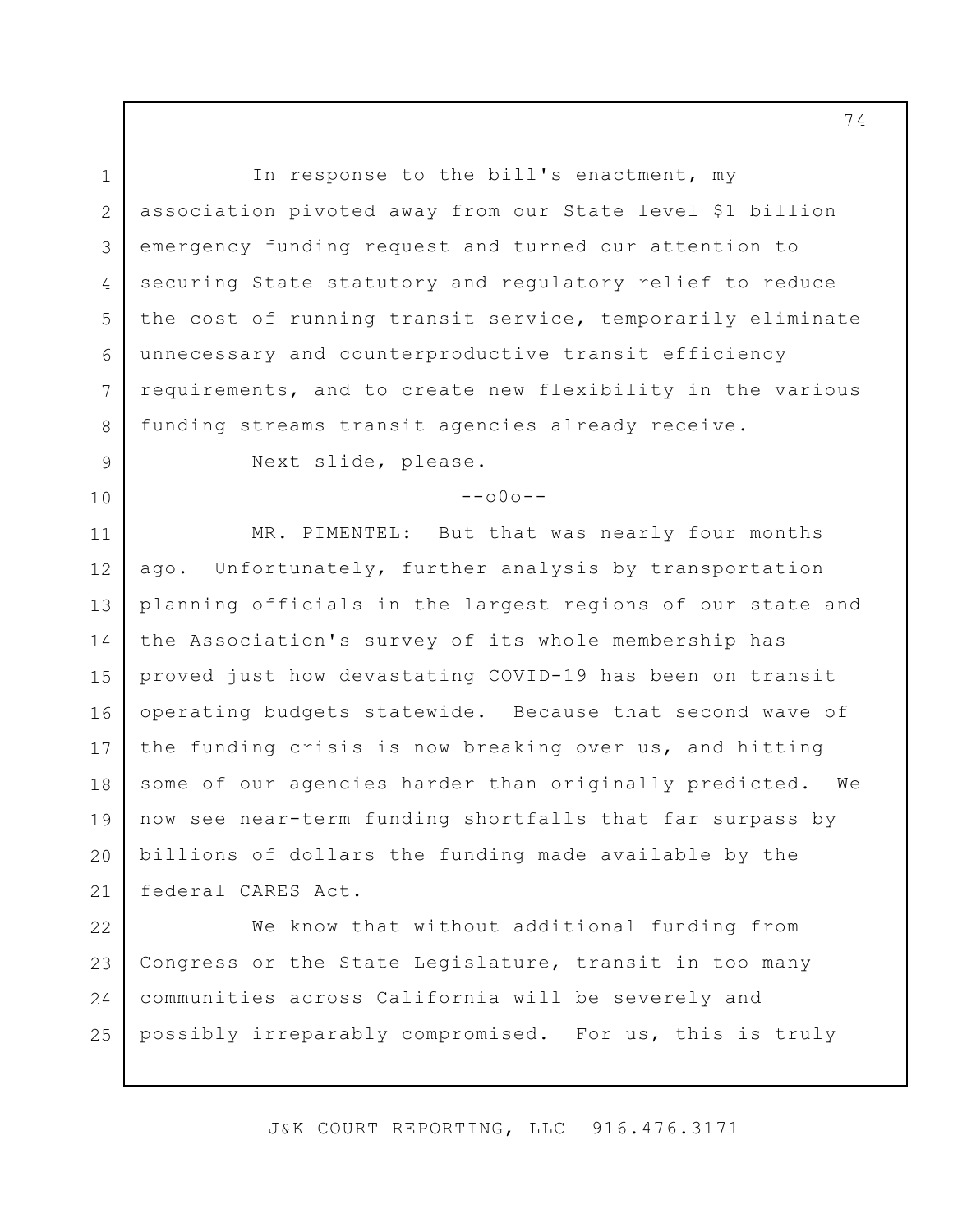an existential crisis.

Next slide, please.

 $--000--$ 

4 5 6 7 8 9 10 MR. PIMENTEL: And to punctuate this point, I've drawn out just a few recent examples of the actions California's transit agencies are considering, if additional funding isn't forthcoming, examples that predate the Caltrain news I shared with you just moments ago by just a week and that highlight the devastation that is increasingly imminent.

11 12 13 14 15 San Francisco Municipal Transportation Authority, for example, serving the metropolitan area, with the second highest per capita transit ridership in the country, is considering eliminating 40 of its 68 bus lines possibly permanently.

16 17 18 19 20 AC Transit in Oakland, which serves as a key partner with the California Air Resources Board in helping to incubate hydrogen fuel cell technologies for heavy-duty applications, is considering similarly devastating cuts, cuts of about 30 percent of its service.

21 22

1

2

3

Next slide, please.

 $--000--$ 

23 24 25 MR. PIMENTEL: Finally, San Francisco BART, which pre-crisis rounded out the top ten agencies in the country by unlinked passenger trips, was reporting a decline in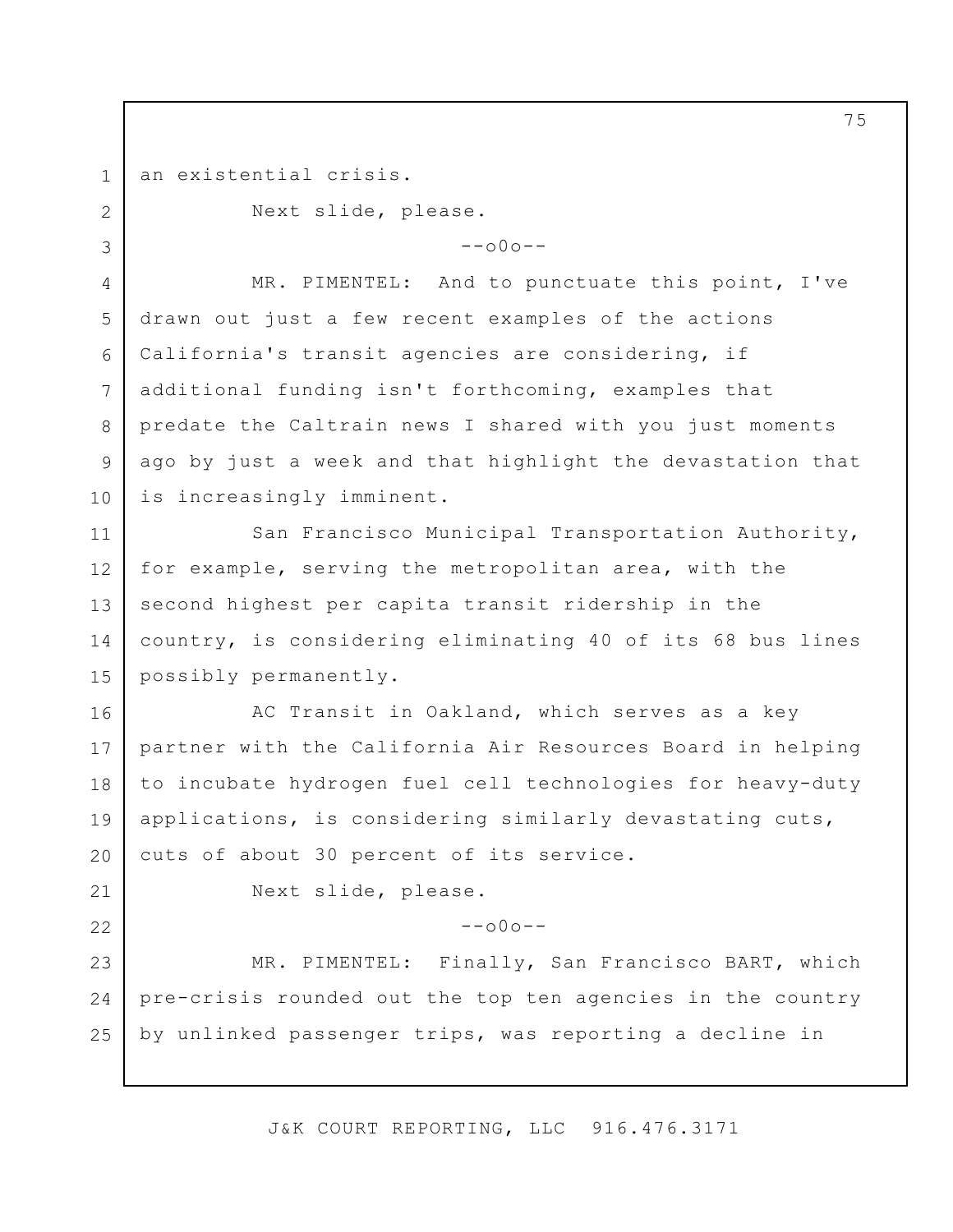1 2 ridership of roughly 85 percent, costing the agency about \$40 million a month.

Now, my examples today were exclusively from Northern California and exclusively from the Bay Area But I want to absolutely clear. This crisis is statewide and a request for additional funding is intended to meet the needs of all California transit agencies.

3

4

5

6

7

8

9

Next slide, please.

 $--000--$ 

10 11 12 13 14 MR. PIMENTEL: Luckily, there are faint glimmers of hope. To be specific, Democrats in Congress, through the leadership of Speaker Pelosi, have advanced several measures that would provide new emergency funding to a variety of industries, including public transportation.

15 16 17 18 19 20 We're told that as soon as next Thursday, Senate Republicans will release their counter to these measures. And while we suspect emergency funding for transit agencies won't be a priority for them, the enormous needs of New York MTA will likely compel Minority Leader Schumer to go to bat for the nation's transit agencies.

21 22 23 24 25 In California, as you know, Governor Newsom just signed the Budget Act of 2020. That budget was a workload budget pared down to only the most base functions of State government. But we continue to hear about the potential for economic stimulus, particularly for hard-hit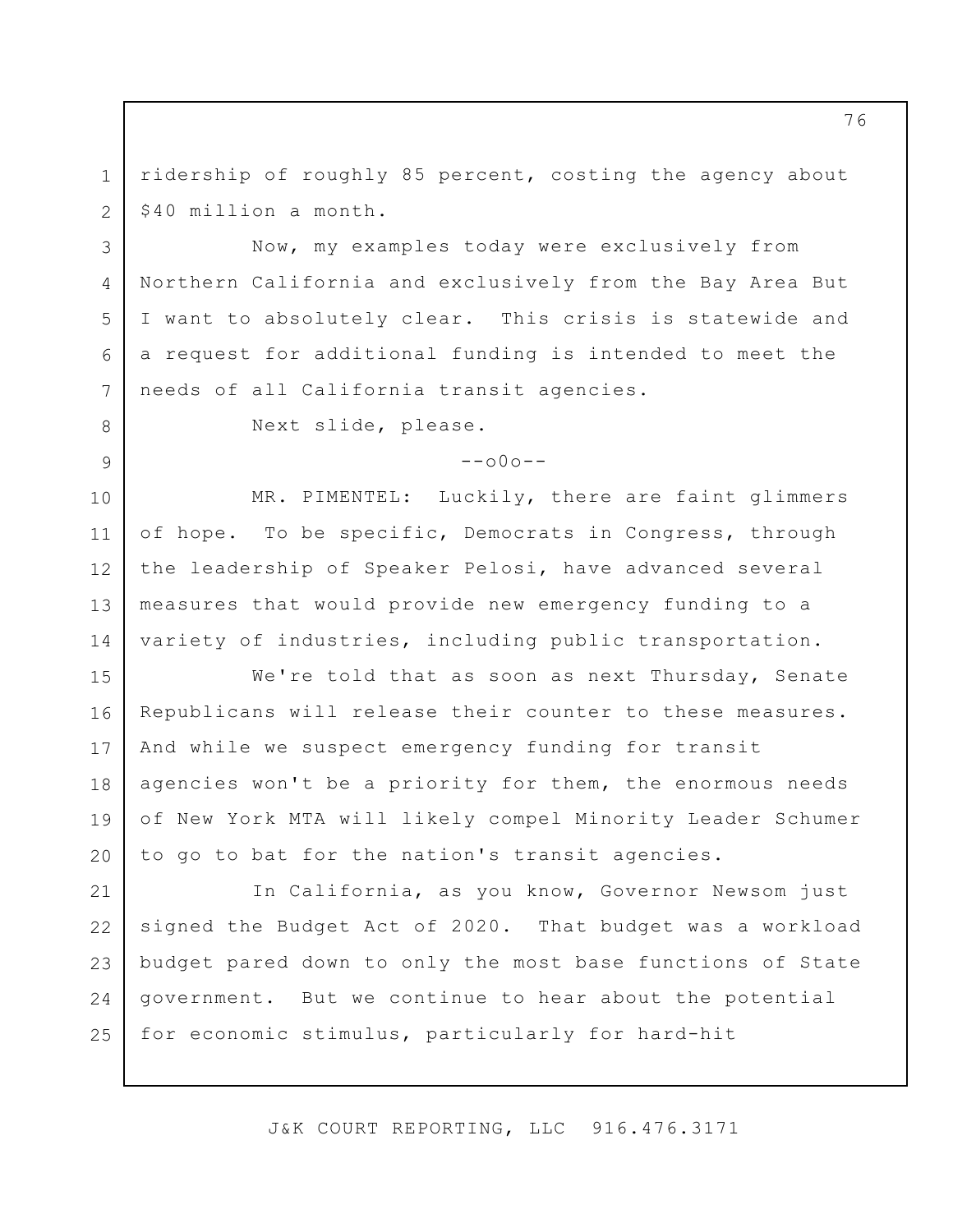1 2 3 4 5 6 7 8 9 10 11 12 13 14 15 16 17 18 19 20 21 22 23 24 25 industries. And with these opportunities in mind, we have amplified our call for emergency funding for California transit agencies. Next slide, please.  $--000--$ MR. PIMENTEL: To be clear, late last month, we released our request for \$3.1 billion in emergency funding directed at Governor Newsom's State legislative and congressional leaders in California's congressional delegation. The \$3.1 billion request conveys the funding need that remains at transit agencies statewide after fully accounting for the funding provided by -- provided to California by the federal CARES Act. Next slide, please.  $--000--$ MR. PIMENTEL: Next slide, please.  $--000--$ MR. PIMENTEL: Now, as I close this portion of my presentation, I do want to underscore why the realities I just highlighted matter. The demographics of transit ridership has for years skewed toward low-income communities and community of color, communities where frankly many individuals lack access to other modes of mobility.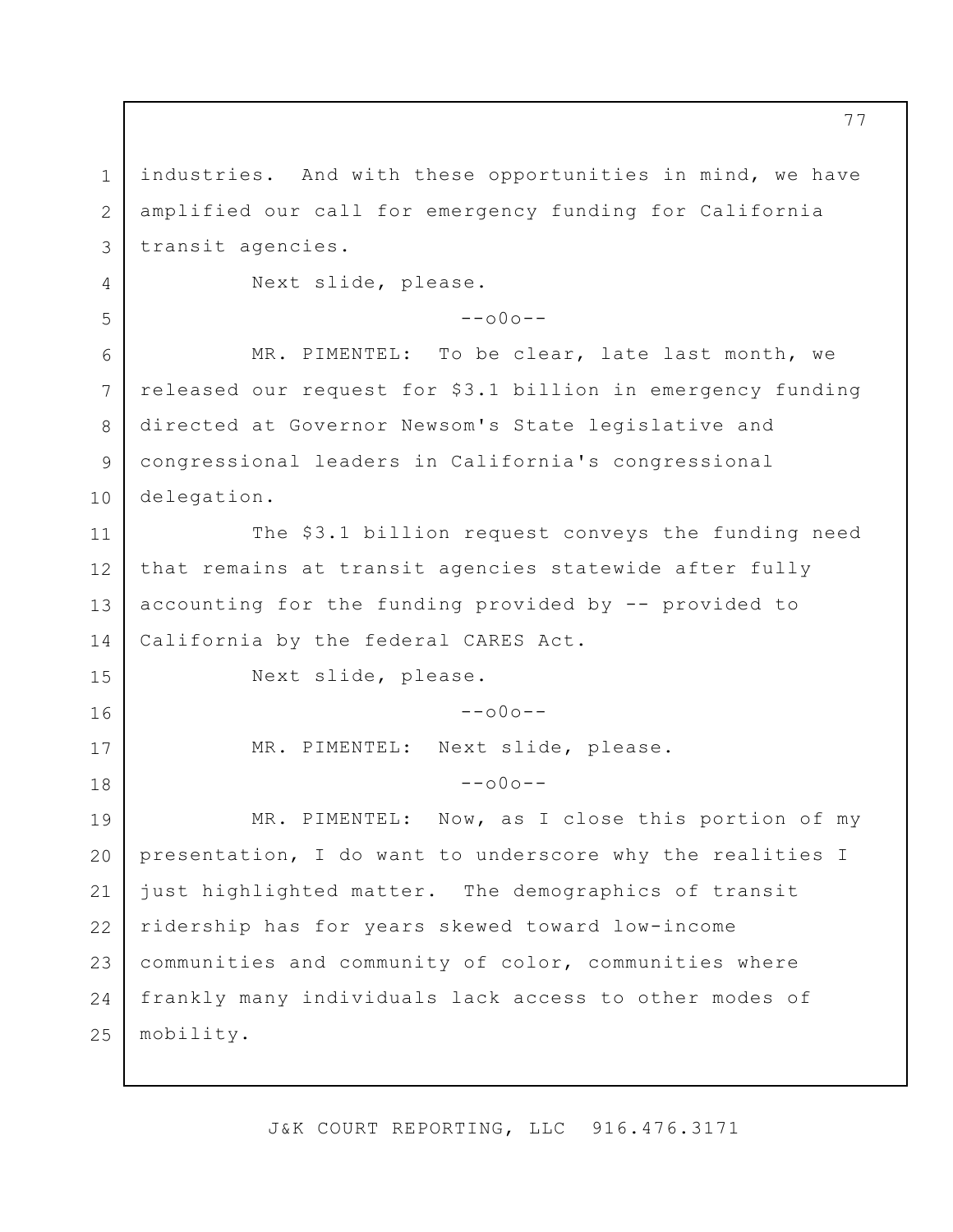1 2 3 4 5 6 7 8 9 10 11 12 13 14 15 16 17 18 19 20 21 22 23 24 25 In today's crisis, that disparity in who rides transit and who doesn't has only grown starker. Many riding public transportation today don't have the luxury of working from home like many of us do. And for many of these riders, transit is a true lifeline. Allowing transit to fail these communities cannot be on the table for the State of California. Next slide, please.  $--000--$ MR. PIMENTEL: Next slide, please.  $--000--$ MR. PIMENTEL: So as we're pursuing our emergency funding request for \$3.1 billion, my association and the industry more broadly, is also looking internally and actively discussing the steps our transit agencies must take to recover from the crisis, and ultimately to build back better, that when the pandemic subsides, we don't simply return to business as usual. Next slide, please.  $--000--$ MR. PIMENTEL: This period of self reflection and these steps towards self-improvement were initiated at the national level through the American Public Transportation Association, known as APTA, and are being helped by two Californians. Nuria Fernandez, Chair of the American

J&K COURT REPORTING, LLC 916.476.3171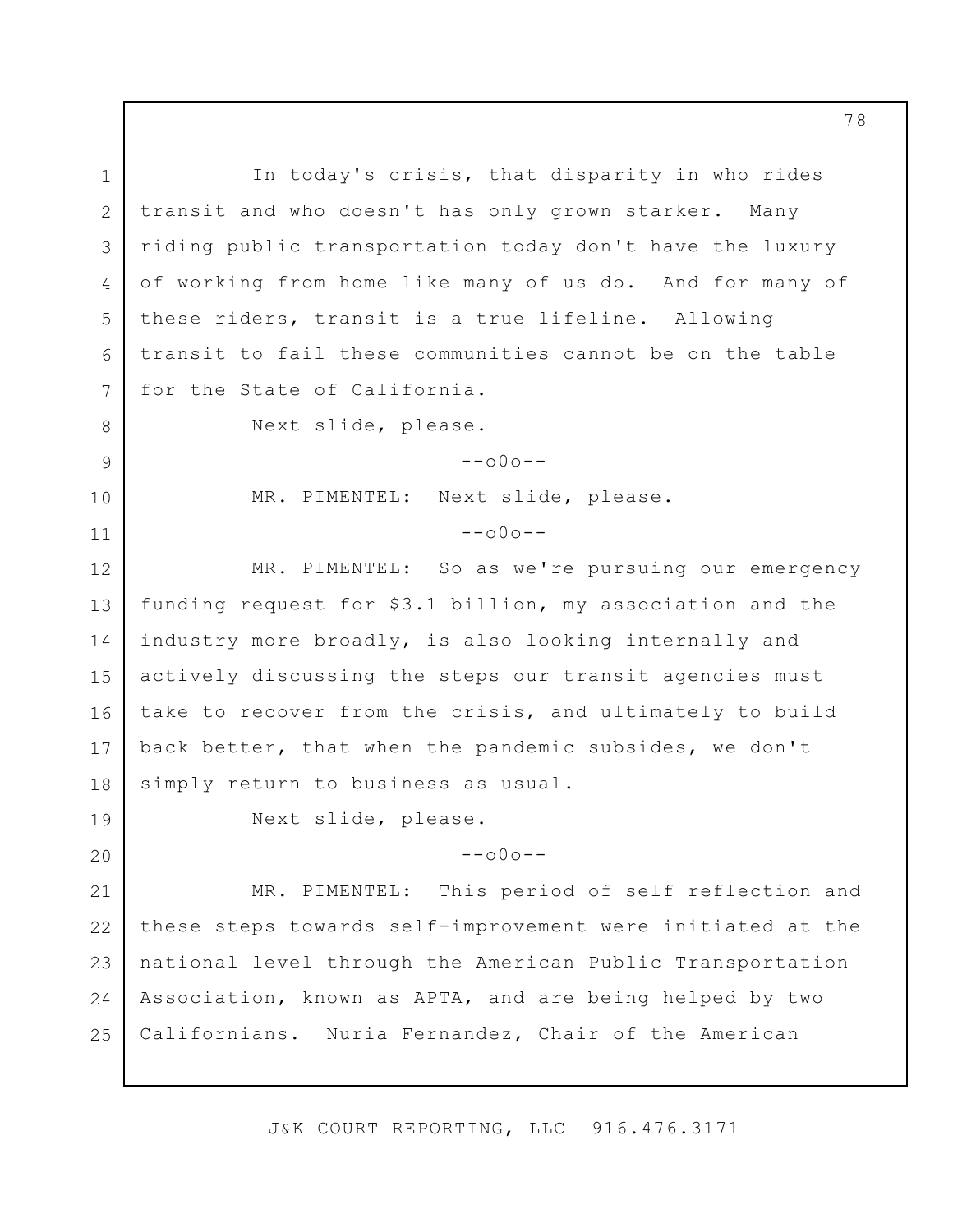1 2 3 Public Transportation Association and CEO of Santa Clara VTA in San Jose, as well as Phil Washington, CEO of LA Metro.

4 5 6 7 8 9 10 Together, and in concert with a variety of industry stakeholders including my association, they're leading a national mobility recovery and restoration task force to better understand how to improve transit's core competencies and to integrate new tools and methods for building a more nimble, more attractive, and ultimately a more resilient public transportation network.

Next slide, please.

## $-000-$

13 14 15 16 MR. PIMENTEL: At a regional level, MTC has engaged with Bay Area operators on how to advance a regional strategy for rebuilding the region's vast transportation network.

11

12

17

18

Next slide, please.

 $--000--$ 

19 20 21 22 23 24 25 MR. PIMENTEL: And as an Association, we have initiated our own effort that we will refer to in shorthand as the future of transit. This will -- and this will be the primary focus of my discussion today. However, it's important for you to understand the scope of the broader effort that is underway.

Now, the Association's effort is aimed to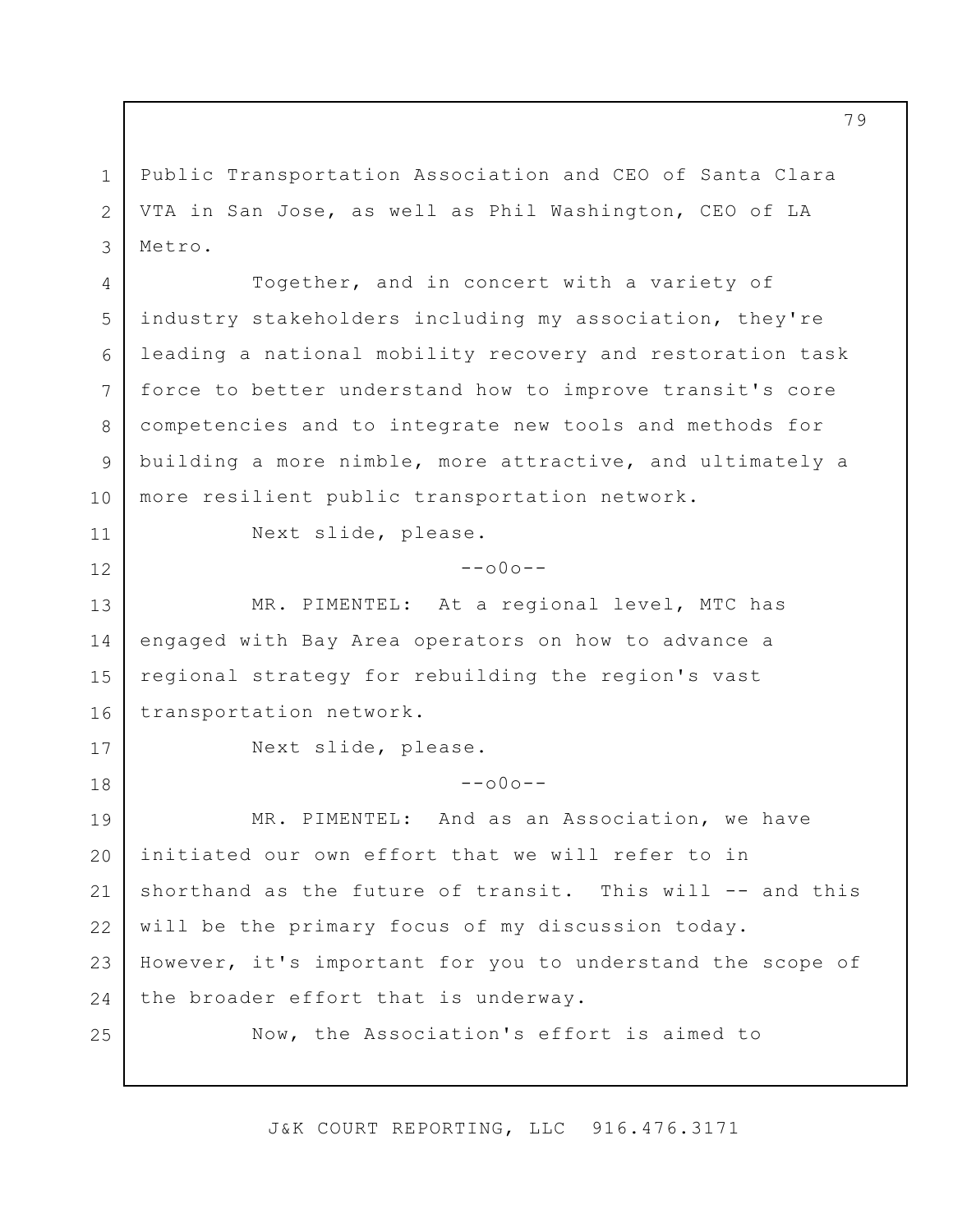influence -- aimed at influencing the final recommendations of ACTA's Mobility Recovery and Restoration Task Force. And it aims also to provide initial guidance to California Transit Association members and the broader industry here in California on best practices for addressing the pandemics.

7 8 9 10 11 12 And frankly, it also seeks to demonstrate to the public, the legislators and other stakeholders that transit agencies are thinking critically about their role in maintaining public trans -- public health and proactively developing strategies for ultimately improving transit service.

So next slide, please.

1

2

3

4

5

6

13

14

 $--000--$ 

15 16 17 18 19 20 21 22 23 MR. PIMENTEL: Now, our effort is overseen by the Association's Transit Crisis Relief Task Force and has just produced a report adopted by -- by my Association's 24-member executive committee that represents the culmination of two months of research, industry outreach, and discussion, and which drew on the expert opinion of the Association's standing commitments. Next slide, please.  $--000--$ 

24 25 MR. PIMENTEL: This report, which would be publicly released on Monday, July 20th includes 17 elected

J&K COURT REPORTING, LLC 916.476.3171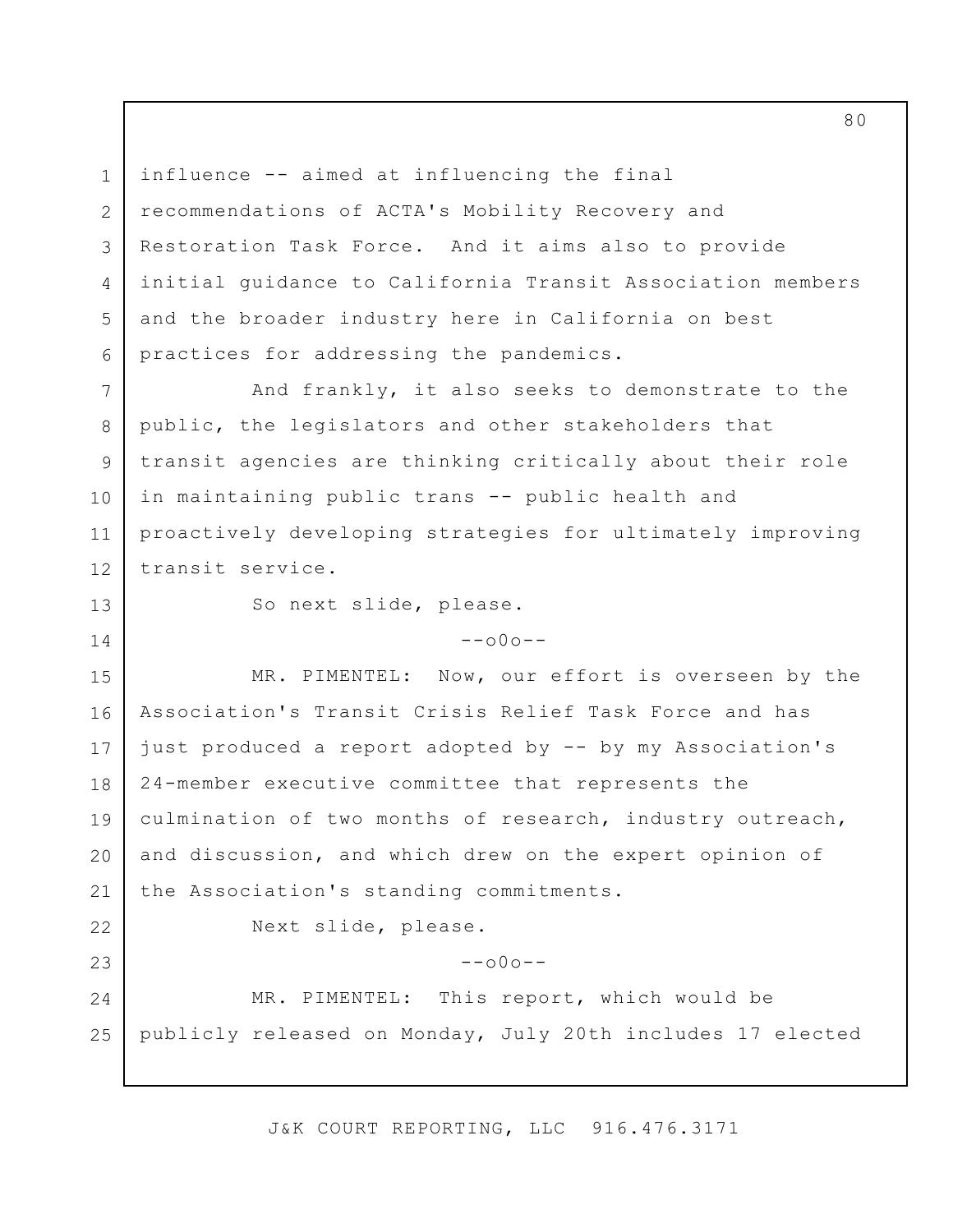1 2 3 best practices and policy recommendations that touch on various aspects of transit operations, technology, land use, and funding.

Next slide, please.

## $--000--$

MR. PIMENTEL: And they're presented for you here. For today's purposes, I won't review all of them, but I'll touch on just a few that highlight strategies that deliver benefits to public health and transit operations today during today's pandemic, and that will deliver dividends well into -- into the future, if maintained or expanded.

4

5

6

7

8

9

10

11

12

13

14

Next slide, please.

 $--000--$ 

15 16 17 18 19 20 MR. PIMENTEL: So to start, we're calling for certain obvious measures like prioritizing service restoration in high ridership corridors and restoring more frequent service. Today, these improvements allow transit agencies to maximize the mobility benefits of limited operating budgets and help maintain physical distance.

21 22 23 24 25 And over the long run, they will help improve transit efficiency and increase transit ridership. It's worth noting that there's robust survey data that demonstrates that above all else what drives ridership is with its frequency that makes public transit more reliable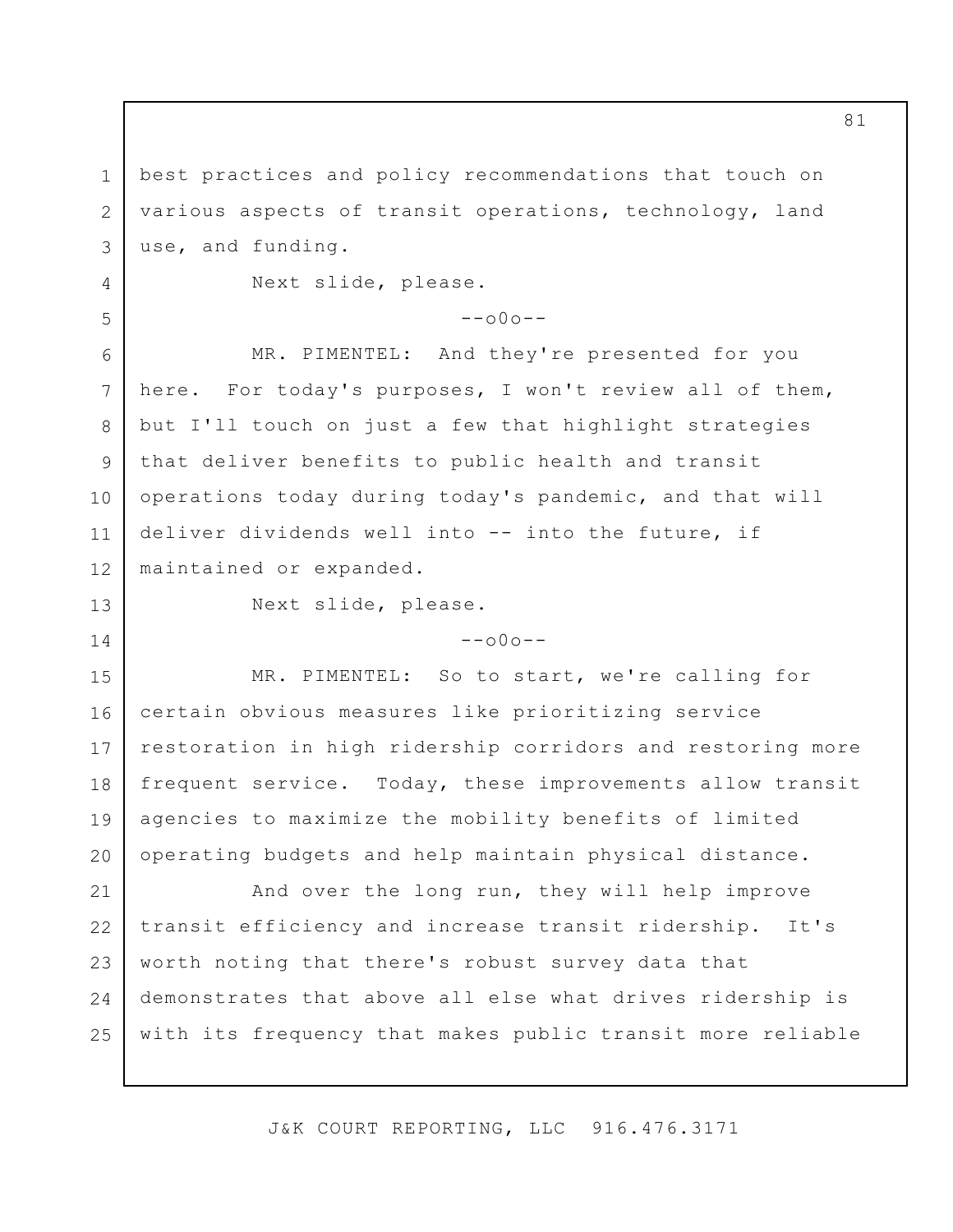1 and more convenient.

Next slide, please.

 $--000--$ 

MR. PIMENTEL: Next slide, please.

 $--000--$ 

6 7 8 9 10 11 12 13 14 MR. PIMENTEL: We're also calling on transit agencies to introduce digital ticketing and contactless payment systems. Today, the public health benefits of a transition to this technology are clear. It limits the physical exchange of cash, limits contact with shared surfaces and objects, but it can also speed up bus boarding times, in particular, which can help with on-time performance. And it also lays the foundation for greater system integration within and between regions.

15

16

2

3

4

5

Next slide, please.

 $--000--$ 

17 18 19 20 21 22 23 24 25 MR. PIMENTEL: Next, we are encouraging our members to consider how they might integrate new mobility options into their existing service, particularly where more cost effective. This may allow transit agencies to replace low-performing lines for services that are more convenient and reliable to riders, and can produce cost savings that could be reinvested in high-performing lines to further bolster transit's cost effectiveness. Next slide, please.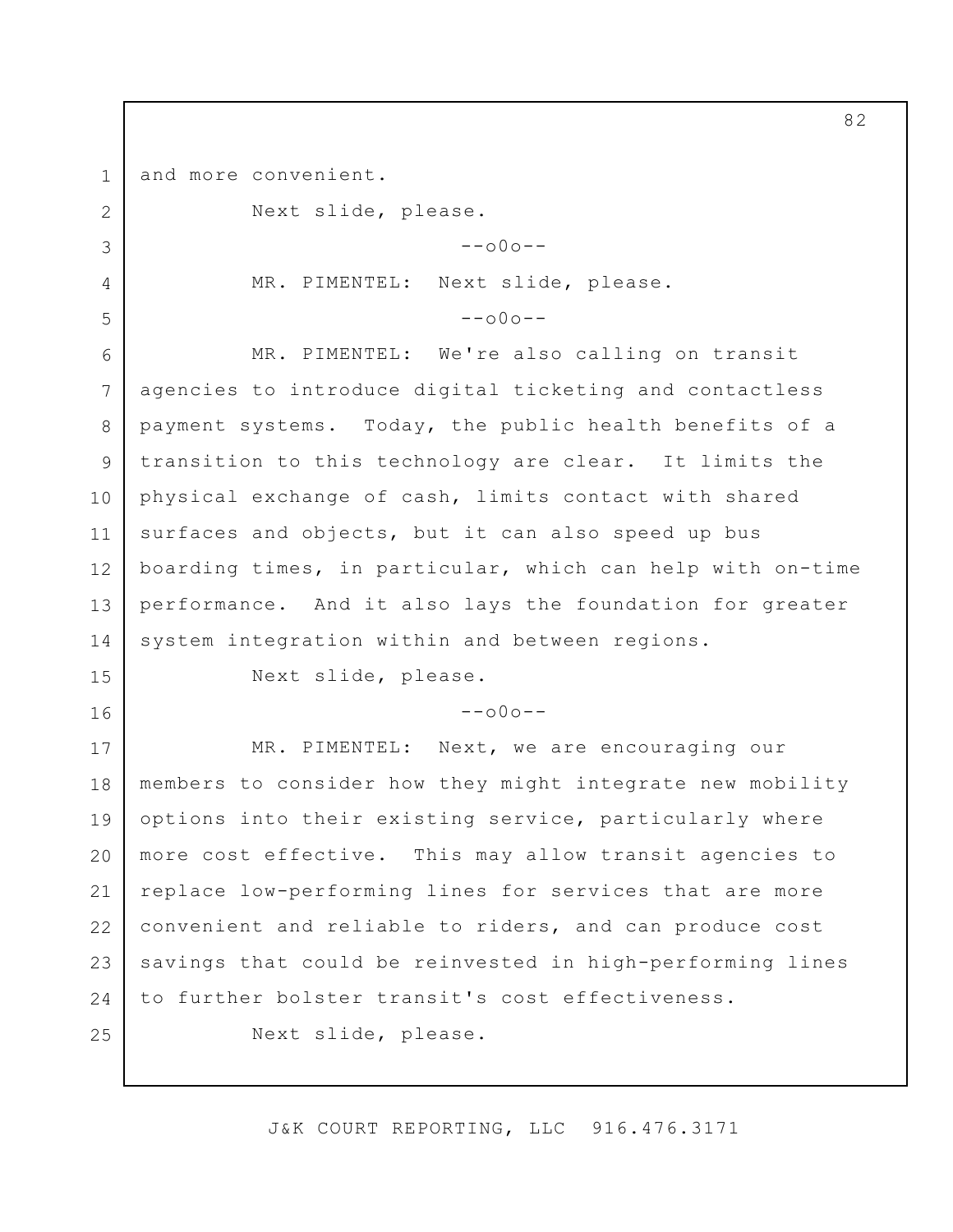1 2 3 4 5 6 7 8 9 10 11 12 13 14 15 16 17 18 19 20 21 22 23 24 25  $--000--$ MR. PIMENTEL: Finally, we see great promise in transit agencies working with local and regional partners to implement dedicated bus lanes and to institute traffic signal prioritization. Now, some of you may have heard me speak to this in the past. In today's pandemic, these improvements not only improve transit travel times and increase on-time performance, which can grow transit ridership, but they can also better ensure that transit agencies are able to provide service that meets demands, limiting crowding on vehicles during today's pandemic. Now, those were just six of the 17 recommendations, but they should give you clear insight into how my association and the industry are thinking through a recovery. We look forward to sharing the full list of recommendations with you on July 20th. Next slide, please.  $--000--$ MR. PIMENTEL: Next slide, please.  $--000--$ MR. PIMENTEL: And with that, I thank you for your time and look forward to any questions at the end of today's presentations. So thank you so much. CTC VICE CHAIR NORTON: Thank you very much. A very interesting presentation. Thanks again.

J&K COURT REPORTING, LLC 916.476.3171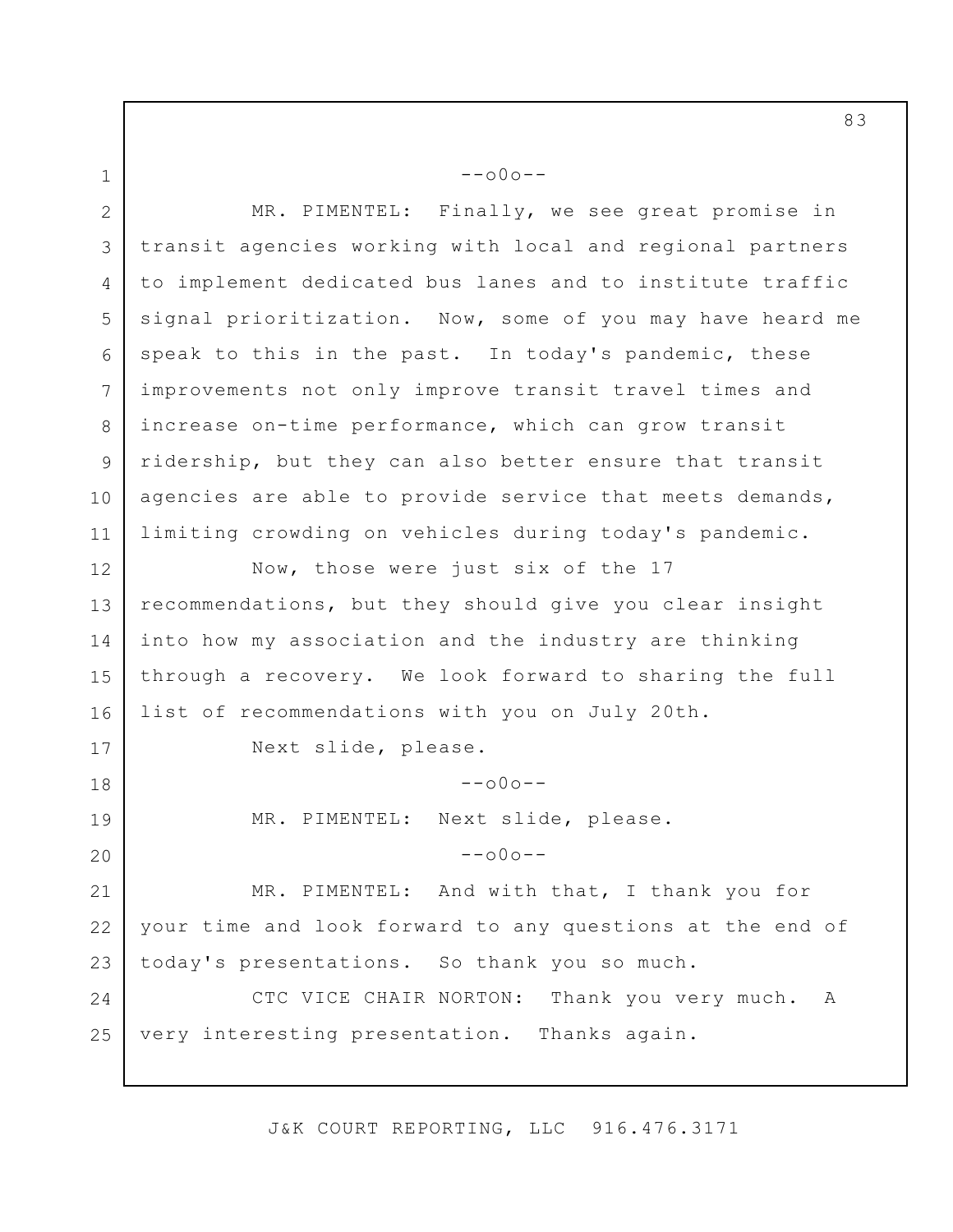1 2 3 4 5 6 7 8 9 10 11 12 13 14 15 16 17 18 19 20 21 22 23 24 25 Next, we want to hear from Colin Parent, Executive Director of Circulate San Diego. And we'll entertain questions for all three panelists after that. (Thereupon an overhead presentation was Presented as follows.) MR. PARENT: Okay. I'm un -- I'm unmuted now, right? CTC VICE CHAIR NORTON: You're unmuted now. MR. PARENT: Okay. Very good. Thanks, everyone, for inviting me. My name is Colin Parent. I'm the Executive Director and general counsel with Circulate San Diego. I'm also an elected official and a member of the City Council in La Mesa, California, and also finally am a former staff member at the Department of Housing and Community Development one of the co-hosts of this discussion today. And I served for a couple of years in the Brown administration after working on the campaign with our prior speaker, Mike Pimentel. So we can go to the next slide, please.  $--000--$ MR. PARENT: Just a little bit about Circulate San Diego before I start. We're a local think tank. Operate mostly in the City of San Diego -- or the region of San Diego. We focus on three main areas public transit, street safety, including Vision Zero - you can

J&K COURT REPORTING, LLC 916.476.3171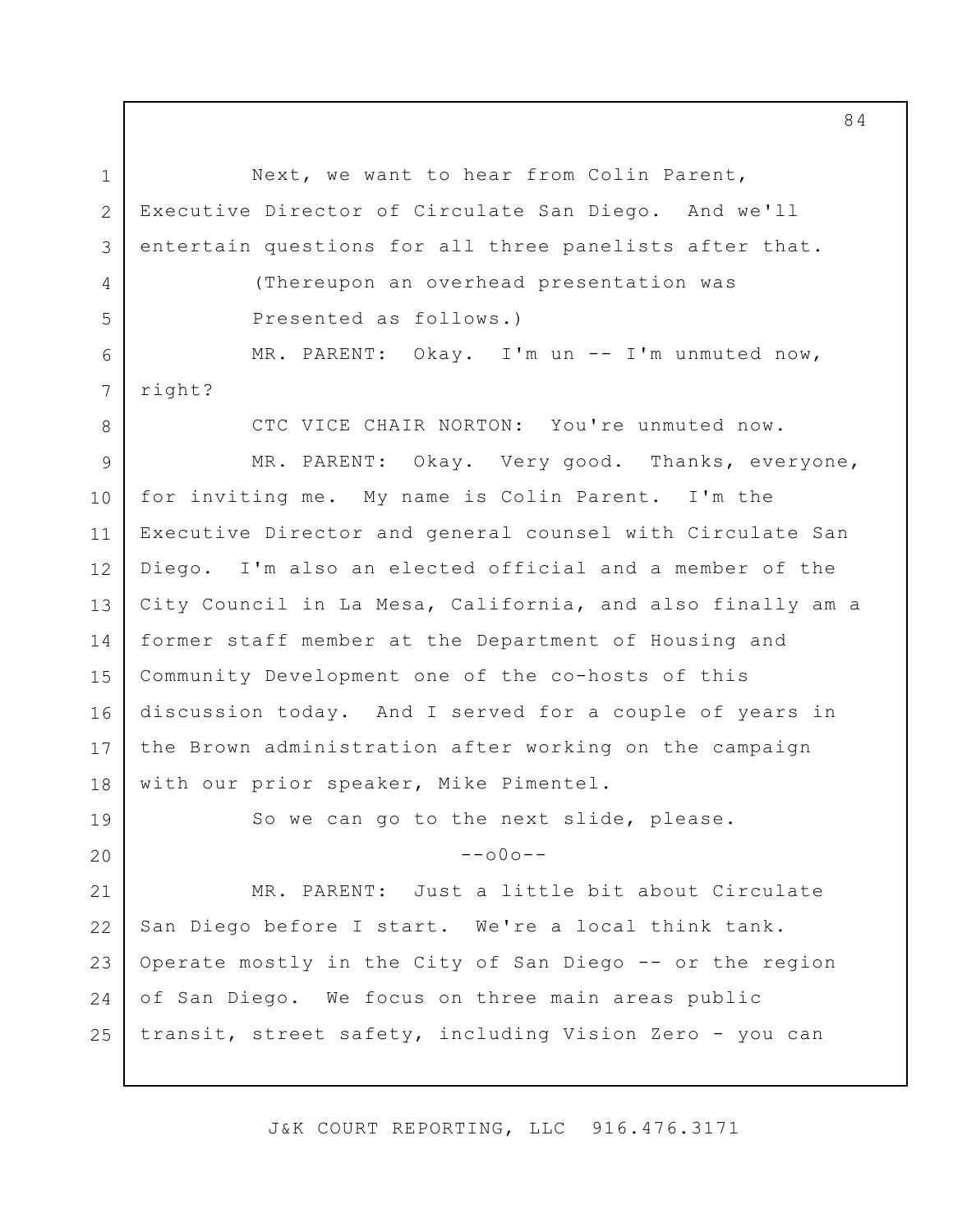1 2 3 4 see our Vision Zero superhero Captain VZ at our press conference at that slide - and also sustainable growth, focusing on transit-oriented development and affordable housing and the like

6 We do most of the work in the -- in the San Diego region, but we're currently sponsoring a bill in the Legislature enhancing the Density Bonus Program. So we sometimes step out of that space.

And we can go to the next slide.

5

7

8

9

10

23

 $--000--$ 

11 12 13 14 15 16 17 18 19 20 21 22 MR. PARENT: And then in a -- for those of us who may be familiar with our work reading about our stuff in the press or on social media, we may -- we're probably better known for the advocacy and research that we do. But actually a majority of our budget and of our staff is focused on planning. And so we do fee-for-service planning work for cities and school districts doing safe-routes-to-school plans and pedestrian master plans and other sorts of things, again mostly in the city and the San Diego region, but we've done some others in the - throughout Southern California. You can go to the next slide.

24 25 MR. PARENT: So the brief agenda that I have for my presentation is really three-fold. I want to just

 $--000--$ 

J&K COURT REPORTING, LLC 916.476.3171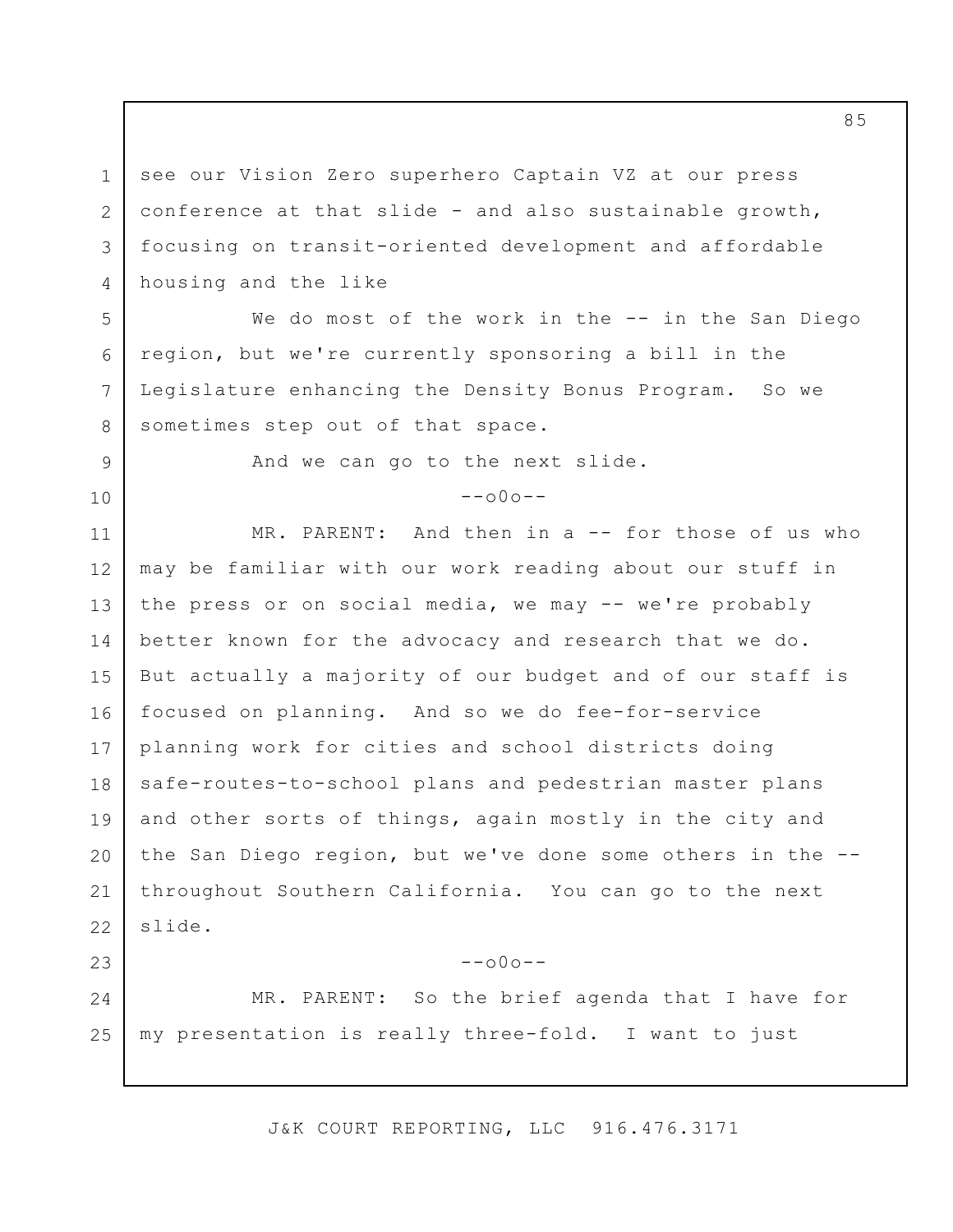1 2 3 4 5 6 7 8 9 identify for -- for folks, you know, how Circulate, as an organization, thinks about advocacy and our role and advocates in the decision-making process for government agencies. Two, I'd like to discuss what I've been seeing in terms of advocacy really in the time of COVID around transit and Transportation, both by Circulate but by other groups throughout California. And then some things to keep on the lookout for, opportunities and others related to advocacy coming up.

10 11

20

21

So let's go to the next slide.

 $--000--$ 

12 13 14 15 16 17 18 19 MR. PARENT: So I'm just going to quickly go through an explanation of our advocacy model. I think a lot of other advocacy organizations do something similar. Although, to my  $--$  to my experience, too rarely do they  $-$ are they able to articulate these steps, but I think it's really useful to think through. And so we're going to go through these four different advocacy models and as an example -- and use an example to illustrate them.

So we can go to the next slide.

 $--000--$ 

22 23 24 25 MR. PARENT: So our advocacy model is that we - our first step is we identify a problem. And the -- I'll give you an example of a project or a campaign that we've done where we did this. And the first was we identified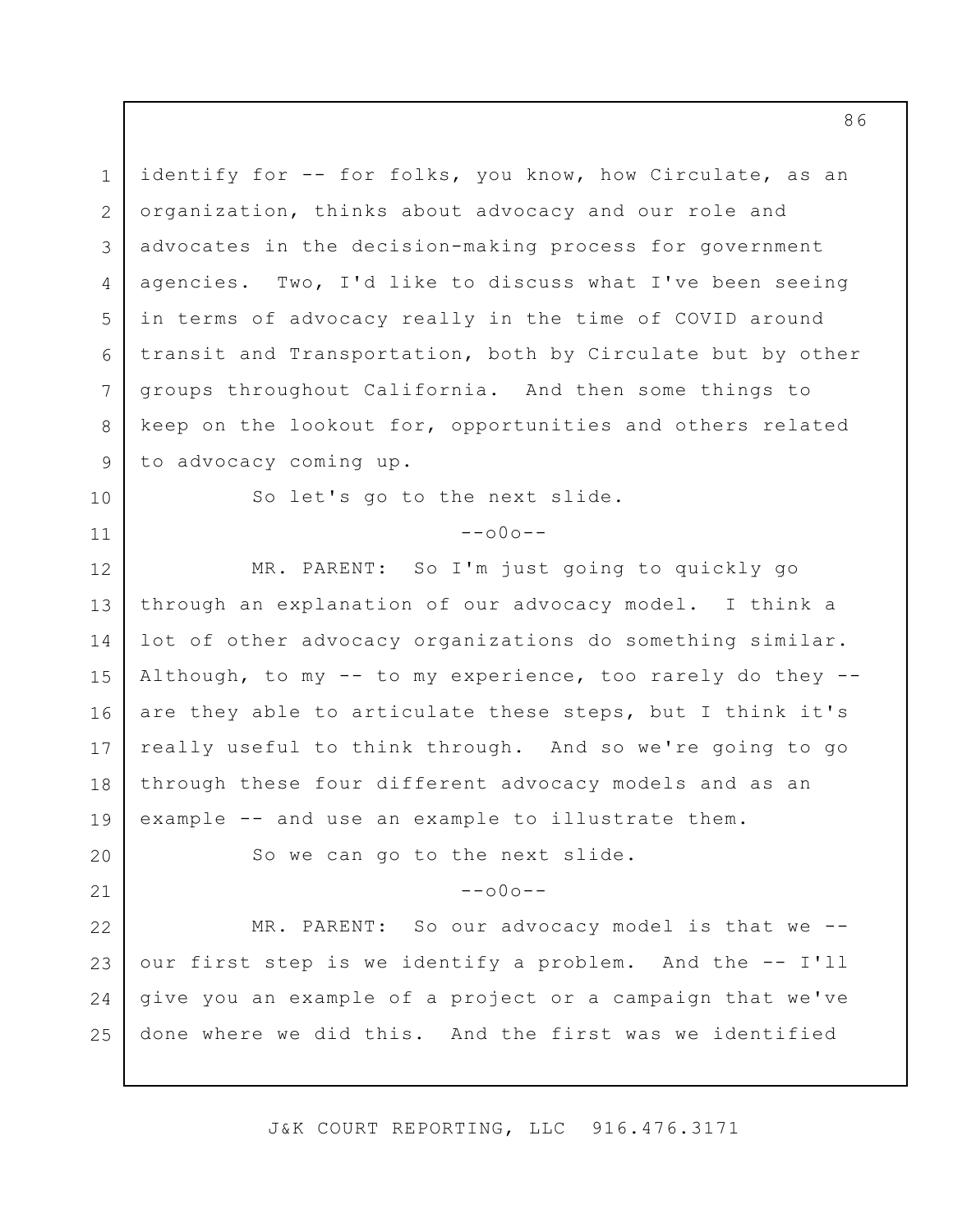1 2 3 4 5 that our largest transit agency in the region, MTS, they had some wasted transit agency and land, mostly in the form of parking lots next to trolley stops that were - had relatively low utilization rates. And so -- so that's a problem that we identified.

You can go to the next slide.

6

7

# $--000--$

8 9 10 11 12 13 14 15 16 17 18 19 20 21 22 23 24 25 MR. PARENT: And the way that we dealt with that is that we -- or our second strategy is that we always try to recommend a solution to identify -- to the problem that we identify. And we usually do that in reports. Sometimes we do it through other things. And this -- we put out a report a couple of years ago called Real Opportunity that identified -- that highlighted that that problem that we had identified included a bunch of research showing that these parking lots were being underutilized and then recommending that the MTS, the transit agency, adopt some of the policies of the peer transit agencies in California like LA Metro and BART, which had done a much more effective job of making their excess real estate available for development. So we can go to the next -- next slide.  $--\cap 0 \cap --$ MR. PARENT: And then the third part of our advocacy model is we remind the public who is responsible

J&K COURT REPORTING, LLC 916.476.3171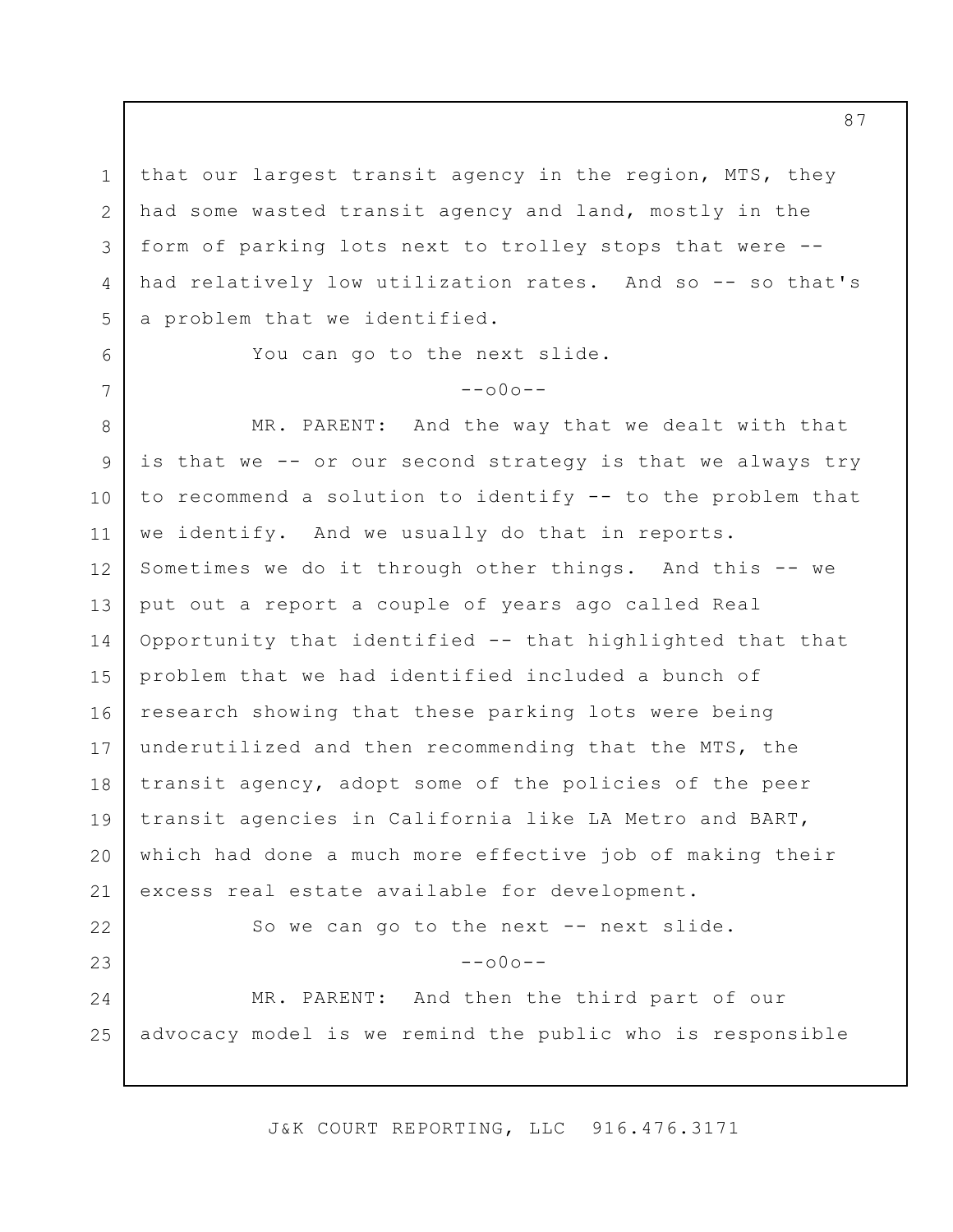1 2 3 4 5 6 for solving the problem that we identified. And in this circumstance -- in this campaign, the MTS Board was the entity that was responsible for fixing the problem. And so we would just remind the public, mostly through the press, over, and over, and over again about who is responsible for fixing this problem.

7 8 9 10 11 12 13 14 15 So we had, I think, three different press conferences, a whole bunch of different -- other press and strategies that we use to -- to get our message out there. You can see, you know, if you're doing a press conference, there's nothing better than having some carpenters wearing hard hats and orange vests standing behind you. It makes for great television. And that really just gets the attention of the elected officials and decision makers, and gets them to -- to take some action.

16

17

And so the fourth -- we can go to the next slide.  $--000--$ 

18 19 20 21 22 23 24 25 MR. PARENT: And the fourth element of our model of advocacy is we like to reward decision makers for solving the problem. And that's even if they solved it differently than we proposed. And so in this circumstance, we did a campaign. We identified this problem, recommended some solutions. The MTS and their leadership to their credit took action and actually changed some policy. And we responded very positively and

J&K COURT REPORTING, LLC 916.476.3171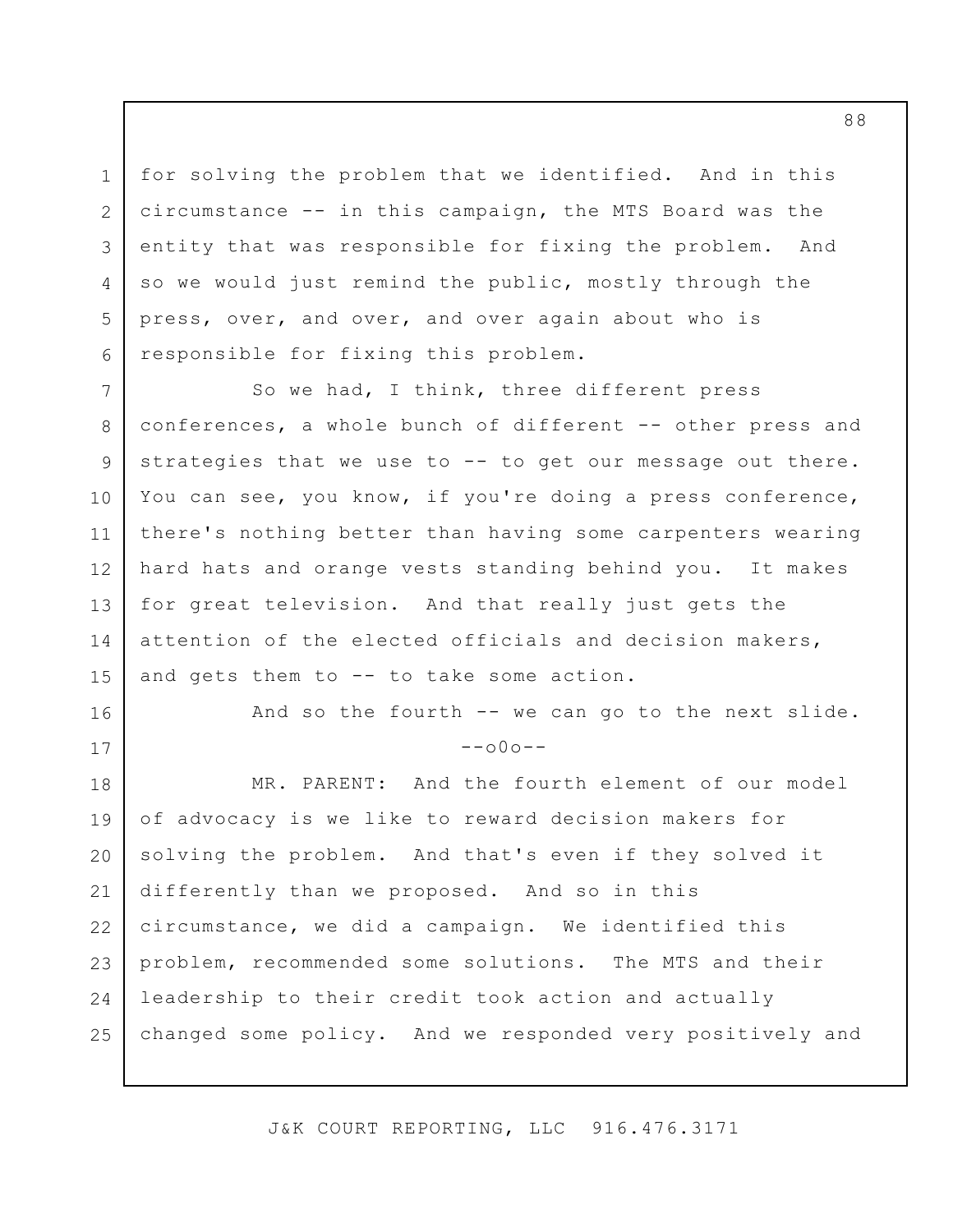1 2 3 4 thanked them for doing it. They didn't adopt the policy exactly the way that we suggested, but that's okay, because the point is that they -- they solved the problem and we rewarded them for doing that.

And so that's basically how we approached advocacy and how we think of advocates' roles in getting government agencies and elected officials to make decisions.

So we can go to the next slide.

5

6

7

8

9

10

 $--000--$ 

11 12 13 14 15 16 MR. PARENT: And so I wanted to, you know, sort of take that and start talking through how we think of our advocacy role and our roles as advocates, and identify some places where we've made -- where we've seen some advocacy around COVID and public transportation and transportation more generally in this period.

17 18 19 20 21 22 23 And so the first is around the initial round of the CARES Act funding. Transportation for America and TransitCenter, two national advocacy organizations initially took some action and organized a bunch of advocates from around the country to sign support letters to Congress to get them to include transit funding in the CARES Act.

24 25 This is -- it was pretty much unprecedented. don't think that big of a group from advocates from around I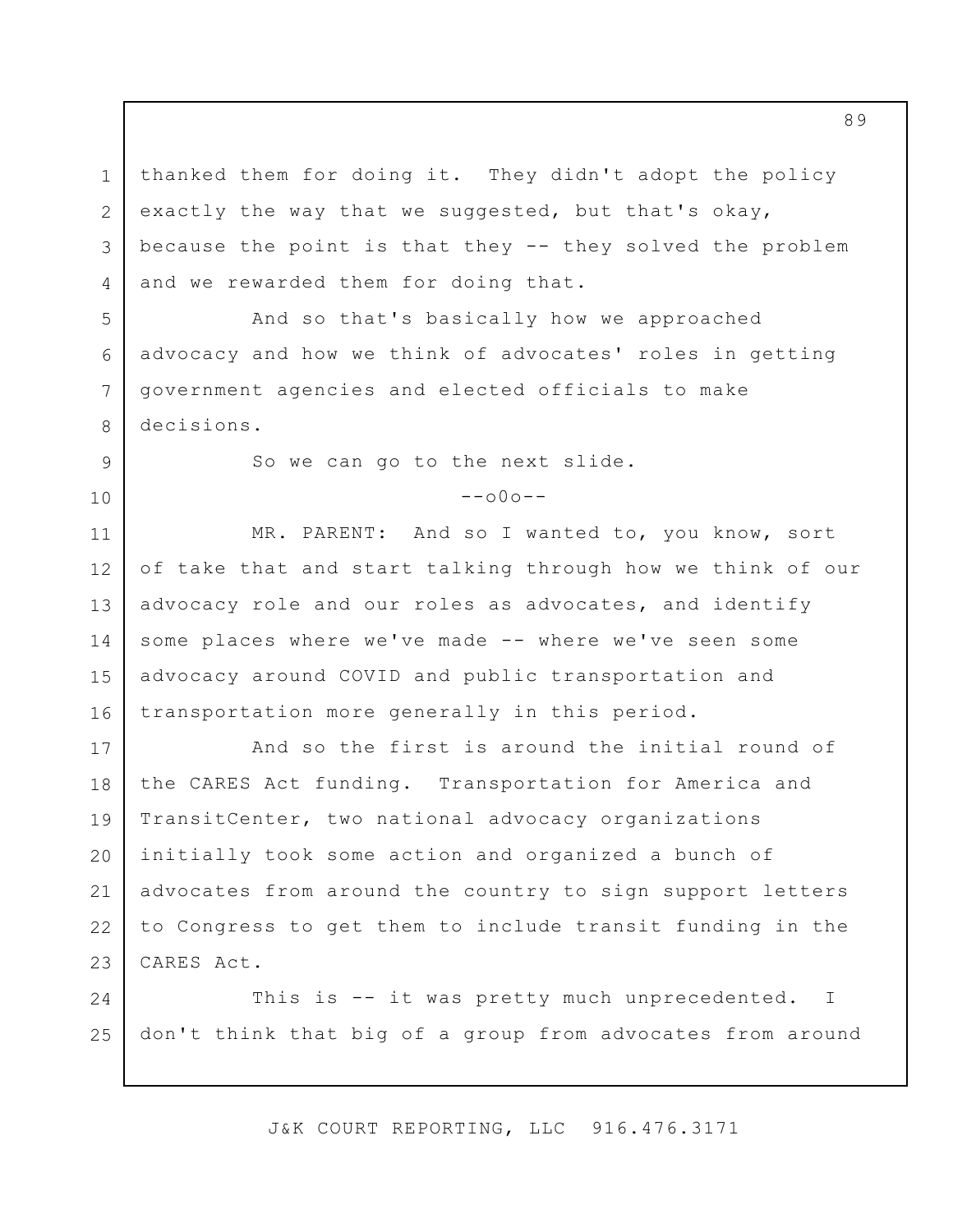the country on transit have collaborated in such a -- in such a way, but I think it was great and it helped get that message through.

1

2

3

4

5

6

7

8

9

10

My understanding is a lot of the transit operators like Michael's group did a lot of that too, and -- but I don't know that there was a great deal of collaboration in that. Although, that seems to be changing in this up -- this upcoming bill. We've been invited to support some -- some letters being organized by transit operators, in addition to advocates.

11 12 13 14 15 16 17 18 19 20 21 Secondly, there's been -- there's been a lot of push by advocates to maintain service, because -- and I put in the little sub-bullet that the anti-transit versus pro-transit. In the time of COVID, a lot of the - there's definitely local elected officials, among others, who said, okay, well, we've got this -- this disease. We should stop running transit. And those were oftentimes the same people who say it at our SANDAG or other entities, who are making the same arguments pre-COVID. And so COVID seemed to be just another opportunity for people to try to argue against transit.

22 23 24 25 And then the third big element of advocacy that I've seen around co-COVID so far is around the protection of rioters and transit operators. And so we've been invited as an organization -- I've seen this happen in

J&K COURT REPORTING, LLC 916.476.3171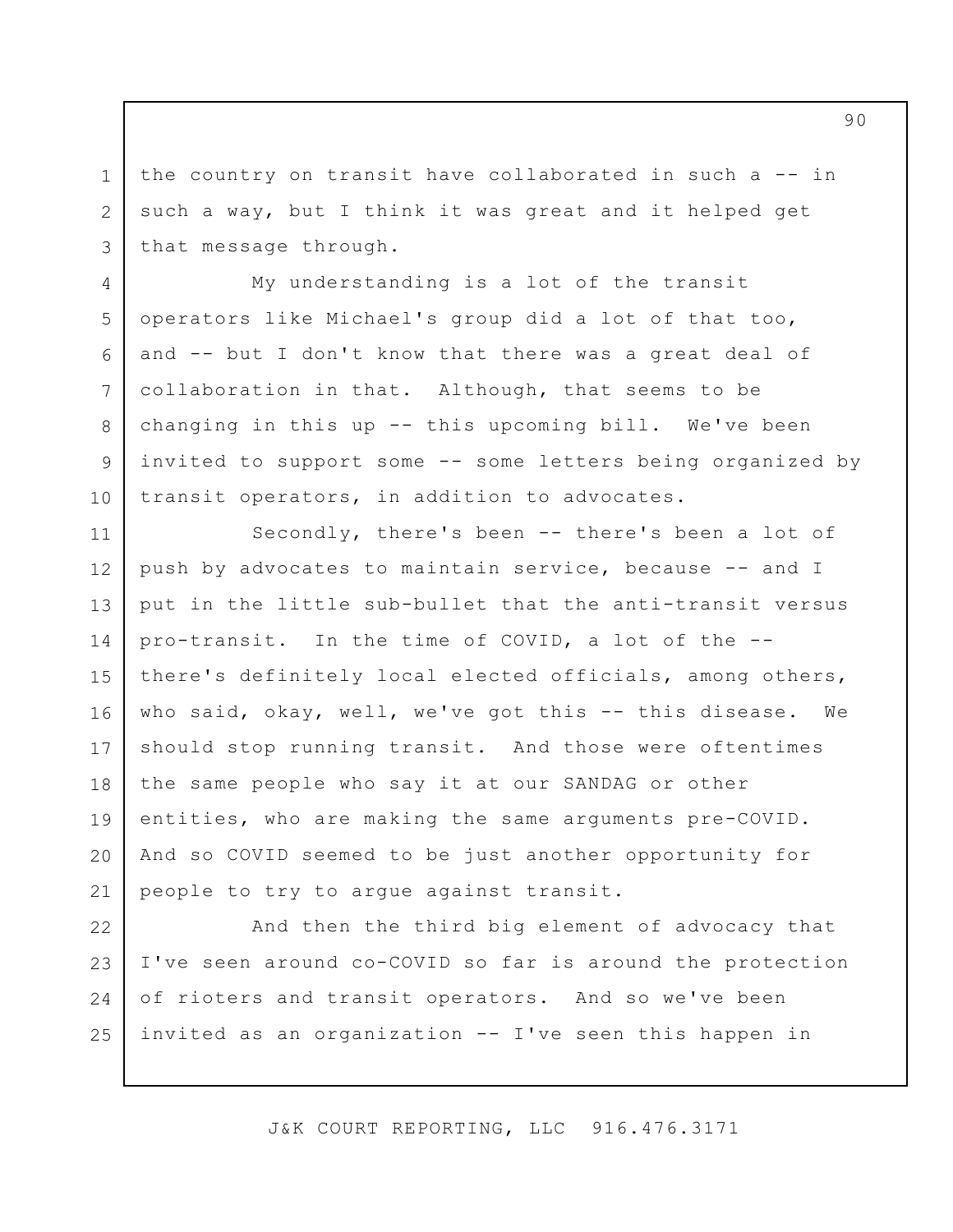3 other regions too, transit operator unions partnering and reaching out to partner with advocates in ways that I haven't seen in the past. And I think that's potentially something that we're going to see more of going forward.

1

2

4

5

6

7

8

9

23

24

25

There's been a lot of concerns about equitable enforcement. You know, if we're going to require masks or do other things on the transit systems, are we going to enforce those in a way that is fair or are we going to do otherwise?

10 11 12 13 14 15 And then finally, there's been some changes to things like rear-door boarding and touchless fare payment systems that -- that a lot of agencies, including MTS, have been affirmative in setting up, which I think are really great and are things that -- oftentimes things that advocates have been pushing for.

16 17 18 19 20 21 22 Circulate, for example, we have been advocating for touchless fare payments in the past and the agency had only been willing to provide them for monthly passes and for day passes, and hadn't been willing to do them for one-way passes. But after COVID hit, they decided to do the one-way passes, which is good, but a bit of a mixture of COVID and past advocacy.

So we can go to the next slide.

 $--000--$ 

MR. PARENT: Circulate, we put out a report about

J&K COURT REPORTING, LLC 916.476.3171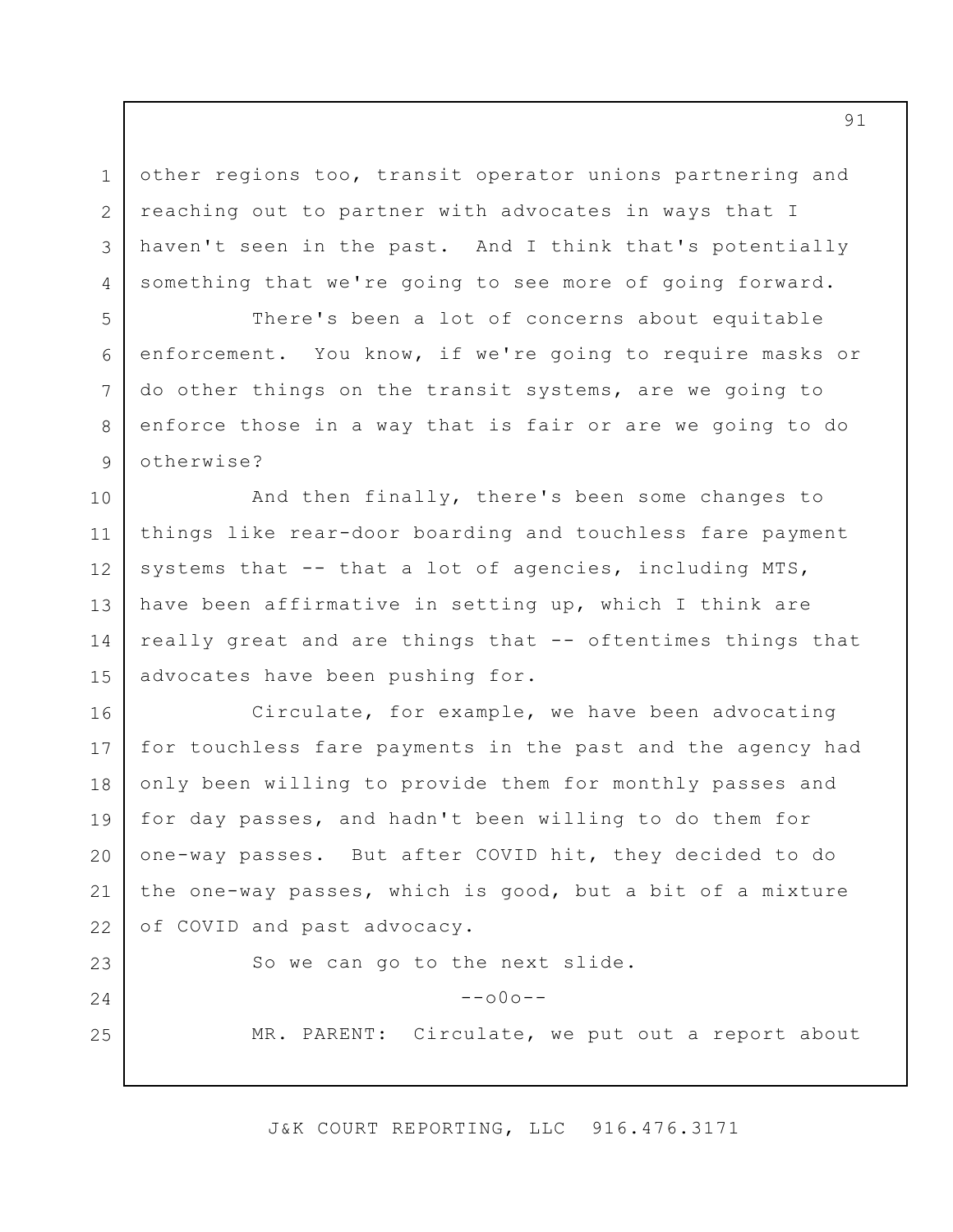1 2 3 4 5 6 7 8 9 10 11 12 a month into the pandemic identifying the share of essential workers in the region that rely on transit as their -- part of their daily commute. We were able to get this from census data. We also were able to show from that same data that essential workers represented about 35 percent of the region's transit riders. And this was a - sort of a local version of a report that TransitCenter had done with similar data nationwide. And this was to try to push back against some of those arguments that -- that we should shutdown transit, because it was unsafe to say no, no, it's actually really important and crucial to the region even -- even in the cut -- in the course of COVID.

We can go to the next slide.

13

14

 $--000--$ 

15 16 17 18 19 20 21 22 23 24 25 MR. PARENT: And then this is an interesting quote. I don't -- I don't oftentimes quote conservative economists. But Milton Friedman has this really interesting quote that you know when a crisis occurs, the actions that are taken depend on the ideas that are lying around. And so in some -- in a number of -- a number of ways we've seen things that advocates for public -- around public transit have been pushing for, and safe streets as well become -- they're things that maybe we had -- not had success getting adopted in the time of COVID in this -- in this crisis, governments are -- and government agencies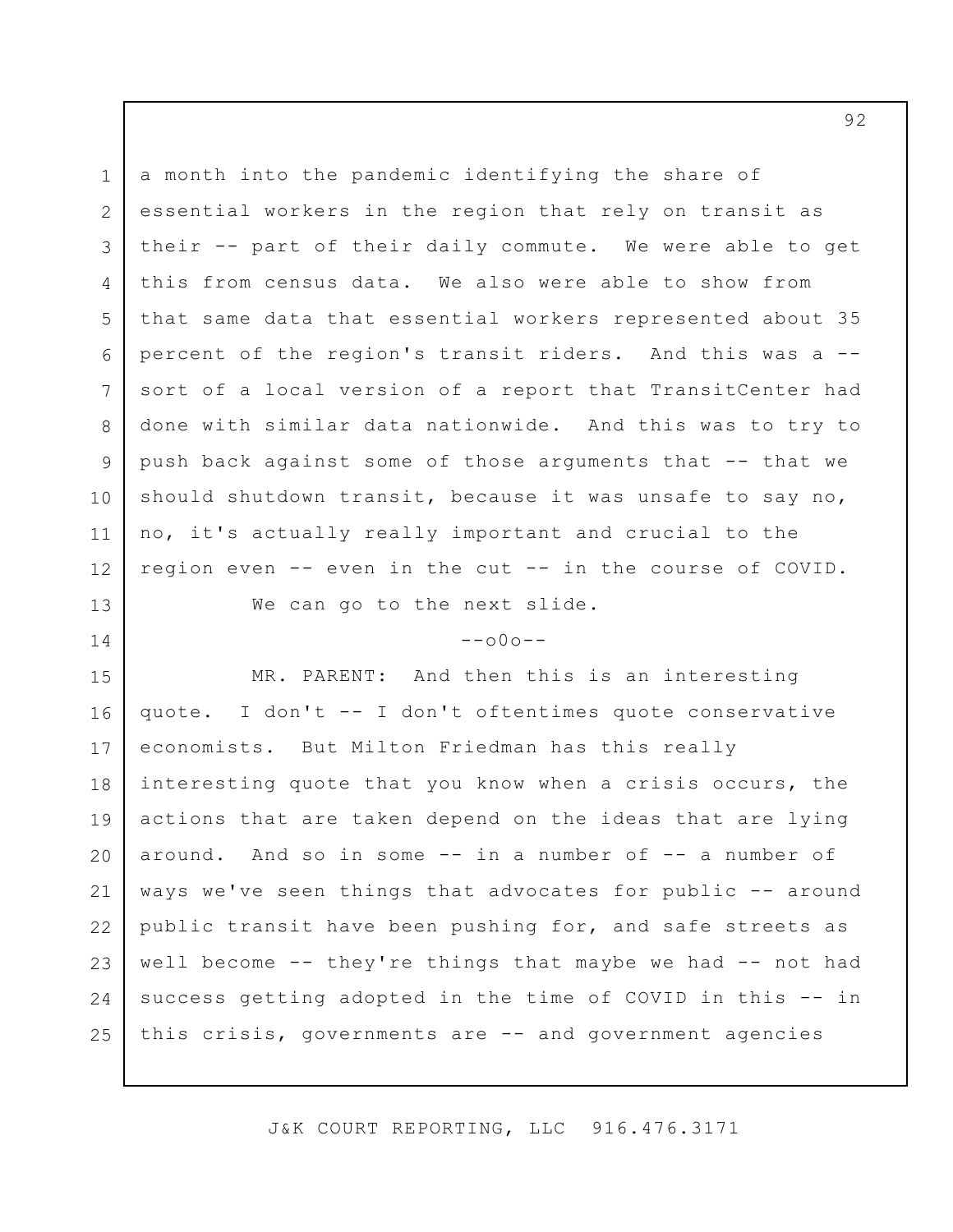are looking at some of those -- those solutions in a new light and saying, okay, well, maybe we -- maybe we didn't -- we weren't attracted to this before, but now it seems like it makes a lot of sense in this -- in this context. Let's go ahead and implement them.

1

2

3

4

5

16

6 7 8 9 10 11 12 13 14 15 And so I think the contact  $--$  the expanded fare payment options are a great example and the -- the notion of allowing for rear-door boarding to allow more people to board a vehicle faster, so that -- so that the transit routes are able to go faster is another issue that a lot of advocates have been pushing for nationwide, and a lot of agencies may -- while may have been resistant to them in the past have actually been choosing to do them in COVID -- in COVID times for perhaps other reasons. So we can go to the next slide.

 $--000--$ 

17 18 19 20 21 MR. PARENT: And then, you know, I'll just highlight here that transit does really remain essential, not just in the time of COVID, but even in the time of some civil unrest like we've had with the Black Lives Matter protests.

22 23 24 25 So I think LA Metro -- this is a Tweet from LA Metro after they had closed down their system during some -- during some riots, where they apologized for doing that, because they ended up stranding a bunch of their

J&K COURT REPORTING, LLC 916.476.3171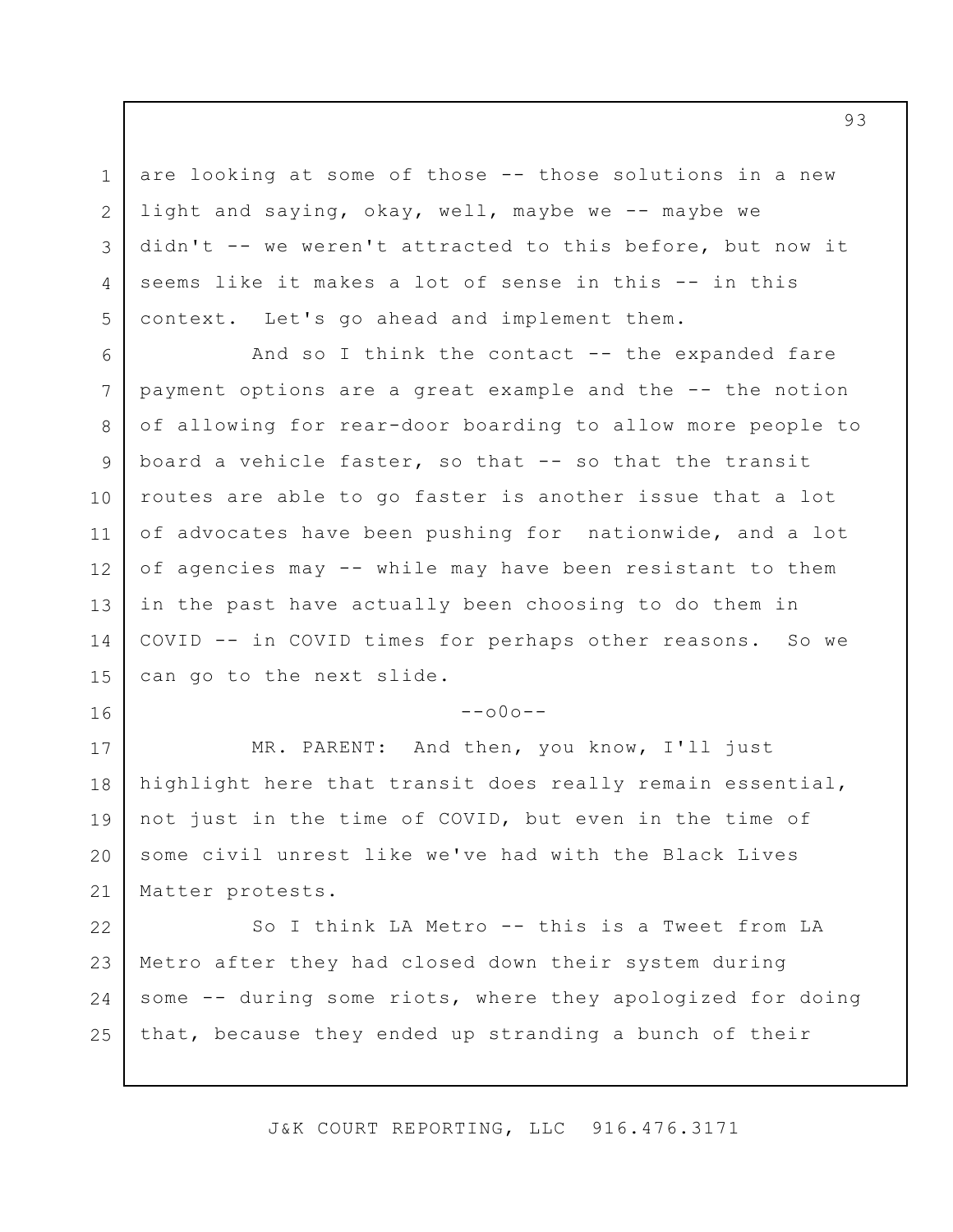1 2 riders and ultimately decided that was -- that had been a mistake.

3 4 5 6 7 8 9 10 11 MTS, our region -- regional agency in San Diego considered doing the same. Lots of even MTS Board members were lobbying the Chair to get to close down the system during some of the riots happening in the San Diego region. We spoke with the Chair and urged him not to, in fact, cited the situation in L.A. And they ultimately decided not to shut down the system, which I think also - was the right move, even in the course of that civil unrest.

12

13

We can go to the next slide.

#### $--000--$

14 15 16 17 18 19 20 21 22 23 24 25 MR. PARENT: And then just some future advocacy that I anticipate will be in play that -- probably that folks in -- or throughout California should -- should take -- be keeping an eye out for is that -- you know, one is that, you know, there may very well be cuts to budgets and to service. And how those cuts are managed is going to be something that a lot of advocacy organizations are going to have a lot of keen attention to, and how do we do that in a way that's most equitable, that maintains ridership, that's still good for the climate. I think these are -- these are going to be challenging questions, but advocates are going to want to weigh in and have a --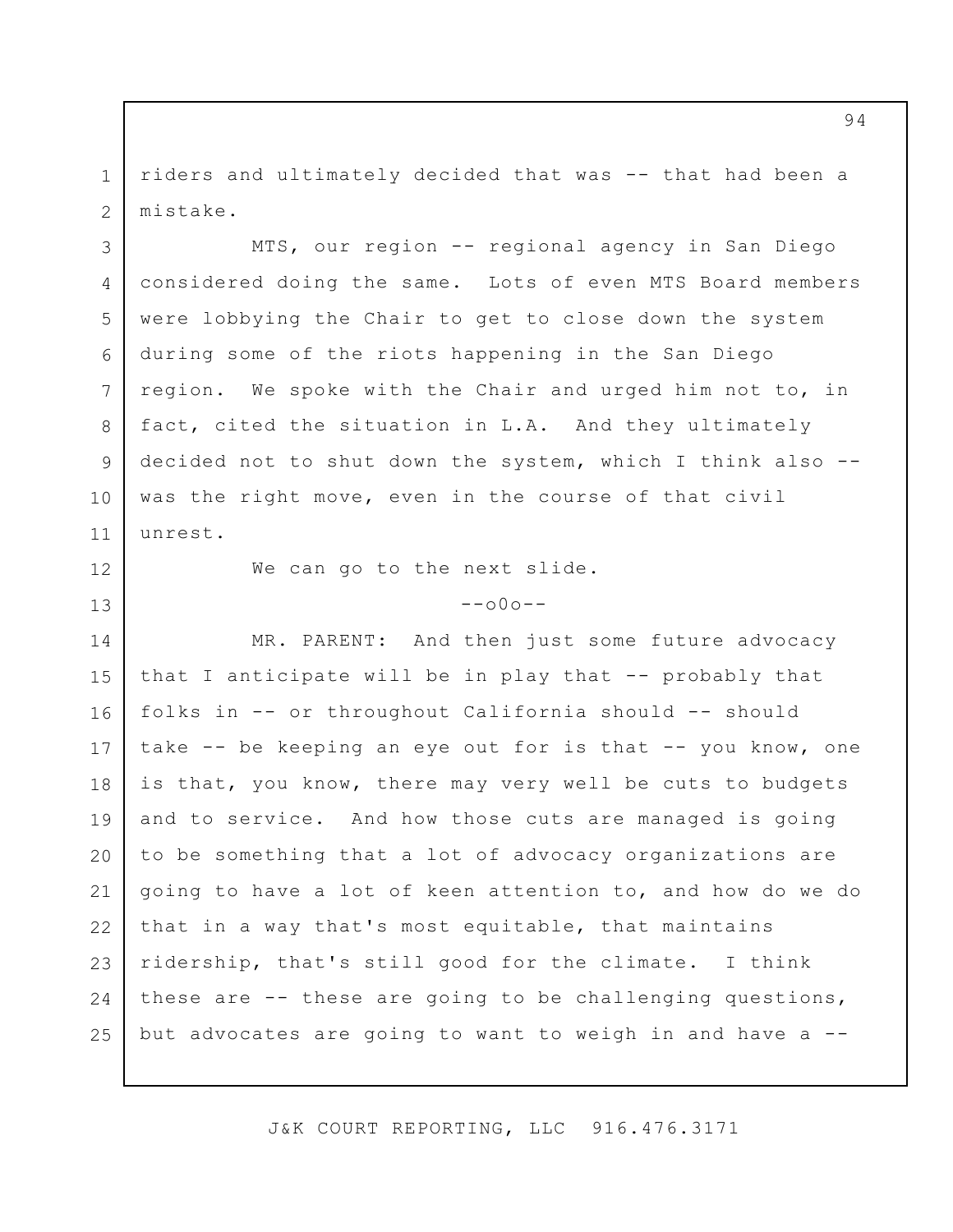1

23

24

25

and have say.

2 3 4 5 6 7 8 9 10 11 12 There's also going to be a potential future advocacy and debates around how transit and active transportation are interacting. So we have in the city of San Diego, for example, and city of -- my city in La Mesa too, they're talk -- there's going to be some discussion about closing some streets to allow for businesses, and retail, and restaurants to serve outside. That may -- may be on the same routes where there's current transit routes and transit agencies are going to have to either participate in that or object to it. And there's going to be some advocacy around there.

13 14 15 16 17 18 19 20 21 22 And I think there's going to be some continued advocacy around fair collection and policy. You -- there has been a -- I've seen -- I've seen this mostly in Southern California. Maybe it's happening in Northern California too, but advocates making a stronger push to have free or reduced fares in the time of COVID. The same thing with free transfers. And even a -- and because of the heightened salience of equity concerns, you know, greater attention to fare enforcement because of the Black Lives Matter protests and that broader movement.

So we can go to the next slide.

 $--000--$ 

MR. PARENT: And then just, you know, with regard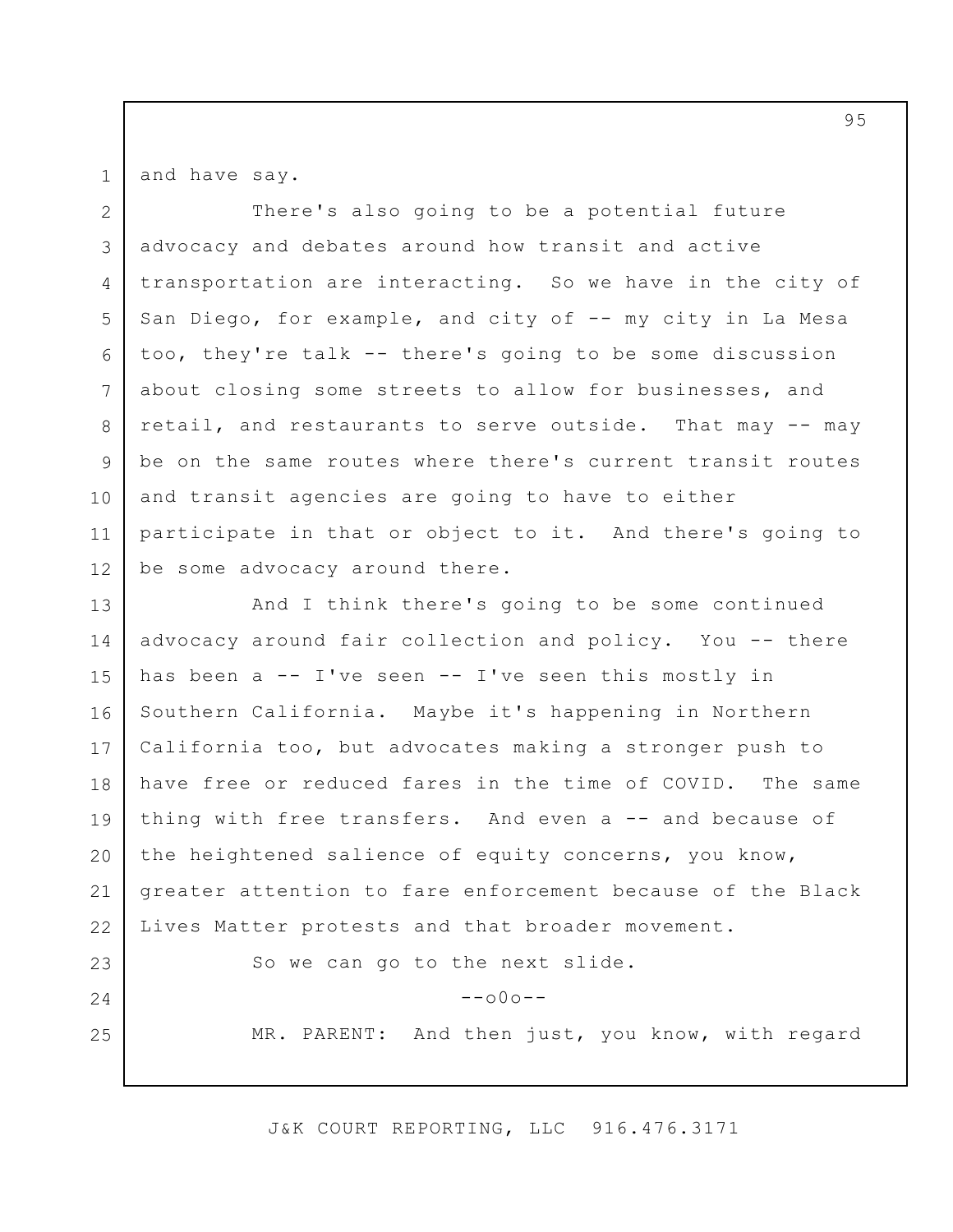1 2 3 4 5 6 7 8 9 10 11 12 13 14 15 to fare enforcement. I think the -- you know, the -- so much of what everyone is talking about in the advocacy space as well as I'm sure the government spaces are about equity and especially about racial justice. And so I think this is going to be a big part of how we think about fare enforcement and fare structures. And then I think the -- and then, you know, related to that too is that, you know, if we are successful in getting more federal support for transit agencies, you know, the sort of calculus of farebox recovery and transit operations may just be different. And so -- and we've seen that just in San Diego where the -- San Diego is -- oftentimes advocates complain that the MTS Transit Agency is too focused on farebox recovery. They're too focused on enforcement and try to maximize the bottom line.

16 17 18 19 20 21 22 And then in the course of COVID, they -- they really did a 180, to their credit, because I think the circumstances certainly called for it, was they were just like -- it was mostly on an honor system and they weren't -- just weren't going to worry too much about farebox recovery and that they were -- you know, they had other more immediate concerns.

23 24 25 And I think when we  $--$  if we move into a situation for a period of time where the transit agencies are largely running on sort of, you know, heightened

J&K COURT REPORTING, LLC 916.476.3171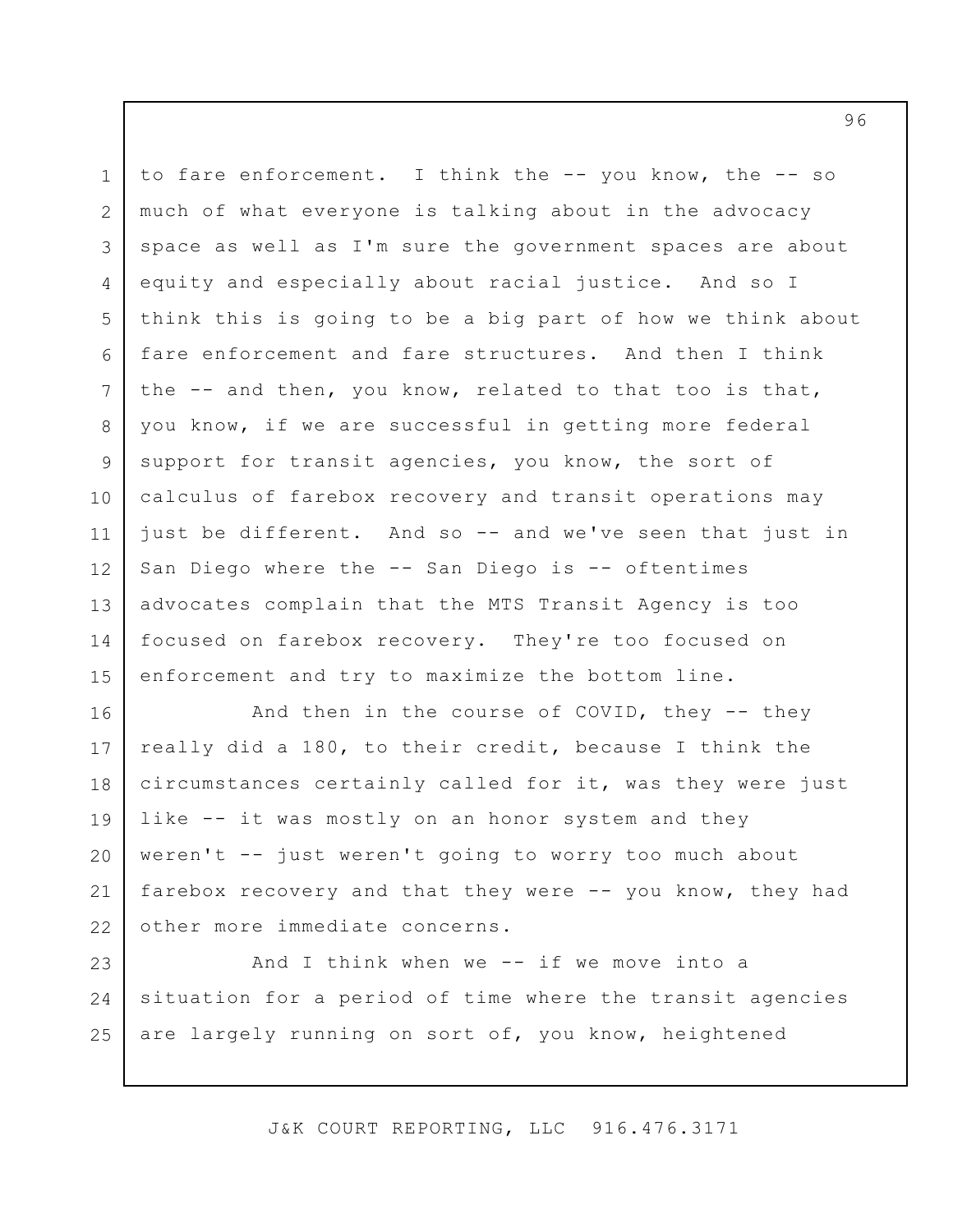1 2 3 4 federal contributions and less -- less focused on farebox, then the policies around -- around fare collection and fare structure may very well be different for the time being.

5

6

7

8

9

10

So go to the next slide. I think that's it.  $--000--$ 

MR. PARENT: Yep. So thank you very much, everyone. And I put my contact information on here. And you can Tweet about how great of a presentation it was, if you so like.

11 12 13 14 15 CTC VICE CHAIR NORTON: Well, thank you very much for the invitation. We will definitely get to Twitter soon. In the meantime, we have some questions that are coming up from our panelists -- for our panelists. And one is from Board Member Hector De La Torre.

16 17 18 19 20 21 22 23 24 25 ARB BOARD MEMBER DE LA TORRE: Thank you. This is for Michael Pimentel. Obviously, you have a very difficult situation with COVID and the impacts on ridership, but I'm very interested in -- on a -- going forward, once COVID plays itself out, however that's going to happen, are the transit agencies looking to reboot ridership before COVID and up and down the state, and what planning, what ideas are coming up for -- for increasing ridership in all of those agencies that are having troubles with ridership up and down the state, absent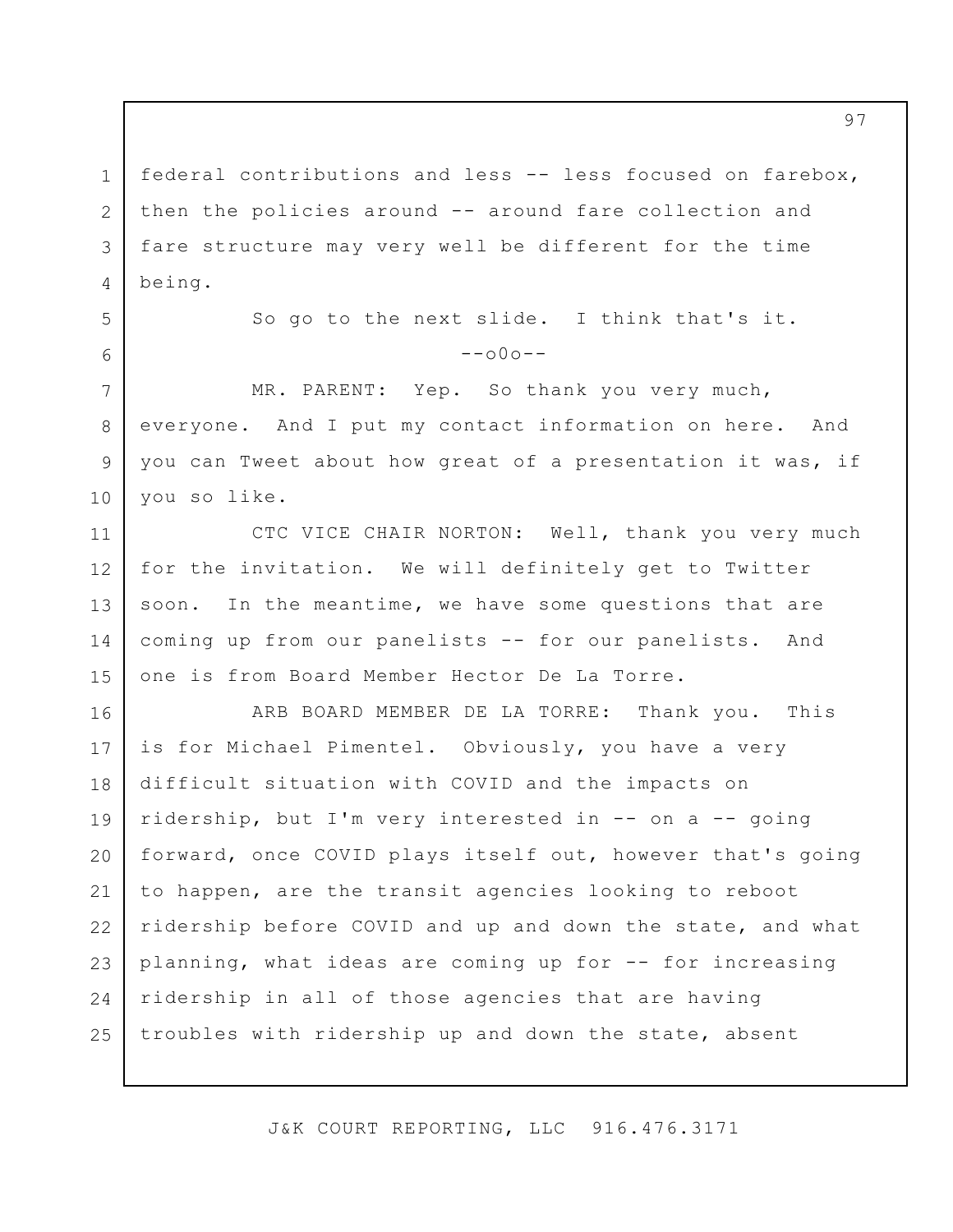COVID.

1

2 3 4 5 6 7 8 9 MR. PIMENTEL: Yeah, certainly, and thank you for the question, Director De La Torre. Now, I do want to acknowledge that for many of our transit agencies, they are now taking a very data-driven approach to how they restore service. They are looking at those areas that have historically provided high ridership, finding ways to direct more resources to those corridors as a way of increasing service level and then bringing more riders.

10 11 12 13 14 15 There's some agencies within our state that are also taking a clear equity lens and focus to the work that they're doing, making sure that they're speaking to also those communities and providing services to those communities that have historically not enjoyed really robust transit service.

16 17 18 19 20 21 22 23 24 25 Now, one thing that folks are doing as well is looking at how it is that we can improve ease of access to transit service. I'd noted within my presentation the migration to contactless fare payment systems. They're looking at that -- transit agencies are looking at that as one way of, one, attracting what might be more casual transit riders, folks who may, you know, stand to benefit from having an app on their phone or having a contactless payment card within their pocket that they can use to just join public transit as they see it pass them.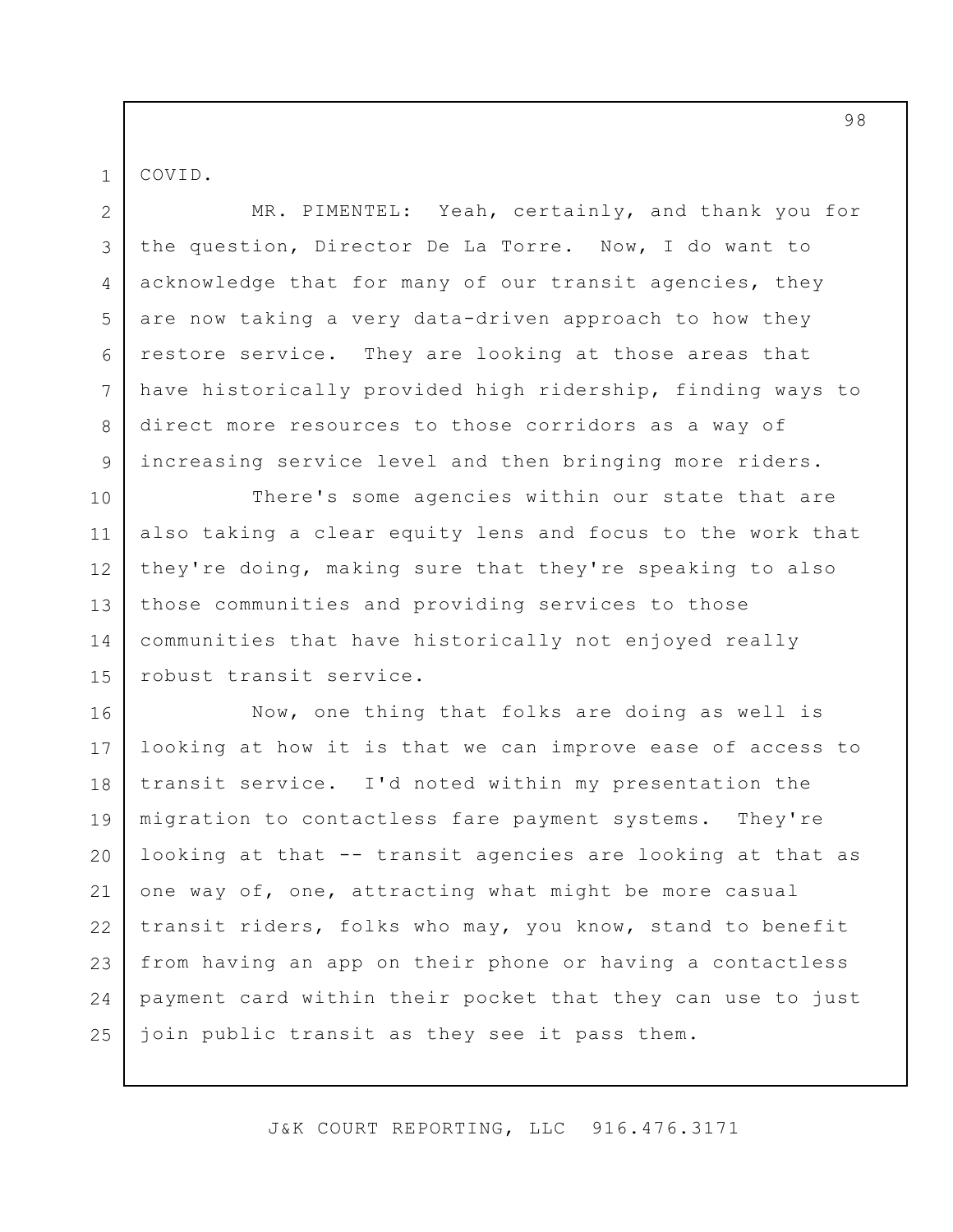Now, there are other things that we are looking to as well embedded within our -- within our 17 recommendations are also certain calls for increased funding levels more generally for a variety purposes. One is to help build out the system, two, is to help increase service levels, because again with increased service levels, increased frequency, those are measures that help gain transit riders. And then also, we are looking at how we can continue to advance electrification.

10 11 12 13 14 We recognize that's a priority for the state. It is a priority for many in the community. And by providing that type of electrified service, we may gain new riders who are interested in really the evolution of transit into being a low carbon transportation mode.

15 16 17 18 19 20 21 22 23 And so there are a variety of things that transit agencies are doing. You know, Colin had noted in his presentation conversations that are ongoing around fare payment, decreasing, you know, fares that folks pay out of pocket. That is certainly an interest for a lot of my members. I think one area that we're trying to though unpack is how do we -- how do we actualize that in a way that also still maintains the funding that's necessary to provide just base levels of operations?

24 25 And so there's going to be probably a series of things that we'll continue to explore in the aftermath of

J&K COURT REPORTING, LLC 916.476.3171

1 2

3

4

5

6

7

8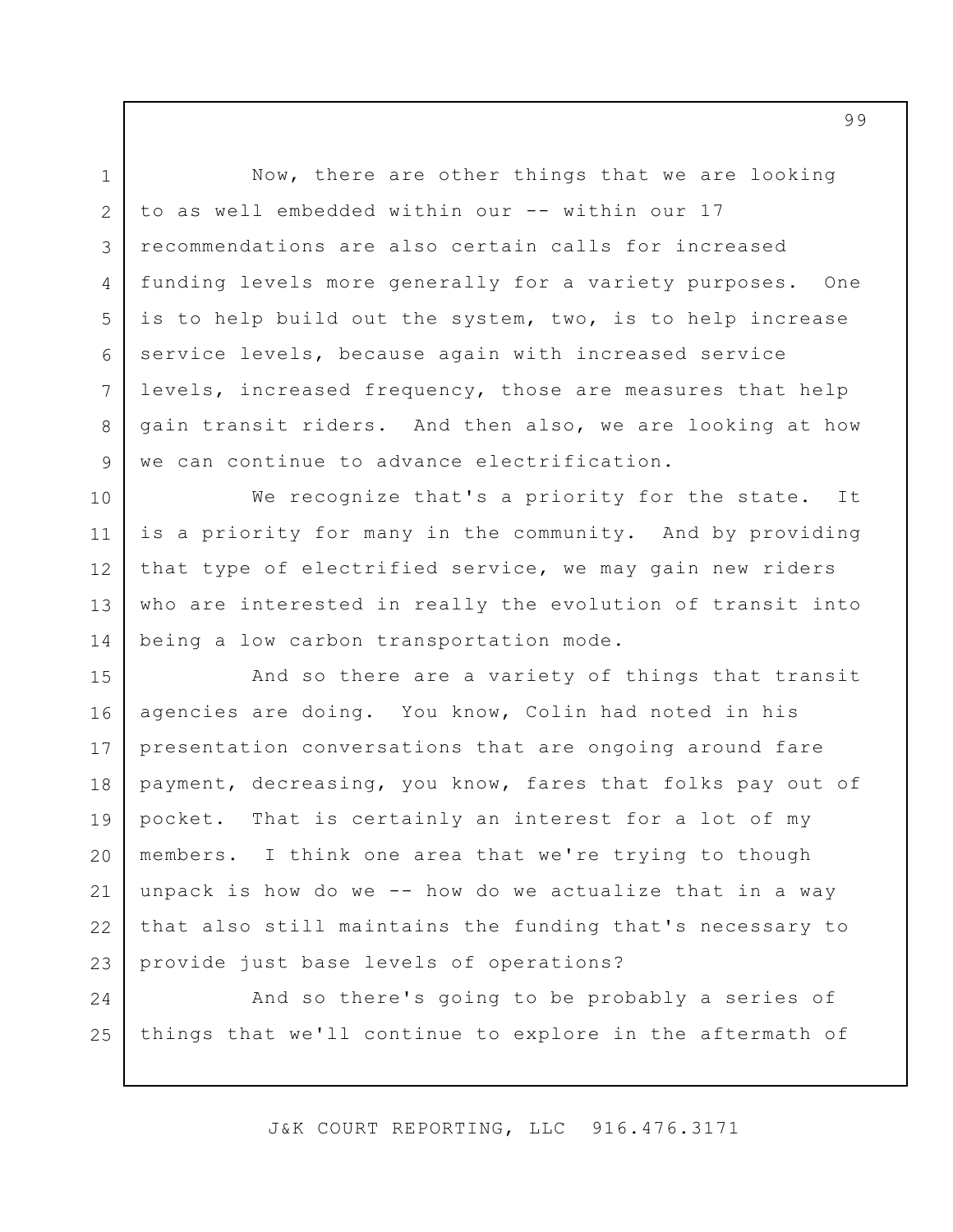the pandemic. But as I just outlined, there are a variety of things that agencies are doing today to address the pandemic that will pay dividends into the future.

1

2

3

4

5

6

CTC VICE CHAIR NORTON: Wonderful. We have a few other questions. First, I want to call on Board Member Dan Sperling.

7 8 9 10 11 12 13 14 15 ARB BOARD MEMBER SPERLING: Thank you very much. So the purpose of this meeting here and the previous ones is for the agencies to collaborate going forward, finding ways to work together to create a better transportation system. So I have a -- based upon -- inspired by these presentations, I have a proposal or suggestion for follow up. So in many ways, what I'm going to say is intended for the Board members and Commissioners, as opposed necessarily to the presenters.

16 17 18 19 20 21 And the premise of this is that we have come to acknowledge and recognize that we have a hugely inefficient and expensive transportation system. It does a very poor job of serving disadvantaged travelers. It has a huge environmental cost and it takes up a huge amount of land use, about 40 percent of our cities.

22 23 24 25 So we now come along with this crisis. And we saw with transit, as it was referred to a few times by Mike Pimentel just referred to it a bit, but transit has been in decline for a long time. It -- the last ten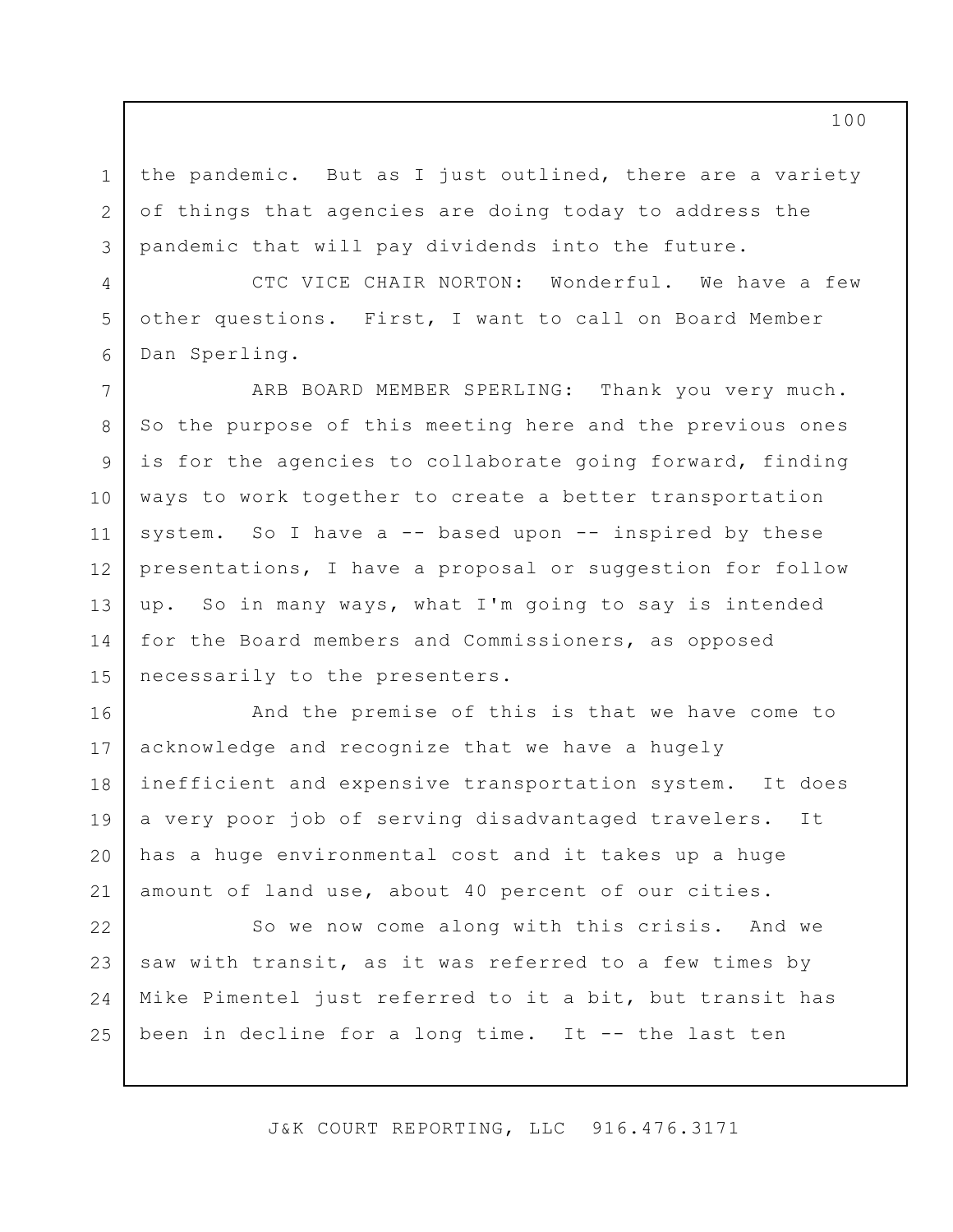years, it's actually even had a more severe decline. So transit was already in trouble before the -- the COVID virus came along.

1

2

3

4

5

6

7

8

9

And I would note that transit, while it gets a lot of attention, it really only serves less than two percent of travel, two percent of passenger miles traveled in California. And what that means is it does highlight -- it does a very poor -- very poor job of serving low-income and disadvantaged travelers.

10 11 12 13 14 15 So what do we do about all this? Maybe a little bit inspired by Colin's quoting of Milt Friedman ideas like around. So there's ideas that have been laying around just a little bit, and so I want to elevate them, because I think this is something that CTC and CARB at a minimum should be working on.

16 17 18 19 20 And that is how do we -- what do we do about this decline in transit -- this catastrophe for transit? And -- and at the same time, we're seeing vehicle use going up. It's probably going to meet or even exceed what it was beforehand -- before the virus.

21 22 23 24 25 So the solution that I'd like to suggest to be working on is looking at tran -- public transportation more broadly. So transit is in decline in a serious state. The -- all of -- we have all these ride-hailing companies, they're also suffering. We've got the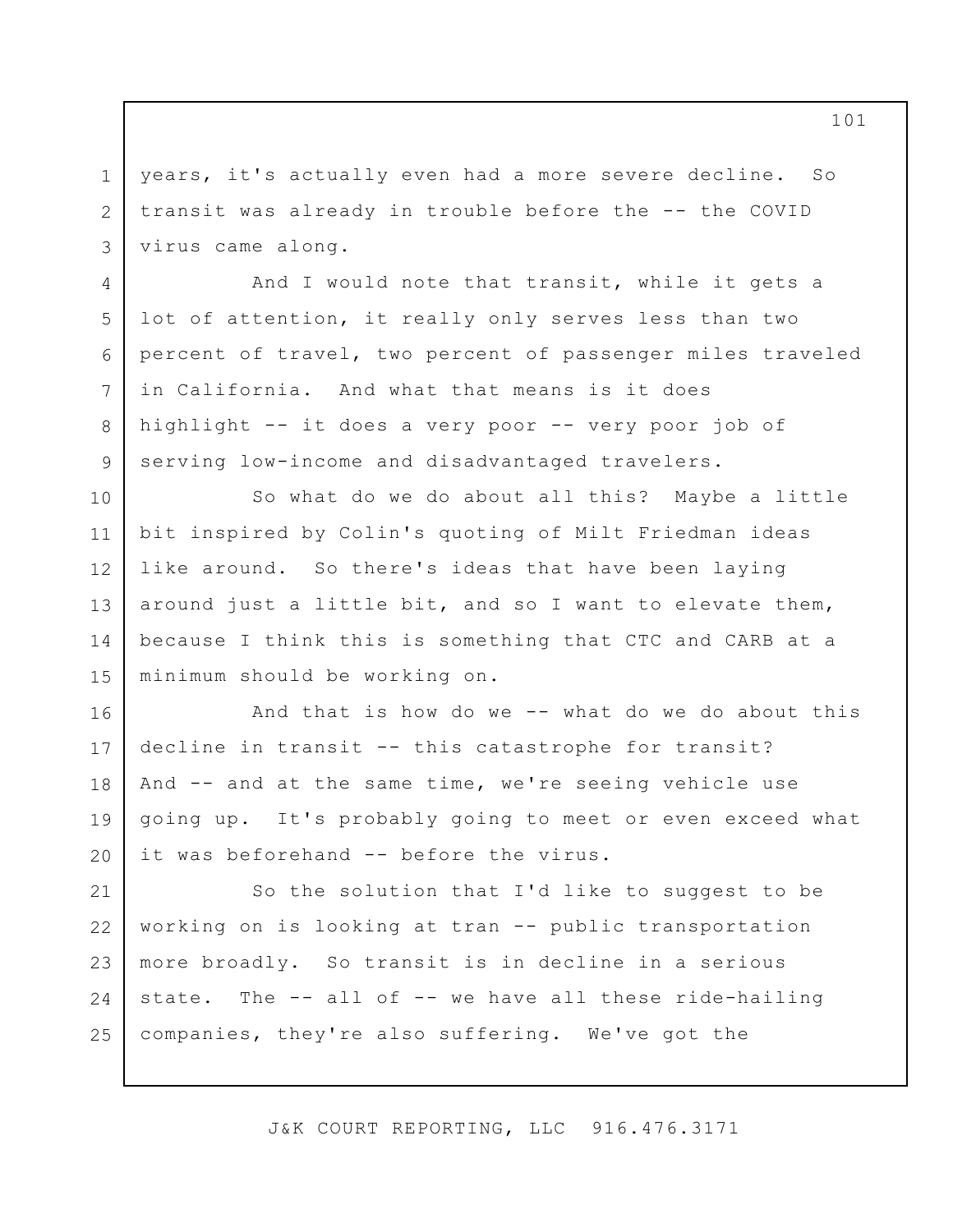micro-mobility, the walking and the scooters that Colin was referring to. And so how do we bring it together?

1

2

3

4

5

6

7

8

We need -- the problem is one of the central issues is transportation finance. And that's where CTC comes in here. And that is all of the money that's handed out to transit operators is very much formula based ina silo, and it really precludes them from doing a lot of the innovative things that they could do.

9 10 11 12 13 14 So here's one idea that could be done just to get it started, and that is how about we subsidize low-income riders and physically disadvantaged riders that by -- that could use ride-hailing services, and that especially are outside of our dense cities, because really the only place transit works well is in the dense cities.

15 16 17 18 19 20 21 22 23 24 25 So we pay a few dollars for them. We make it user -- we think of transportation as user based, as opposed to silo based for operators. And then what they can -- the result of that would be, as Mike Pimentel was suggesting, is the transit operators can pull back and do what they do well, serve dense routes, and these less dense routes that actually have come about for political reasons more than anything else that are hugely expensive to service, let these other services, everything from bikes, to ride-hailing, to, what we call, micro-mobility services, let all these private companies that can do it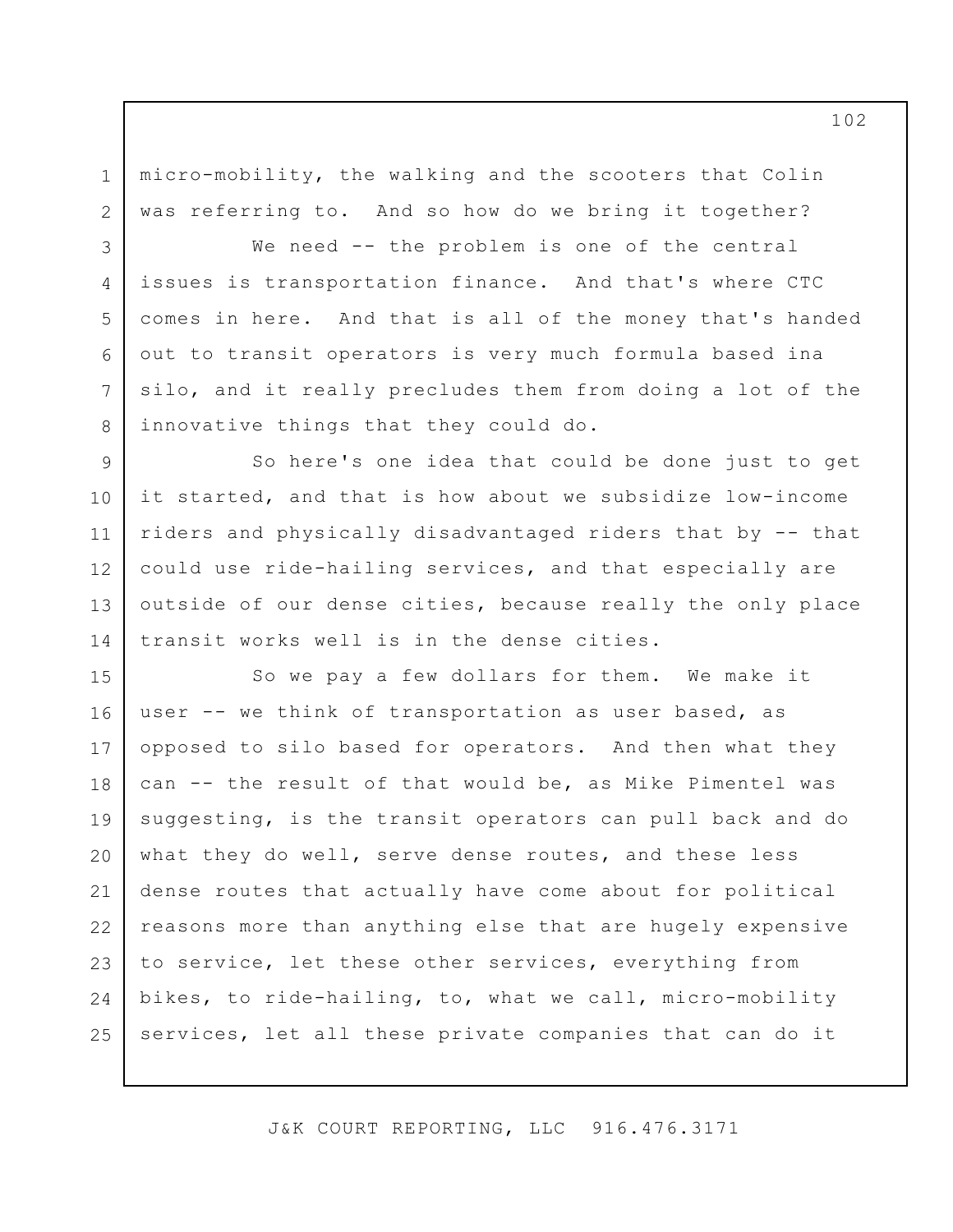much more cheaply in those areas, let them do it, and let's -- let's reform our public trans -- our transportation finance that will facilitate and allow it.

A lot of transit operators are trying to do it, but they're just using ad hoc funding sources. They don't have a fixed source of funding -- a dedicated source of funding that they can use to make these kinds of innovations permanent.

9 10 11 12 13 14 15 So this is an idea. So I would suggest that -and this is part of the process of us working together is, you know, let's put together a task force from CTC and CARB - and if Housing, HCD, is interested, it could be them - but mostly CTC and CARB, and focus on this, and at a minimum report back at our next meeting, but actually - try to actually make real progress.

Thank you.

1

2

3

4

5

6

7

8

16

17 18 19 20 CTC VICE CHAIR NORTON: Thank you. Director Weiss, would you like to respond to this a little bit, since he's asking for a CTC response and potentially a small task force on this idea?

21 22 23 24 25 CTC EXECUTIVE DIRECTOR WEISS: Yeah. So we would be happy to have those discussions. The challenge really is that the funding that comes to the Commission, other than the federal -- there's a small amount of federal funding for what's called the 5310 program, the elderly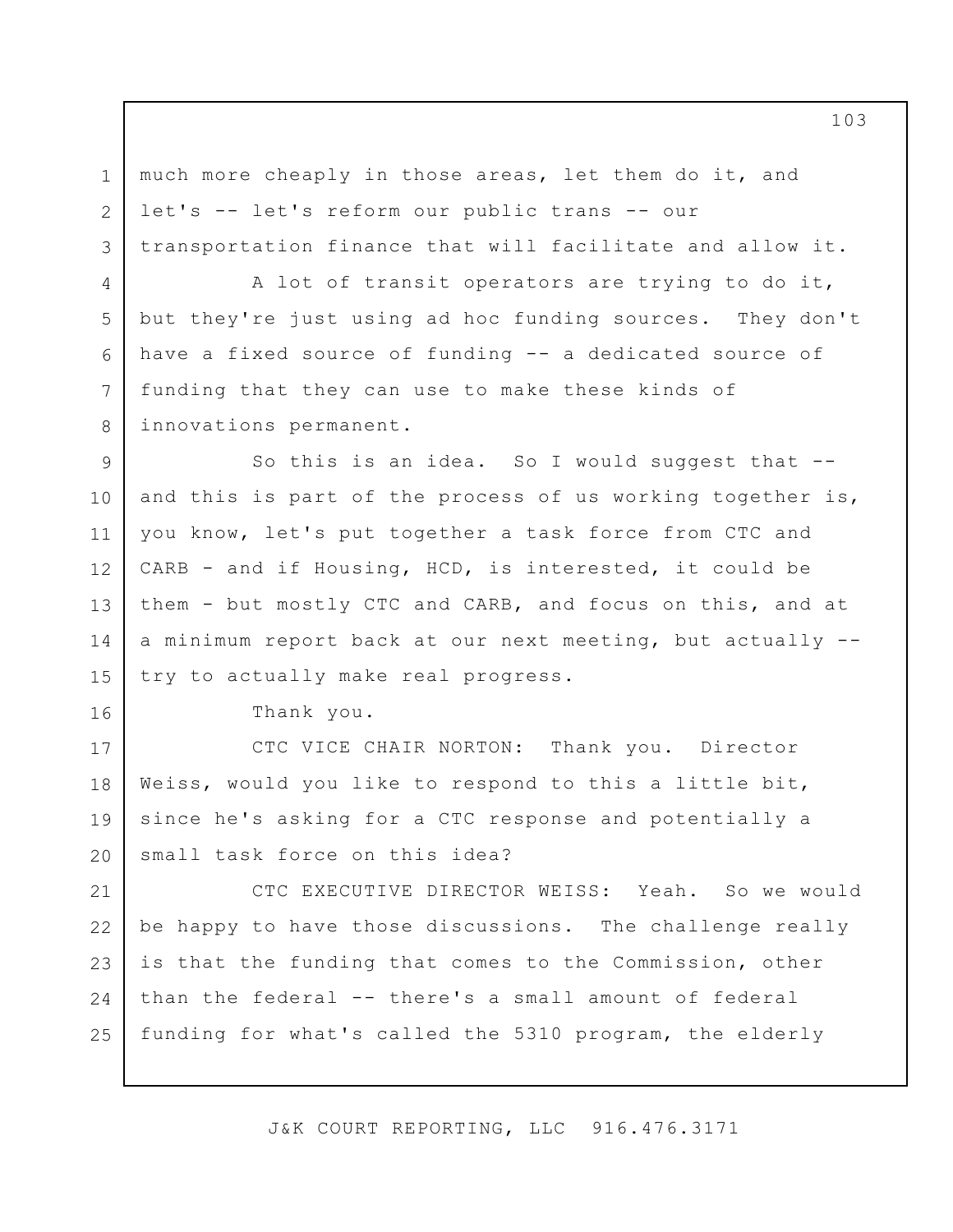and disabled transit, can't be used for this type of thing, the -- either statutorily, or constitutionally, or both, most of the -- the funding is really just for - it's limited in transit, and the funding that we can use for transit is limited to infrastructure or equipment. It's a small level vehicle -- some rolling stock with federal funds.

1

2

3

4

5

6

7

8 9 10 11 12 13 14 15 16 17 18 That this is a challenge we've faced as we've seen in the last decade or more. The State -- as Professor Sperling just said, the State funding for transit has largely been formulaic, and so there -- the --I think we could look at whether we would want to recommend to the Legislature or what would be some options to recommend to the Legislature, you know, as a -- if we could coordinate with CARB, you know, do we want to recommend changes to this. But unless it's new revenue, it would come at the expense of other revenue that's already going to transit.

19 20 21 22 23 24 25 ARB BOARD MEMBER SPERLING: I would just make one comment that a senior staffer from the Legislature actually is the one that inspired me to do this. He said these transit operators are coming to us and asking for hundreds of millions of dollars. And frankly, we look at them and say they need to reform. How are they going to do things different?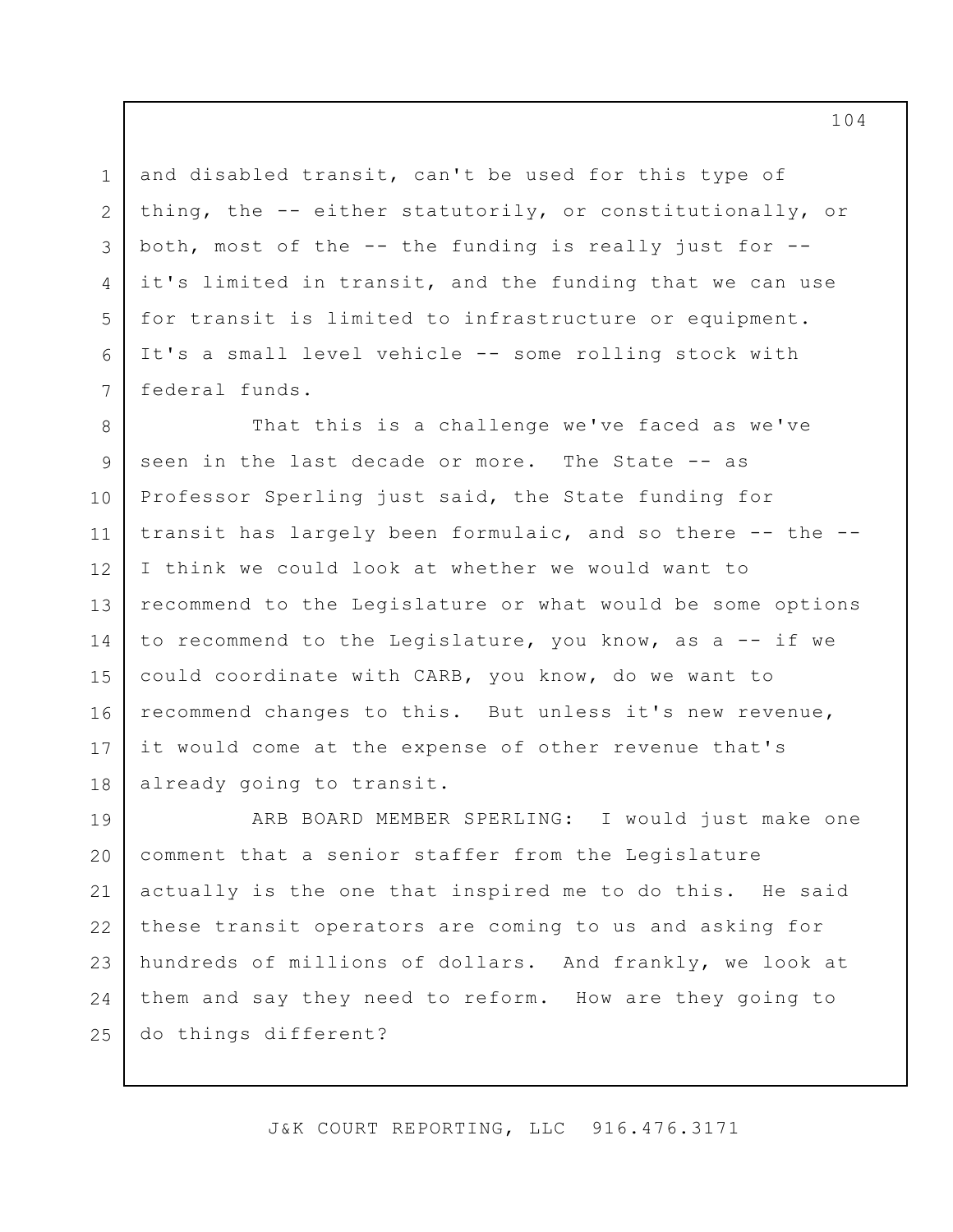And I think there's an opening right now and - including the Legislature, but perhaps including, you know, some of the -- you know, some other -- some other people in this also. So this is a case of we have silos that we need to break down. And I think this is probably the most fundamental challenge and fundamental opportunity for creating sustainable transportation that we have.

1

2

3

4

5

6

7

8 9 10 11 12 13 14 15 16 CTC EXECUTIVE DIRECTOR WEISS: So if there's some impetus in the Legislature, I think it would be worth having some conversations. In our -- in the Commission's last annual report to the Legislature, one of the things we had recommended was that there be a way to incentivize the -- a more standardized fare collection. And the State is currently working on that, but so -- in this sense, trying to overcome some of the silos and problems we're dealing with.

17 18 19 20 21 So, you know, Vice -- Vice Chair Norton, I'd be happy to have some of our team work with some of CARB's team on something we might bring forward, recognizing that we're also in the midst of our busiest time reviewing SB 1 competitive grant applications.

22 23 24 25 CTC VICE CHAIR NORTON: That's fine. I think that that's  $--$  we just  $--$  I wanted to give you a chance to respond as to the color of money and give us an opportunity to then go back and work as a task force to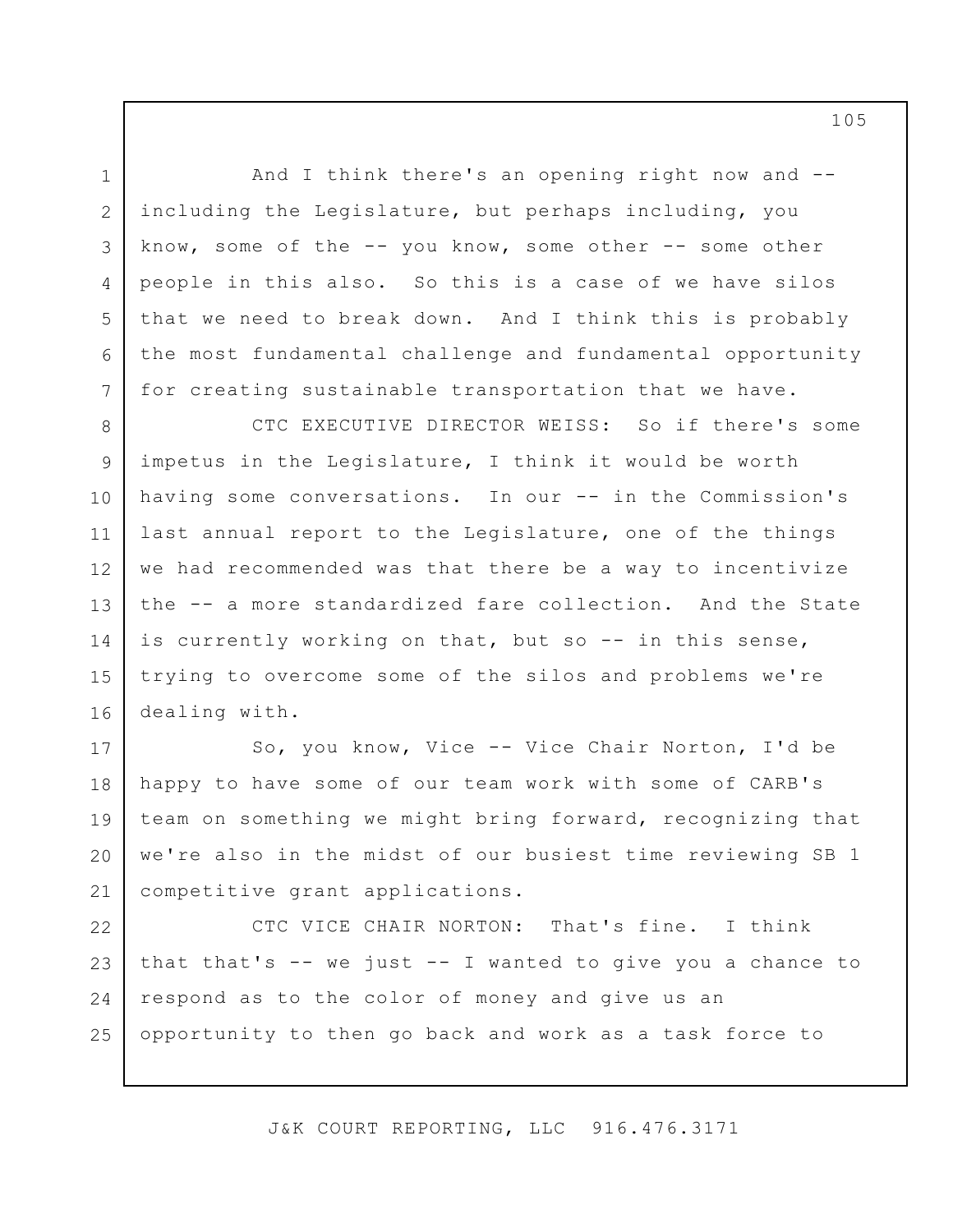see what's possible, including the legislature. So thank you. I think this is a very productive discussion.

And the next three comments and questions are going to come from CTC Commissioners. So we may have some additional ideas to this effect as well. So I'd like to name in this order, I'm going to call on Commissioner Lyou, then I'm going to call on Commissioner Guardino, and then I'm going to call on Commissioner Inman.

9

1

2

3

4

5

6

7

8

So, Commissioner Lyou, you have the floor.

10 11 12 13 14 15 16 17 CTC COMMISSIONER LYOU: Thank you, Vice Chair. And I would just start off by saying that Board Member Sperling's recommendations are very interesting, in terms of how to approach this from a big picture. And I do support the idea of the CTC and Air Resources Board working together to come up with whatever proposals for policy changes might be necessary to support transit in California.

18 19 20 21 22 23 24 25 I had a more narrow and specific request, I think, of our CTC staff, based off of the presentations. And that would be are there specific things that our staff would -- I'd like the staff to come back at our next meeting and provide for us whether there are specific things that they think that they can and we should be doing in terms of positions on proposed legislation, or policies, or policy changes, et cetera, that would support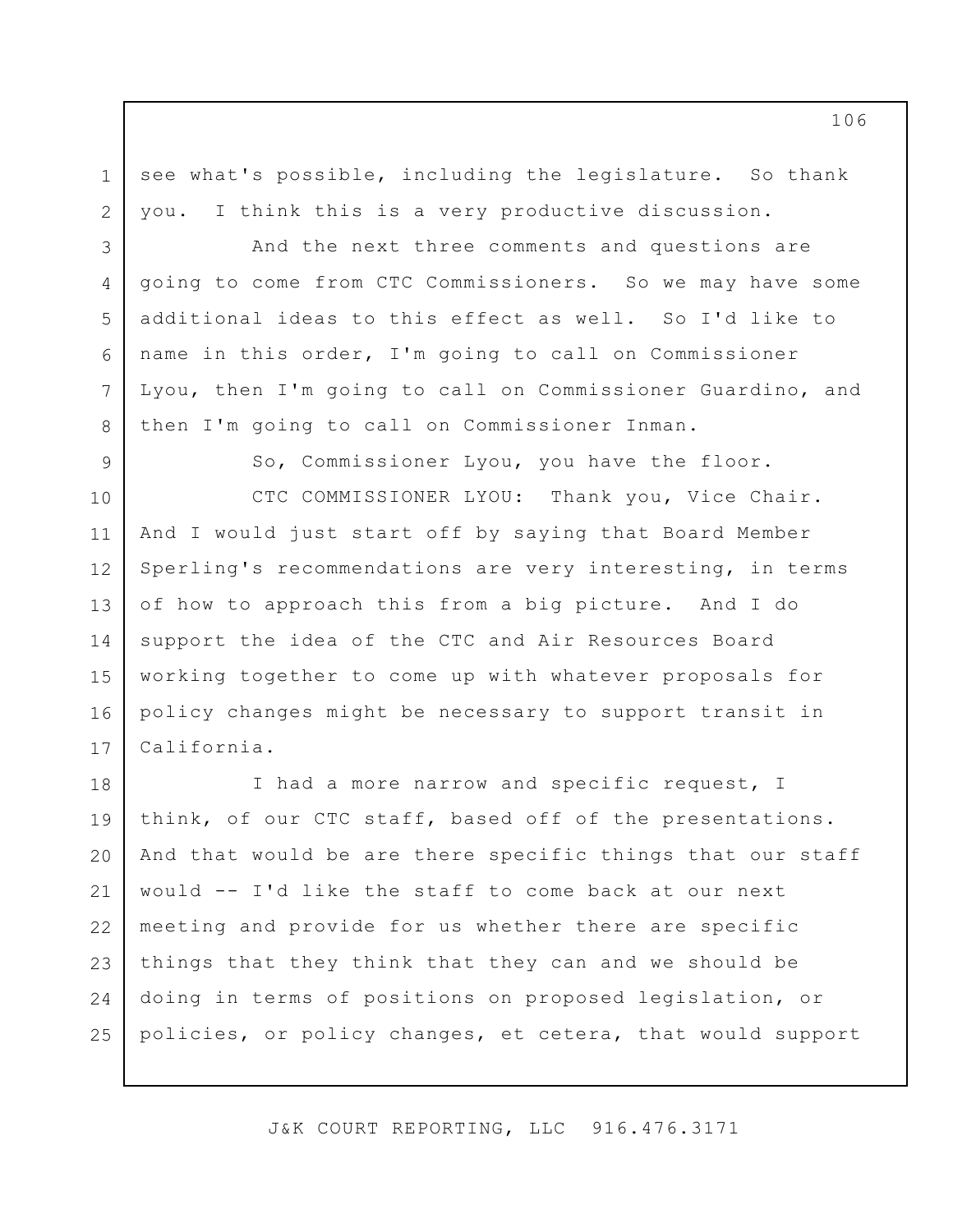the resuscitation of transit in California, because I fully agree that this is an existential crisis for transit, and I think that there are definite benefits both in terms of congestion and in terms of air quality and greenhouse gas benefits that only transit can solve.

6 7 8 9 10 11 12 So I think maybe Caltrans can help with some of those -- laying out for us what those congestion benefits are. And I would hope that ARB staff would be helpful in specifying and making sure that we calculate correctly what the air quality and greenhouse gas benefits are to support any call for action that the staff might come up with.

13 14 15 16 17 So my request is for staff to come back to us and work with ARB, to the extent necessary, to provide the background and see whether we should taking positions in support of California transit agencies or others to support transit in California.

Thank you.

1

2

3

4

5

18

21

19 20 CTC VICE CHAIR NORTON: Thank you very much, Commissioner Lyou.

Commissioner Guardino.

22 23 CTC COMMISSIONER GUARDINO: Thank you. Am I unmuted, Madam Vice Chair?

24 25 CTC VICE CHAIR NORTON: You are unmuted, Commissioner Guardino.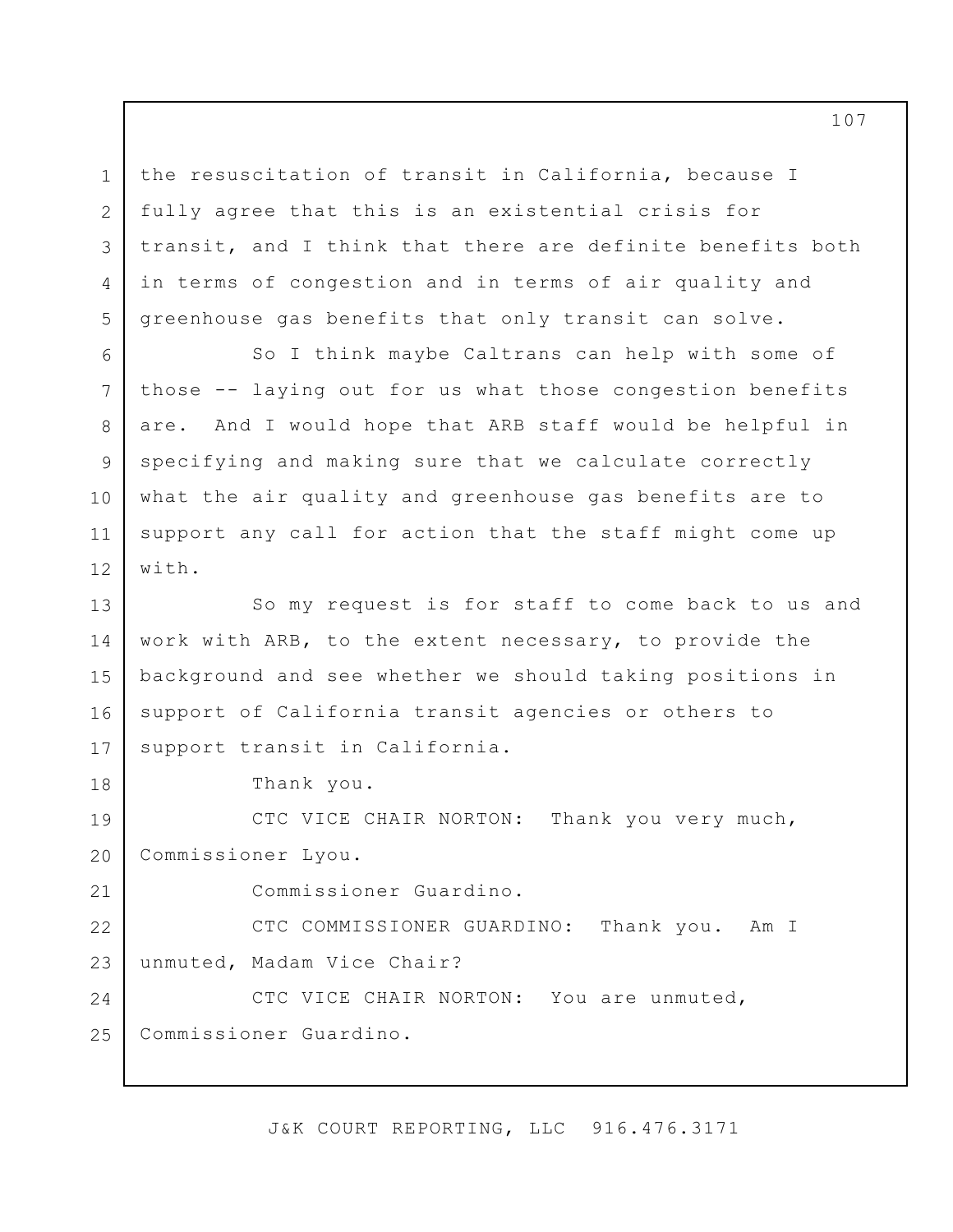1 2 3 4 5 6 7 8 9 10 11 12 13 14 15 16 17 18 19 20 21 22 23 24 25 CTC COMMISSIONER GUARDINO: Thank you. I appreciate it. And I want to thank all three of our panelists and -- and to our colleagues at CARB with whom we have long partnered. Mary Nichols, I'm -- sorry there's someone else on this line. Could someone mute themselves? Great. Thank you. Madam Vice Chair, can you still hear me? It sounded like someone else cam off of mute. Madam Vice Chair? CTC VICE CHAIR NORTON: We can still hear you, yes. CTC COMMISSIONER GUARDINO: Great. Thank you. want to thank our colleagues at CARB, Mary Nichols, Richard Corey, excellent presentations and remarks so far. And it's amazing in a crisis how it can bring us together or how it can drive us apart. And I think it's bringing us together. By far, I believe this is our most substantive and heartening meeting we've had. CTC VICE CHAIR NORTON: Commissioner Guardino? CTC COMMISSIONER GUARDINO: Yeah. CTC VICE CHAIR NORTON: Come back to us. You disappeared for a little bit. CTC COMMISSIONER GUARDINO: Okay. Am I back again? I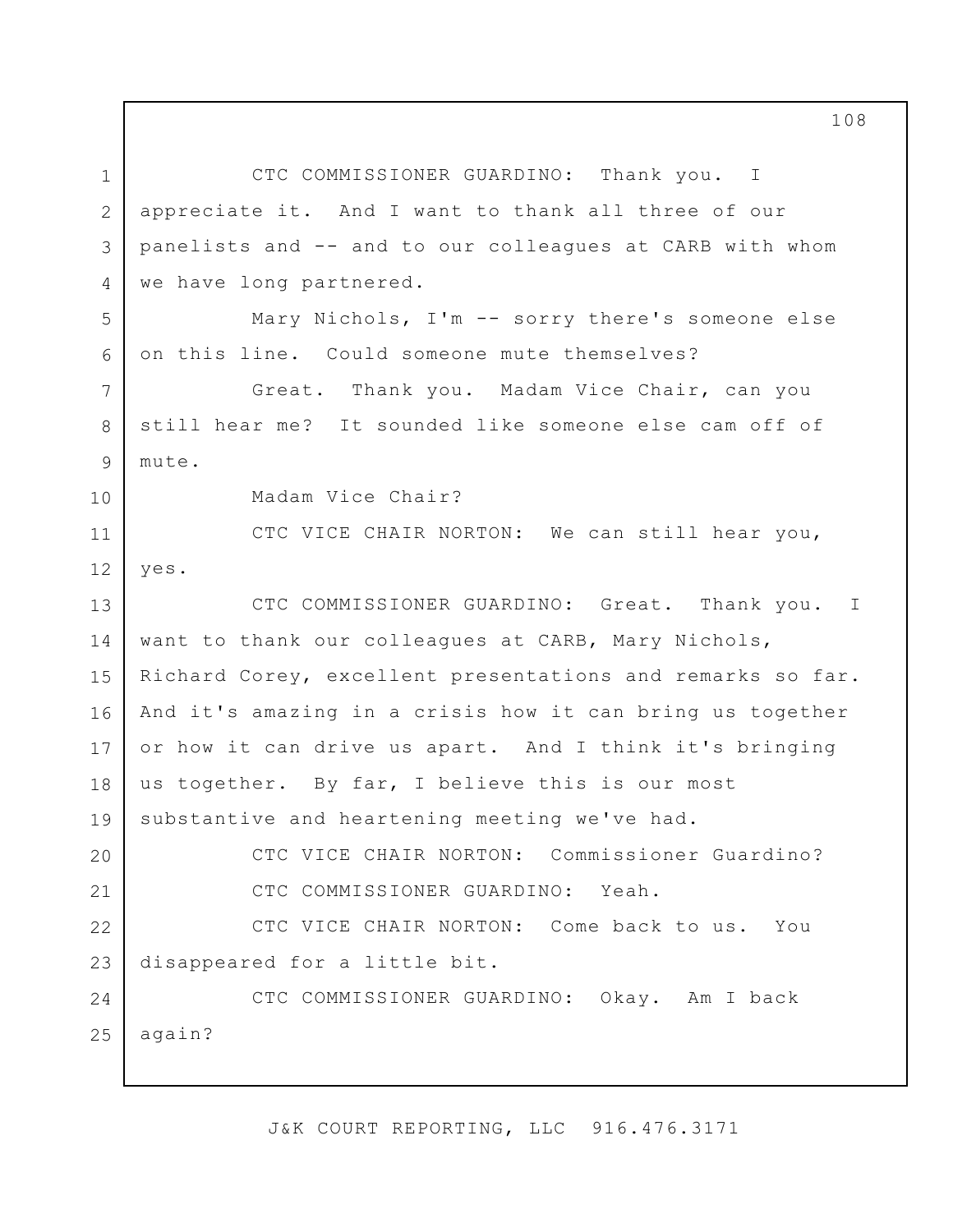1 2

4

5

6

CTC VICE CHAIR NORTON: You are now.

3 CTC COMMISSIONER GUARDINO: Great. Thank you for your patience with me and our, as you said, mercy and grace at the beginning. We're all living with that right now.

(Laughter.)

7 8 9 10 11 12 13 14 15 16 17 18 19 20 CTC COMMISSIONER GUARDINO: But to Michael Pimentel, your comments about transit agencies and what we're all going through right now, what those agencies as well as the passengers who depend on their services are going through. And you used, as one example, Caltrain commuter rail service, which some on this call might know, has been in continuous operation since 1863 when Abraham a Lincoln was President of the United States. Yet, it's one of the only fixed rail transit systems in the country that has no permanent revenue source. It is incredibly reliant on farebox return, which is one of the best in the State. At 72 percent in pre-COVID conditions, trains filled in each direction throughout the day, a.m. and p.m. commutes, and now is facing the potential of fiscal insolvency.

21 22 23 24 25 The point I want to make on this is November 3rd there may be a measure on the ballot that we've been working on during my day job for nine years for Caltrain to have a permanent revenue stream, if approved by our voters.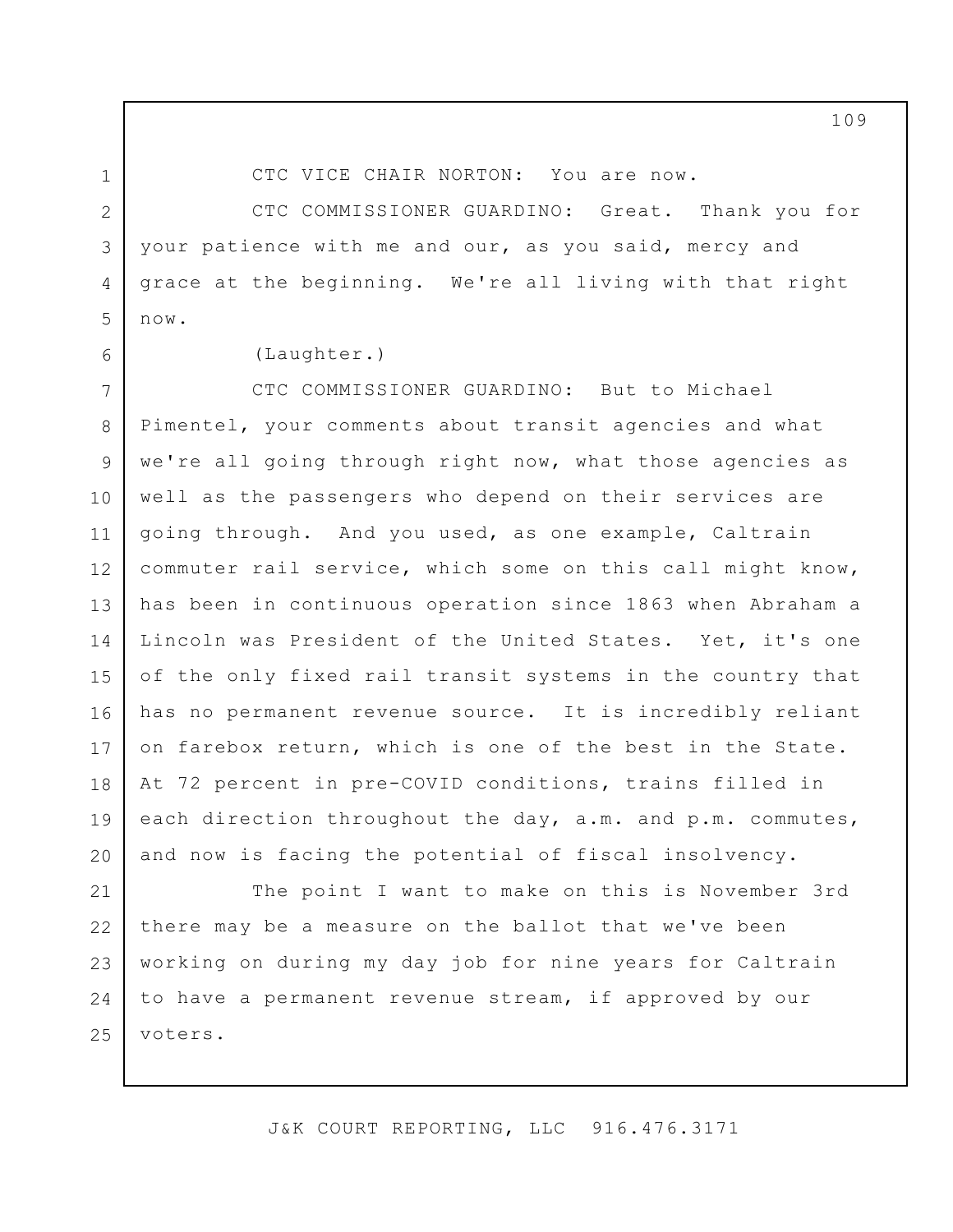And here's the highlight. In a recent poll just two weeks ago, a tax on our own residents and employers, a 1/8th of \$0.01 sales tax proposal still enjoys 66 percent support. Our voters our visionary, even in an economic downturn, of what they know is in the long-term best interests of our region and our transit systems.

7 8 9 10 11 12 13 14 And I would encourage others who were thinking about a potential November transportation funding ballot measure, don't necessarily think that in this economic downturn voters don't still think longer term about their own future. Continue with those potential efforts. Continue your survey research, communicate with your voters, and let's see if there's still a willingness to invest.

15 16 17 18 19 20 21 22 23 24 My last point, Madam Vice Chair, is on the comments that I completely concur with about equity and the need to make sure that preeminent are our transitdependent riders. Absolutely, yes. But I believe it's an "and" not an "or". And let's never forget that to continue to make great strides in greenhouse gas reduction emissions, in localized air pollution, and traffic relief, we need to also compel our choice riders, those who own cars and too often are staying in their cars, to get out of their cars and into all forms of transit.

25

1

2

3

4

5

6

So let's keep the transit-dependent preeminent,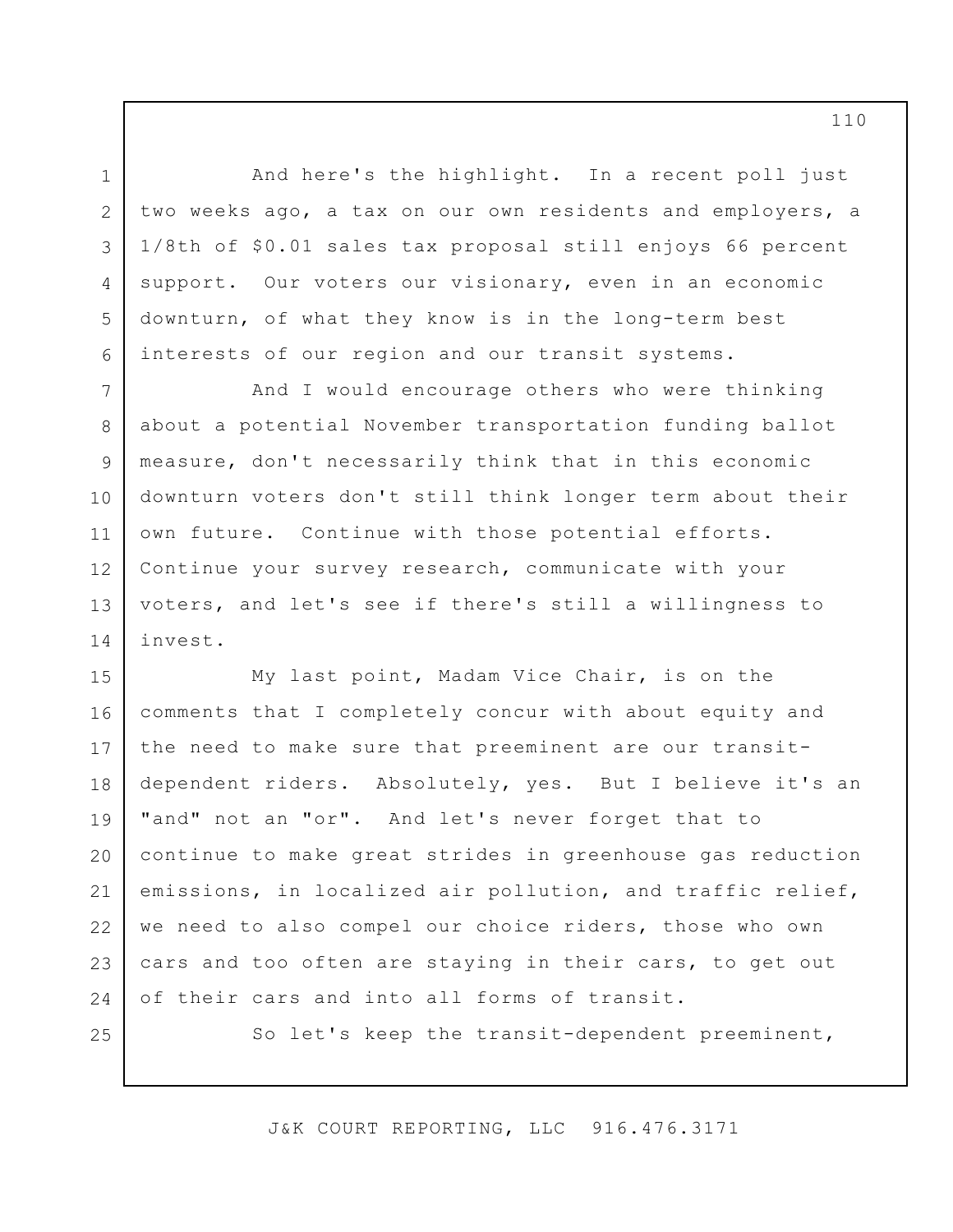1 2 3 while never forgetting to continue to make great gains in GHG and local air pollution. We need to compel people out of their cars.

4 5 And with that, Madam Vice Chair, I'll turn it back over to you.

CTC VICE CHAIR NORTON: Okay. That's great, but I would like to give the panelists an opportunity to respond to some of the things that you raised. So do any of the panelists want to respond to Commissioner Guardino's statements?

Okay.

6

7

8

9

10

11

12 13 14 15 16 17 18 19 20 21 22 MR. PIMENTEL: Through Vice Chair Norton, Michael Pimentel with the California Transit Association. I just wanted to thank Commissioner Guardino for his spot-on remarks. Certainly for us as an association, we want to make sure that we're thinking big even during today's crisis. For us, it is critical that we move forward, not only with increased operations, but also capital projects. Of course, we're dealing with a crisis today. We hope it's short-term, but we want to make sure that we're also making those long-term planning decisions to ultimately bring more folks into the fold of public transit.

23 24 25 And so for us, we're laser focused on that dual mission, maintaining operations, but then also building out our system, so again we can build back better. I just

J&K COURT REPORTING, LLC 916.476.3171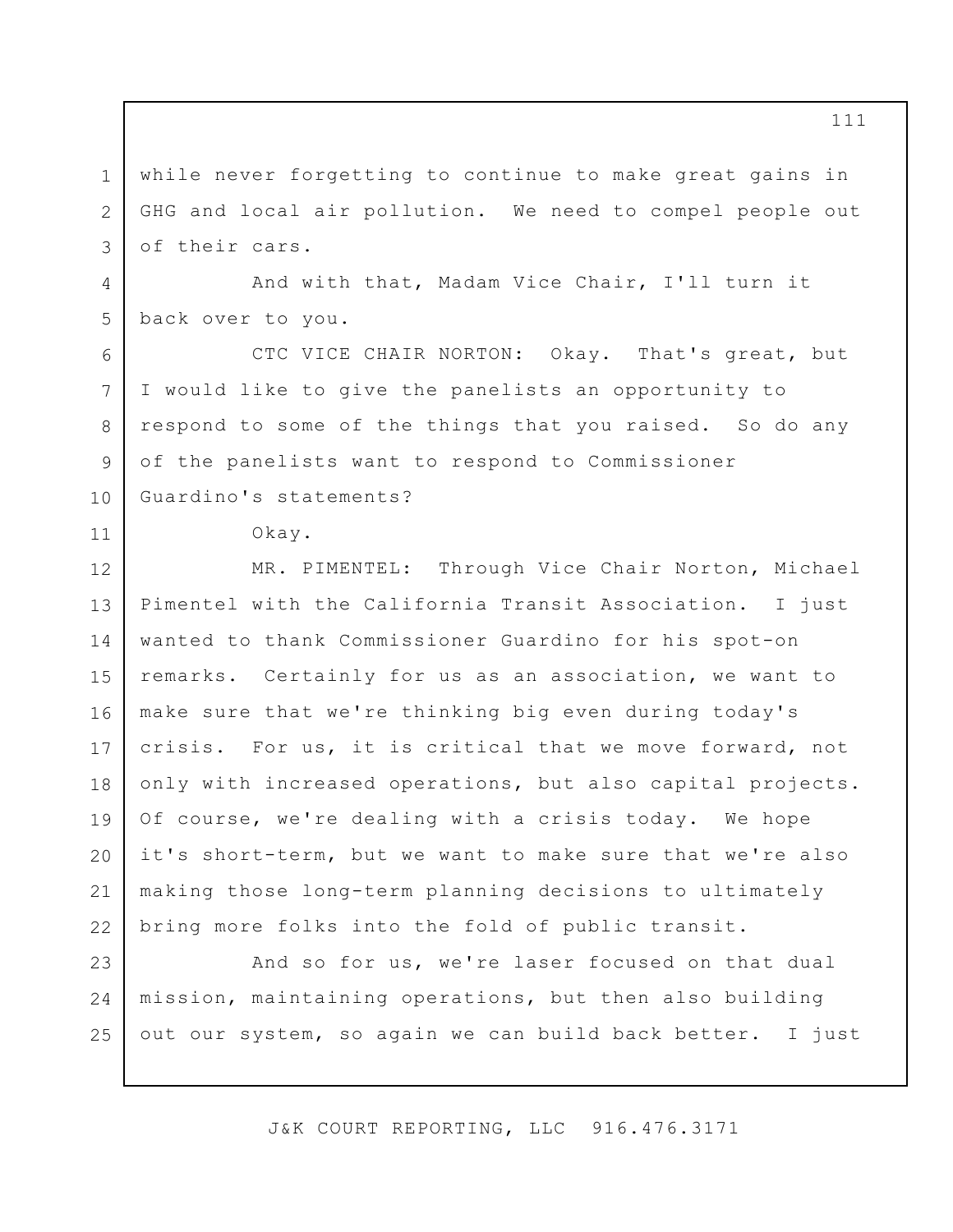1 2 wanted to say thank you to Commissioner Guardino for just those spot-on remarks.

Thank you.

3

4

5

6

7

CTC VICE CHAIR NORTON: Thank you very much. Well said. Let me also get to Commissioner Inman and then next would be CARB Member Alex Sheriffs.

So, Commissioner Inman.

8 9 10 11 12 13 14 15 16 17 18 19 20 21 22 23 CTC COMMISSIONER INMAN: Yes. Thank you, Vice Chair. Just a couple of things. I, too, just really want to ask Michael, I didn't hear enough about our essential workers and the transit-dependent workers. I perused your recommendations, but perhaps it was in there. But I think in the immediate crisis and this kind of goes to Dan Sperling's point, which I think Dan was talking more about future changes. But immediately, I think, you know, we've really got to make sure that we provide service - transportation as a service to these essential workers. We've been told over and over again that we have equity issues around transportation. And I would surmise that within our essential workers that's reinforced that we need to do that. So I would just like to have more timely information on what we collectively can do around those essential workers and those that are transit dependent.

24 25 And then also, we've briefly touched on telecommuting today. We had a pretty good discussion at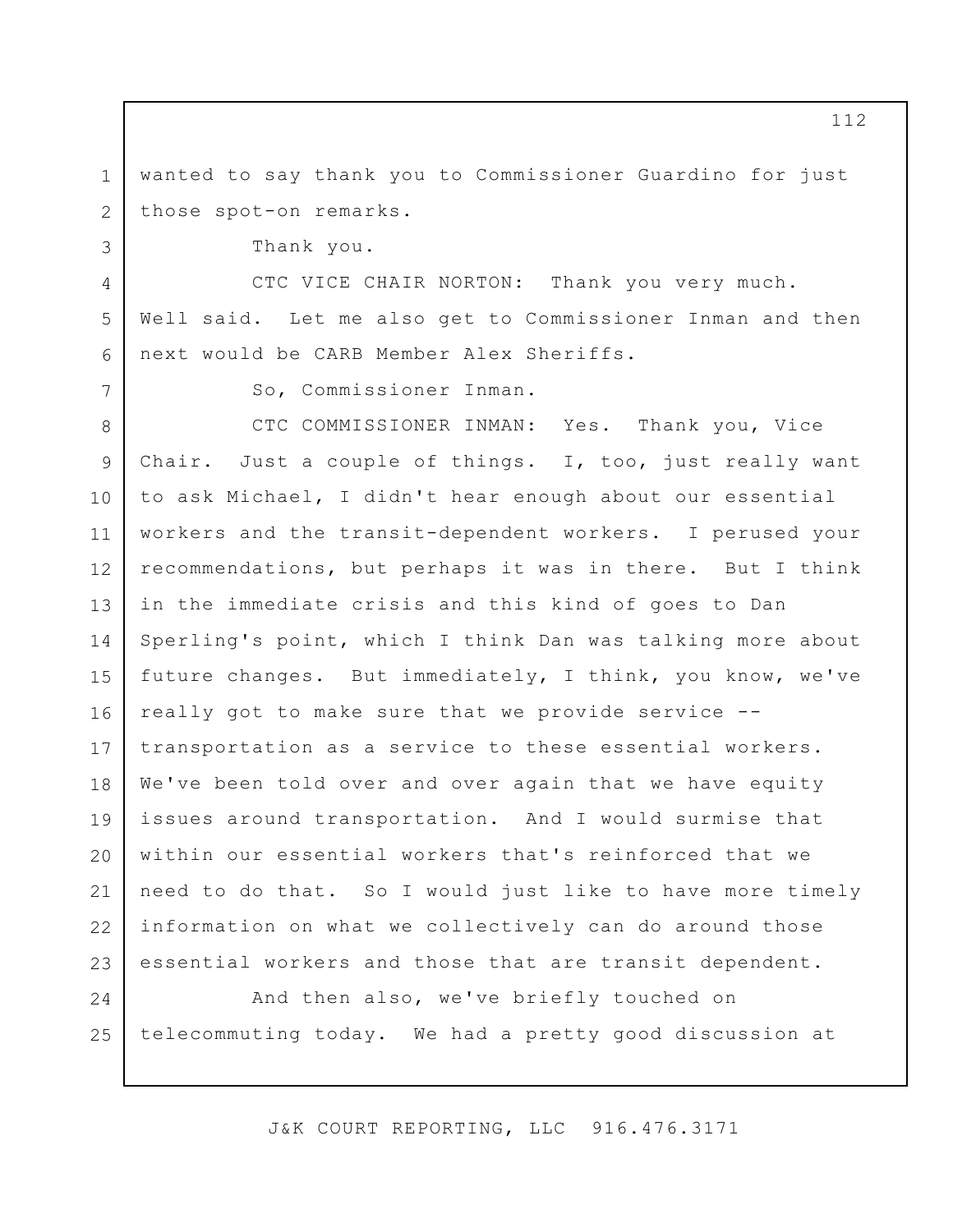1 2 3 4 our least CTC hearing. But if we look at the reduced vehicle miles traveled, we've all been part of a massive experience with working from home. I'm sitting on my front porch right now.

And so I think we have to encourage where that works as an option. I'm hoping we all land in some hybrid, because I think being isolated is not healthy either.

5

6

7

8

9 10 11 12 13 And then finally, I think -- you know, we've kind of touched on the housing, but to Commissioner Dunn's point, we've got to really be looking at where those housing shortages and what are we doing specifically to move that needle.

14 15 16 17 18 And then jobs, because we have huge unemployment. We've been told that, you know, some 40 percent of our jobs may not come back, so what -- where the job is going to be. So I think we're missing a few more pieces of this discussion, but I'm glad we're having.

19 20 21 22 23 24 25 And then back to my original question, which really goes to Mitch and perhaps to Fraser, I'm having a hard time reconciling how far down our transportation funding really is going to be. And that's probably because no one really truly knows, but we've seen numbers at our CTC hearings. We've been updated. Then we've seen what our transit operators put forward. And then Fraser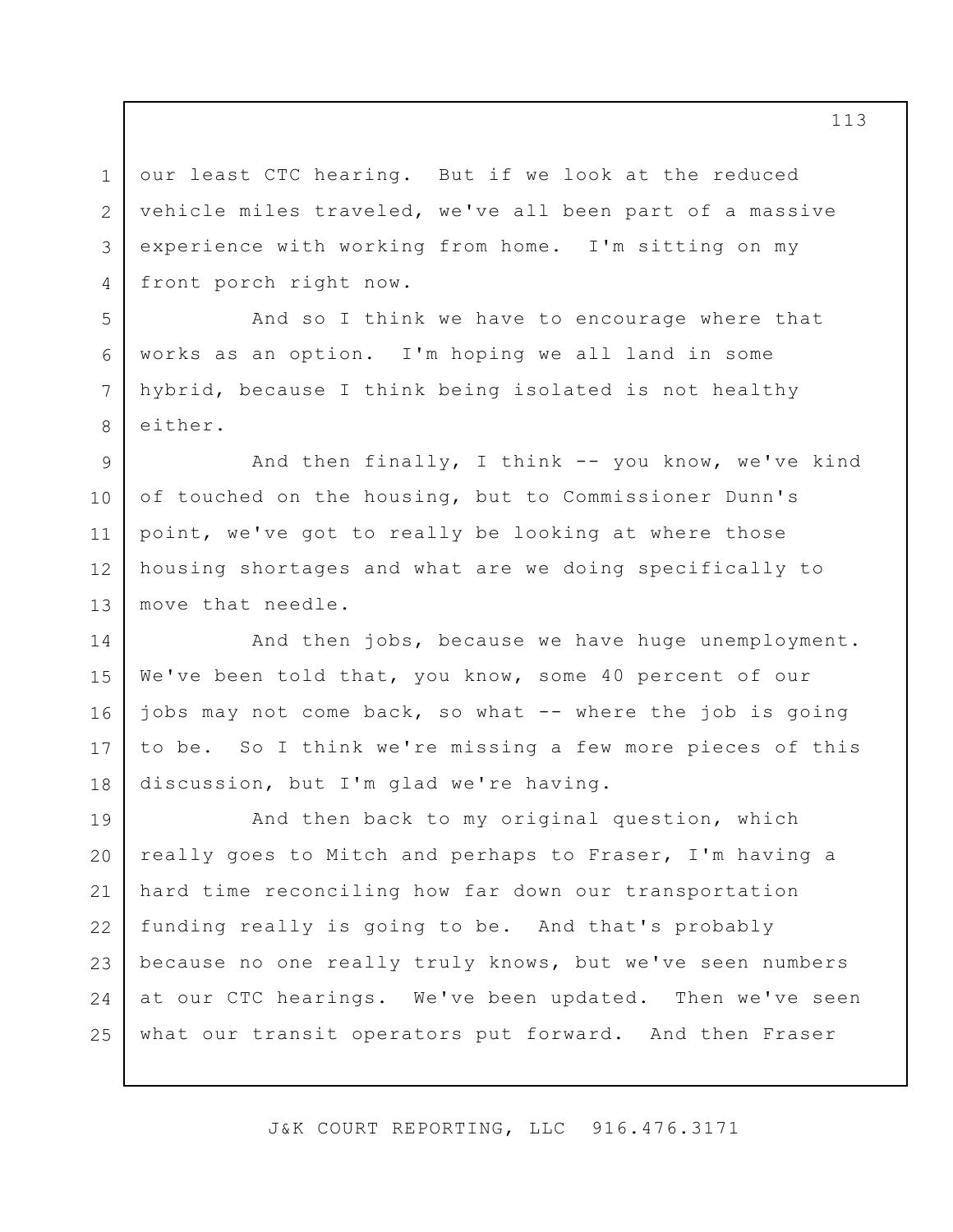had -- I'm not sure those all reconcile. So I think somebody needs to really try to help us all understand what are our real shortfalls and then we'll be able to figure out the limited resource allocation.

CTC EXECUTIVE DIRECTOR WEISS: So, Commissioner Inman, I would -- I would like to answer that in two ways. First, I'll say, of course, my numbers are right. They're always right.

(Laughter.)

1

2

3

4

5

6

7

8

9

10 11 12 13 14 15 CTC EXECUTIVE DIRECTOR WEISS: Second, I'm checking to see if they're right and we're -- our team has been in correspondence with Professor Shilling. I think we're yet to exactly get to the bottom. But I can tell you our numbers are the Department of Finance's estimates. Whether they're accurate is a different question.

16 17 18 19 20 21 22 MR. SHILLING: This is Fraser Shilling from UC Davis. And as I said, these are StreetLight Data data. And I did ask them -- I said there was some concern at the State level that the percent reduction in travel was two -- was too much, according to the phone movement data, that maybe State agencies thought there was more like a 40 to 50 percent reduction in travel.

23 24 25 And they did their own push-back and said that they had been working with a couple of Caltrans districts, and they had zoomed in to -- to look and make sure that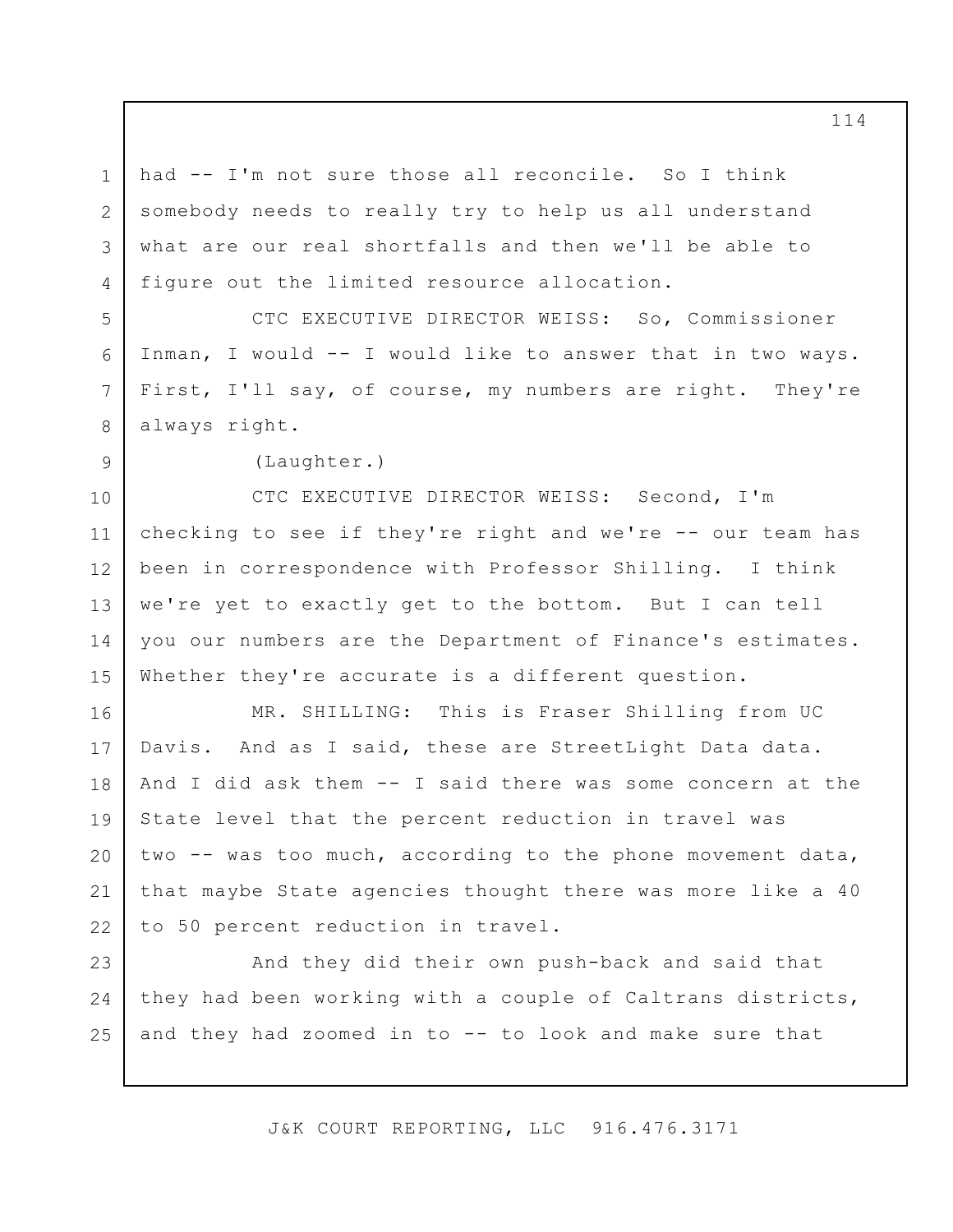1 2 3 4 5 6 7 8 9 10 their overall findings were correct, in terms of the number of vehicle miles traveled reduction -- reduced. And they thought that it was in part due to different ways that people were coming up with travel data. So traffic volumes versus vehicles miles traveled. And so that was their conclusion, which is why I reiterated that that might be the difference where you have highway sensor, road sensor based traffic volume data that you're converting into VMT rather than some -- a separate way of calculating VMT.

11 12 13 14 15 16 17 18 All of this being the basis for a projected -- or real-time evaluation of potential loss of fuel tax revenue, which then affects the projection or budget that you all rely on. I would say that the -- the chance of it being correct is probably somewhere in between the VMT values and the traffic volume. And so we're looking at the low end say \$2 billion lost over four months, at the high end \$3 billion lost over four months.

19 20 21 22 23 24 25 But it's not -- I don't think it's going to be less than that two billion, because we have -- we've looked at about 25 or 30 highways across the state, across the same time periods, and -- in order to try to see where the difference is coming from, but it's a -- obviously, a moving target. And I'm not an economist. I'm not pretending to have that knowledge. But from looking into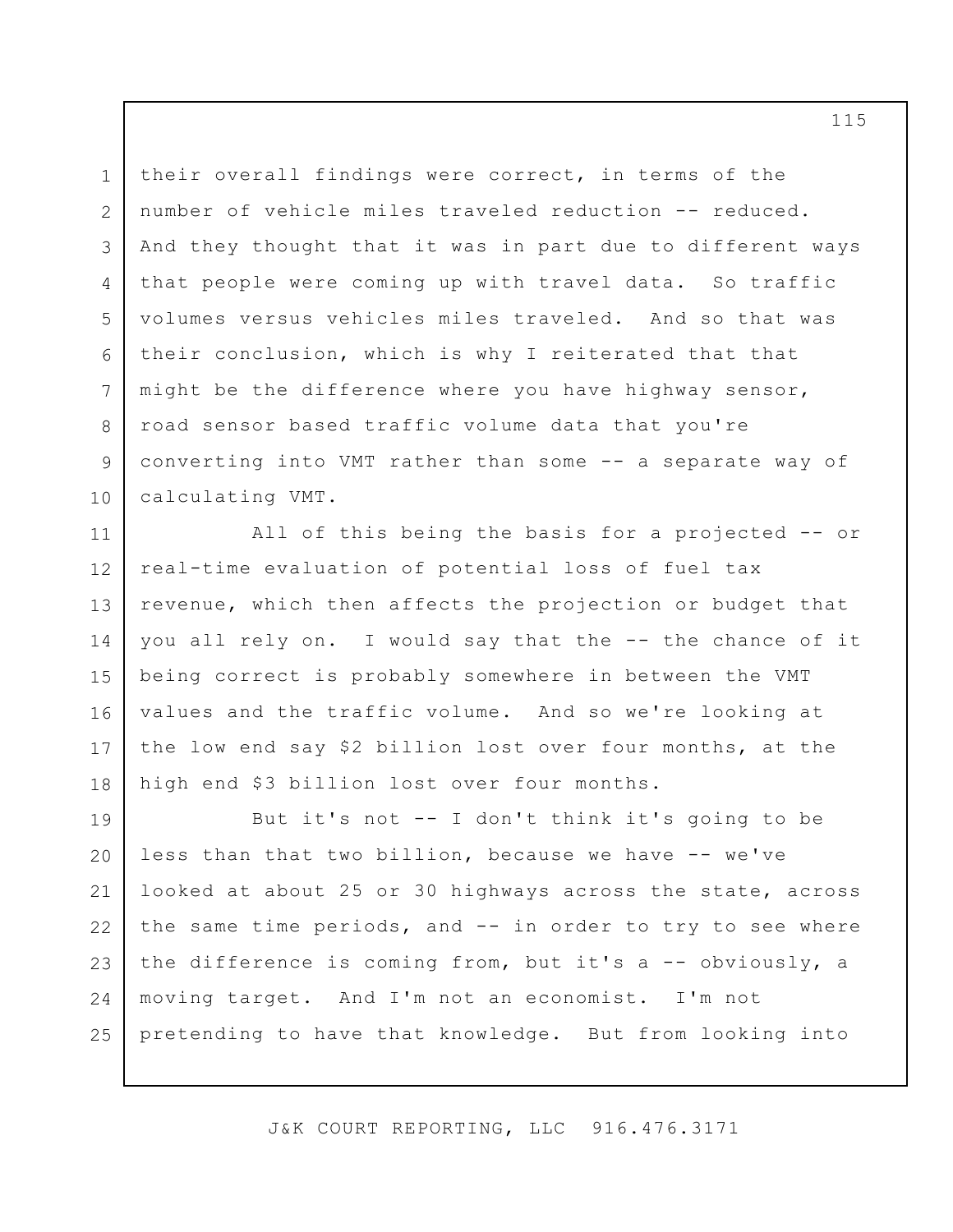1 2 the traffic data, it does seem like the phone movement data is relatively accurate.

CTC VICE CHAIR NORTON: Great. Thank you. Thank you very much. We have one more question listed and then we have a really great set of presentations on deck from HCD. So I'd like to make sure we check in with CARB Member -- Board Member Alex Sheriffs and then we'll move to our HCD presentations.

9 10 ARB BOARD MEMBER SHERRIFFS: Thank you. Yes. This is Dr. Sherriffs. Can you hear me?

11

3

4

5

6

7

8

CTC VICE CHAIR NORTON: Yes.

12 13 14 15 16 17 ARB BOARD MEMBER SHERRIFFS: Great. You know, I have a very thinking short-term, near-term revitalizing, vitalizing public transportation when we think about buses, Subways, and trains. The ridership, the public needs to have confidence and safety. And if they don't have confidence and safety, they're not coming back.

18 19 20 21 22 23 24 25 And I'm wondering, you know, what are -- what are we doing in terms of gathering meaningful data about what is the risk to staff and riders, and how to decrease that risk, things beyond masking, distancing, cleansing perhaps? You know, what are we doing to quantify those numbers to reassure the public about -- about safety? So, you know, maybe a question for the transit advocates, the transit agencies? What are we doing to support research,

J&K COURT REPORTING, LLC 916.476.3171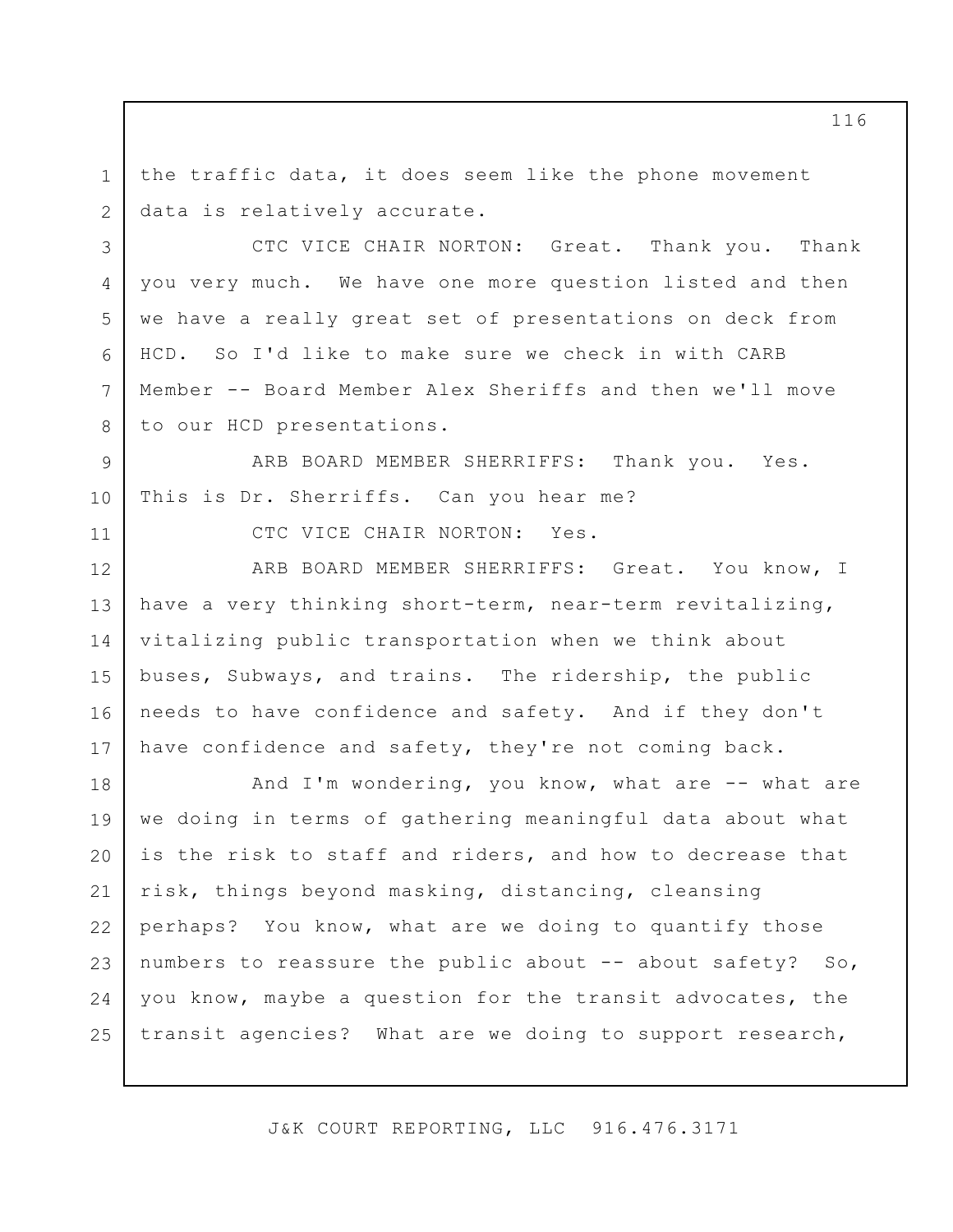to partner with public health experts or agencies to help work on this aspect of revitalizing public transportation?

1

2

3 4 5 6 7 8 9 10 11 12 13 MR. PARENT: Yeah. This is Colin at Circulate San Diego. You know, I think it's a good question and - but I'll just share that at least in San Diego you're actually not hearing from the transit agency a goal to try to get more people back on the system. In fact, it's kind of the opposite. And I'm not sure that they're wrong, right, or they're -- instead what they're saying is listen, you know, if you need to use transit, we want to make it available and safe for you, so you can get where you're going, but also like maybe you should try to go out less and like do less things, you know.

14 15 16 17 18 19 20 21 And so  $I$  --  $I'm$  not -- honestly not sure that the primarily goal of advocacy and of public agencies right now is to increase transit usage. I think the primary goal is to -- is to make sure that it's safe for people who do need to use it is to make sure that the system is financially viable, so that they can persist, so that when we are in a point of wanting to build ridership, we're able to do so.

22 23 24 25 But I think that's a much  $--$  I'm just not  $--$  I think -- and this is something that's tough for a lot of, you know, pro-transit people, ourselves included, but we're always in this posture -- we're used to being in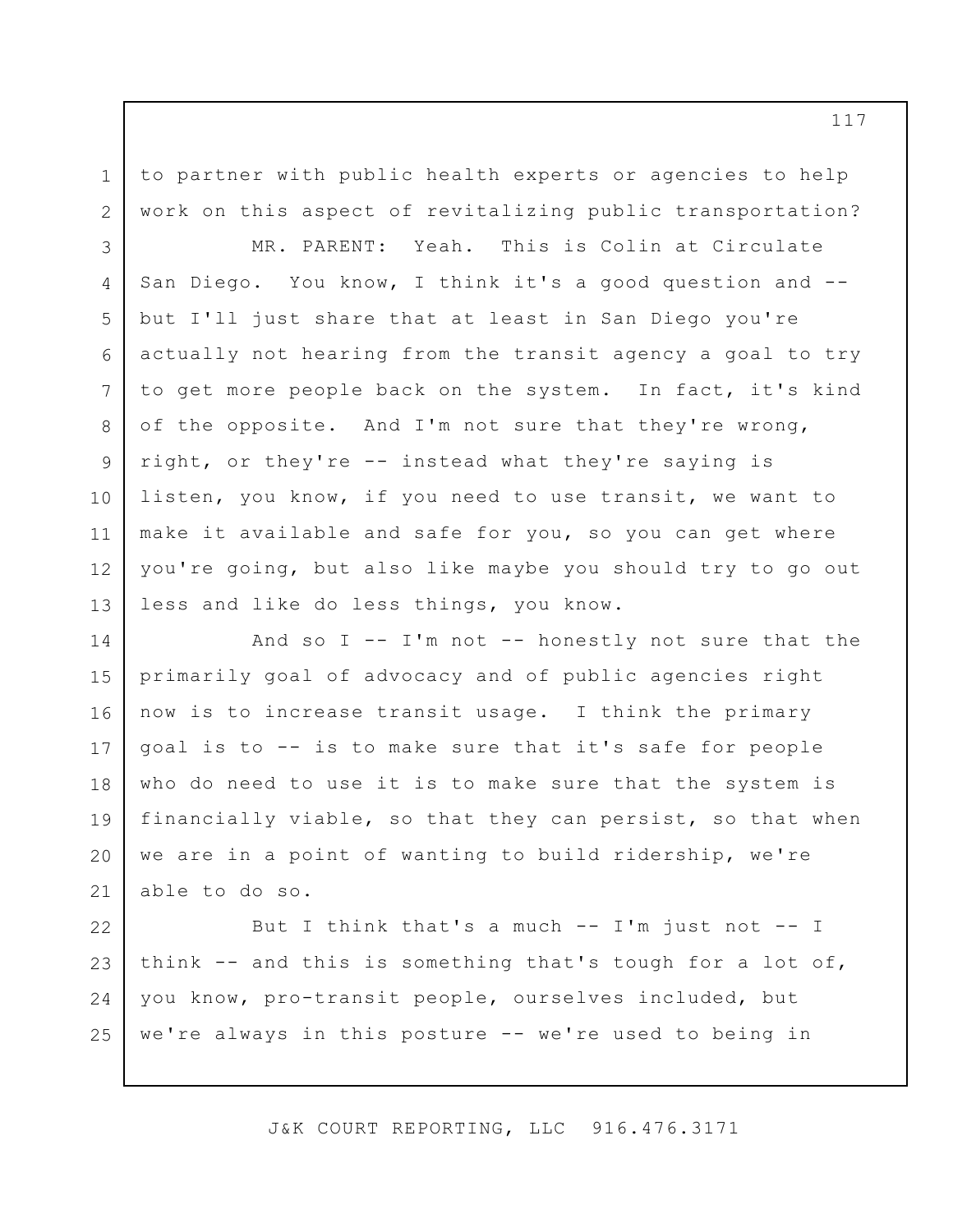3 this posture of trying to get more people on the bus. And at this point, I'm not sure that that's really our -- I'm not sure how primary that is as a -- as a goal, at least for the immediate term.

1

2

4

5

6

7

8

9

10

MR. PIMENTEL: And if I can add on that. It's Michael Pimentel with the California Transit Association. I would say that Colin's summation is pretty right on. Agencies are looking at, you how, is it that you can make sure that your service is safe and available for those who most need it.

11 12 13 14 15 16 17 18 And as a way of doing that, you touched on, Dr. Sherriffs, a few of the items that have been part of the discussion, the requirements for face coverings, the enhanced cleaning protocols. Over the long-term, of course, we do endeavor to regain lost transit riderships -- ridership. But, of course, we know that during the pandemic, it's safest for folks to stay at home.

19 20 21 22 23 24 25 Now, what we are actively contemplating though is how do we develop industry best practices and guidance that go beyond just the 17 recommendations that are included within our report. And a lot of that is being directed at the -- at the national level through the American Public Transportation Association's Mobility and Recovery Restoration Task Force. They're actively working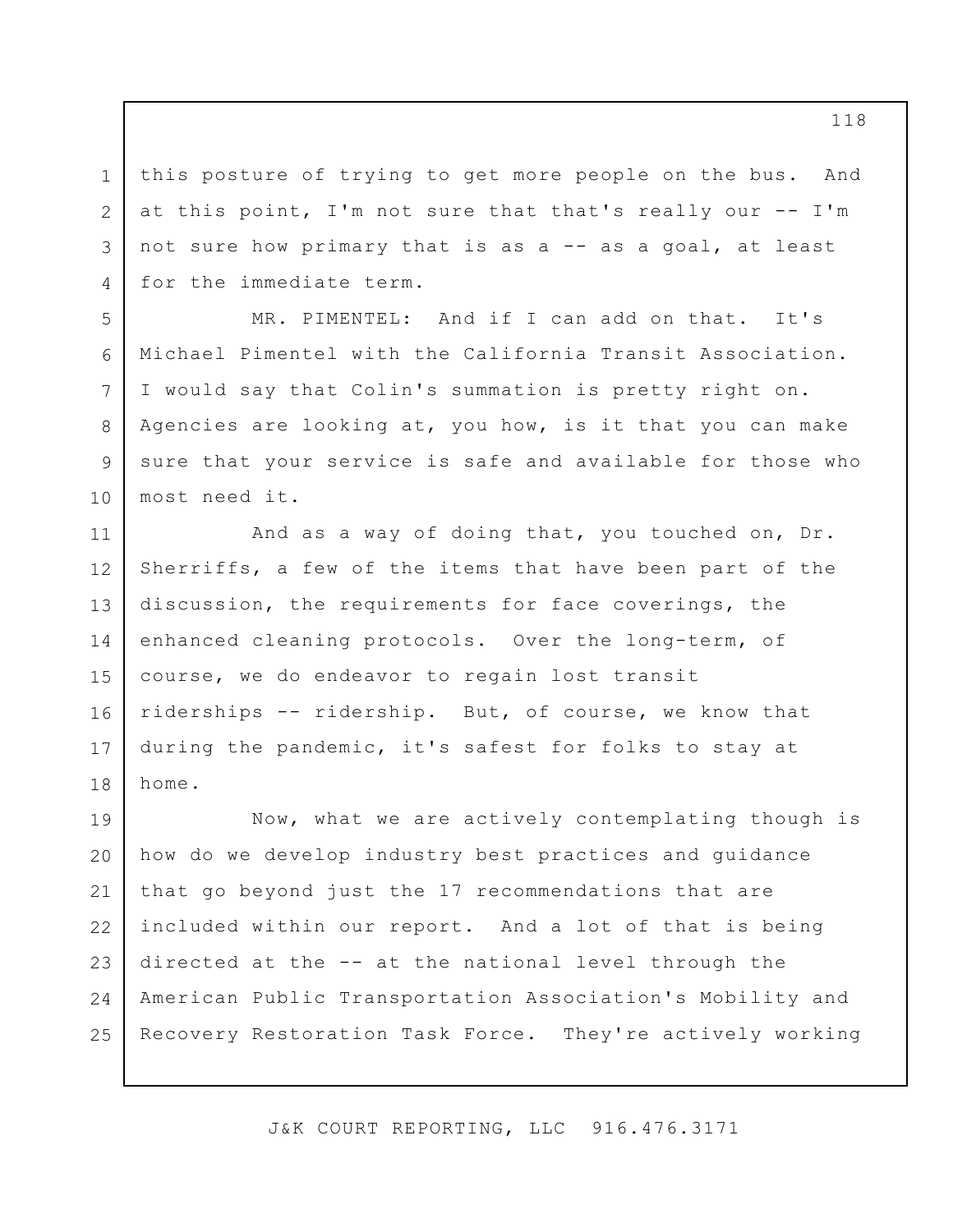with Johns Hopkins as a way of identifying what are those things that transit agencies ought to be doing to make sure that, one, we are tracking infections that happen through some contact tracing related to infections on public transit, but then, two, how do we also mitigate the risk.

1

2

3

4

5

6

7 8 9 10 11 12 13 14 15 16 And as part of that research, there is work that's being done here in California through Fresno State to also analyze how viruses can be transmitted through things like the HVAC systems of public transit buses. And so what we're trying to do with that is also identify again mitigation strategies, maybe enhanced filtration systems. It may just be open air. But we're also looking at how can we apply things like ultraviolet light throughout vehicles as part of our cleaning regimen, as a way of reducing again that risk.

17 18 19 20 21 22 23 24 25 So there are a variety of strategies that are being pursued. I'll saw at this point, given where we are in the crisis, a lot of the approach has been somewhat -scattershot has been a bit piecemeal. But through the national efforts, again being helped by the American Public Transportation Association, they are looking to coordinate guidance in a way that is coherent that can ultimately drive best practices and industry guidance for the broader public transit agency -- industry nationwide.

J&K COURT REPORTING, LLC 916.476.3171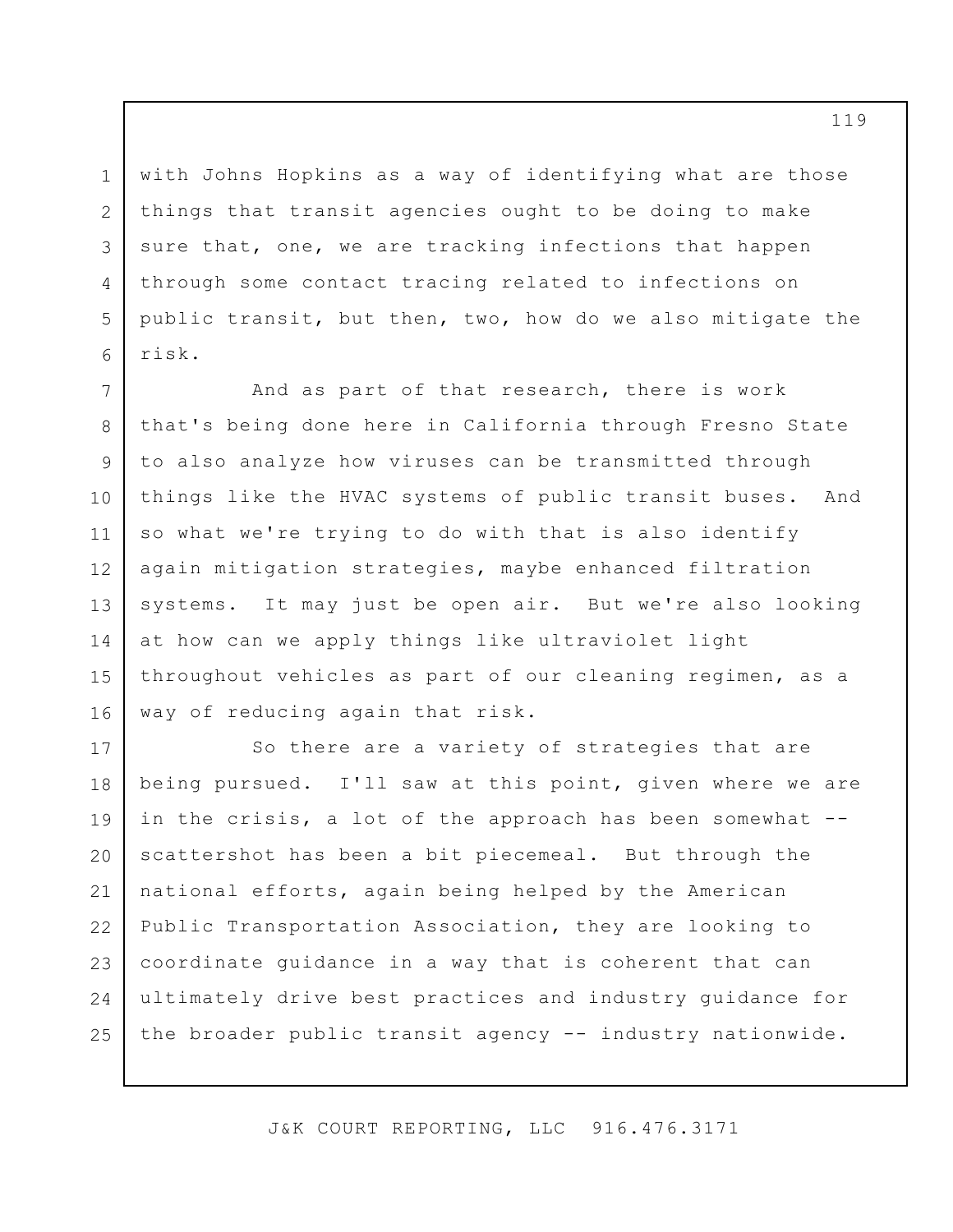1 2 3 4 5 CTC VICE CHAIR NORTON: Well, thank you very much and we look forward to your final report being released on Monday. I hope you'll send it out to all of us, because we're very interested in seeing its final recommendations and the broader recommendations.

6

7

16

17

18

19

20

21

25

MR. PIMENTEL: Absolutely.

CTC VICE CHAIR NORTON: Thank you so much.

8 9 10 11 12 13 14 15 And with that, I'm going to close this section and move us to our next section. And I think, Megan Kirkeby, we're going to have you kind of MC this section, so that -- and we'll hold all our questions until the end. But I'd really appreciate it if you kind of lead this and then call on your staff to present, and while also getting back to our tale of the tape questions from Commissioner Lucy Dunn.

Ms. Kirkeby.

HCD DEPUTY DIRECTOR KIRKEBY: I'm now unmuted. was -- I was muted, but thank you. Yes, that's great. So, yeah, just to -- just to jump us off here. I

> (Thereupon an overhead presentation was presented as follows.)

22 23 24 HCD DEPUTY DIRECTOR KIRKEBY: This presentation I'll start with I think what we'll call the Lucy Dunn slide from now on.

(Laughter.)

J&K COURT REPORTING, LLC 916.476.3171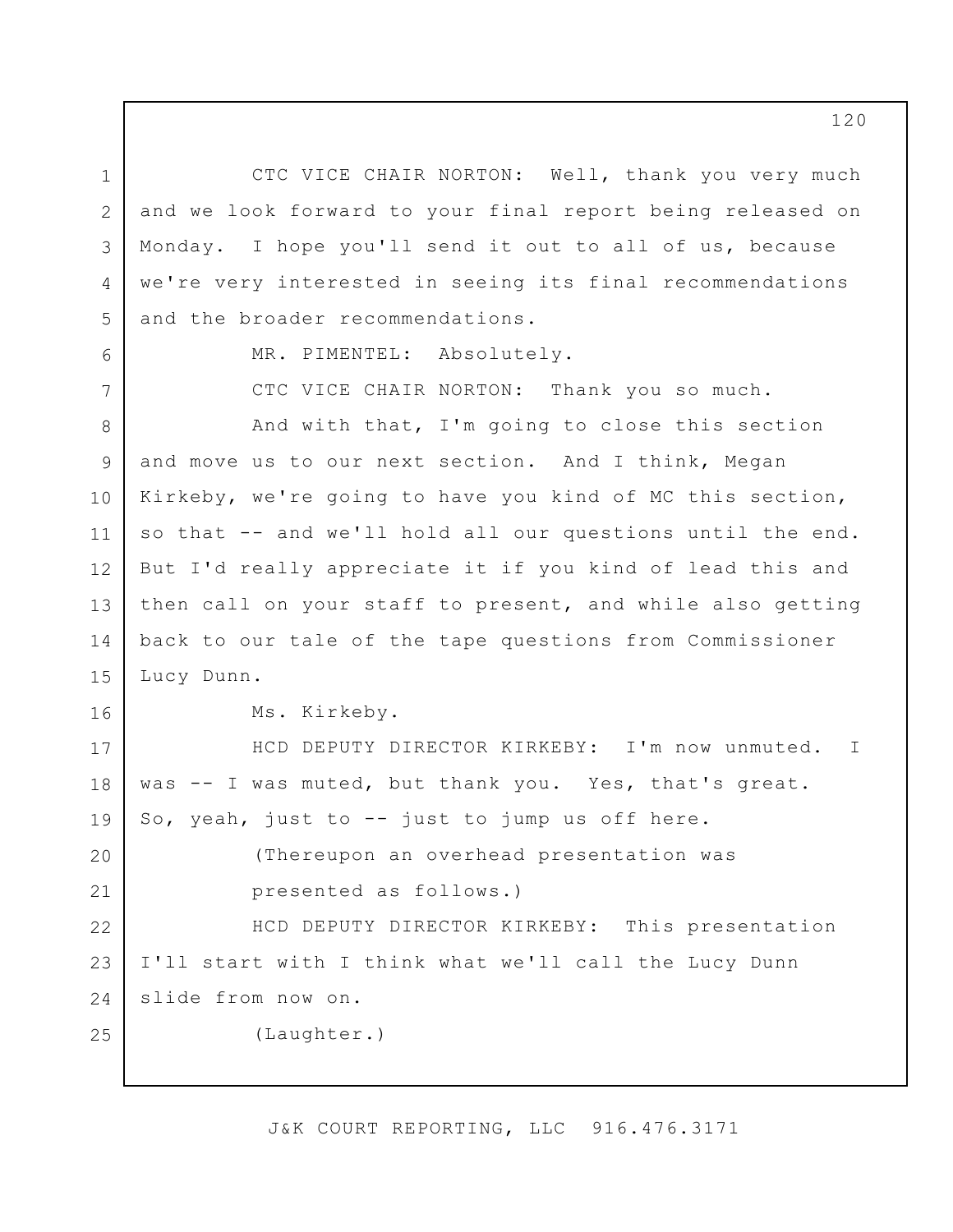1 2 3 4 5 6 7 8 9 10 11 12 13 HCD DEPUTY DIRECTOR KIRKEBY: But so in 2019, we hit -- if you -- there's two sources, I'm going to give you the Construction Industry Research Board says that we had 110,999 permits. We also have our annual progress report data, which is submitted to us by every city and county. That's a newer data set, but it gives us a little bit more information. So with that, I'm able to tell you that we got 117,574 permits. And some important pieces of that are that 78 percent of those were above moderate income units, and then 13 percent were moderate income units. Only four percent were low-income units, and also four percent for very low income units, meaning homes affordable to those income groups.

14 15 16 17 18 19 20 21 22 23 24 25 But there -- there is some reasons for optimism there. That is a big jump up from some of our really low years during the last recession where we were getting things like 36,000 permits a year in our worst year, and also been an upward trend since the 2017 housing package was passed. But, of course, there's also -- and then one more bright spot is that also included approximately 15,000 accessory dwelling units, which has been a giant expansion of housing opportunities in recent years, as the Legislature has significantly opened up the potential and removed barriers to construction of accessory dwelling units. And that's now a substantial part of our housing

J&K COURT REPORTING, LLC 916.476.3171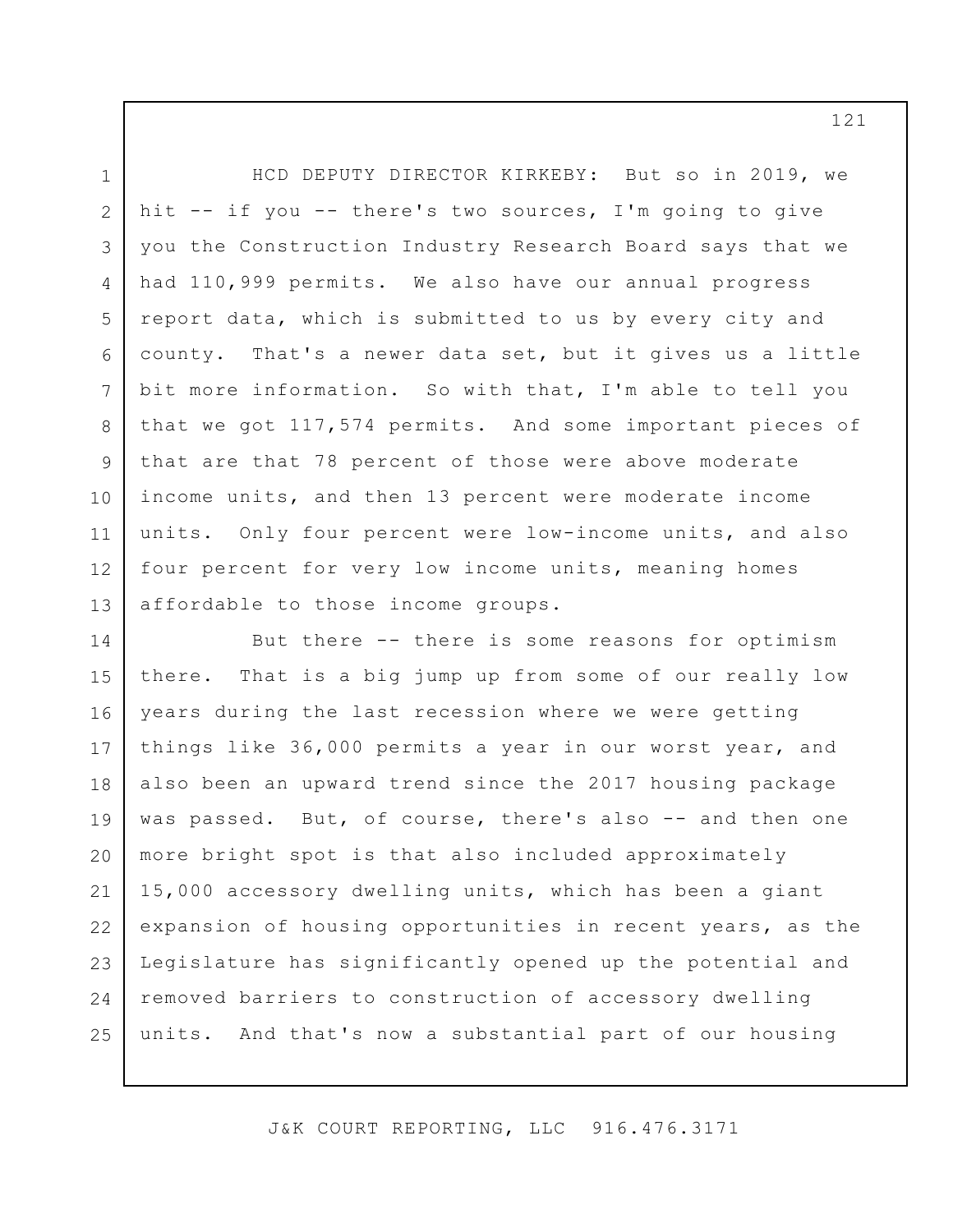1 2

4

5

7

8

19

22

stock new production.

3 6 Some pessimism, as you might expect, as -- in the start of 2020. The -- we only get our deep level data once a year, but the Construction Industry Research Board reports 34,134 permits so far in 2020 through May -- just through May. But that's a monthly average of about 6,800 when our last year average was about 9,200 new permits a month.

9 10 11 12 And so definitely some signals to be down. But I think what you'll hear from the team today are some continued reasons, generally continue to prioritize housing, but some reasons to be --

13 14 CTC VICE CHAIR NORTON: Ms. Kirkeby, we've lost you temporarily.

15 16 HCD DEPUTY DIRECTOR KIRKEBY: Oh, there we go. Back again, I think.

17 18 CTC VICE CHAIR NORTON: You said there are reasons to be and then you cutoff, so we're --

(Laughter.)

20 21 HCD DEPUTY DIRECTOR KIRKEBY: I accidentally hit the mute button there. Sorry.

(Laughter.)

23 24 25 HCD DEPUTY DIRECTOR KIRKEBY: But I referred to it a little bit. But in 2017, 2018, and 2019 were massive changes to housing policy through legislation. But a lot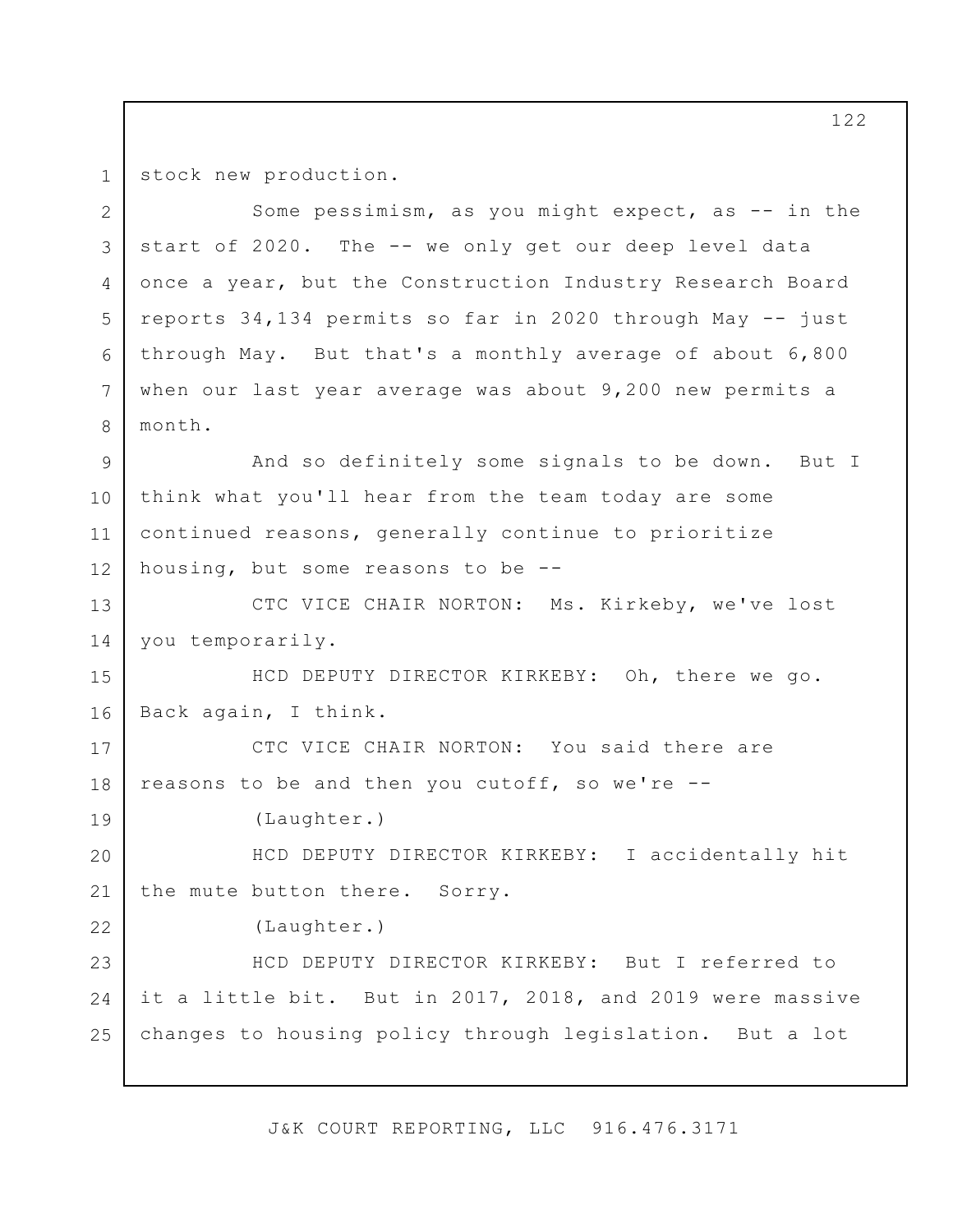of those changes don't take their full effect until their -- the very wonky term six-cycle housing elements kick-in. But that's the required plan that every local government of -- local government must provide to HCD on how -- how they're going to zone for housing, how they're going to remove barriers to housing, how they're going to encourage housing to happen.

1

2

3

4

5

6

7

8 9 10 11 12 13 14 15 16 17 18 19 And it -- it is intended to be coordinated through -- through SB 375, the idea was people would do their housing planning knowing a bit more about their regional transportation planning and that those things could be coordinated. And HCD continues to be part of those efforts. But 266 jurisdictions, cities and counties, will have their housing elements due in 2021. And that's when we'll begin to see the full effect of those three years of major legislative changes to really do what we did on the ADU level just on  $a$  -- on a much more pervasive scale to really remove barriers and make it possible for housing to happen.

20 21 22 23 24 25 And there's also more support to local governments around housing planning than there's ever been before. So that's something else you'll hear about today, SB 2 planning grants, the local early action planning grants, the regional early action planning grants, incentives through the pro-housing program, billions of

J&K COURT REPORTING, LLC 916.476.3171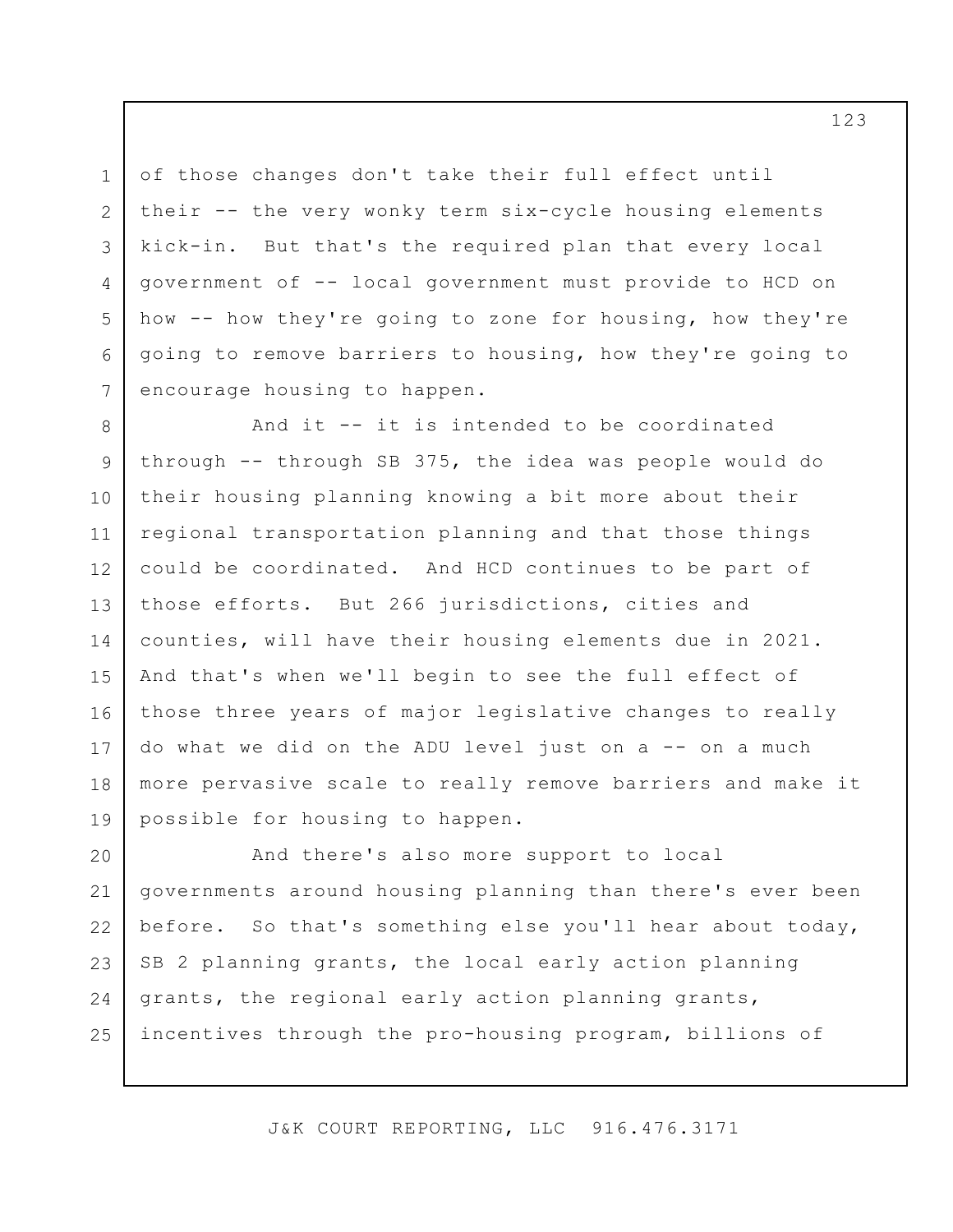1 2 3 4 5 6 7 8 9 10 11 12 13 14 15 16 17 18 19 20 21 22 23 24 25 dollars in direct affordable housing production, and then every city and county receiving SB 2 permit local housing allocation dollars directly. So, yes, of course, COVID is going to have an impact on the economy. And we don't expect housing to be completely removed from that. But we need housing more than ever, if we're going to make sure that everyone has a safe home during this time. And we're going to need affordable housing more than ever if we're going to prevent an increase in homelessness. So to kick us off, you're going to hear from our planning grants team. So, next slide. Could you go to the next slide.  $--000--$ HCD DEPUTY DIRECTOR KIRKEBY: Great. So -- and next slide.  $--000--$ HCD DEPUTY DIRECTOR KIRKEBY: You're -- so to just introduce the team today, you're going to hear from DC Navarrette, Nur Kausar, and Sohab Mehmood. We are extremely lucky to have this group working on these projects. And I'm sure -- I'm sure you'll get a sense of that today. Next slide.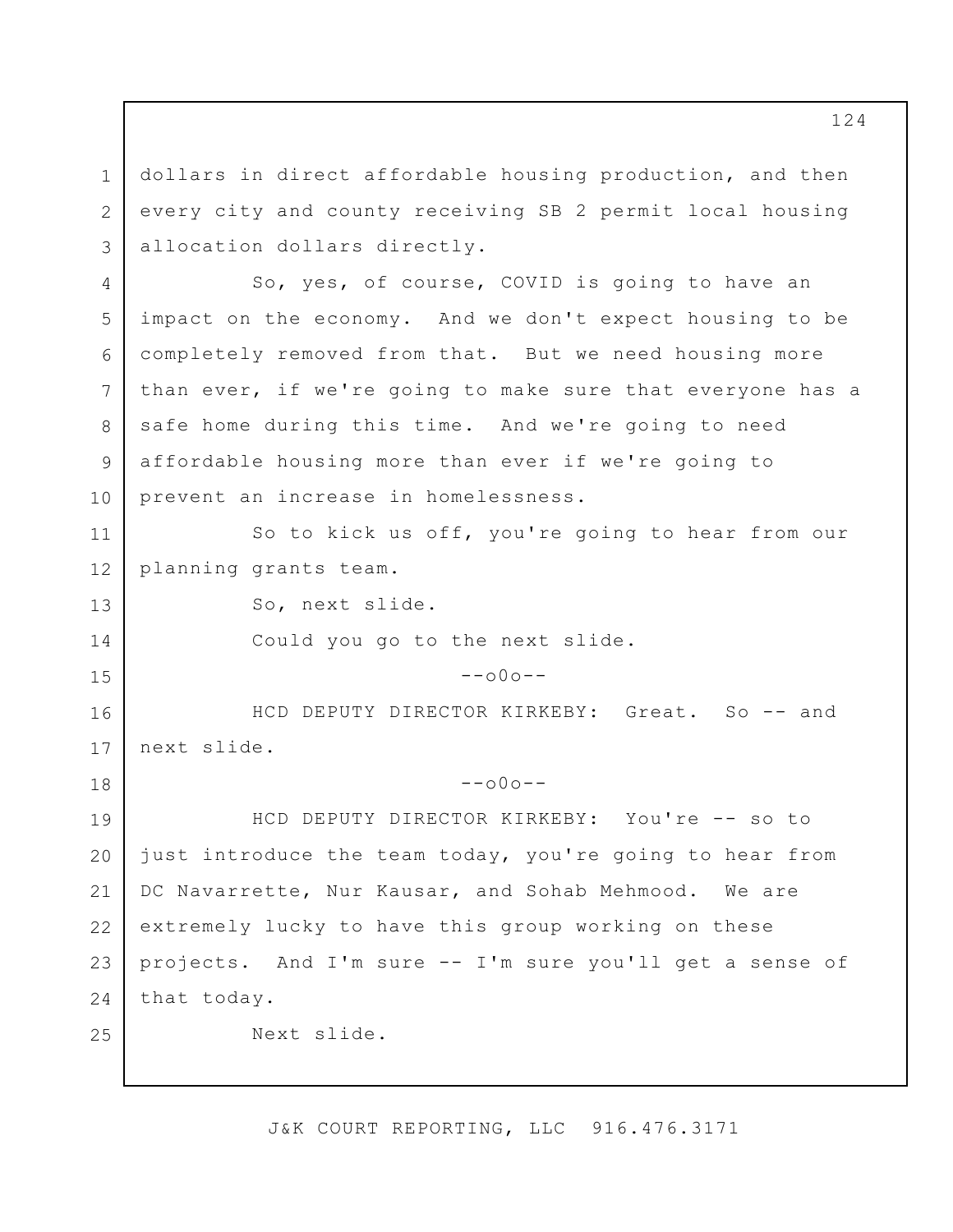1 2 3 4 5 6 7 8 9 10 11 12 13 14 15 16 17 18 19 20 21 22 23 24 25 --o0o-- HCD DEPUTY DIRECTOR KIRKEBY: So, team, do you want to -- is the team unmuted, so we'll need -- we'll need Nur Kausar. I believe you're going to start, is that correct, Nur? HCD HOUSING POLICY DEVELOPMENT SPECIALIST MEHMOOD: Hi, Megan. This is actually Sohab. I'm going to go ahead and start the presentation -- HCD DEPUTY DIRECTOR KIRKEBY: Great. HCD HOUSING POLICY DEVELOPMENT SPECIALIST MEHMOOD: -- and then I will hand it off to Nur. HCD DEPUTY DIRECTOR KIRKEBY: Great. Thank you. HCD HOUSING POLICY DEVELOPMENT SPECIALIST MEHMOOD: Perfect. Okay. Great. Thank you, everyone for having us here today. Again, my name is Sohab Mehmood. I work with Megan in the Housing Policy Division, specifically on planning grant and technical system support to local governments. Next slide, please.  $--000--$ HCD HOUSING POLICY DEVELOPMENT SPECIALIST MEHMOOD: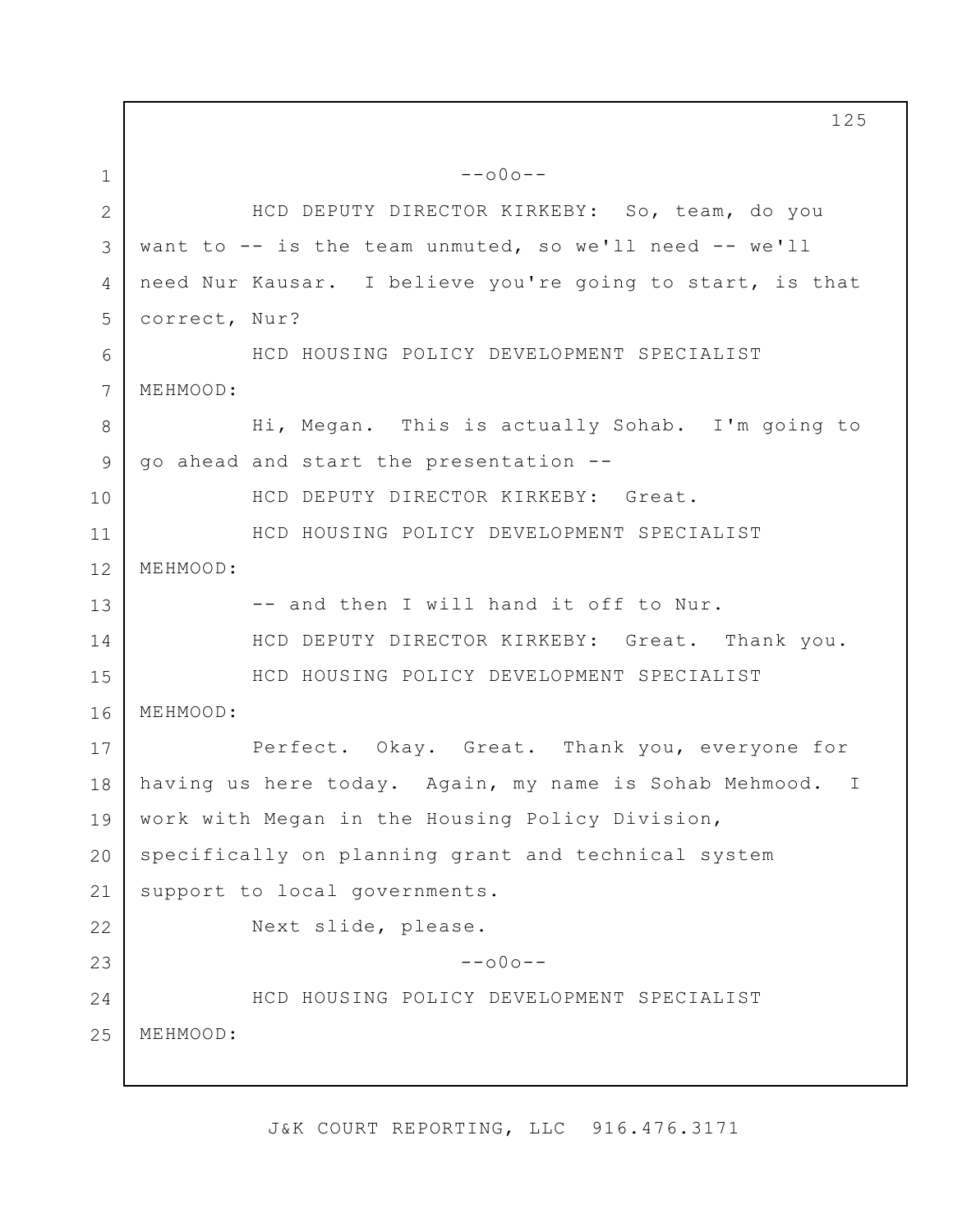Thank you. So just a brief overview of what's happened in the last couple years around housing. In 2017, the Legislature passed what probably everyone knows as a monumental housing package. As part of that 2017 housing package, it also included SB 2, also known as Senate Bill 2, which created the first State first -- State's first ongoing source of permanent funding for affordable housing.

1

2

3

4

5

6

7

8

9 10 11 12 13 14 15 Then in 2018 and 2019, we had the SB 2 Planning Grants Program. HCD implemented the SB 2 Planning Grants Program, where basically half of the first year of SB 2 funds went to develop the Planning Grants Program. This Planning Grants Program directly helped cities and counties plan for housing and set the regulatory framework for housing to occur in your communities.

16 17 18 19 20 21 22 23 24 25 In 2019, we received applications from 491 cities and counties. That is a huge success. That was roughly 90 percent of the state. I'll go into a little bit more detail about those programs. But generally, applicants applied for a variety of activities, including rezoning land for buy right processes, rezoning at higher densities, developing specific plans near transit. Encour -- developing programs and standards that encourage ADUs, also known as access dwelling units, or sometimes referred to as granny flats, and implementing process

J&K COURT REPORTING, LLC 916.476.3171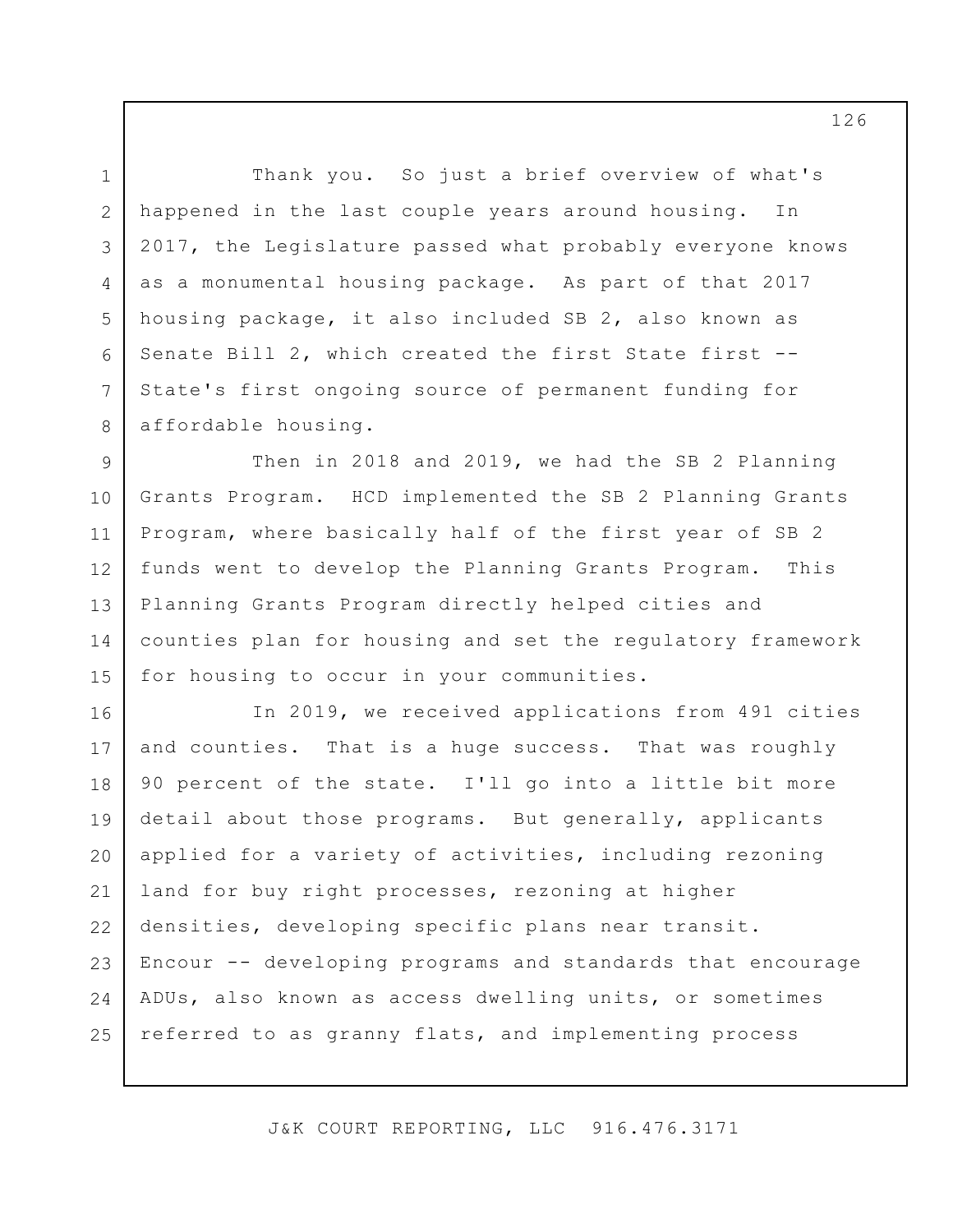improvements, such as permit tracking systems that help kind of accelerate the process of processing permits for building housing.

1

2

3

4

5

6

7

8

9

Then in 2019 and 2020, Governor Newsom made housing a priority. And 2019-2020 Budget Act clearly indicates that. It included a combination of funding, incentives, and accountability measures geared towards local governments to ensure that we meet the housing needs for Californians.

10 11 12 13 14 15 16 17 As part of that Budget Act, it also included the Early Action Planning Grants, which provides funds to help cities properly plan for housing. This was \$250 million that is currently going out right now to local and regional governments, so regional governments meaning COGs and other regional entities to accelerate housing production and plan for their Sixth Cycle Regional Housing Needs Assessment, also known as RHNA.

18 19 20 21 22 23 So the Sixth Cycle RHNA is significantly increased for many regions, because the lack of actual development in previous cycles that has, you know, ultimately led to our severe shortage, particularly for low-income households. Much of, you know, referring back the statistics that Megan shared with us.

24 25 Knowing this, the funding incentives and accountability measures has laid out a way to assist local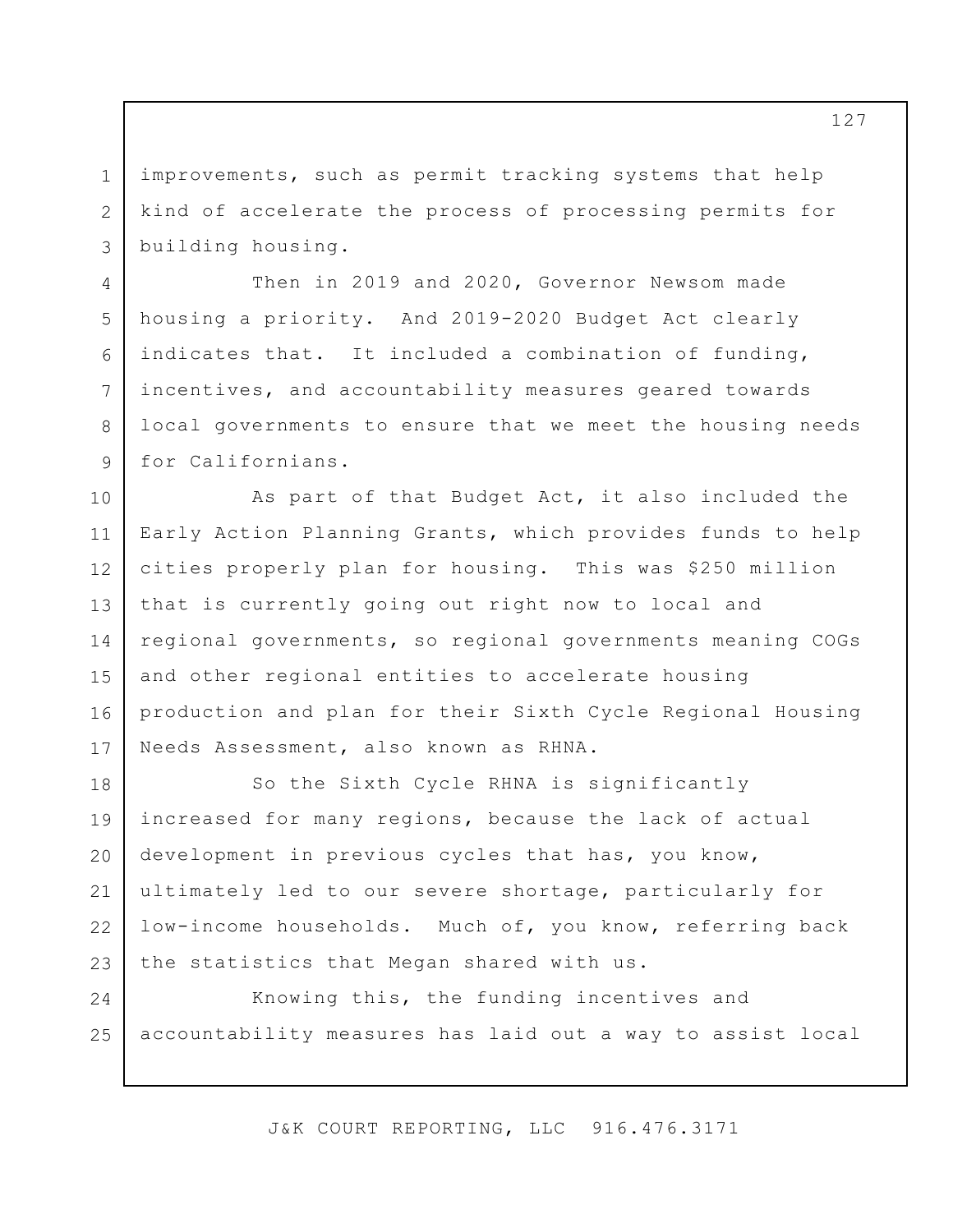1 2 and regional governments to work together and meet our housing needs.

3

4

5

6

7

8

9

10

11

12

13

14

15

16

17

23

24

25

Now, in February of this year, HCD released the NOFA for the Local and Regional Early Action Planning Grants. Again, I'll go into more detail about exactly what those programs mean later in the presentation. But this was again another funding opportunity, much like the SB 2 planning grants, to help local and regional governments plan for housing.

Also, in the summer of 2020, this is something we're working on right now is an incentive piece as part of this Budget Act, including implementing the pro-housing regulations. Cities and counties can become pro-housing with implementing the right policies using planning grants. With a pro-housing designation or label, they can win additional points on future funding applications for housing.

18 19 20 21 22 We're currently working on the process of creating emergency regulations and we should hopefully that have finalized by the end of summer of this year. Also, my colleague DC, will go into a little bit more detail about that in the next -- in the next slides.

Next slide, please.

 $--000--$ 

HCD HOUSING POLICY DEVELOPMENT SPECIALIST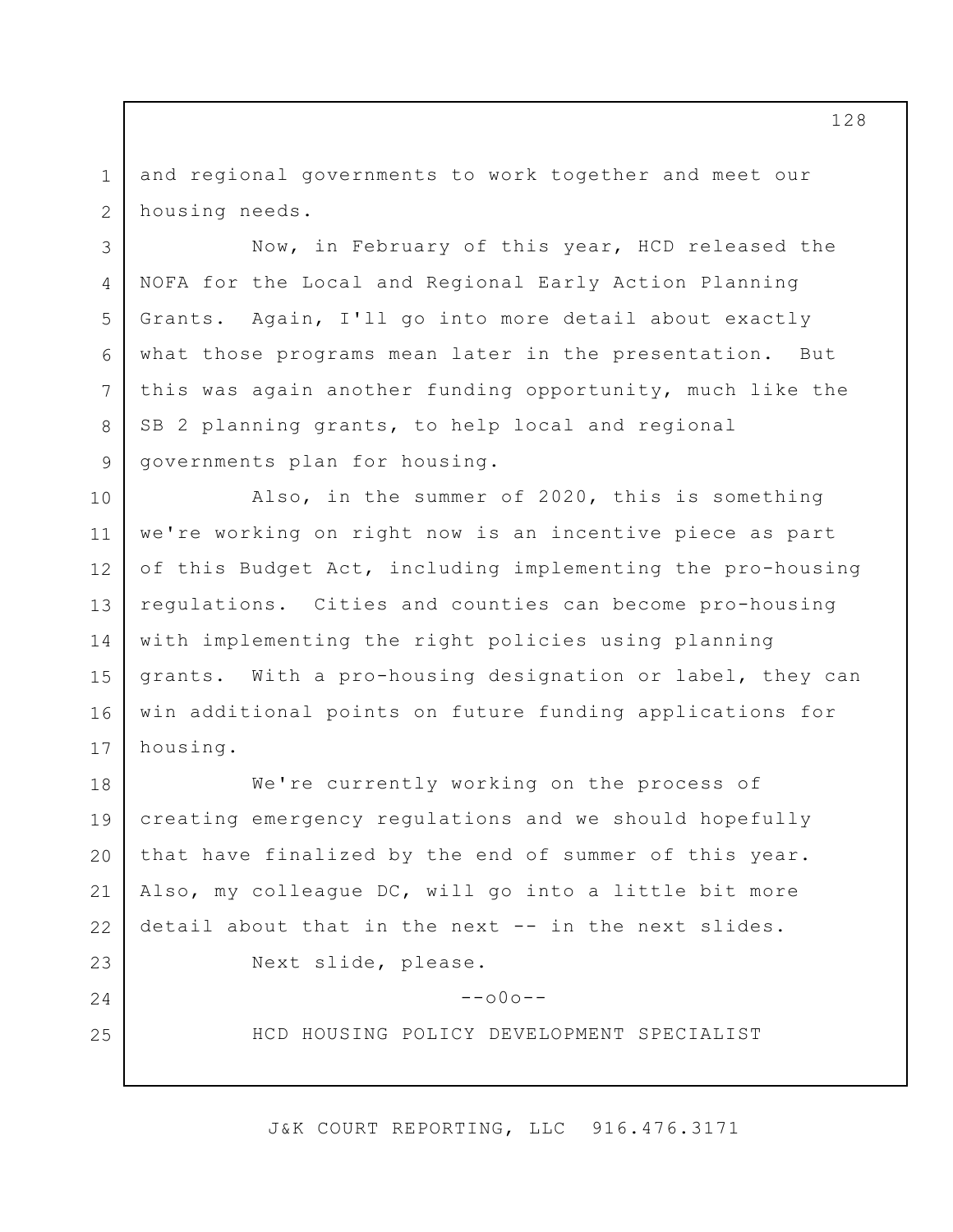MEHMOOD:

1

2 3 4 5 6 7 So specifically, I'll talk about the technical assistance we have available to cities and counties and how we're going to be rolling that out. I'll go over the success of the program of SB 2 planning grants, as well as LEAP, and then I'll hand it off to my colleague Nur, who will talk about the REAP Program.

Next slide, please.

 $--000--$ 

10 11 HCD HOUSING POLICY DEVELOPMENT SPECIALIST MEHMOOD:

12

8

9

Great. Thank you.

13 14 15 16 17 18 19 20 21 22 23 So I'll start with the technical assistance program that we have available. Our HCD technical assistance program on accelerating housing production just basically includes an array of tools, resources, workshops, and even training that can help local governments with implementing and complementing their planning grant projects through the next couple years. We rolled out this TA program actually last year as part of helping local governments apply for these SB 2 planning grant funds. And I'll talk about again what those planning grants are later in this presentation.

24 25 But essentially, this included direct assistance to all applicants, so all cities and counties in the State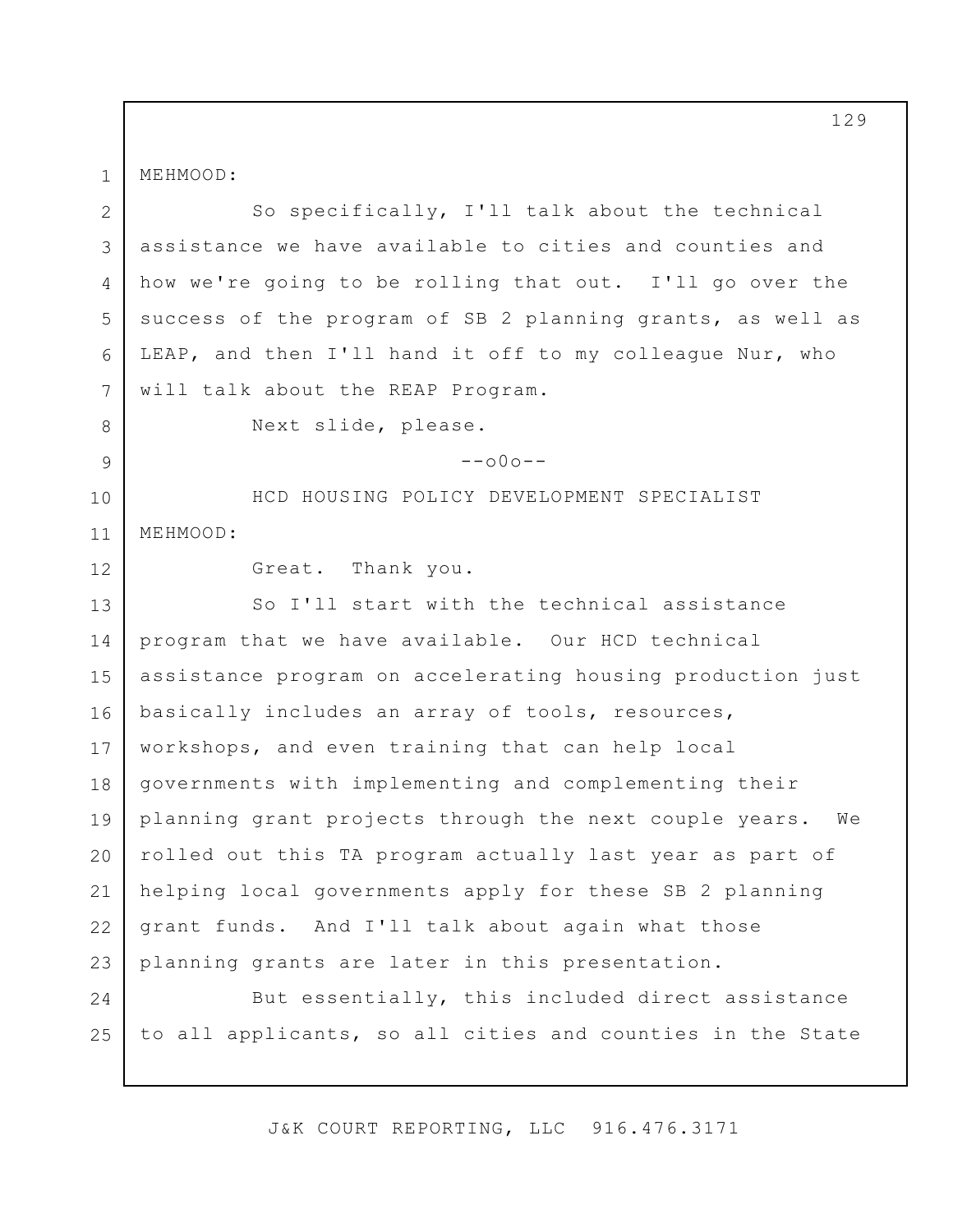1 2 3 4 5 of California, to access planning grant funds. In addition, to the direct assistance, we are now working on ongoing assistance. This will be regionally tailored ongoing assistance to cities and counties to continue planning for housing.

6

7

8

9

Next slide, please.

 $--000--$ 

HCD HOUSING POLICY DEVELOPMENT SPECIALIST MEHMOOD:

10

Great. Thank you.

11 12 13 14 15 16 17 So with the direction assistance -- like I mentioned, for the direction assistance portion of our TA program our goal was to ensure that every city and county in California has access to these planning grant funds. This indirect assistance included making sure we reached out to every city and county in California and making sure they knew about the available funding sources.

18 19 20 21 22 23 That meant we conducted over 30 workshops -- over 30, probably way more than 30, but 30 that I attended, throughout the state in locations like Imperial County, Mammoth Lakes, L.A. city, San Francisco, really going from throughout the straight -- state also from rural to urban areas.

24 25 It also included things like helping jurisdictions actually fill out their applications,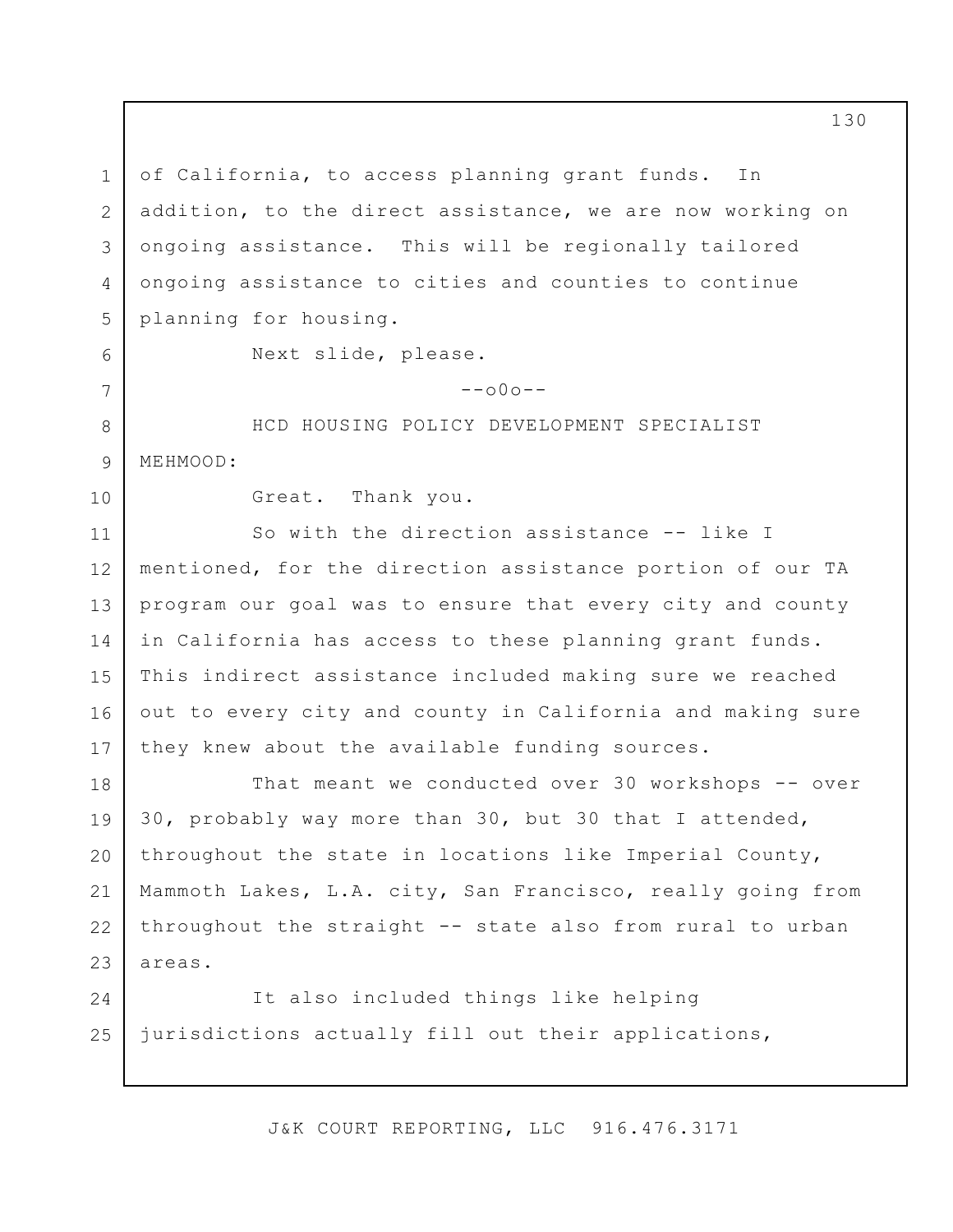1 2 3 4 5 6 helping them choose eligible activities by helping them identify what are the barriers at the local level to building housing, and then spending their planning grant money to address those barriers. Lastly, it included helping cities meet threshold requirements, again so that they can then access these planning grant funds.

Next slide, please.

7

8

9

10

 $--000--$ 

HCD HOUSING POLICY DEVELOPMENT SPECIALIST MEHMOOD:

11 12 13 14 15 16 17 18 So now that I talked about our direct assistance, which was kind of part one of our TA program I'm going to talk a little bit about what ongoing assistance with our TA program looks like. This -- the goal here is we wanted to make sure that we're present at a regional level with all of our local governments as they are identifying and implementing housing policy strategies that support development and building housing in their communities.

19 20 21 22 23 24 25 So our goal and our way that we're going to be doing this is by creating regionally tailored TA workplans that are developed from direct feedback and collaboration with each region. As you saw, I emphasized direct feedback and collaboration with each region, because we as a State don't want to go into a region and assume that we understand their needs, and we tell them what resources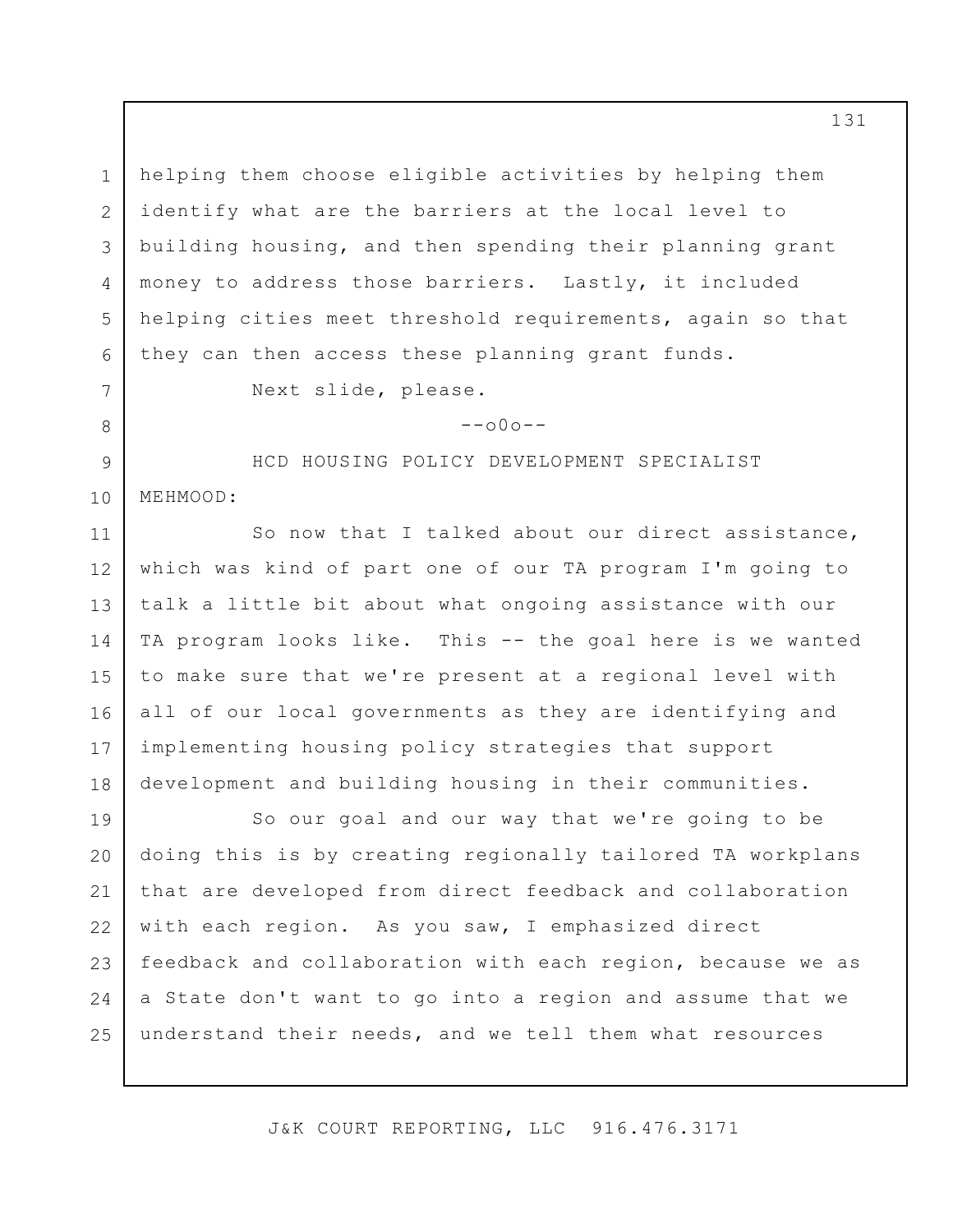they need. Rather, we want each region or step-region to tell us what they need and how we can help them expand their planning for housing.

1

2

3

4 5 6 7 8 9 10 11 12 13 14 15 So right now, we're currently in the process of doing outreach and engagement with every single city and county in California through our COGs and our sub-COGs. We're sending out surveys and we're holding meetings to ensure every region provides input into the their TA workplan, because at the end of the day, it's their workplan on resources that are going to help them. So we want to make sure that the work that we're developing is completely informed by the needs of their -- needs of their region and helps address the barriers they're facing when there -- when it comes to planning and building for housing.

16 17 18 19 20 21 22 23 24 25 Essentially, these TA workplans are meant to identify resources and tools that HCD will develop for each region and customize for each region, and also find ways to create opportunities to align a variety of regional and State goals on land use, housing planning, transportation, and climate. An example of our efforts to align various planning goals and tools is an example -- an that we -- of tools that we've developed through OPR, also known as the Governor's Office of Planning and Research, where we've developed a CEQA mapping tool in collaboration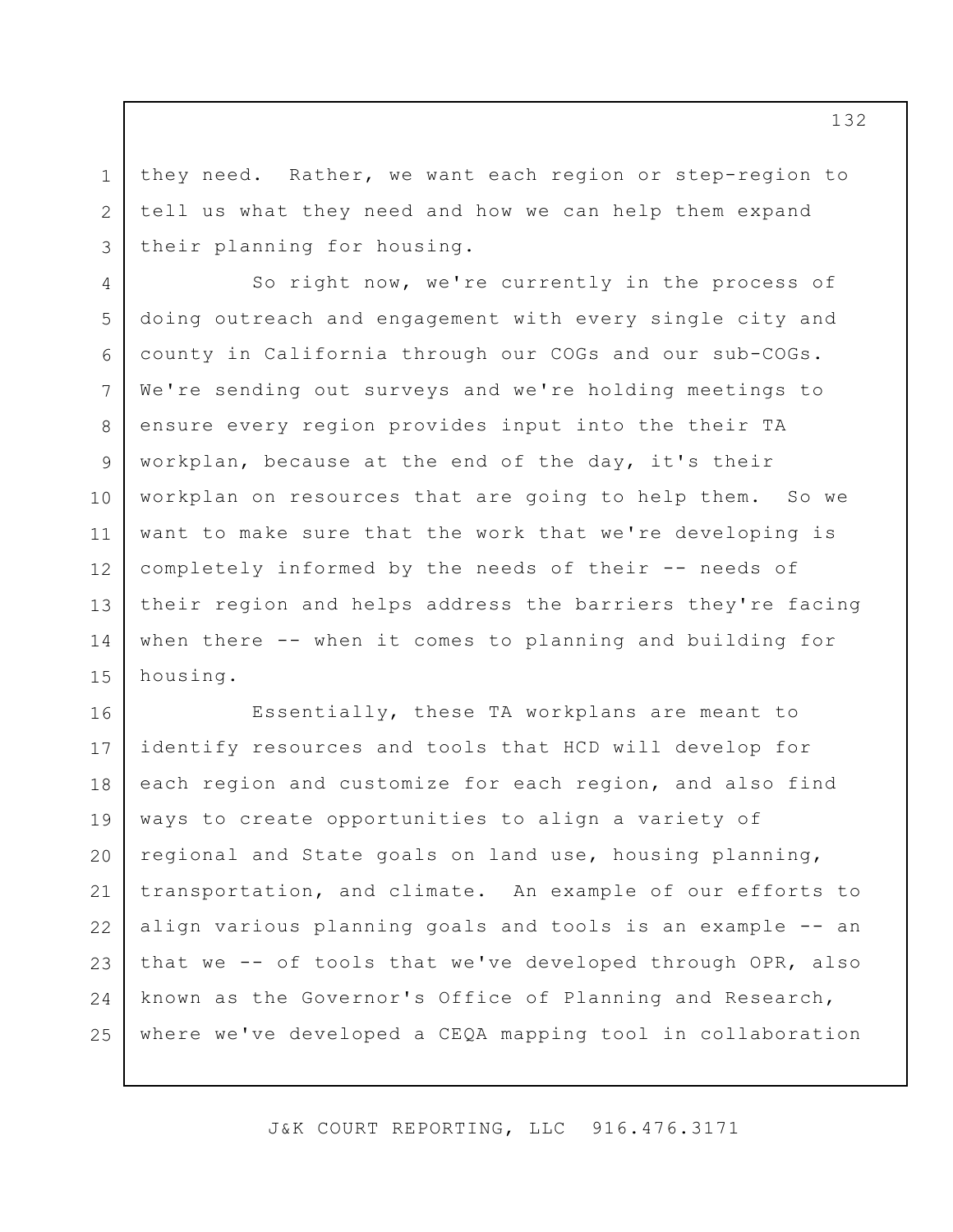1 2 3 4 5 6 7 8 9 10 11 12 13 14 15 16 17 18 19 20 21 22 23 with them and also a guide for local governments on integrating and coordinating various planning topics into their local plans. Next slide, please.  $--000--$ HCD HOUSING POLICY DEVELOPMENT SPECIALIST MEHMOOD: So now you're probably wondering, wow, that all sounds great, but what does an actual regional T A workplan look like on the ground? So right now, like I said, we're in the preliminary outreach phases, but what we're hoping is a result of a TA workplan includes or it can include toolkits on a variety of housing planning topics, such as zoning, design standards, integrating various planning concepts. It includes their top regional priorities when it comes to housing. It includes training on planning topic areas, and really creating more subject matter experts at the local and regional level on planning - housing planning areas. It includes web-based tools, such as zoning clearance and ADU tools. It can include consulting benches that they've identified. It can include assistance on housing elements.

24 25 These are again what Megan referred to as housing plans that includes strategies to help cities address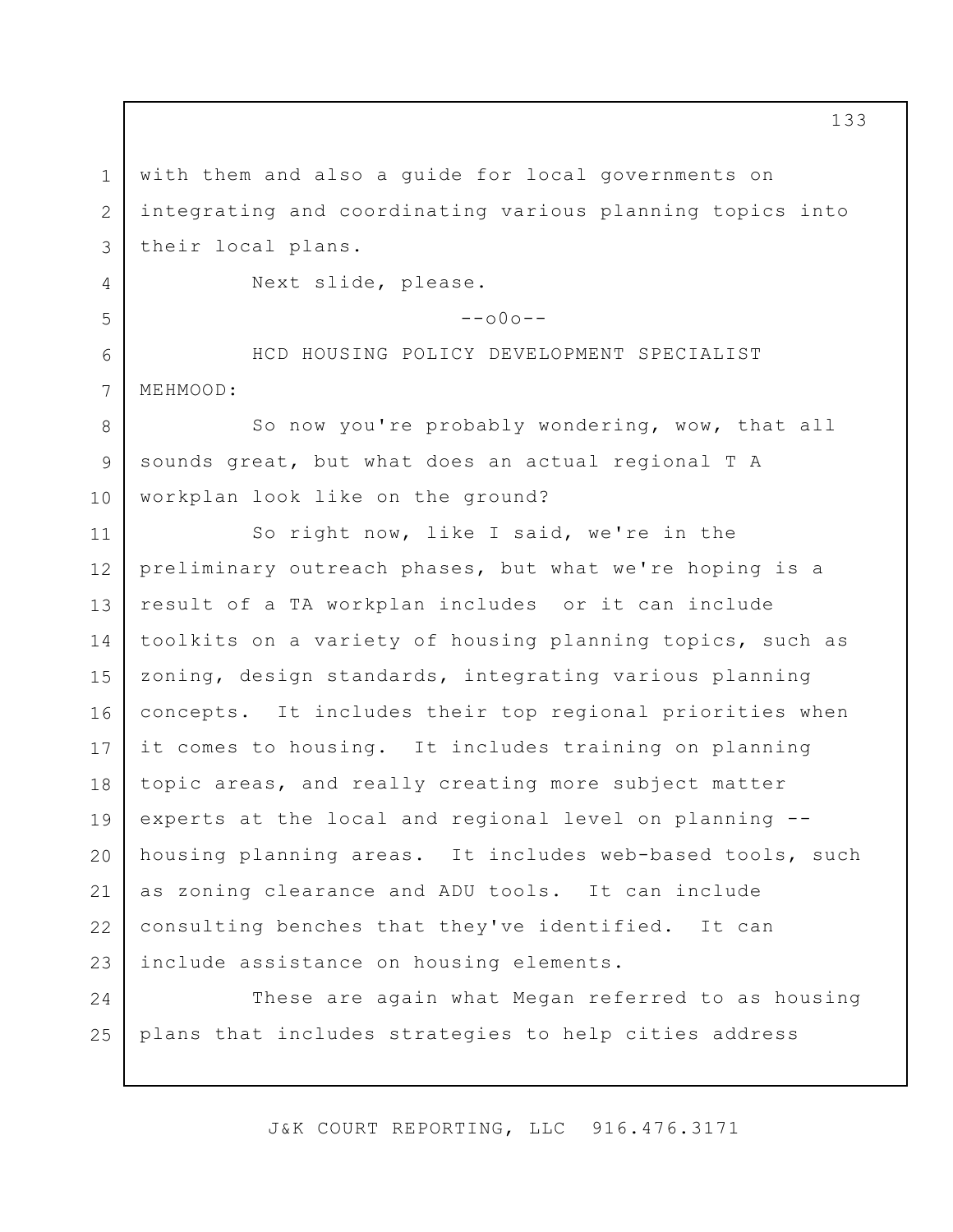1 2 3 4 5 6 7 8 9 10 11 their housing needs. It also includes coordination and collaboration with other grant programs and other State agencies goals. Next slide, please.  $--000--$ HCD HOUSING POLICY DEVELOPMENT SPECIALIST MEHMOOD: So now you've probably heard me say a lot about planning grants, but you're going to hear a little bit more detail about what those planning grants actually are. So I'm going to start with a program that we

12 13 14 15 implemented last year. As Megan mentioned, as part of our 2017 legislative package, the Legislature passed Senate Bill 2, also known as SB 2, which made it its first permanent, ongoing funding source for affordable housing.

16 17 18 19 20 Now, as part of the first year of those funds, 50 percent were to developing a planning grant program that provides non-competitive grants to all cities and counties to update plans and implement process improvements that aim to accelerate housing production.

21 22 23 24 25 Through the TA program that I mentioned in these previous slides, an outcome of phase one of this TA program was we received grant applications from 490 cities and counties. I know you probably heard me say this a second or a third time, but it's because we're so happy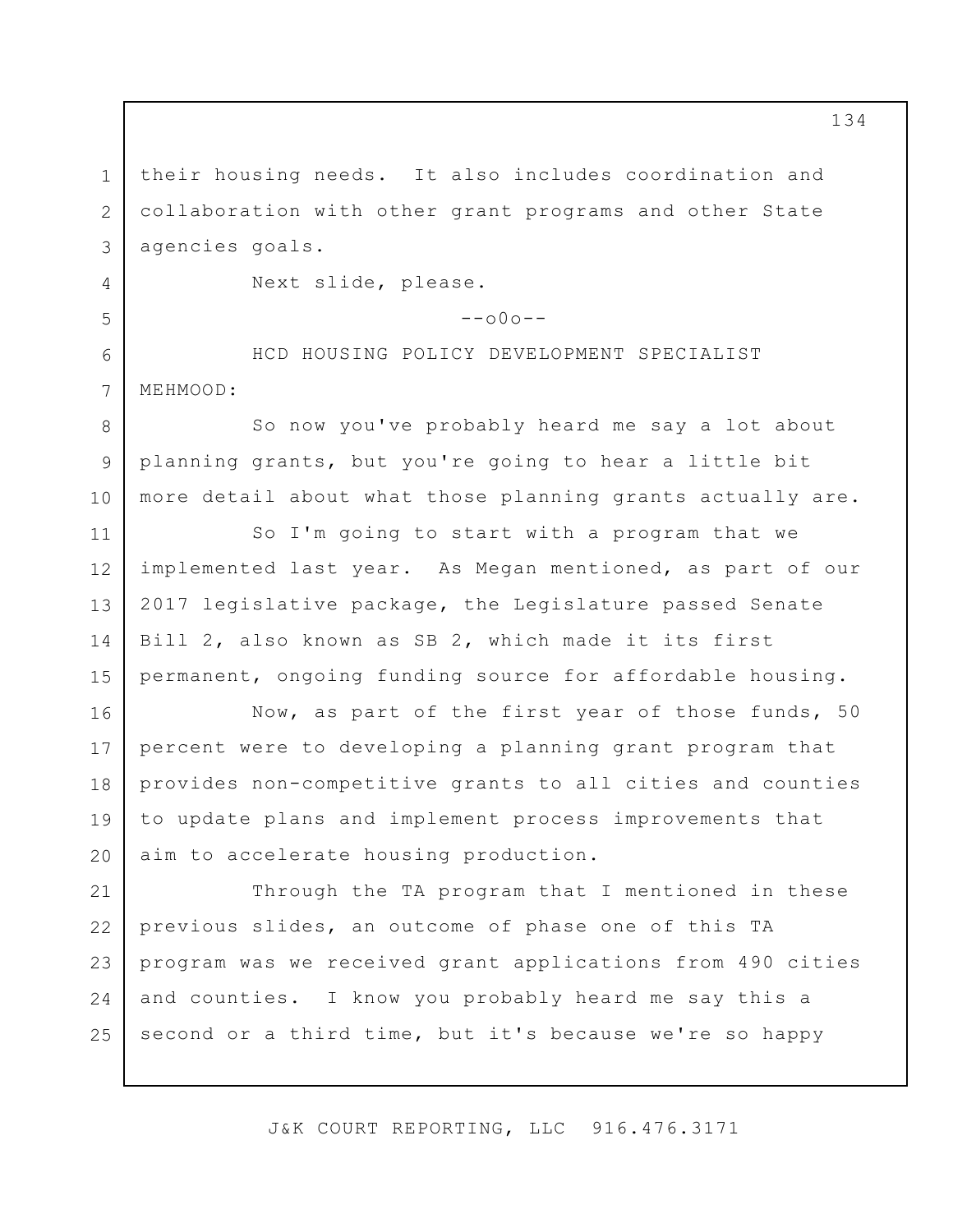1 2 about the successful rate of participation we received in this planning grant program.

3 4 5 6 7 8 9 10 Basically, what that means is 90 percent of the state applied for grants to make efforts to update their plans and processes that encourage different types of housing. We were really pleased and excited about these results, because it also indicated that we were able to distribute these grants equitably. Ninety percent of these applications represented every single region in the state in a range of rural and urban jurisdictions.

11 12 13 14 15 16 17 18 19 20 21 As reflected on the very last bullet point here. We created an interactive user-friendly map to ensure that, one, we're being transparent about how these grant funds were being -- are -- were distributed. Two, we're being transparent about how local governments are spending these grant funds. And three, we wanted to create a peer-to-peer collaborative sharing environment between different cities and different regions. So on the next slide I'll give you a little bit more detail on how you can access those maps and why it might be helpful. Next slide, please.

 $--000--$ 

23 24 HCD HOUSING POLICY DEVELOPMENT SPECIALIST MEHMOOD:

Oh, thank you.

22

25

J&K COURT REPORTING, LLC 916.476.3171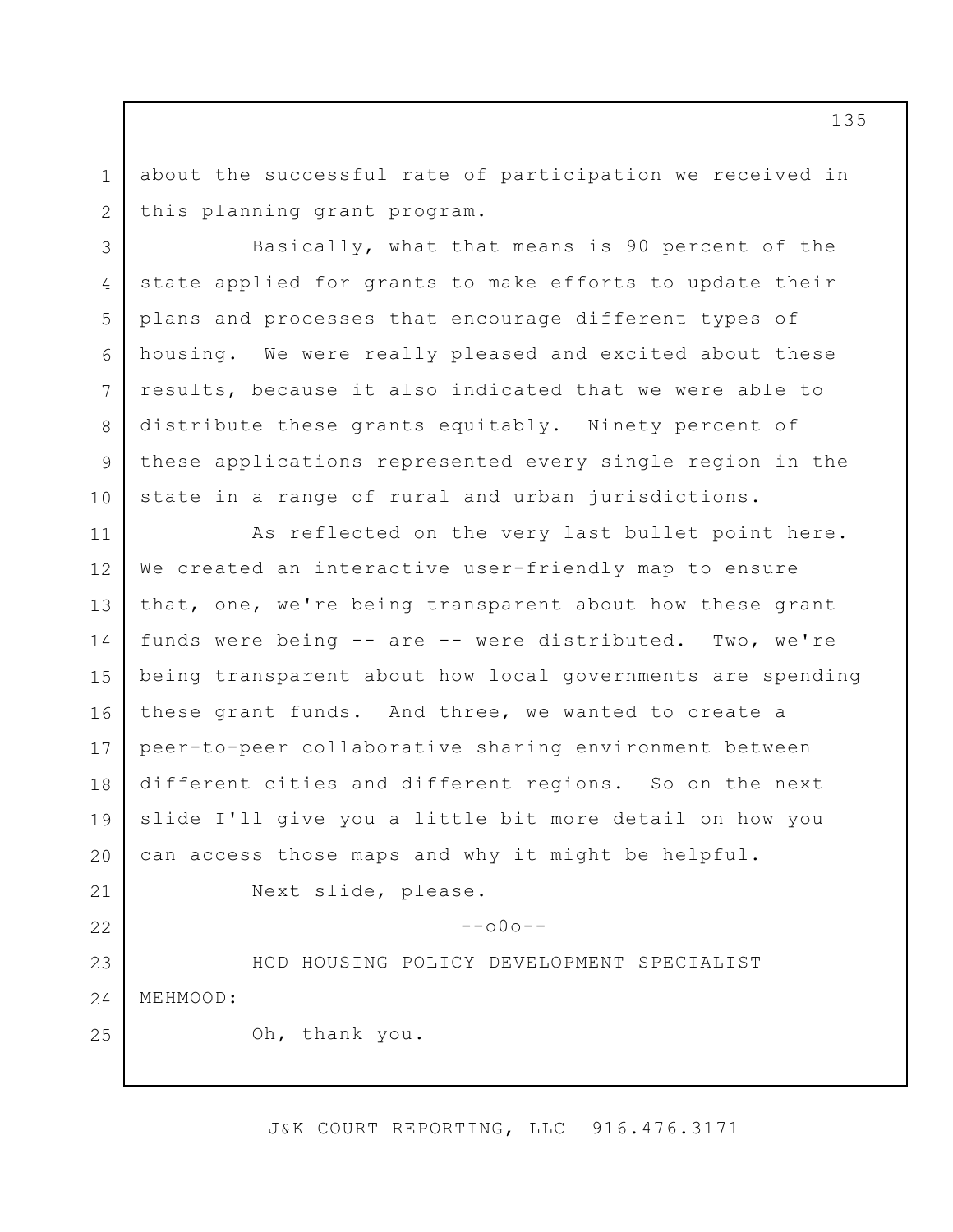1 2 3 4 5 6 7 8 9 10 11 12 13 14 So for the SB 2 planning grant programs, examples of projects that we saw included integrating, upzoning, mixed-used development and infill near transit areas. We saw this achieved through these applications by rezoning and upzoning land for higher densities, specific plans that integrated and included targeting development with commercial, residential, and transit, and projects that encourage -- encouraged the development of ADUs, also again known as granny units, accessory dwelling units, or second units by creating resources that made it easier for homeowners to pursue building an ADU. We also saw that any applicant who did apply to use funds for annexing land, including zone -- included zoning for higher and mixed-use -- mixed densities.

15 16 17 18 19 20 21 22 The cumulate impact of these projects that were funded through the SB 2 program, included accelerating 600,000 housing units through California. These were self-reported numbers. They were conservative numbers that applicants reported to us, as a goal that they hoped to achieve. And cumulatively through all these applications, it accelerated the development of 600,000 units throughout California.

23 24 25 As I mentioned in the last slide, we have an SB 2 planning grants map that allows you to not only see what every single city and county used their funds for, you can

J&K COURT REPORTING, LLC 916.476.3171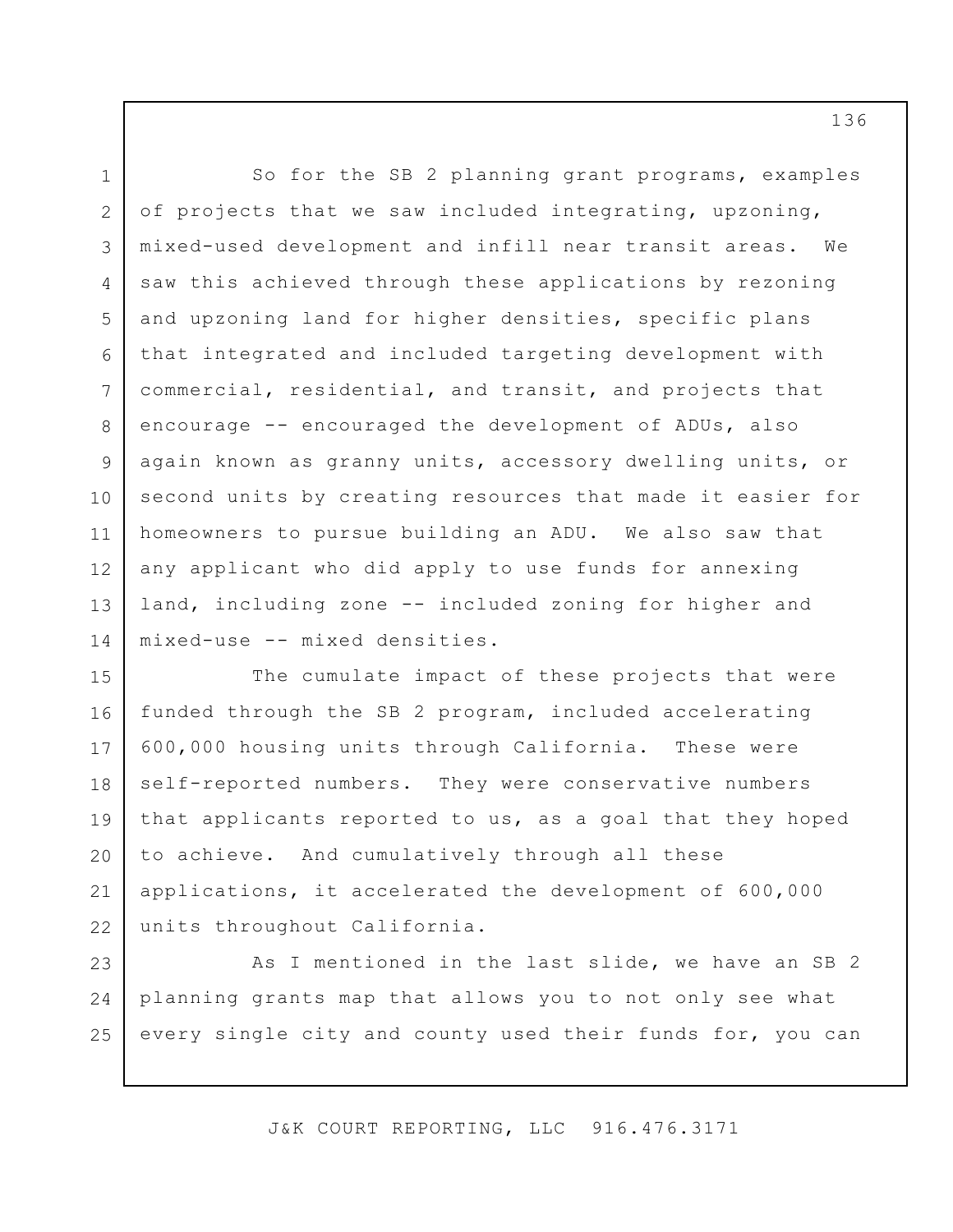also see their applications, the actual application, with their workplans, and their scope of work, and their RFPs. You could also filter to see some of the most common projects based on their regional or subregional level.

1

2

3

4

16

5 6 7 8 9 10 11 12 So basically, if you're curious to see I wonder how many cities or counties in Inland Empire applied to update their ADU policies, you can go to the map and, you know, click on some filters, and you can basically get an aggregated -- aggregate data for each region. Again, I'm sure these slides will be available and the staff at HCD are happy to help you walk through those maps if you care to pull some data from there.

13 14 15 So now I'm going to shift into a current program that we are currently implementing and accepting applications for.

 $--000--$ 

17 18 HCD HOUSING POLICY DEVELOPMENT SPECIALIST MEHMOOD:

19 20 21 22 23 24 25 So the -- oh, thank you for switching the slides. The 2019-2020 Budget Act also included additional funding for local governments. Again, as Megan mentioned, this program is commonly referred to as the early action planning grants from AB 101. The funding though that is specific to cities and counties is known as the Local Early Action Planning grants, or also known as LEAP. HCD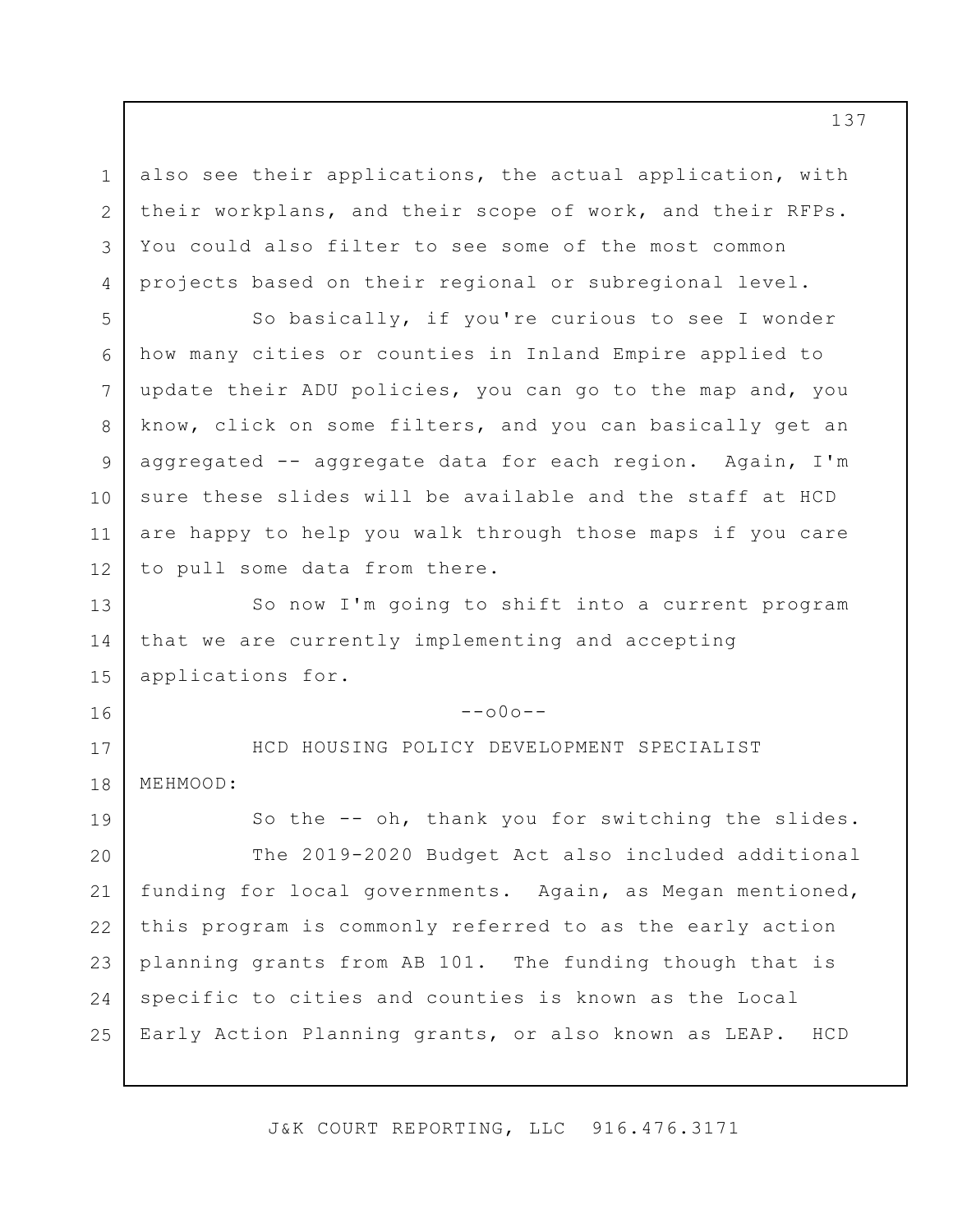1 2 put out a NOFA for \$119 million for cities and counties to apply.

3 4 5 6 7 8 9 10 11 At the time, the due date was July 1st, 2020. So about a couple weeks ago, the due date for those  $-$ - at the time, the due date was July 1st, 2020. And about a couple weeks ago while we're still tallying the exact amount of applications we received, so far we are reviewing 400 applications from 400 cities and counties. Another great success. Even during this pandemic, cities and counties were able to apply to work on projects that -- so that they can plan for housing to occur in their community.

12 13 14 15 16 And now that the deadline has actually been extended to January 31st 2021, so about six more months, we're going to target our TA efforts at the remaining 139 cities and counties to also apply for this funding program.

17 18 19 20 21 22 23 Again, much like the SB 2 planning grants program, this was another noncompetitive funding program with an over-the-counter process, with the goal to help local governments again prepare planning documents, implement process improvements, work on strategies that accelerate housing productions and help jurisdictions meet their sixth cycle RHNA.

24

25

Next slide, please.

 $--000--$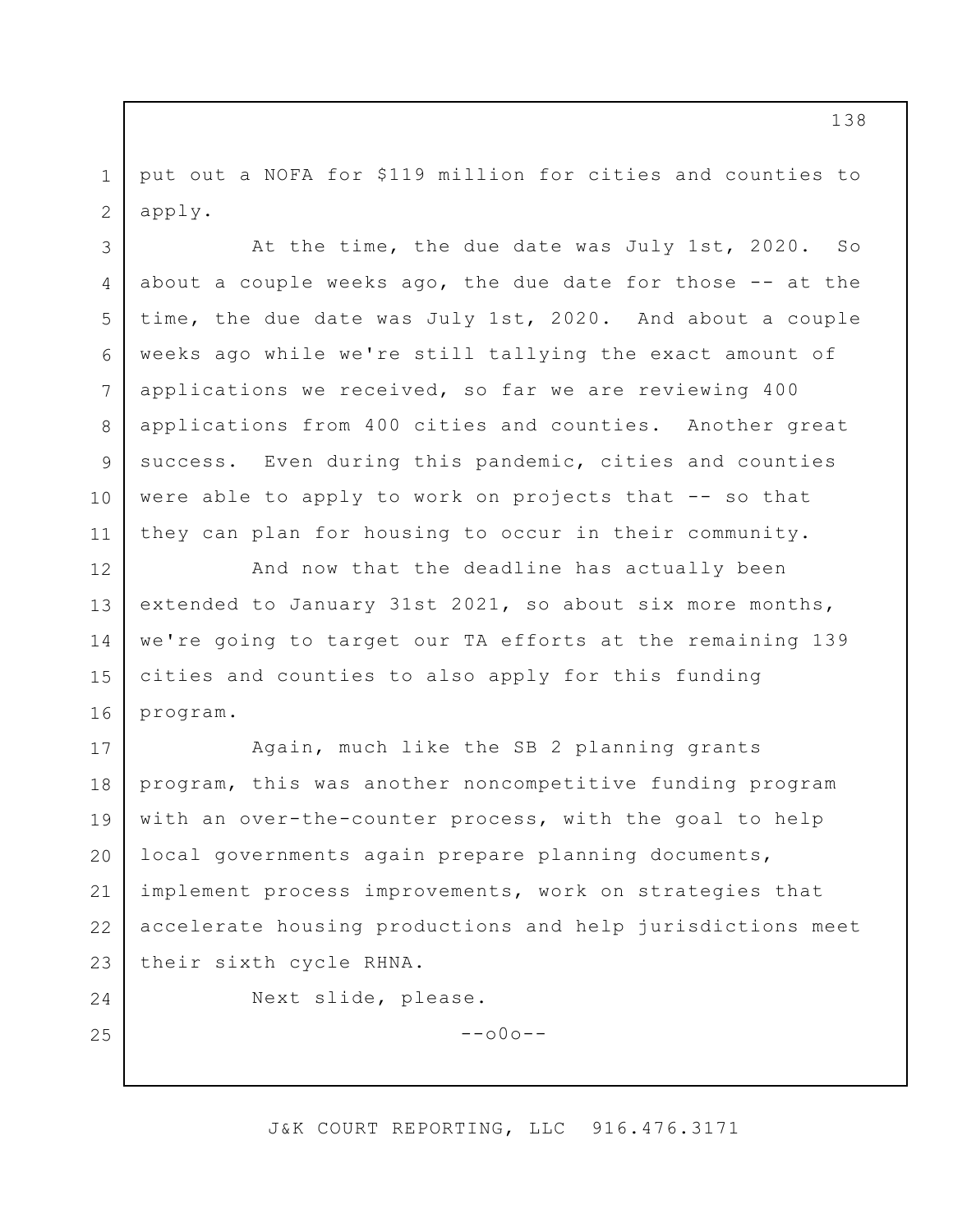1 2 HCD HOUSING POLICY DEVELOPMENT SPECIALIST MEHMOOD:

3 4 5 6 7 8 9 10 11 12 13 So examples of eligible activities under LEAP is very similar, I mean, if not completely the same activities that you can apply for under SB 2, but examples include: rezoning or zoning for higher densities; environmental clearances through CEQA; infrastructure planning; ADU ordinances or other ADU strategies like maybe prototype plans or preapproved building plans; updating their sixth cycle housing elements, also known as your housing plans; establishing pro-housing policies, which my colleague DC will talk about a little bit more, and many more.

14 15 16 17 18 I really want to emphasize that LEAP and SB 2 are flexible funding planning grant funds that cities and counties can use to essentially identify what are the barriers, and then use these planning grants to help address those barriers.

19 20 21 22 23 Also, our technical assistance program is a very flexible program directly aimed at helping each region also identify the barriers towards housing and then identify tools and resources that are going to help them address those barriers.

24

25

Now, I'm going to pass it -- next slide, please.  $--000--$ 

J&K COURT REPORTING, LLC 916.476.3171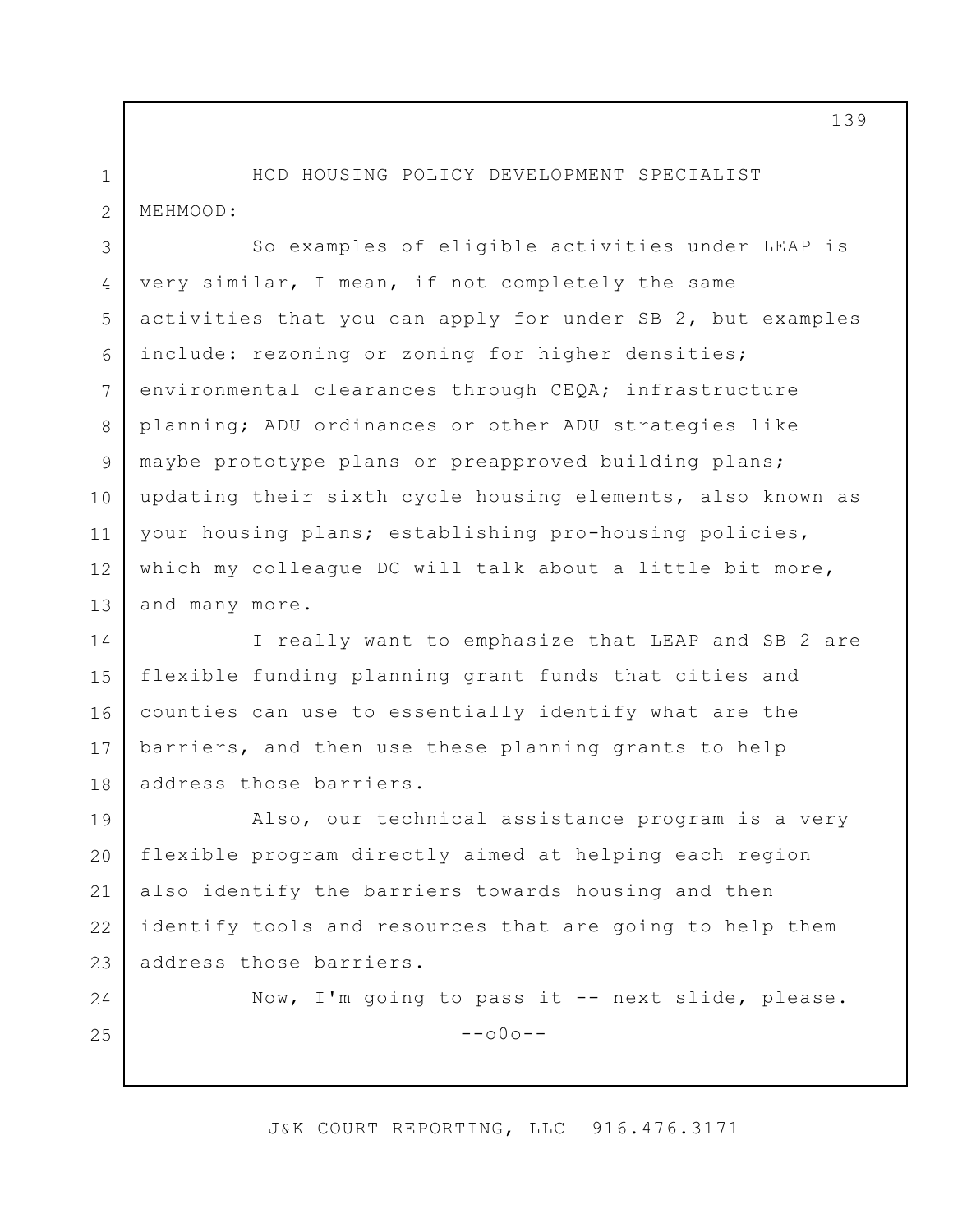1 2 3 4 5 6 7 8 9 10 11 12 13 14 15 16 17 18 19 20 21 22 23 24 25 HCD HOUSING POLICY DEVELOPMENT SPECIALIST MEHMOOD: Oh, perfect. I'm going to pass it on to my colleague Nur to talk about the Regional Early Action Planning Grants Program. HCD HOUSING POLICY DEVELOPMENT MANAGER KAUSAR: Thank you, Sohab. Can everyone hear me okay? HCD HOUSING POLICY DEVELOPMENT SPECIALIST MEHMOOD: We can kind of hear you, yes. CTC VICE CHAIR NORTON: Yes, we can hear you. Thank you. HCD HOUSING POLICY DEVELOPMENT MANAGER KAUSAR: Wonderful. So a lot of this information is somewhat repetitive. The Regional Early Action Planning Grant Program is similar to the Local Early Action Planning Grant Program was passed at the same time as LEAP with AB 101. The applicants, however, are slightly different. So the eligible applicants for REAP are councils of governments, counties that are not part of a COG and two multi-agency working groups that were created in statute. One of them is made up of the Central Coast Councils of Government and the other is made up of the San Joaquin Valley Councils of government.

J&K COURT REPORTING, LLC 916.476.3171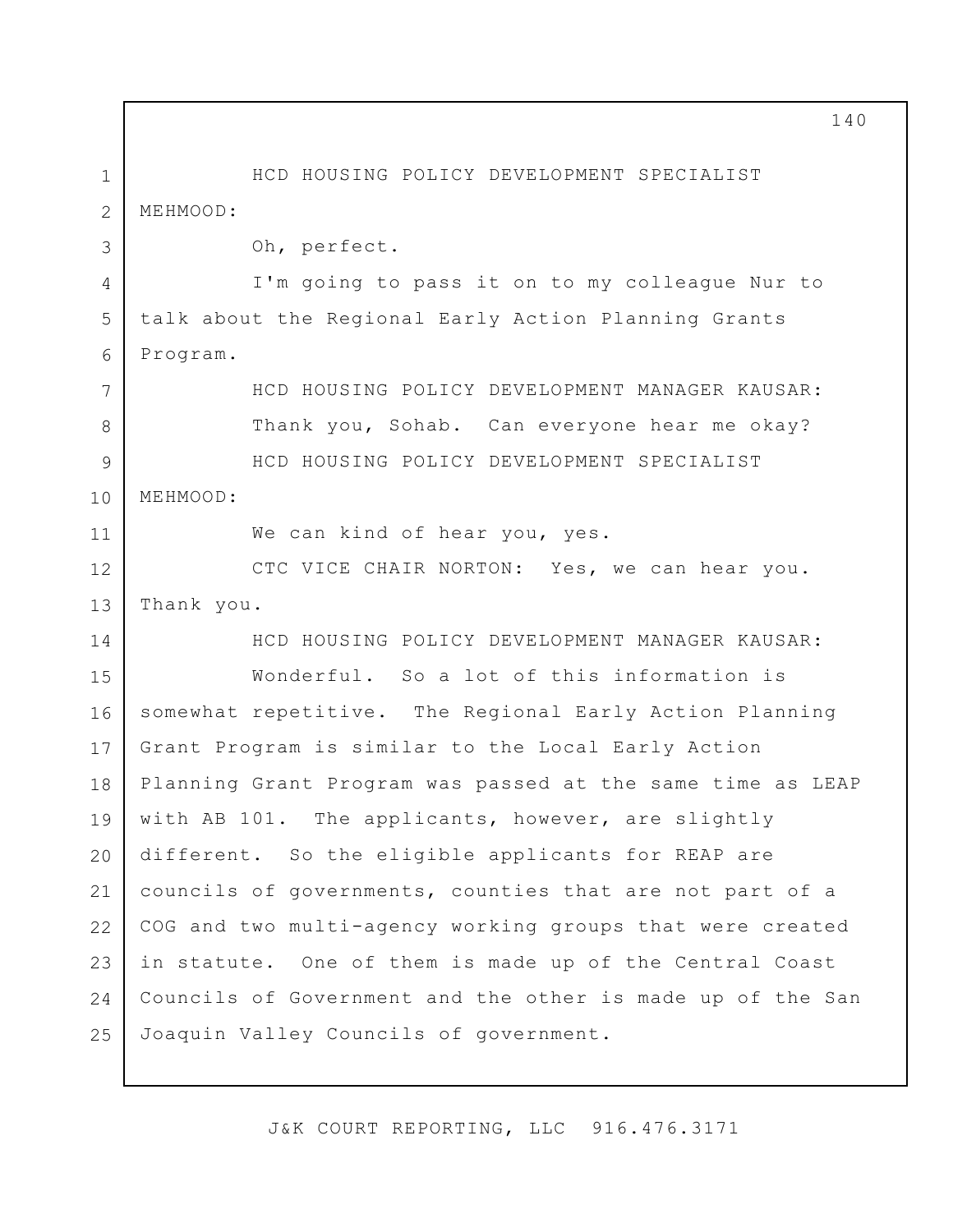1 2 3 4 5 6 7 8 9 10 11 12 13 14 15 16 17 18 19 20 21 22 23 24 25 The NOFA for REAP is out as of February and it's for \$118,750,000. Just like LEAP, it's over-the-counter noncompetitive applications with allocations that have been predetermined by statute. And there was one particularly interesting part of the statute, in that the Councils of Governments and working groups could apply for an advance of their allocation, if they wished, beginning in October. Next slide, please.  $--000--$ HCD HOUSING POLICY DEVELOPMENT MANAGER KAUSAR: So some of the eligible activities for REAP are technical assistance that the regions can provide to their jurisdictions; suballocating to their local jurisdictions to the -- so -- to the local governments cities and counties within their areas, for the purposes of planning to align with State planning priorities, housing, transportation, equity, and climate goals; and to -- and finally another activity that you can use this planning for is to improve the methodology to further your regional housing needs assessment objectives. And those State objectives include: furthering equity, infill for greenhouse gas reductions, jobs/housing relationships, and affirmatively furthering fair housing. Next slide, please.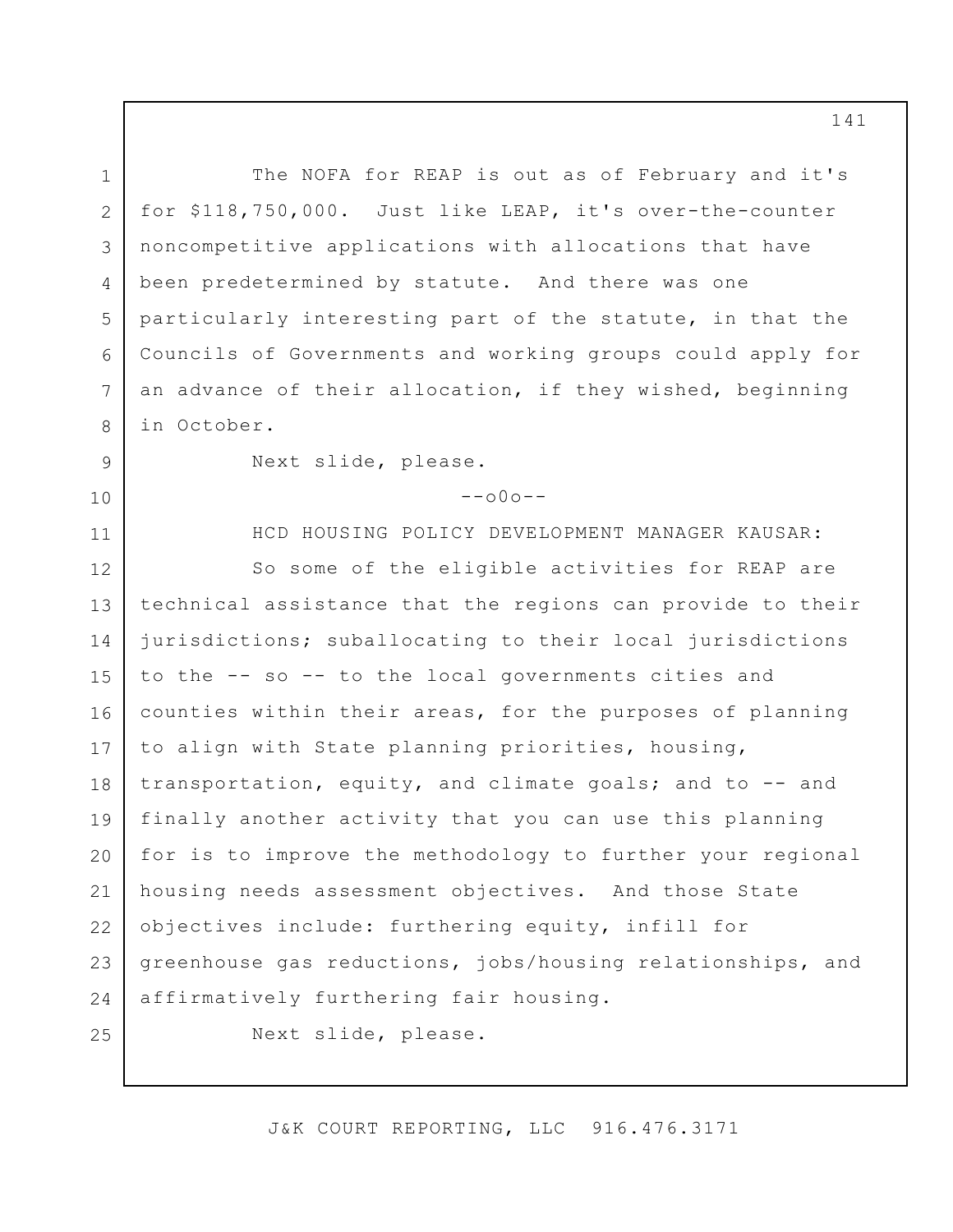1

2 3 4 5 6 7 8 9 10 11 12 13 14 15 HCD HOUSING POLICY DEVELOPMENT MANAGER KAUSAR: So as a regional government or regional entity, if you choose to suballocate to your local jurisdiction, so your local cities and counties, that suballocation funding can be used similarly to your LEAP and SB 2 funding. And so there are ways to marry those together or to continue working on programs and projects with those planning grants. So again, you can use that funding for technical assistance to -- or for example create a regional or county-wide housing trust fund to continue to do any infrastructure planning to rezone for location efficient sites, to cover the costs of temporary staffing or consultants, and find other inventive ways of accelerating production.

 $--000--$ 

16 17 18 19 20 21 22 23 24 25 So, for example, a lot of our regional applicants and subregions are, you know, currently in the process of working on applications and coming up with ways to collaborate and coordinate ways to share consultant benches for an example, to share regional plans for anti-displacement, or to share regionally created ADU plans, things to accelerate production and make it more effective and more efficient, especially during this time when a lot of staff is heavily impacted by the COVID-19 crisis.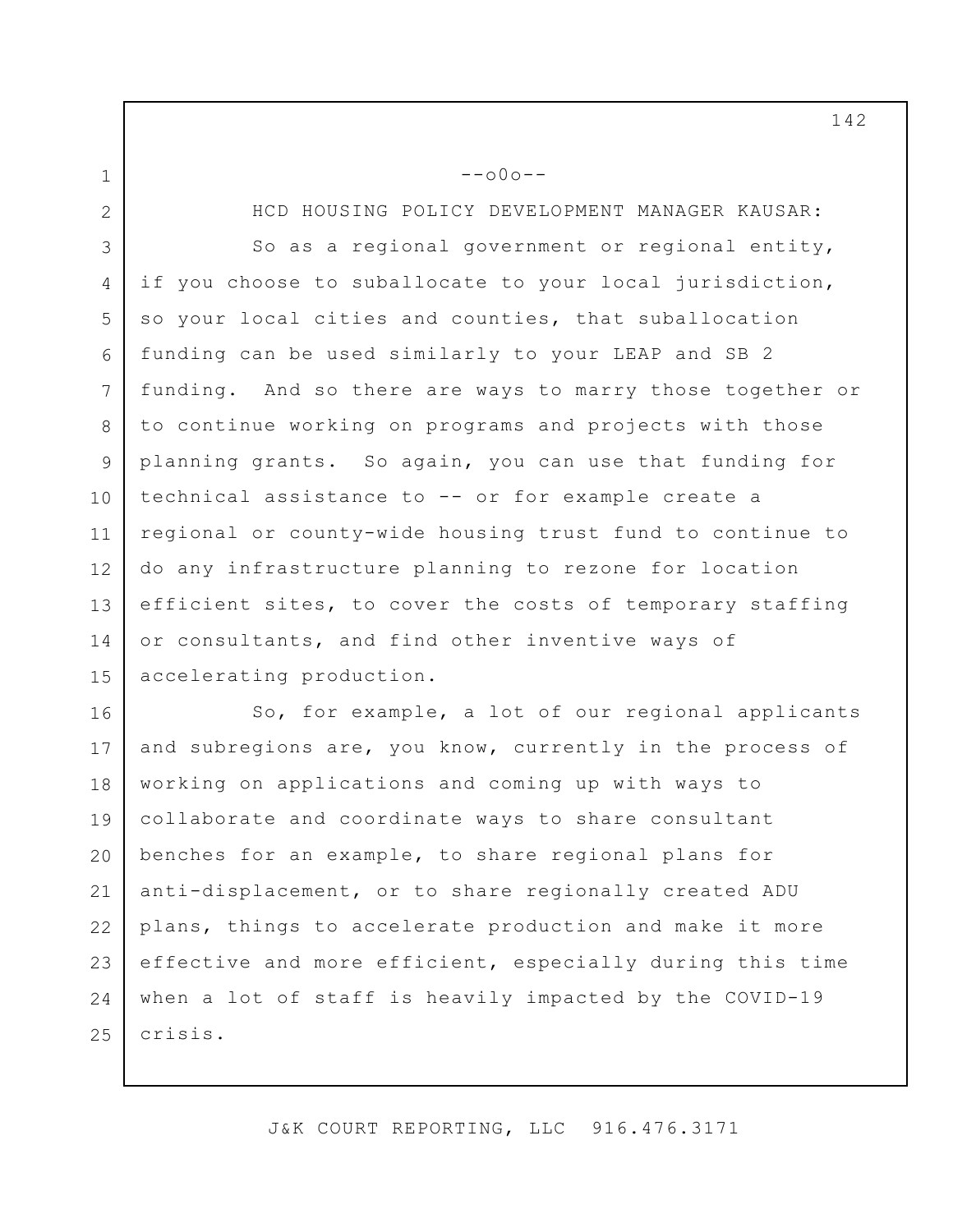1 2 3 4 5 6 7 8 9 10 11 12 13 14 15 16 17 18 19 20 21 22 23 24 25 143 And so now I'm going to pass it on to DC my colleague to discuss the pro-housing program.  $--000--$ CTC VICE CHAIR NORTON: DC, are you there? We don't hear you yet. HCD DEPUTY DIRECTOR KIRKEBY: DC, you might need to hit the microphone button. If we're not able to get DC, I believe Paul McDougal is also available and could -- might be able to step in. CTC VICE CHAIR NORTON: Great. We have some people to talk at public comment and ask you some questions, so I'd like to make sure we get time for that. HCD DEPUTY DIRECTOR KIRKEBY: Yeah. CTC CLERK REMEDIOS: We are showing DC as unmuted. HCD DEPUTY DIRECTOR KIRKEBY: DC, you want to try again? All right. I think: -- I think in order to move forward, Paul, if you're available, that would be great. If not, I can -- I can do a \$0.50 job. (Laughter.) HCD HOUSING POLICY DEVELOPMENT MANAGER McDOUGAL: Can you hear me? CTC VICE CHAIR NORTON: Yes, your'e good.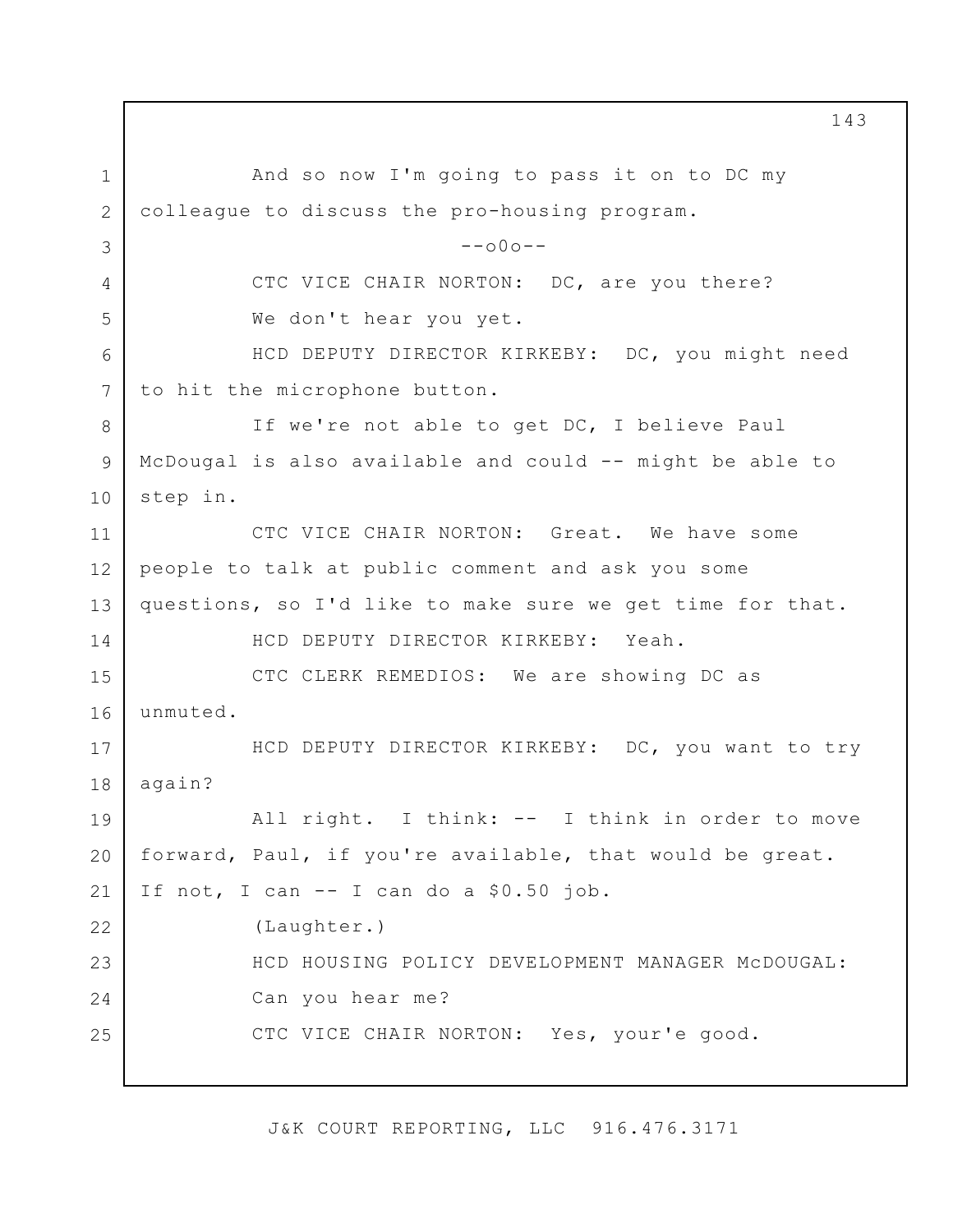1 2 3 4 5 6 7 8 9 10 11 12 13 14 15 16 17 18 19 20 21 22 23 24 25 HCD DEPUTY DIRECTOR KIRKEBY: Yes. HCD HOUSING POLICY DEVELOPMENT MANAGER McDOUGAL: Oh, cool. My family is in the process of leaving the room, so I'm hoping they're going to be appropriate for the conditions. (Laughter.) HCD HOUSING POLICY DEVELOPMENT MANAGER McDOUGAL: So the pro-housing -- HCD HOUSING POLICY DEVELOPMENT MANAGER NAVARRETTE: Excuse me, do you hear me now? HCD DEPUTY DIRECTOR KIRKEBY: Yes, there we go. Go for it DC. Oh, you seem to be gone again. Paul, I think you may have to take it. HCD HOUSING POLICY DEVELOPMENT MANAGER McDOUGAL: That's fine. CTC VICE CHAIR NORTON: Thank you. HCD HOUSING POLICY DEVELOPMENT MANAGER McDOUGAL: So the pro-housing program is part of the 2019-2020 annual Budget Act, part of the kind of progression of tools that were employing to accelerate housing production in the state. And really what it is is that it's a designation process where we come up with what jurisdictions are pro-housing. And then once jurisdictions are pro-house --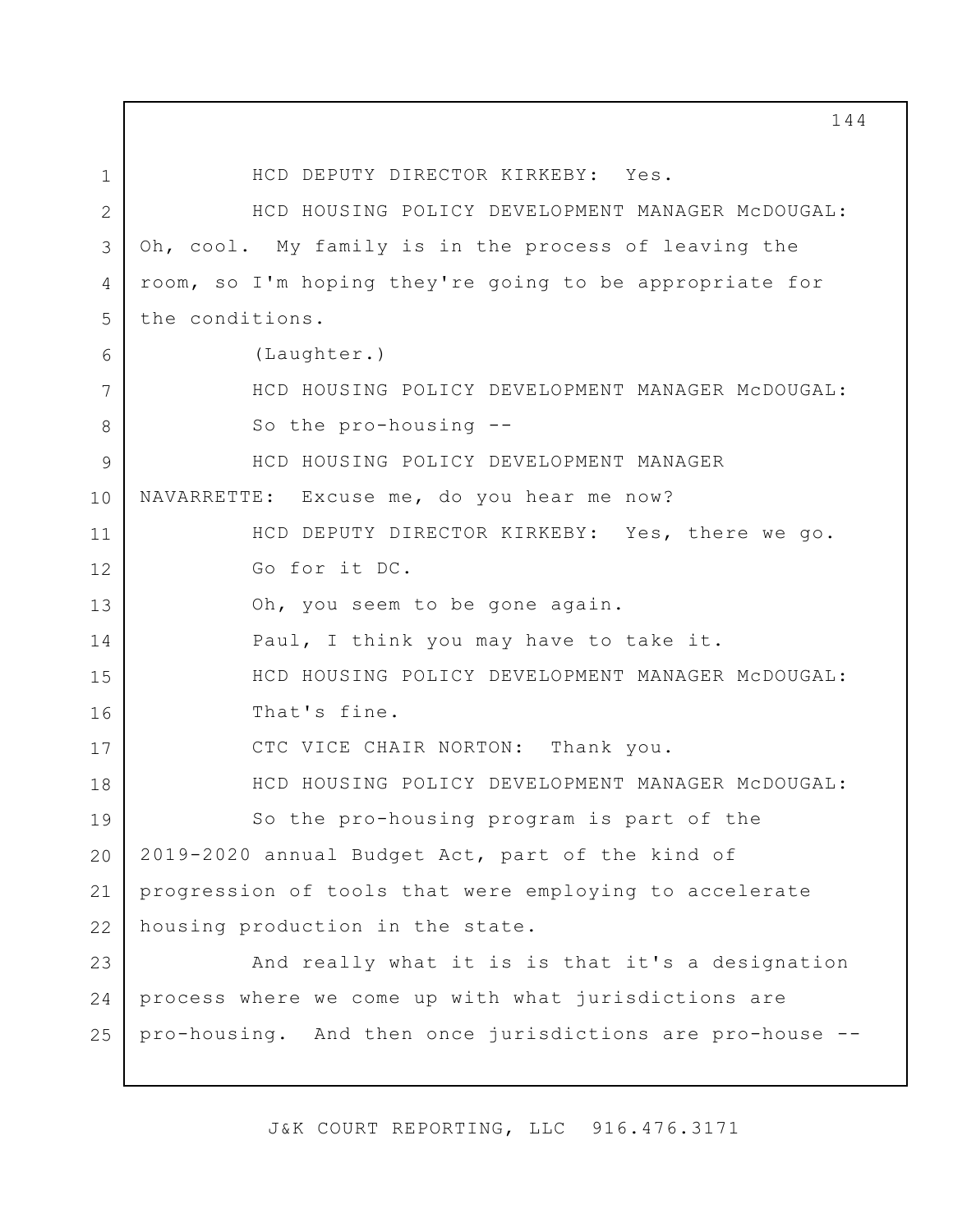1 2 3 4 5 6 7 8 9 10 pro-housing, they can be incorporated into programs where the -- where they might have additional points, preferences, and to be more competitive where appropriate. The statute kind of lays out at least three programs the Affordable Housing Sustainable Communities Program before, the Infrastructure Improvement Grant Program and then the Transformative Climate Communities Program. However, we hope to continue coordination. To be mixed in to the pro-housing incorporation to a variety of funding sources, including non-housing dollars.

11 12 13 14 15 16 17 18 19 20 And so the statute is really simple, really straightforward. It doesn't need a lot of guidance, which is sometimes a good thing, sometimes a bad thing. But anyways, it lays out all these different policies that are pro-housing. These are the things that have been reflected and then -- and you've kind of seen part of the SB 2 planning grant program, as far as the LEAP Program where, you know, it lays out these variety of like things, like rezoning, CEQA clearance, ADUs, financing, all of that kind of stuff.

21 22 23 24 25 And one thing the statute explains is that we need to think about how we're giving consideration to urban and rural situations. And the idea there being is what is pro-housing in Modoc county is probably slightly different than San Diego. So we need to give some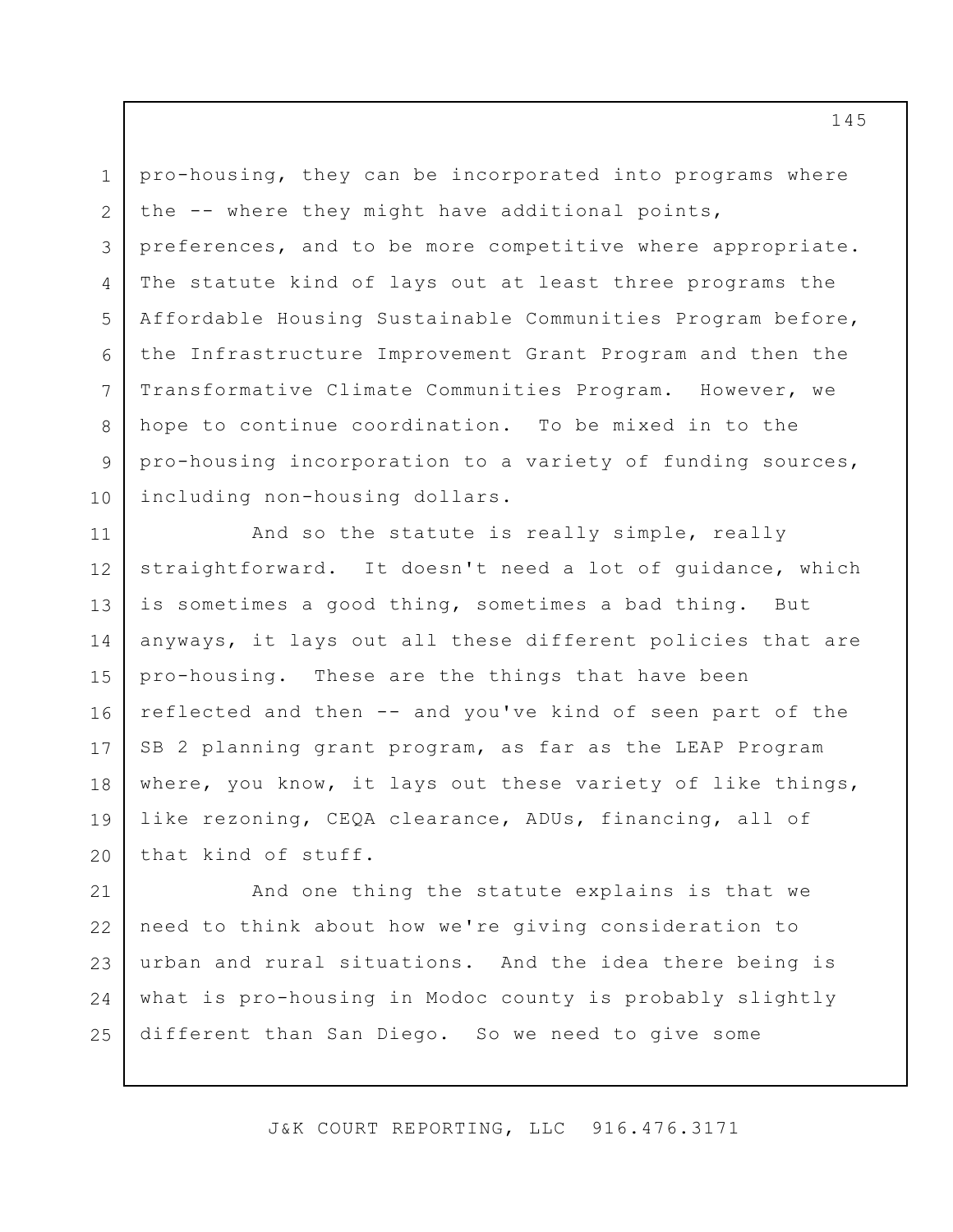1 2

4

8

9

10

considerations to that.

3 5 6 7 So the first thing that we thought about is take this list of some statutes and instead of prescribing that you must do every single one of these, we laid out these buckets, these four broad categories. And we'll get into those in just a little bit, but it's things like favorable zoning cost, development costs, what have you.

And then the idea is that within those categories -- I think someone is typing. Hopefully, that's not you DC.

11 12 13 14 15 16 17 Within each one of those categories is to create a menu of options. It's like okay, here's, favorable zoning, pick one of these -- and there's even another cate -- option within that category, but you must have at least one in each one of those four categories. So the idea was to give some flexibility so we can accommodate the variety of circumstances from them.

18 19 20 21 22 23 24 25 Another thing that we kind of came into, because the pro-housing statute is very limited to accelerating housing production, we need to think about other State objectives. And so we've come up with this concept called enhancement factors. So in each one of those categories you have a menu of options and you give one point or two point. But if you're doing an enhancement, then we'll give you additional points and we talk about that stuff.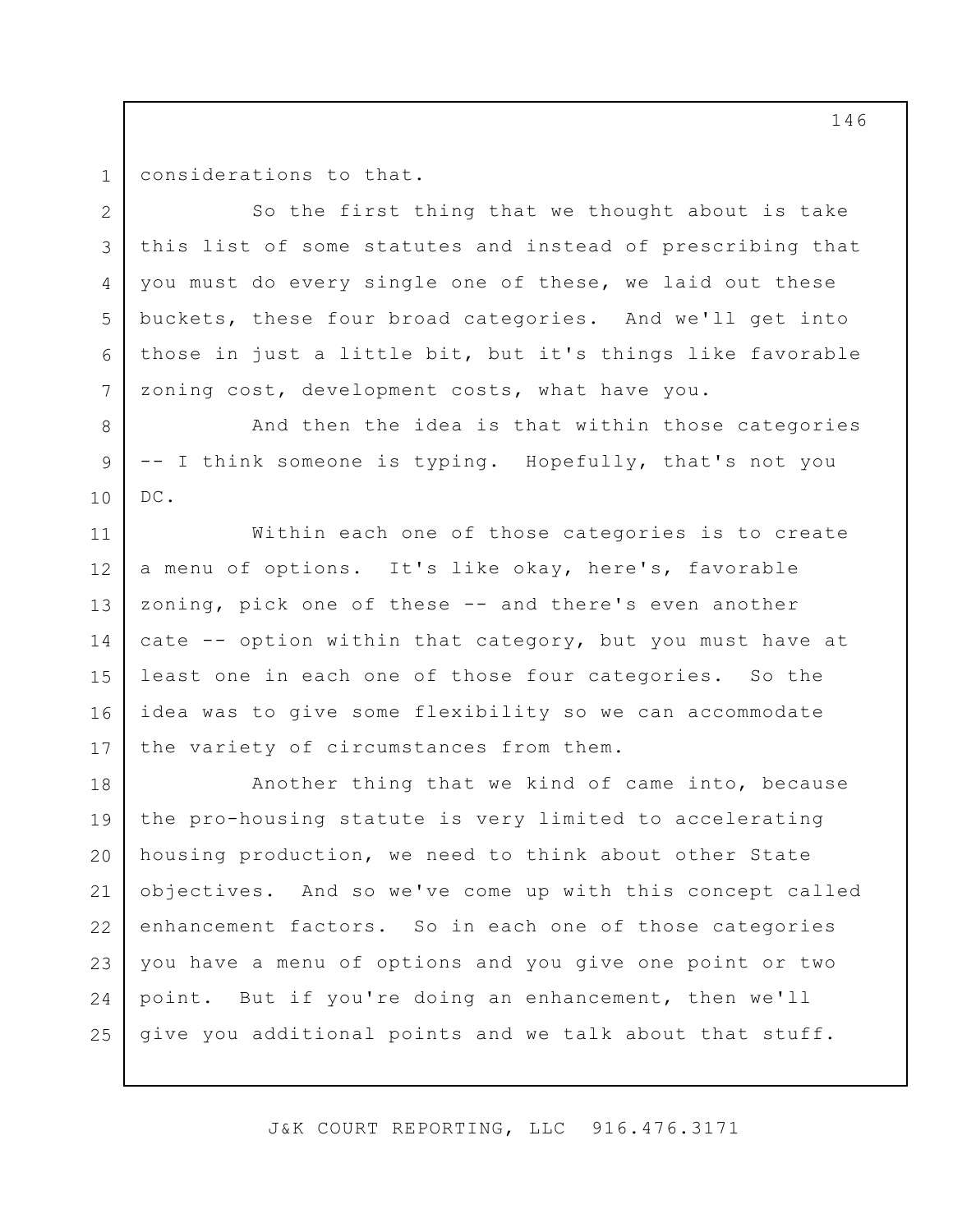1 2 3 4 5 6 7 8 9 10 11 12 13 14 15 16 17 18 19 20 21 22 23 24 25 But if we could go to the next slide.  $--000--$ HCD HOUSING POLICY DEVELOPMENT MANAGER McDOUGAL: So I was talking about those enhancement factors back when we did the framework paper in late 2019. We wanted to just kind of layout some principles to facilitate the discussion and collaboration with other agencies, partners and what have you. So we came up with these principles, and -- when it first came on, and it's something that's definitely clear in the statute, is increasing the supply of housing, and particularly a variety of types and affordability. Other principles we came up with is the idea of location of efficient communities. That is mainly playing out in terms of climate mitigation, but we also want adaptation as part of that. And then the last piece is the idea of affirmatively furthering fair housing. And that's the kind of concept of promoting more inclusive communities. So on to the next slide, please.  $--000--$ HCD HOUSING POLICY DEVELOPMENT MANAGER McDOUGAL: Here is the categories we came up with, those four big buckets with the menu of options. Favorable

J&K COURT REPORTING, LLC 916.476.3171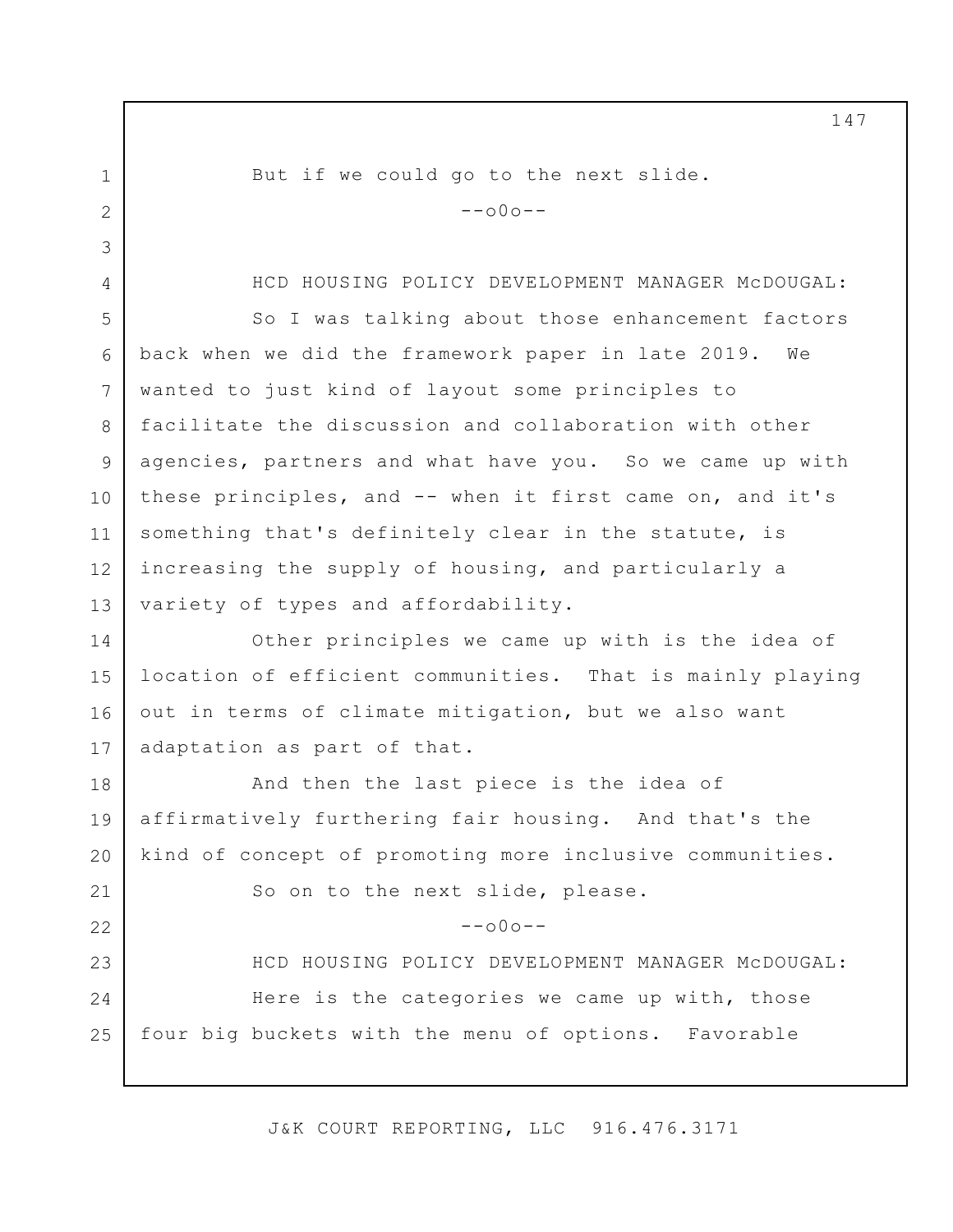1 2 3 4 5 6 7 8 9 10 11 12 13 14 15 16 17 18 19 20 21 22 23 24 25 zoning and land use, decreasing production times, development costs, and then finally financial subsidies. Not much more to go on that.  $--000--$ HCD HOUSING POLICY DEVELOPMENT MANAGER McDOUGAL: And just a quick time check, is this till 4:30 or 5:00? CTC VICE CHAIR NORTON: No, your section ends at 4:15. HCD HOUSING POLICY DEVELOPMENT MANAGER McDOUGAL: Oh. Perfect. I think we -- can we get like a 10-minute buffer since we got started late, no? CTC VICE CHAIR NORTON: Yep. HCD HOUSING POLICY DEVELOPMENT MANAGER McDOUGAL: All right. Cool. So here's just -- then I'll kind of blow through this. So here's some examples of pro-housing, allowing residential. The idea there is buy right, meaning without discretionary action faster approval, zoning more sites, increasing density, parking reductions that's huge for development costs as well as feasibility, limiting the number of hearing, as well as super time savings, ADU ordinances, checking sign. So really that's about less discretionary processes and then some, you know, trust funds and financial incentives, and what have you.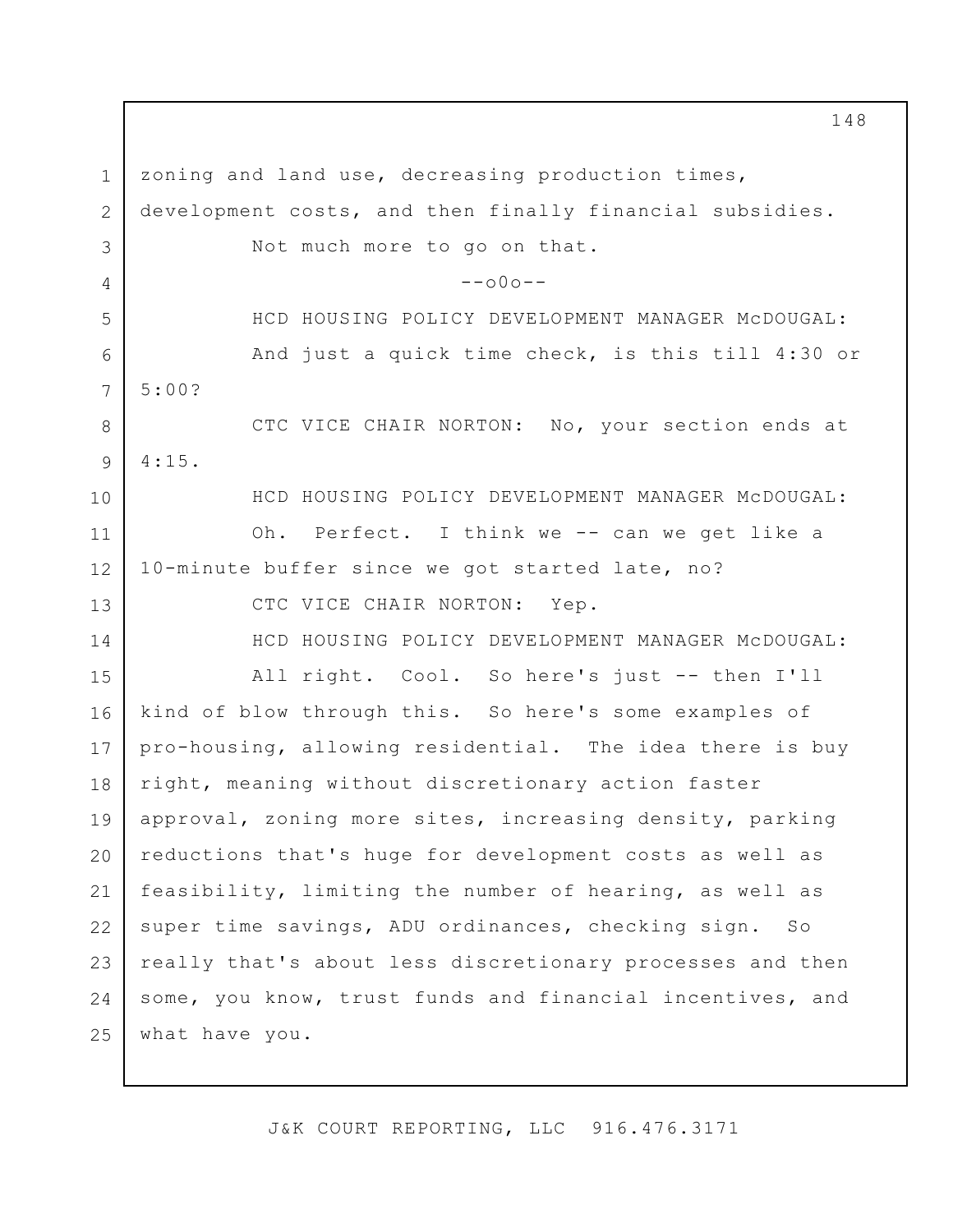So examples of how we do the enhancement, meaning how we're going to -- oh, if you could go back just real quick. I'll buzz through.

1

2

3

4 5 6 7 8 9 10 11 12 So each one of these, you know, could be one point or two points, depending on the value and, you know, feedback we got from academics, and builders, and what have you, but is you get an extra point if these -- these policies have -- hit one of our principles or enhancement factors. So what we mean by that is if you're doing buy right -- let's say you're doing buy right near transit or if you're doing buy right in downtown, then you immediately get an extra point.

13 14 15 16 17 18 We talked about rezoning, increasing densities. If you're intensifying existing low density patterns, promoting variety housing choices in high-opportunity areas, you get an extra point. Parking reduction in downtowns, you get an extra point. That's the kind of things what we mean by enhancement.

19 20 21 22 23 24 25 On to the next one, please.  $--000--$ HCD HOUSING POLICY DEVELOPMENT MANAGER McDOUGAL: And then this is you, Megan, if you want to close or if you want I'll close. It doesn't matter. It looks like we -- HCD DEPUTY DIRECTOR KIRKEBY: No, I can -- I can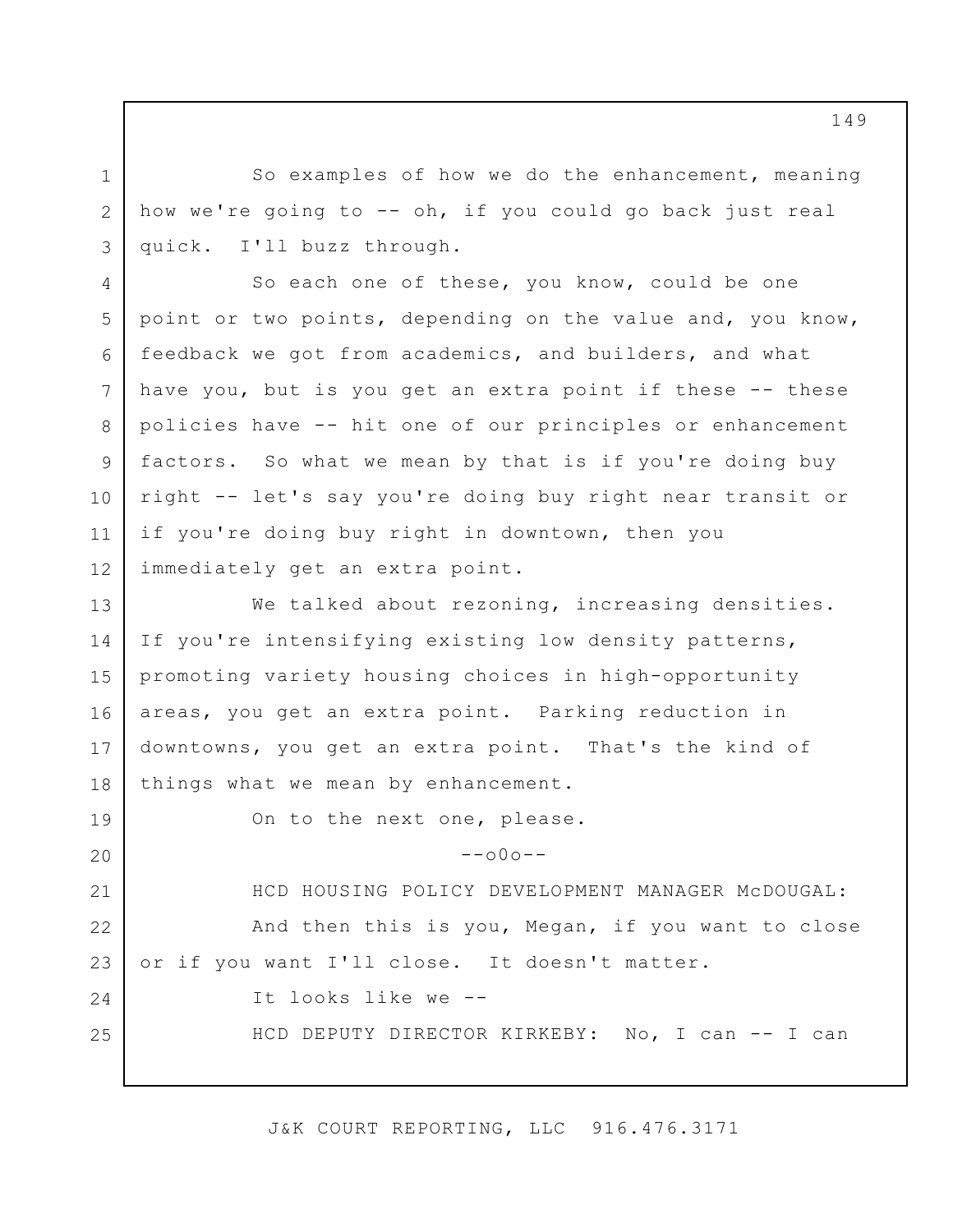3 5 6 take this one. But you know, just to wrap it up real quick in less than minute, what we're trying to do is have a bunch of different tools in the toolbox to get housing in the right places and get enough housing overall. And so, that's going to be lots of carrots, lots of free money, lots of TA we didn't even cover today, a multi-million dollar TA contract we're doing. But also, things like incentives, like the pro-housing program. But of course, if you still don't want to do the right thing and set the table for housing, remove barriers, encourage housing to happen, there's also part of the component of our tool kit that is accountability and enforcement.

1

2

4

7

8

9

10

11

12

13 14 15 16 17 18 19 So the reason legislation also gave us a lot more tools on that end, we sent a lot more technical assistance letters than we used to, and we -- we do track what's going on and really do try and let jurisdictions know that they need to be compliant with these laws and that we're -- we're monitoring and trying to make sure things -- things get done.

20 21 22 23 24 25 So with that, I'll close out and go to questions. CTC VICE CHAIR NORTON: Okay. Wonderful. We have two questions in the queue for now, and then -- but before we do that, Douglas, why don't you let people know who are eager to speak for public comment what the process is for public comment.

J&K COURT REPORTING, LLC 916.476.3171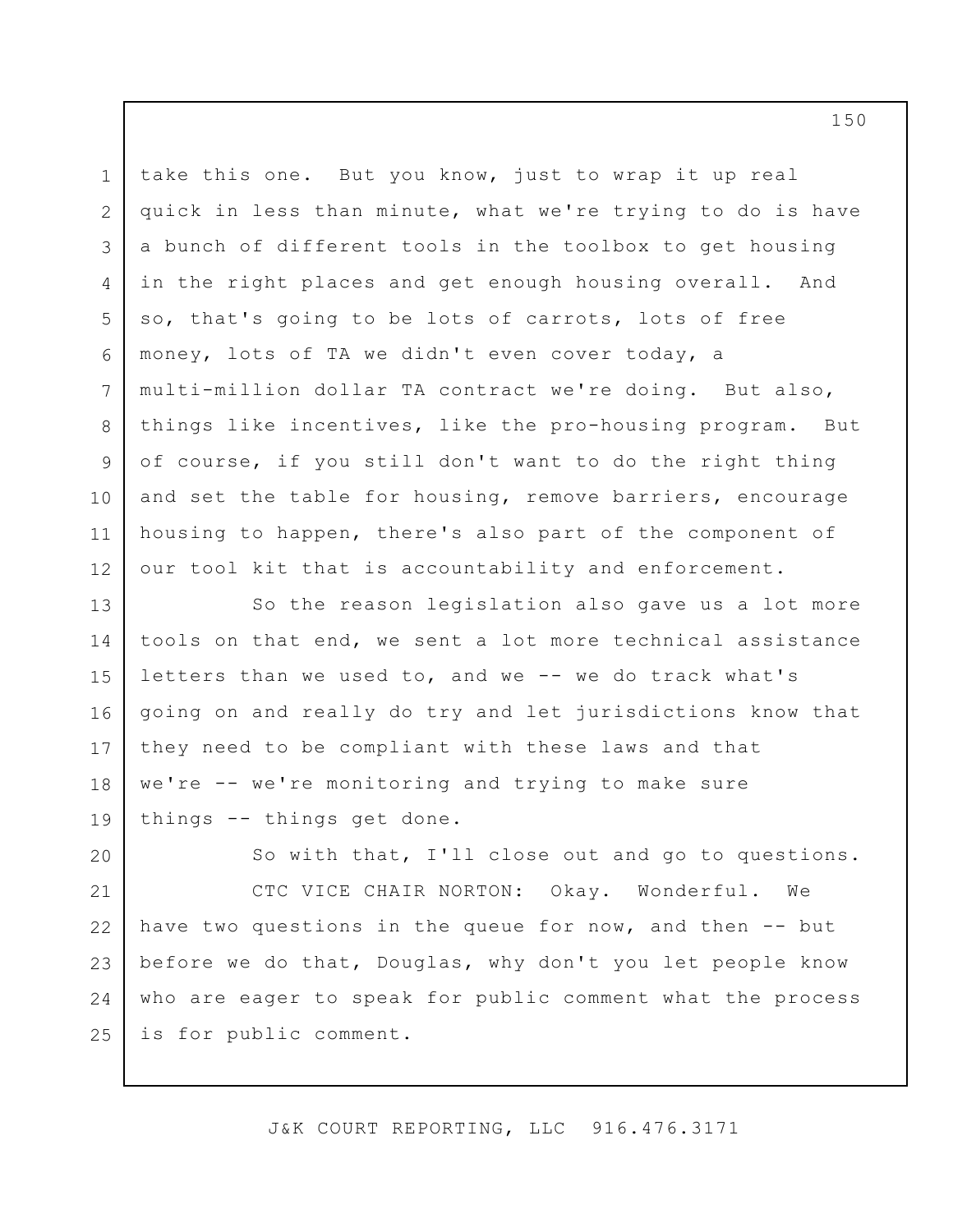1 2 3 4 5 6 CTC CLERK REMEDIOS: Thank you, Vice Chair. So real quick, I'll let everyone own the webinar know, all of these presentations are available on our and on CARB's website. So if you missed something, if you want to review, if you want to steal it and steal stuff from it, you can find them there.

(Laughter.)

7

8 9 10 11 12 13 14 15 16 17 18 CTC CLERK REMEDIOS: And so for the public, we're getting close to public comment time. So if you want to start raising your hands and if you see the control panel, typically on the right-hand of your screen, you'll see a hand, click on that and that will raise your hand, and we will see you. Also, you can type in a question. We're happy to read that for you, if you're a little bit more shy. However, just -- if you want to put a comment in there, I'd like -- I have a comment. Now is the time to do that, so we can make sure we allow enough time for everyone.

19 20 21 22 CTC VICE CHAIR NORTON: Wonderful. Thank you. And then for the questions regarding HCD presentations, our very first question comes from Chairwoman CARB Mary Nichols.

23 24 25 ARB CHAIR NICHOLS: Hi. Yes. I don't want to take the time to ask for an answer, but I think what I would like is this is an incredibly complicated program.

J&K COURT REPORTING, LLC 916.476.3171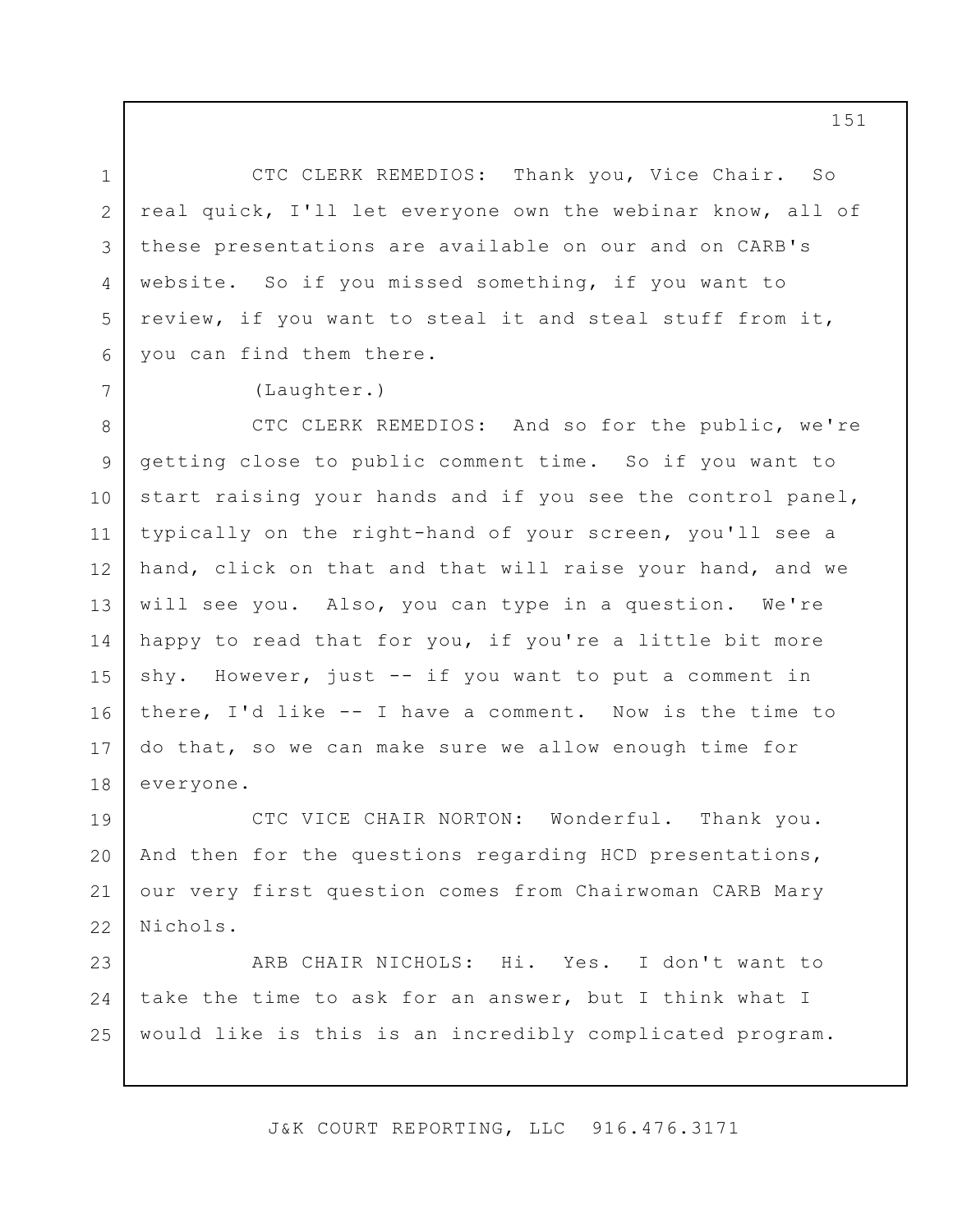1 2 3 4 5 6 7 8 9 10 11 And it was a very comprehensive briefing, and I probably only took in a small percent of it. I'm beginning to get the idea that I need to know more about how these programs actually work, particularly in terms of how information and how relationships are built between the states and the local entities that actually are implementing a lot of these programs. And so I guess I'm just going to put down a marker that it would be great if we could have a session, at some point, which would be just a briefing session where we could do some more in-depth Q&A. So that would be my request.

12 13 14 HCD DEPUTY DIRECTOR KIRKEBY: Absolutely. We know housing is new to this committee, so we're ready to come and teach you everything you want to know.

15

25

HCD HOUSING POLICY DEVELOPMENT MANAGER McDOUGAL:

16 17 18 19 20 21 22 Yeah, and we also -- we also had a piece in our presentation where we want to go over about five to seven different areas where we're collaborating with ARB as well as other agencies and all the different opportunities that are available, and how much we're -- we're definitely committed to continuing and building that -- those efforts.

23 24 ARB CHAIR NICHOLS: That would be terrific. Thank you.

CTC VICE CHAIR NORTON: Yes. Agreed. And I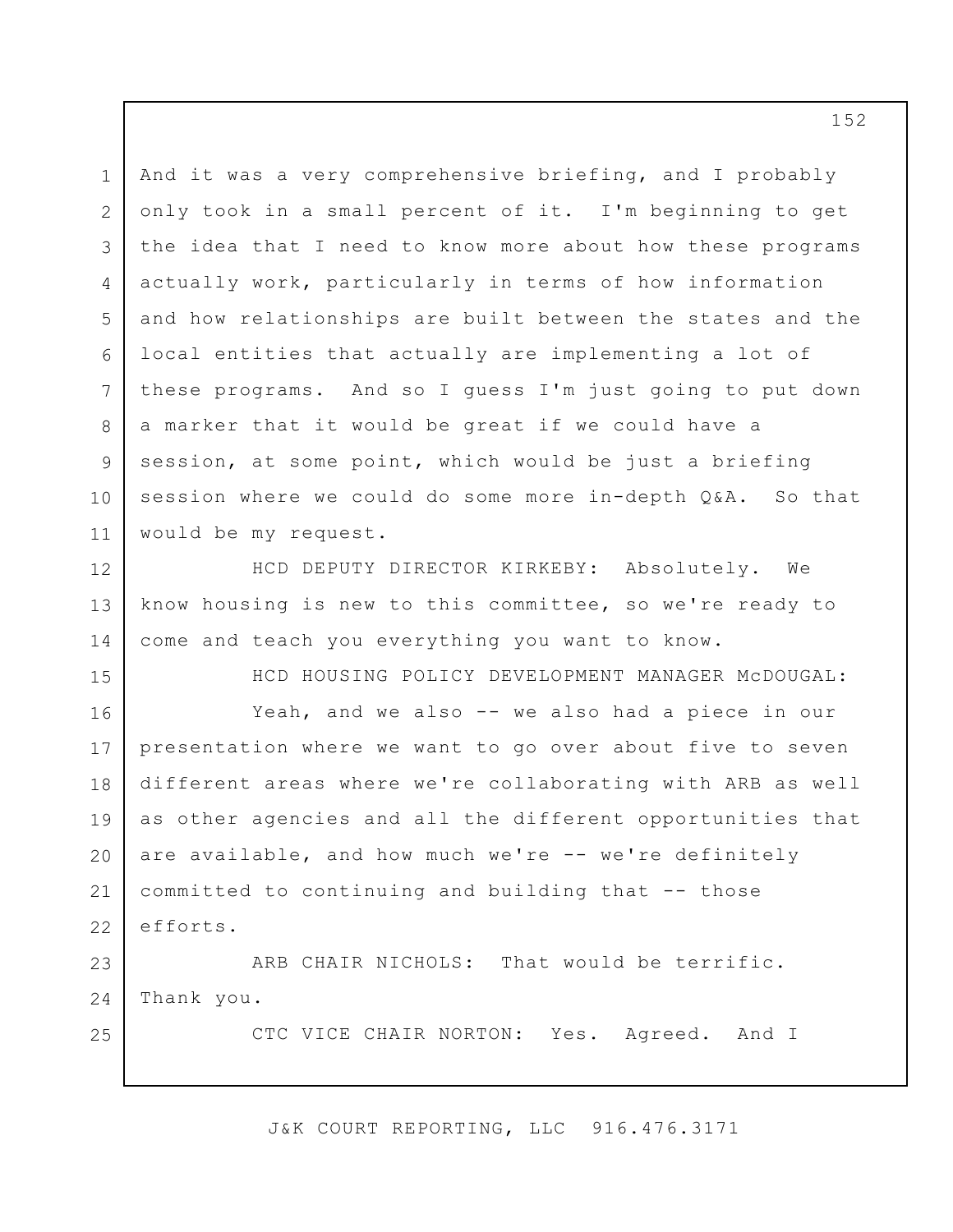1 2 3 4 5 6 would say that it would be very helpful once all the RTP SCSs have been approved, if there could be, as part of that response, that we could have something that identifies like how we can meet the goals that are outlined in all the SCSs once they've been all submitted within the state.

7

8

9

24

25

ARB CHAIR NICHOLS: Right.

HCD HOUSING POLICY DEVELOPMENT MANAGER McDOUGAL: Absolutely.

10 11 12 CTC VICE CHAIR NORTON: Fantastic. Okay. Our next question comes from CARB Board Member Hector De La Torre.

13 14 15 16 17 18 19 20 21 22 23 ARB BOARD MEMBER DE LA TORRE: Hi. Thank you, Vice Chair Norton. Both of my questions or comments are related to pro-housing and transportation that we -- if it's possible that on the transportation side you can apply preference points for pro-housing jurisdictions in a broader array of transportation programs? Because jurisdictions that already resist housing production will not be motivated by carrots and sticks just in the housing sector. Applying the designation to a broader array of transportation funding would be a greater motivation for those folks to step up --

> HCD HOUSING POLICY DEVELOPMENT MANAGER McDOUGAL: Certainly can.

J&K COURT REPORTING, LLC 916.476.3171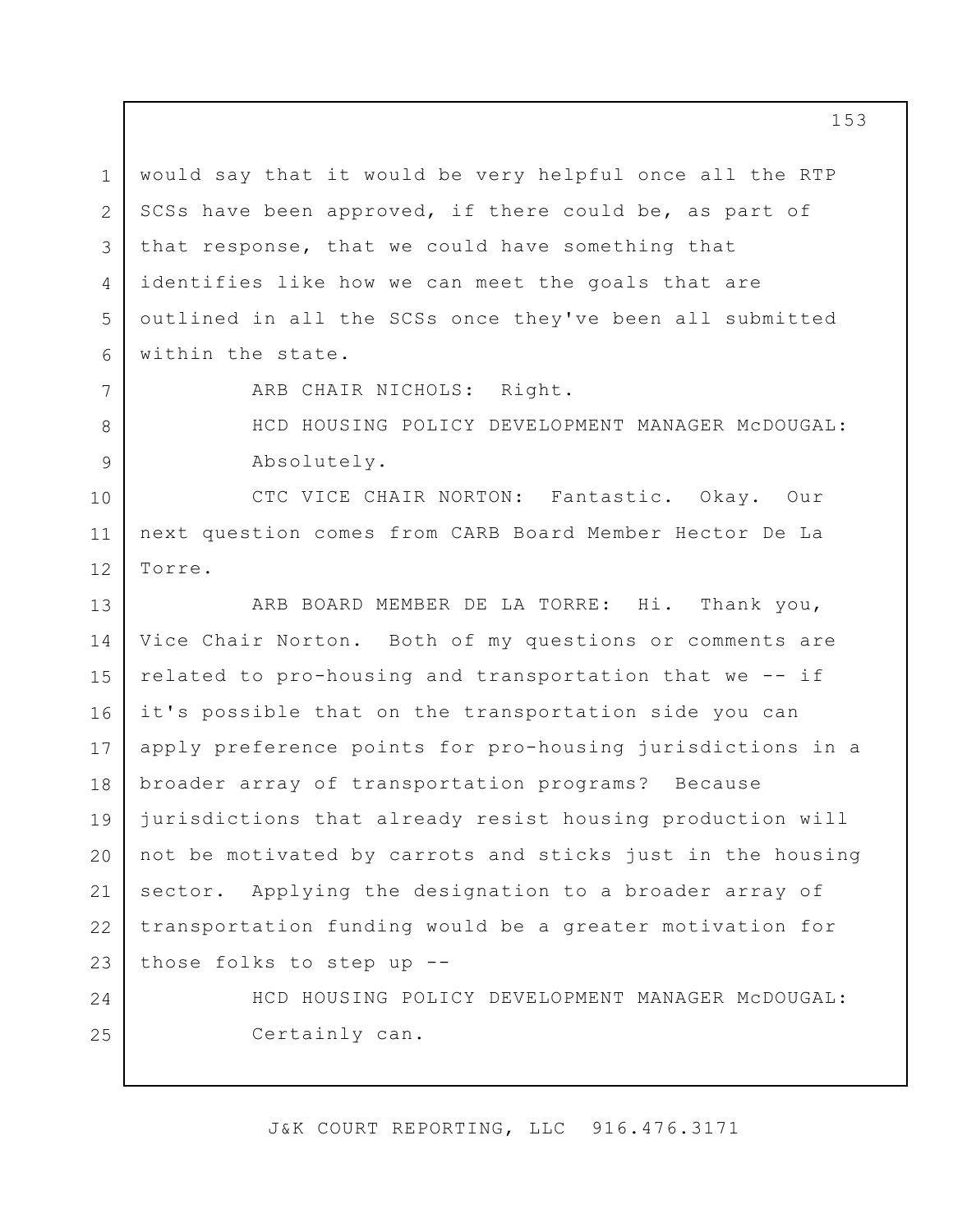ARB BOARD MEMBER DE LA TORRE: -- so that those transportation and housing investments are complementing each other and not contradicting.

HCD HOUSING POLICY DEVELOPMENT MANAGER McDOUGAL:

13 Yeah, we fully agree. We've seen firsthand, especially the OBAG program, how powerful housing and transportation can work together. We fully hope to engage in those conversations. We're a little focused on getting the emergency regs out right now. But we have tried to develop the program in a way that could be consistent, but also flexible to be tailored to a variety of programs. So we are fully ready to engage those conversations and appreciate that being suggested.

14

1

2

3

4

5

6

7

8

9

10

11

12

ARB BOARD MEMBER DE LA TORRE: Thanks.

15 16 17 18 19 20 21 22 23 24 25 HCD DEPUTY DIRECTOR KIRKEBY: Really appreciate it. And just one more addition is pro-housing being linked to transportation programs is very important. But even the more basic planning requirement of housing element compliance just following the law as it exists today, we've been able to add housing element compliance and annual progress report compliance as a threshold requirement or a points requirement to several housing and transportation programs. And it has been a huge -- of huge importance, especially the SB 1 planning grants, to getting people to come in from the cold and, you know,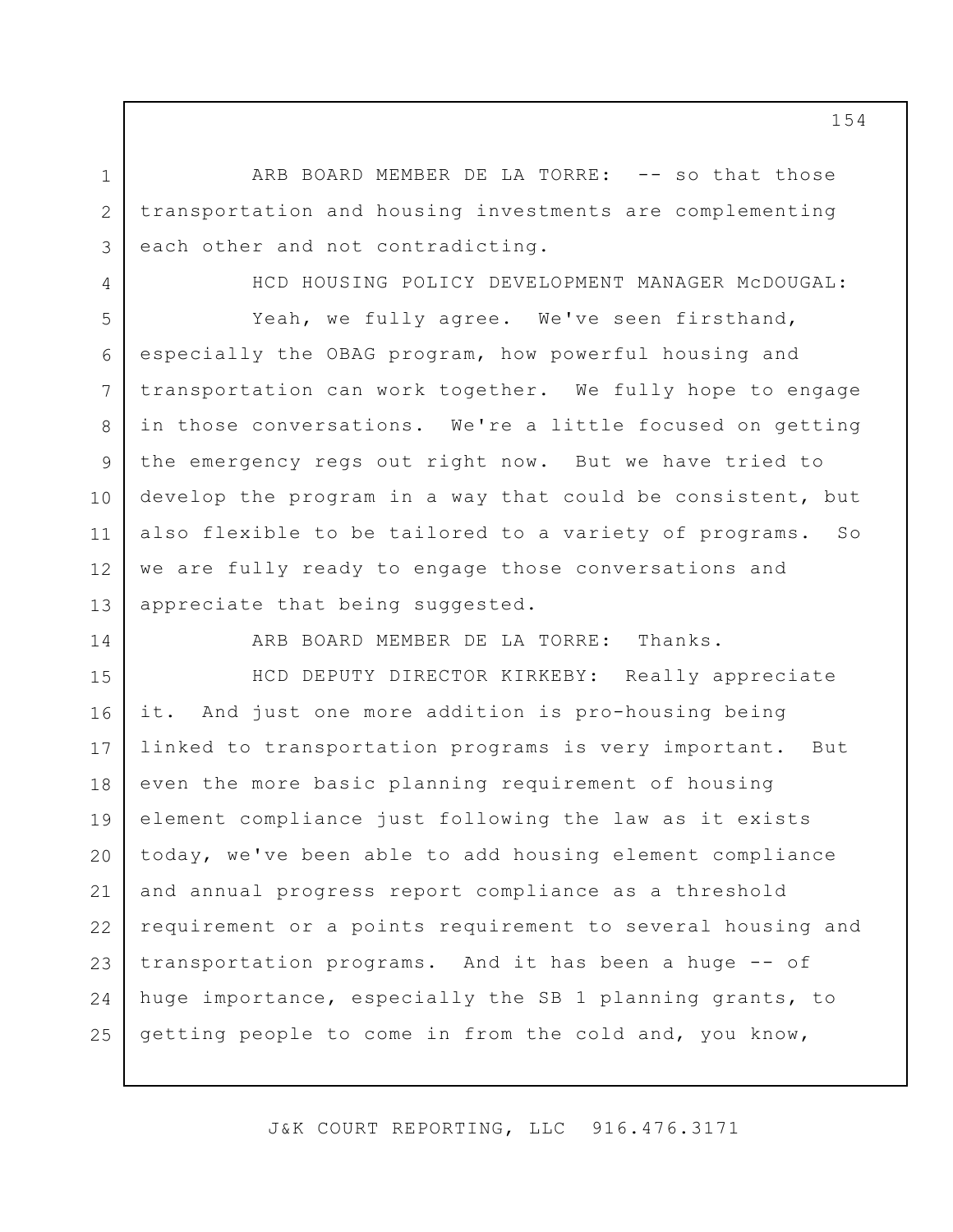really start to talk to us again about housing element compliance. So we welcome more work there.

1

2

3 4 5 6 7 8 9 10 11 12 ARB BOARD MEMBER DE LA TORRE: Great. And a second question also related to pro-housing is that the qualifying actions be limited or concentrated in places where we want growth to happen, such as infill areas and high opportunity areas, and at the very least not award points for Greenfield development, you know, let -- let them slug it out on the merits of their projects, but not give them any bonuses vis-à-vis infill and the transit-oriented development, et cetera, that we -- that the State is really promoting for multiple policy reasons.

13 14 15 16 17 18 19 20 21 22 23 HCD DEPUTY DIRECTOR KIRKEBY: I think there's a lot there to go along with what you're saying, infill high-opportunity areas near transit. The only -- the only addition to that I would add is that we do want to design a program where all 539 jurisdictions in the state have the potential to be pro-housing. And so that may look -- I think we can still hold those values, but that may look different literally in the City of Greenfield than it does in San Francisco or Berkeley. But I think -- I think we can be very aligned to those values and encourage housing in the right places.

24 25 CTC VICE CHAIR NORTON: Wonderful. Thank you. Do we have any other comments from -- or questions from

J&K COURT REPORTING, LLC 916.476.3171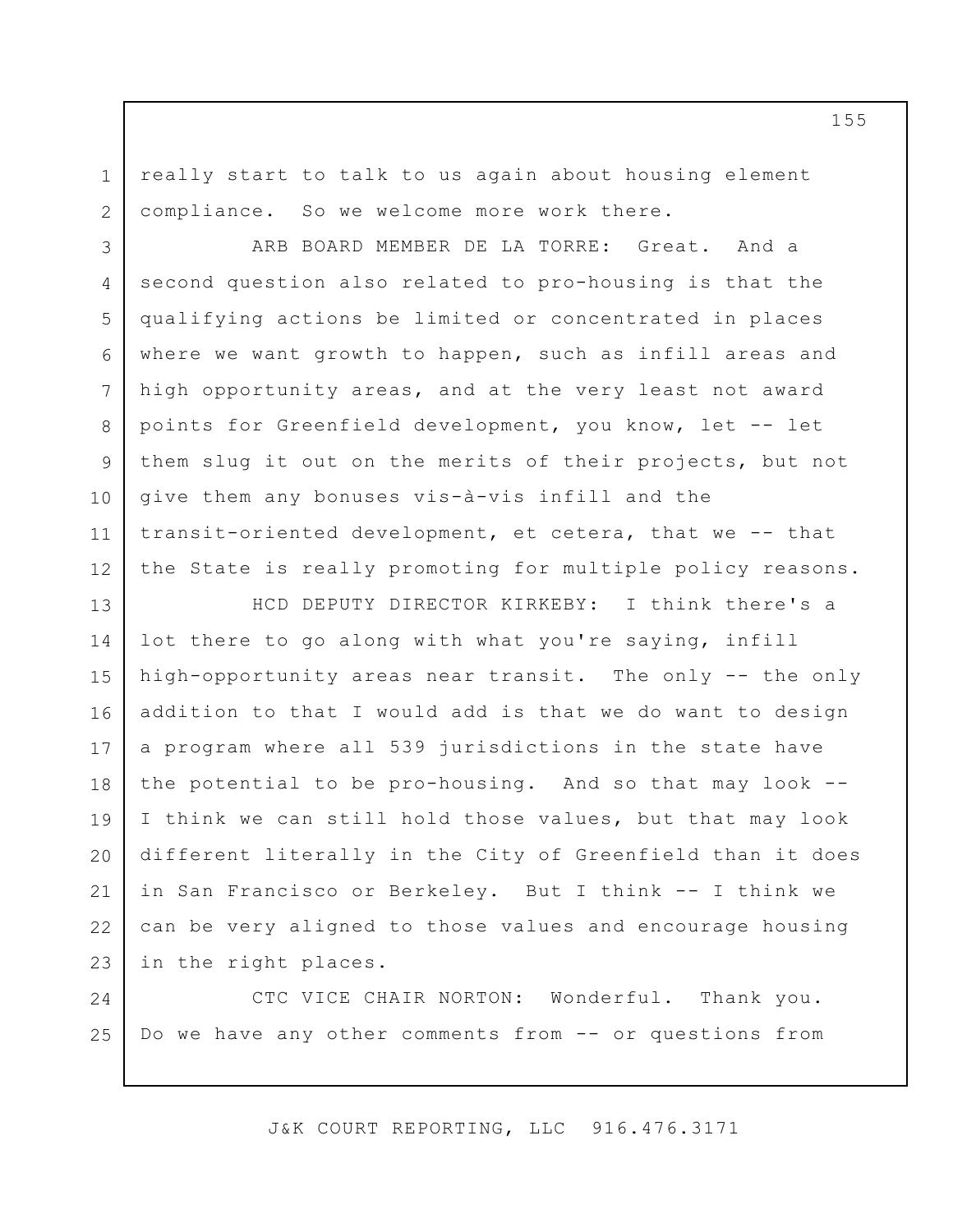1 the Commissioners or CARB Board members?

10

11

2 3 4 5 6 7 CTC CLERK REMEDIOS: Not that I see, Vice Chair. CTC VICE CHAIR NORTON: Okay. Wonderful. Well, thank you so much. We really appreciate your presentations. And we want to move to public comment. So, Douglas, who do you have on tap for public comment? CTC CLERK REMEDIOS: We have Grecia. CONFERENCE MODERATOR: Grecia, you are now

8 9 unmuted and free to speak.

> MS. JORDAN: Oh, hi. Can you hear me? CTC VICE CHAIR NORTON: We can now, yes.

12 13 14 15 MS. JORDAN: Hi. I'm sorry about that. This is actually Julia Jordan with Leadership Counsel. I'm apparently on my colleague's Grecia's account. So I think that I got a little confused about that.

16 17 18 But it's Julia Jordan from Leadership Counsel for Justice and Accountability. Thank you for your patience there.

19 20 21 22 23 24 25 Yeah, just as mentioned by a lot of the speakers today, I think this group of agencies is really important for solving several long-standing issues in particularly disadvantaged communities, like those we work with in the San Joaquin and Eastern Coachella Valleys. And many of those are issues that don't necessarily fit neatly into one agency's current programs, but require integrated and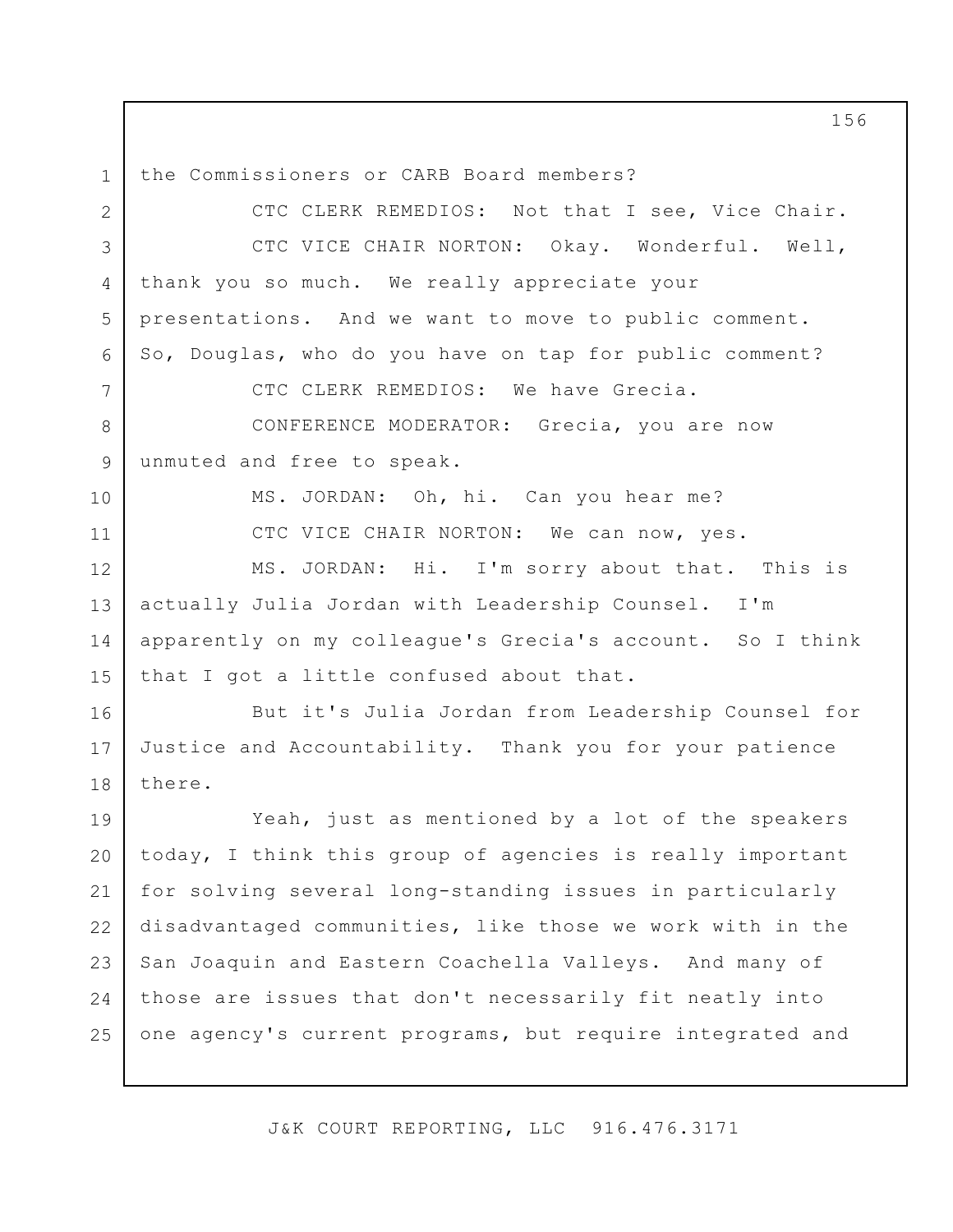1 2 interagency solutions, which is I think why everyone is here today.

3

4

5

6

7

8

9

10

11

So I just wanted to bring up a few examples that we're seeing in Madera County where we work with some of these issues that are interrelated. One is sort of that we believe that a group like this should be addressing is the -- and kind of just touched on a little bit is sort of the blatant sprawl development of things like luxury homes and facilities, at the same time that nearby disadvantaged unincorporated communities are receiving little to no investment for basic and necessary infrastructure.

12 13 14 15 16 17 18 19 20 21 22 Along Highway 41 in Madera, we are seeing two luxury development projects that have popped up despite the real great need for resources in several unincorporated communities in the county. These developments don't just have a very damaging environmental impact, but they also reflect that the county is willing to expend staff time and energy on affluent communities instead of investigating in resource -- county resources into essential basic needs like sewer services and drinking water infrastructure for communities that have long been excluded from such necessities.

23 24 25 Also in Madera is the allowing Expansion of Highway 99 through the city. And this is a project the County and the Transportation Commission are seeking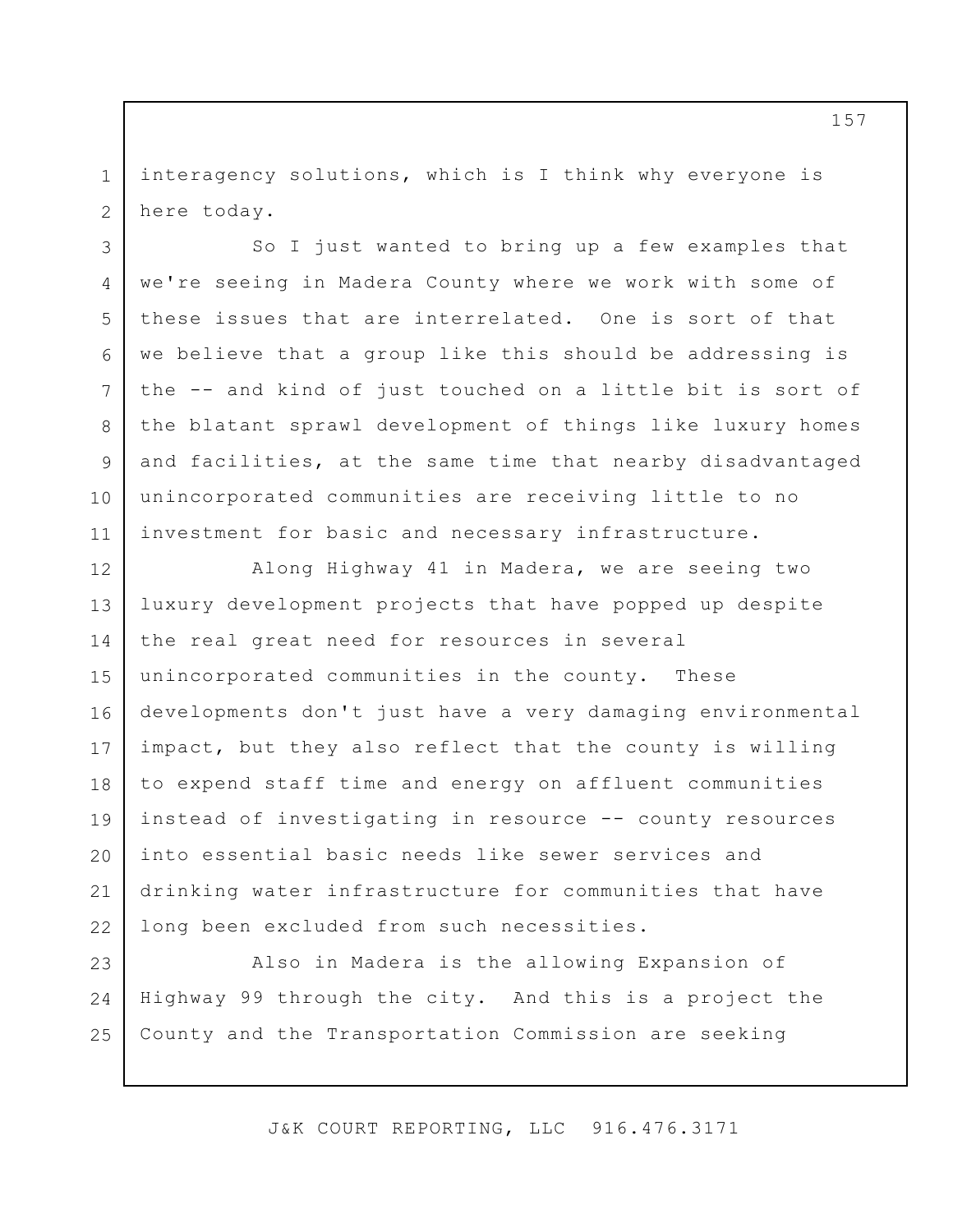funding for, despite CARB sort of identifying Madera as a continually supported community for AB 617 clean air protection funding. So there is a misalignment there and this is another example of why we feel that coordination between agencies could be strengthened and is really important in this context.

1

2

3

4

5

6

7 8 9 10 11 12 13 14 15 16 17 18 We'd like to thank HCD for responding comments we submitted in response to its analysis of impediments to fair housing. And we'd like to just remind CARB and CTC as well that all State agencies have legal responsibilities to affirmatively further fair housing, both from the federal mandate and from AB 686. And there's a great need for action by other agencies to address the air quality, transportation, and climate issues related to fair housing that go beyond the traditional canon of housing issues, that HCD can't fully address on its own and that requires collaboration with CARB and CTC to thoroughly address.

19 20 21 22 So we request that both CARB and CTC publicly plan to incorporate the affirmatively fair housing mandate into their work and invite stakeholders to provide input on those processes.

23 24 25 And then lastly, real quick, we just want to highlight the opportunity for this group to also address the interconnected and systemic deficiencies that have led

J&K COURT REPORTING, LLC 916.476.3171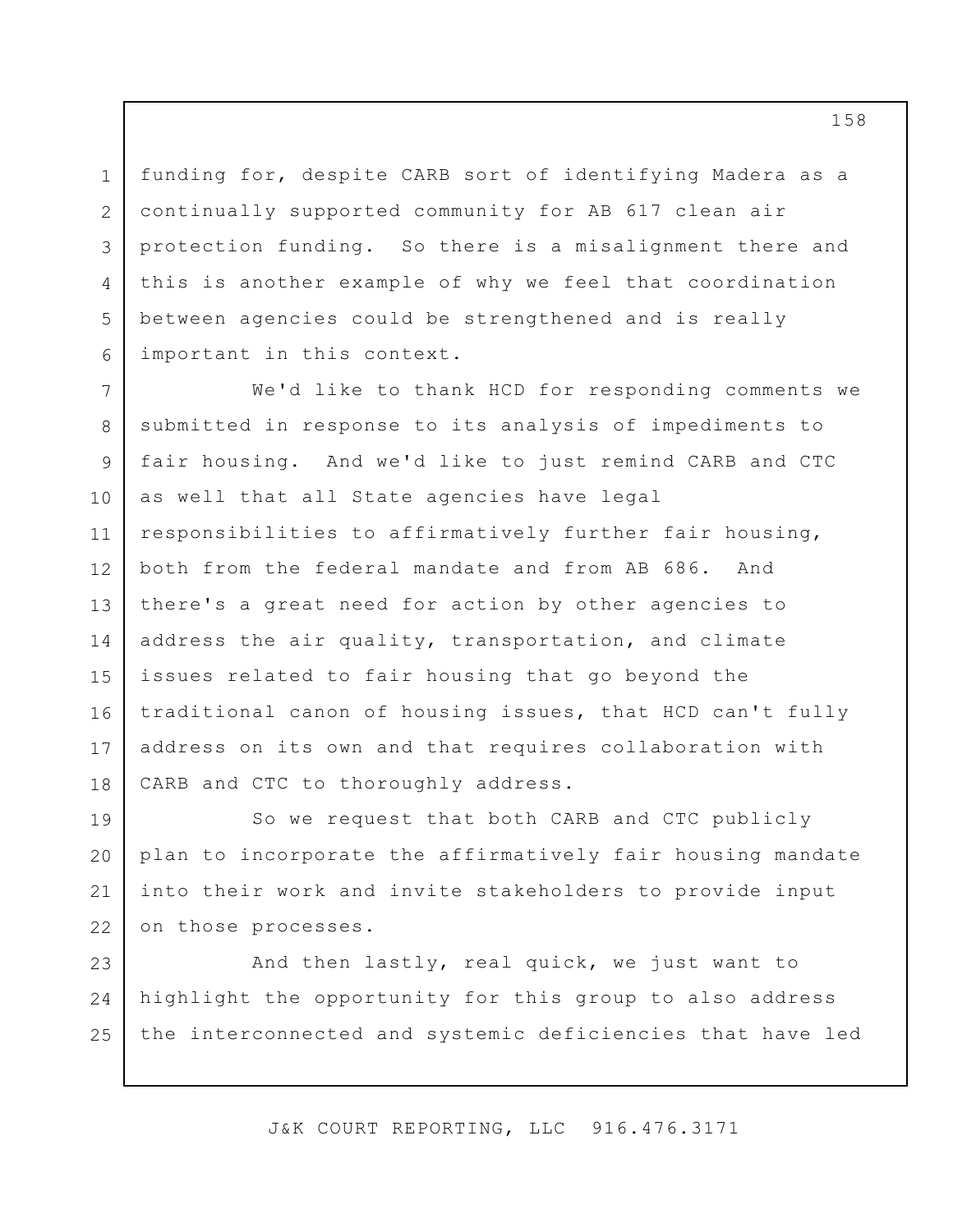to the state's disadvantaged communities being disproportionately impacted by COVID-19. And some of these systemic failures include discriminatory zoning, zoning industrial uses near historically black and brown neighborhoods, lack of active transportation, green space, safe public transit, and allowing industry to pollute the bodies and shorten the lives of communities of color.

8 9 10 11 12 13 So those disproportionate impacts we're seeing now aren't surprising, but they're the result of policy. And so we -- we really need to, you know, face that realty of low-income communities and communities of color that have been experiencing long before this pandemic and that are now just more visible.

14 15 16 17 18 So each agency here we look forward to seeing the prioritization and implementation of just and equitable policies that invest clearly in disadvantaged communities in an integrated way, as they should have been invested in all along.

19

1

2

3

4

5

6

7

Thank you.

20 21 22 23 24 25 CTC VICE CHAIR NORTON: Thank you. And your point about interconnected and systemic failures is well taken. And I think we're going to be doing a lot of listening on that issue throughout our policy making, all of us separately and together. So I truly appreciate your input.

J&K COURT REPORTING, LLC 916.476.3171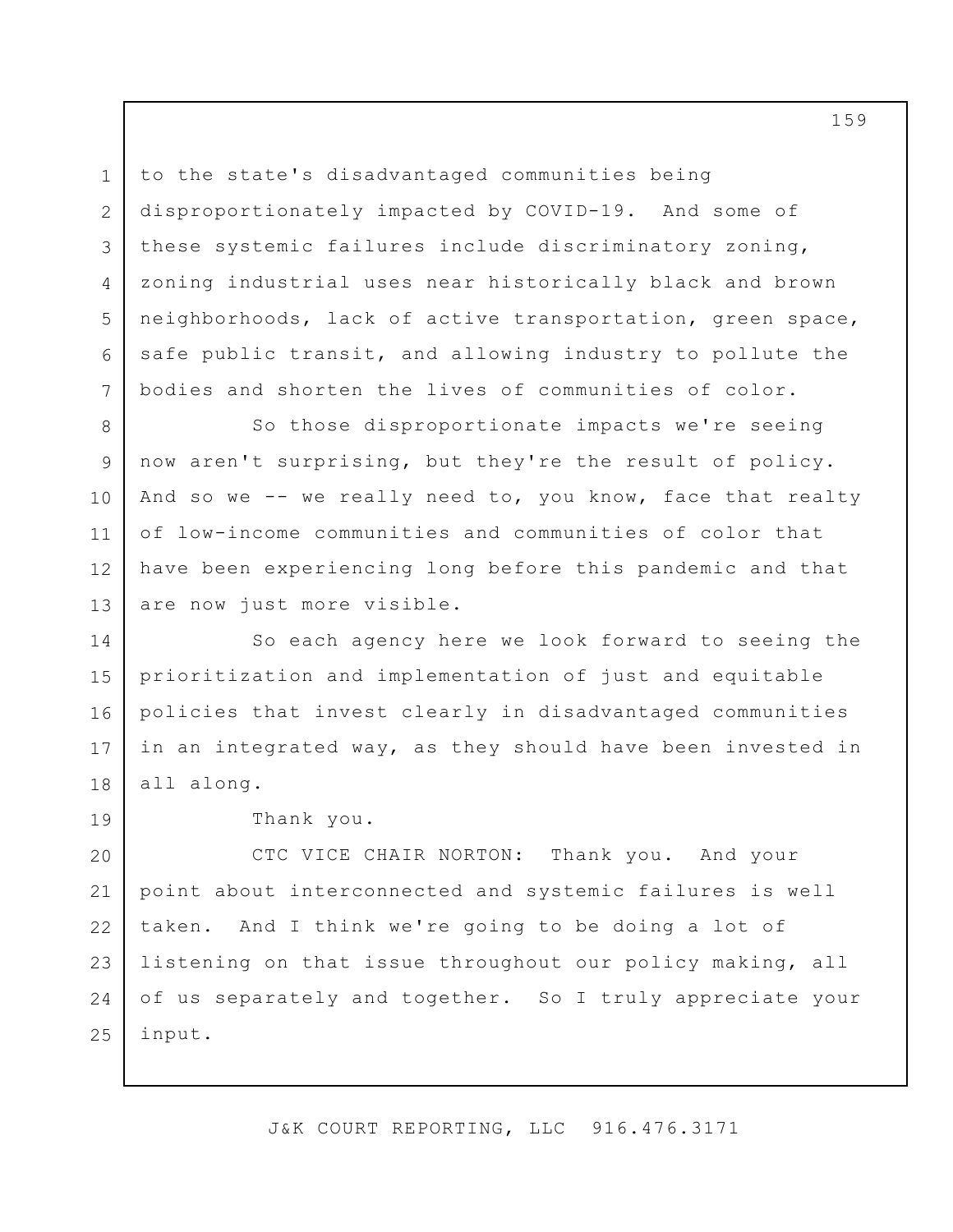1 2 3 4 5 6 7 8 9 10 11 12 13 14 15 16 17 18 19 20 21 22 23 24 25 Does anybody want to comment on this public comment? HCD HOUSING POLICY DEVELOPMENT MANAGER McDOUGAL: No. Just real quick, just for your information Leadership Counsel, the planning grant from Madera County is actually focusing on the Fairmead area. So just a heads up. CTC CLERK REMEDIOS: Could we ask the person who made that comment to announce themselves, please. HCD HOUSING POLICY DEVELOPMENT MANAGER McDOUGAL: It's Paul McDougal with the State Department of Housing and Community Development. CTC CLERK REMEDIOS: Thank you. CTC VICE CHAIR NORTON: Okay. Douglas are there any other comments in -- public comments waiting in the queue? CTC CLERK REMEDIOS: There are none. CTC VICE CHAIR NORTON: Okay. Well, Chairwoman Nichols, would you like to have any closing comments, you or your -- of your Board members? ARB CHAIR NICHOLS: Well, my Board members can speak for themselves, if they wish to. I have not canvassed them. (Laughter.) ARB CHAIR NICHOLS: But from my perspective, I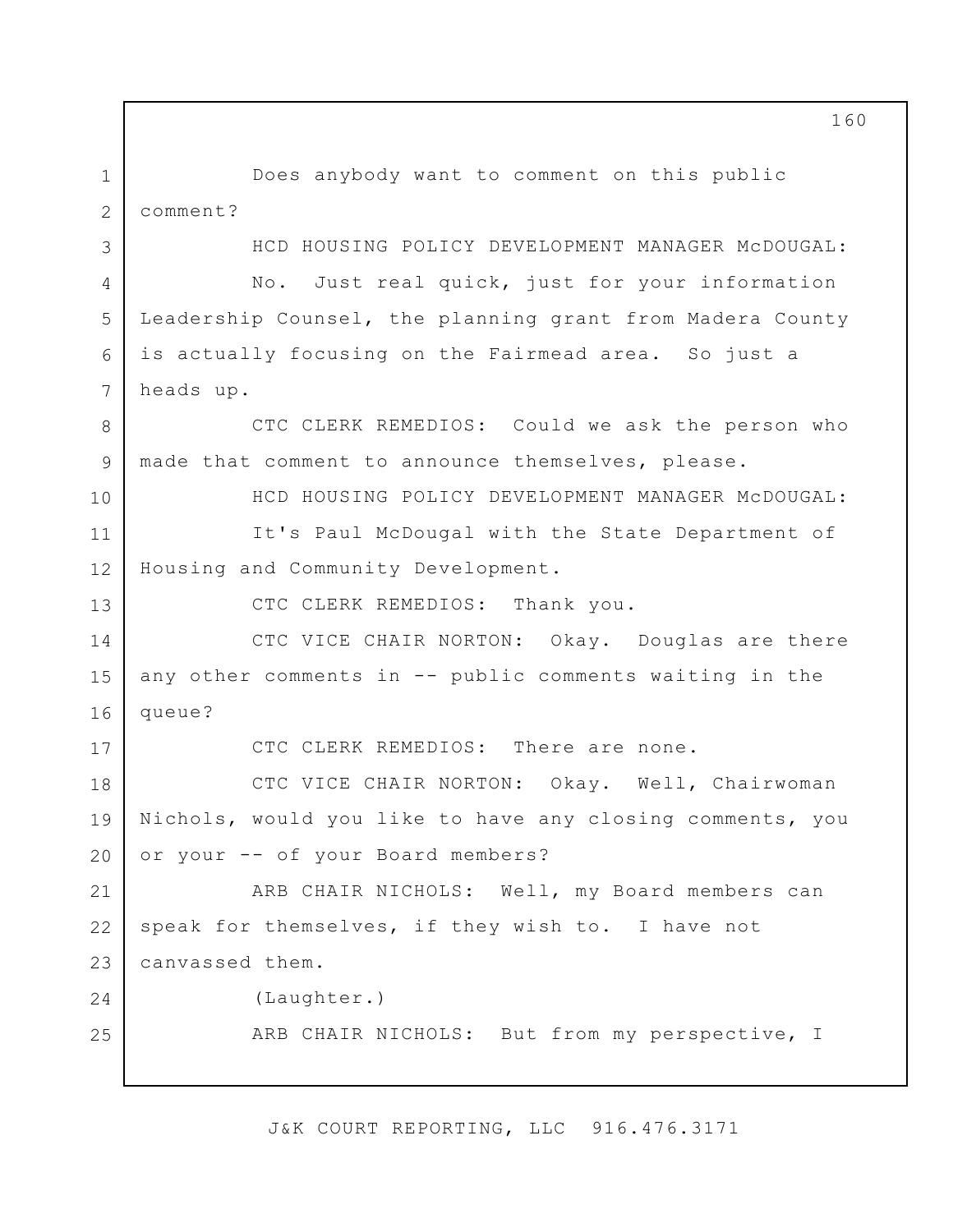1 2 3 4 5 6 feel it's been an amazing -- amazingly informative and useful meeting. And so I just want to thank everybody who helped to put it together and look forward to doing a lot of work between now and next November, when we will come back together again and hopefully have some joint accomplishments to report.

CTC VICE CHAIR NORTON: Wonderful. CARB Board members, are there any thoughts you'd like to add to Chairwoman Nichols closing comments?

10 11 ARB BOARD MEMBER MITCHELL: This is Judy Mitchell.

CTC VICE CHAIR NORTON: Um-hmm. Thank you.

13 14 15 16 17 18 19 20 21 22 ARB BOARD MEMBER MITCHELL: I would just say thank you to all of the presenters for very informative presentations. And one thing we do at CARB is we do the Scoping Plan and we do the Sustainable Communities Strategy work. And what we have here today is very nice information on the intersection of transportation, housing, and air quality. And so I think this collaboration of these three agencies is very important, and I look forward to seeing how this develops in the future.

Thank you.

7

8

9

12

23

24 25 CTC VICE CHAIR NORTON: Thank you very much. want to open it up -- now up to my colleagues on the CTC I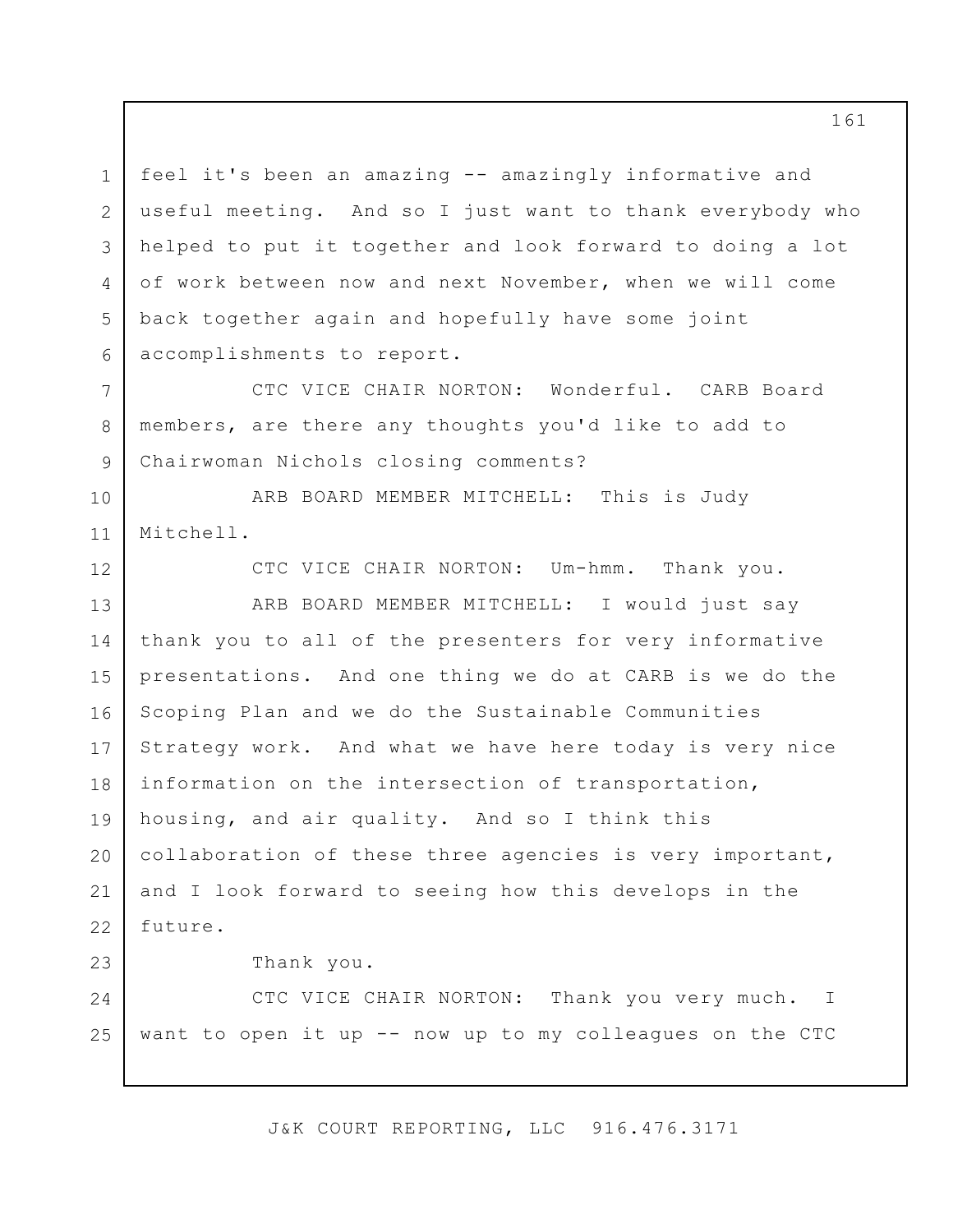1 2

3

4

5

Commission.

ARB BOARD MEMBER SPERLING: This is Dan -- Dan Sperling. Could I say something quick?

CTC VICE CHAIR NORTON: Absolutely. Sure. Sure. Sure. Yes, please.

6 7 8 9 10 11 12 13 14 15 16 ARB BOARD MEMBER SPERLING: I'd like to follow up on Chair Nichols just talked and Ms. Mitchell, and that is that, you know, kind of following what I said earlier, but in a process sense, if we could think about getting groups together, task forces perhaps you call it, but subcommittees that would actually identify key overlapping questions, and issues, and opportunities, and actually spend a little bit of time on it in preparation for a following meeting, it would make these meetings far more efficient, far more effective than they have been. So that would be my suggestion.

17 18 19 20 21 22 23 24 25 CTC VICE CHAIR NORTON: Okay. We'll follow up with you about some topics for those subcommittees and - so that we can do continued collaboration between now and November, because I think that's a  $--$  that's a good suggestion. We're going to be a lot more intersectional as we recover from COVID-19 than we ever have been. So it's a very good suggestion. I'll open it -- the floor up again to any other CARB Board Members and then I want to open it up to the CTC members.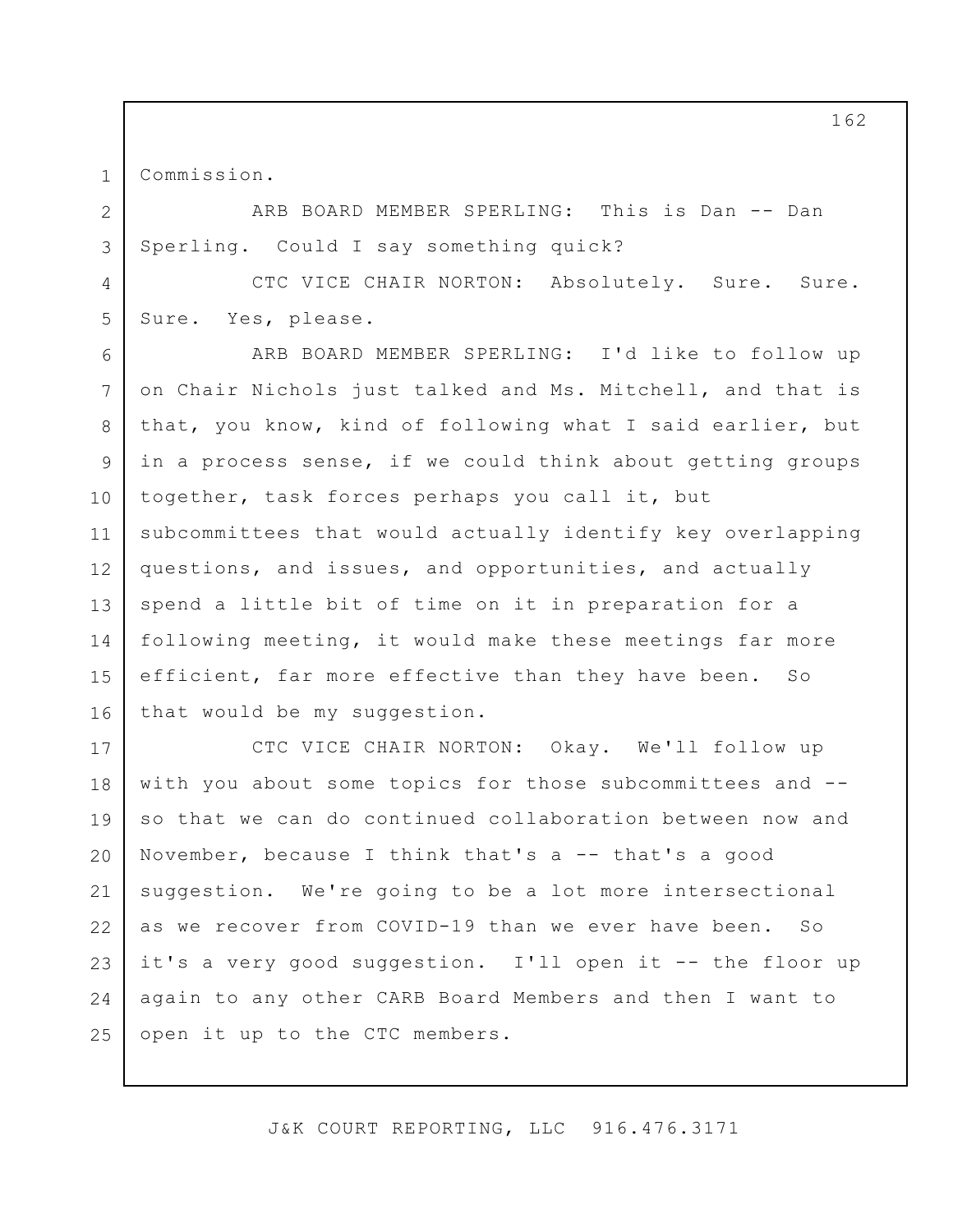Okay. My CTC colleagues, any thoughts -- final thoughts on collaboration, or anything else you'd like to say on COVID-19, or the reflections on the presentations you've heard today?

1

2

3

4

7

8

5 6 CTC COMMISSIONER BURKE: Yvonne Burke. Can you hear me?

CTC VICE CHAIR NORTON: Yes, Commissioner Burke. Thank you. Yes, please.

9 10 11 12 13 14 15 CTC COMMISSIONER BURKE: I would just like to make a comment. As we move forward in terms of evaluating in a post-COVID-19 era that we also remember that prior to this time, we were talking about our problems in terms of transit, and that we were losing transit riders in some places. At the same time, we had traffic that was just impossible in many of our freeways and highways.

16 17 18 19 20 21 22 23 24 25 So as we move forward and talk about reevaluating resources, I know the real temptation is to take it from here. But I do think that we have to look at some of the issues we were faced with previously and hope that we can address those as we take care of those who are dependent, the riders, the people who depend on public transportation and also to look at the actual numbers we were faced with early in the year and how we can provide resources to meet a variety of different concerns and dynamics that were faced.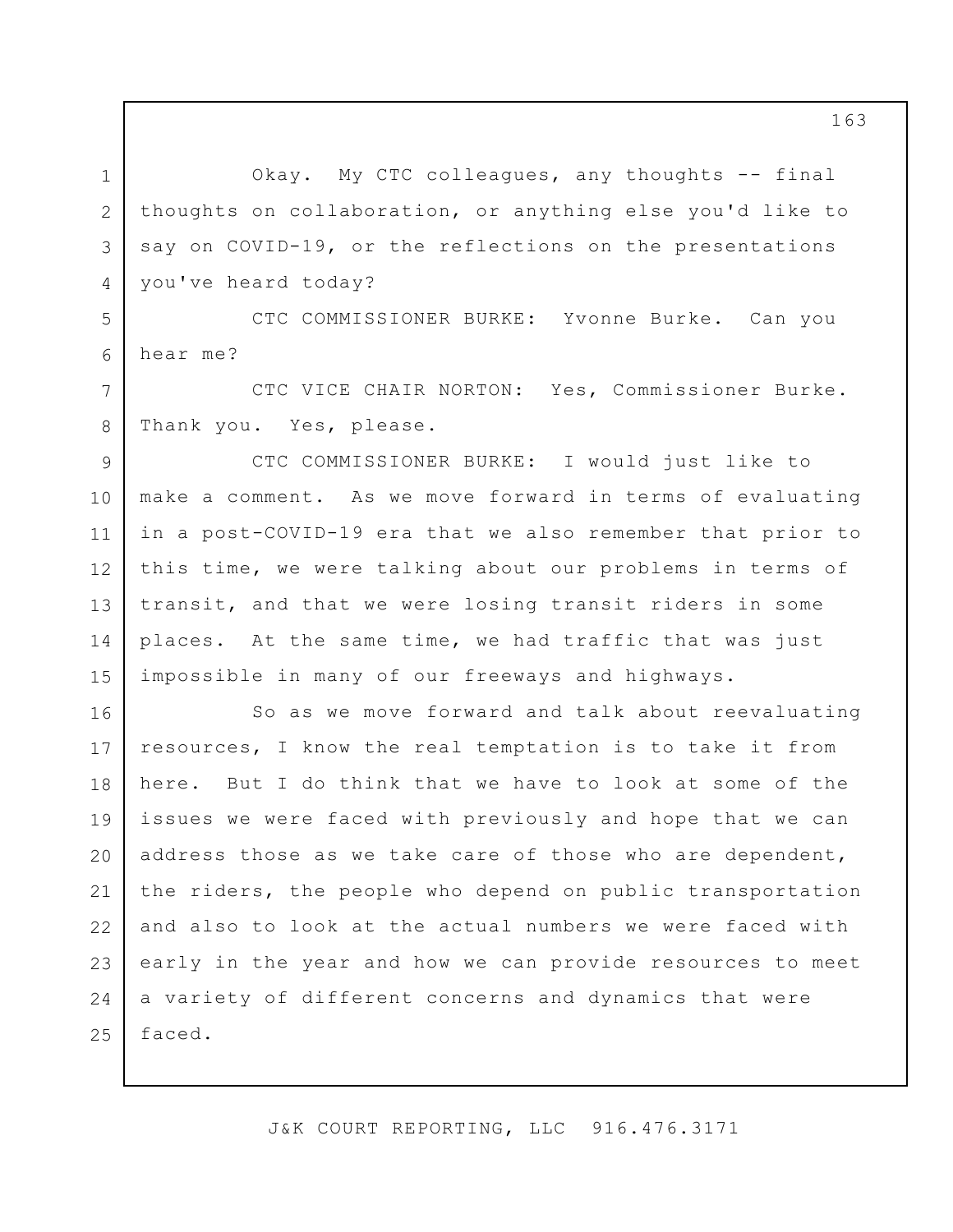Excellent meeting. Excellent. And I'm glad we're all getting together. Thank you very much.

CTC VICE CHAIR NORTON: Well said, Commissioner Burke. Thank you so much.

Any other of my colleagues?

1

2

3

4

5

6

7

8

9

HCD DEPUTY DIRECTOR KIRKEBY: This Megan Kirkeby. Just thank you for welcoming the California Housing and Community Development Department. I think we have a lot of fruitful collaboration to come.

10 11 12 13 14 CTC VICE CHAIR NORTON: Yes, and we're very, very excited for this partnership. I think it's a -- it's great that Assemblymember Grayson made sure to add HCD as part of AB 185, because we really do need to think about the intersection of all of our work.

15 16 17 18 19 20 So thank you very much for your dedication and for the completeness of your presentations today. And we look forward to continuing to get those tales of the tape. You know, they're very, very helpful. And the official Lucy Dunn slides are going to be very welcome in these presentations.

21 22 23 24 25 I would just -- for my part, I would like to say that this is one of the times that I feel most gratified as we are thinking about how we recover together, that so much of what we do requires partnerships. And it is wonderful to see how our thinking can come together and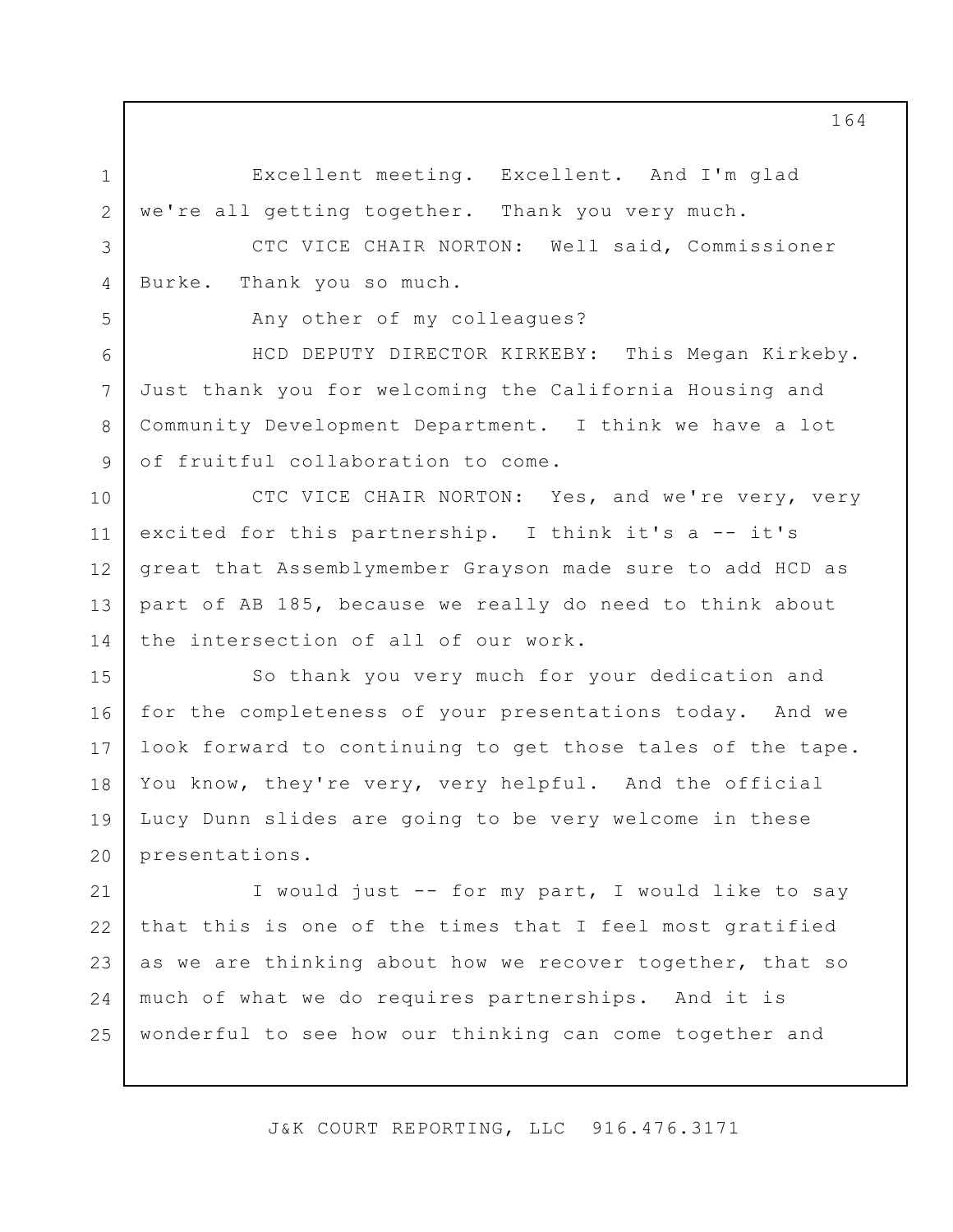1 2 3 4 5 how we are seeking opportunities to work together, because that's really what it's going to take to come up with solutions that are going to be holistic, they're going to be efficient, and they're going to use scarce resources well.

6 7 8 9 10 11 12 13 14 As I started out with, I talked about meeting this moment with a combination of gravitas, dedication, collaboration, and innovation. And I look forward to what we're going to be doing between now and our November meeting and coming up with things in November that really give us a chance to look back on this time and find out that we made some real strides with ourselves and with the federal government in addressing some of the key issues that were raised today.

15 16 With that, Mitch, did you want to make any closing comments?

17 18 19 20 21 CTC EXECUTIVE DIRECTOR WEISS: No, I'd just like -- other than just thanking our team and the CARB staff who were working behind the scenes to make all this work. It's amazing to think that just a few months ago we weren't doing any of these webinars.

22

CTC VICE CHAIR NORTON: That's true.

23 24 25 Well, thank you. If there are no other comments, I think we can end this. And these are all available on our websites, and they're very informative, and I want to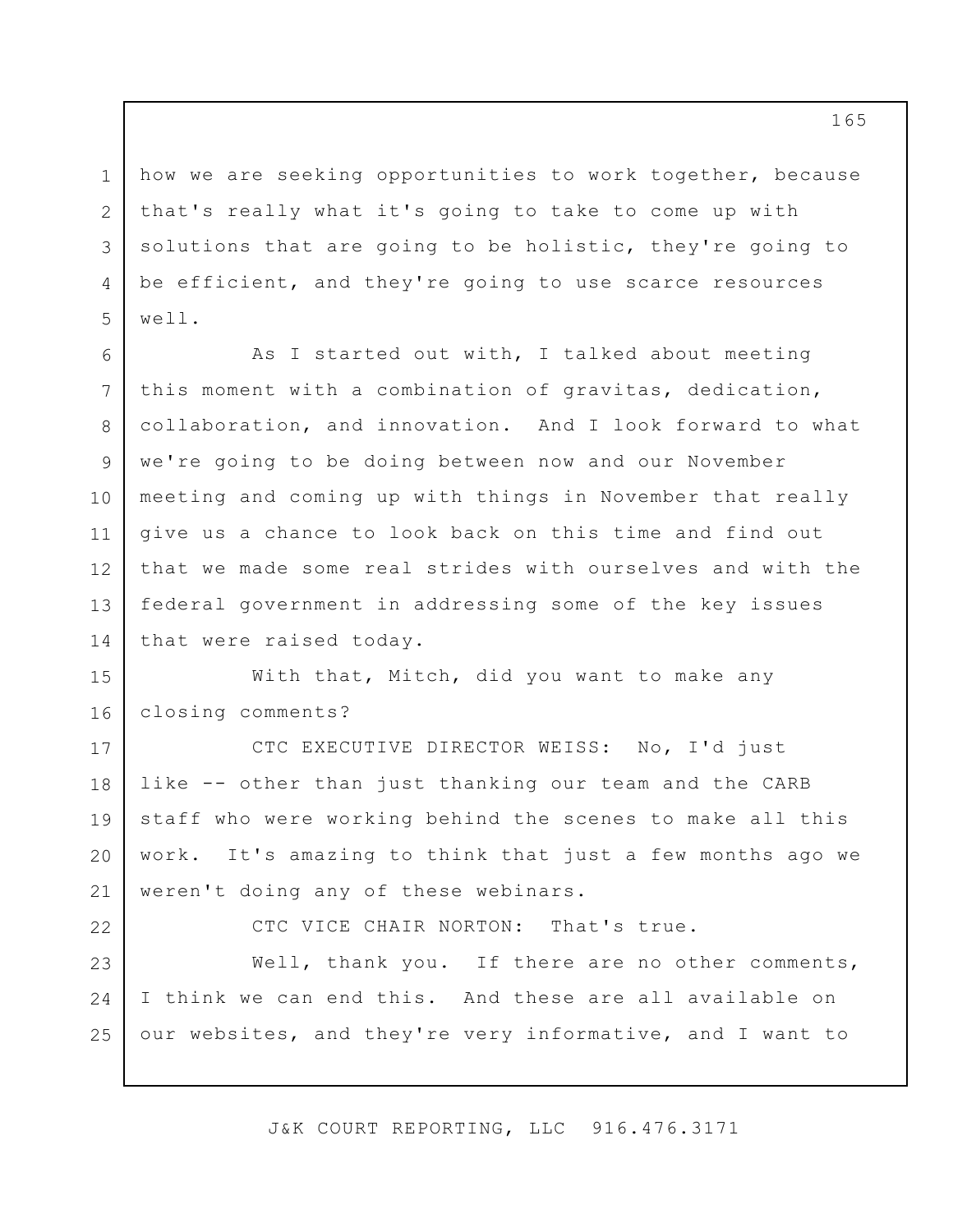1 2 3 4 5 6 7 8 9 10 11 12 13 14 15 16 17 18 19 20 21 22 23 24 25 make sure that all the people who presented today are going to be available for follow-ups as we continue to pour over these very fascinating presentations. ARB CHAIR NICHOLS: Thank you. CTC VICE CHAIR NORTON: Thank you. With that, have a wonderful weekend. And thank you very much for spending time with us this afternoon. ARB CHAIR NICHOLS: Great. Hope to see you all in person. Bye. CTC VICE CHAIR NORTON: Bye-bye. Thank you. ARB BOARD MEMBER MITCHELL: Bye-bye, all. Thank you, Vice Chair Norton. CTC VICE CHAIR NORTON: Thank you. (Thereupon the California Air Resources Board, California Transportation Commission and California Department of Housing and Community Development meeting adjourned at 4:40 p.m.)